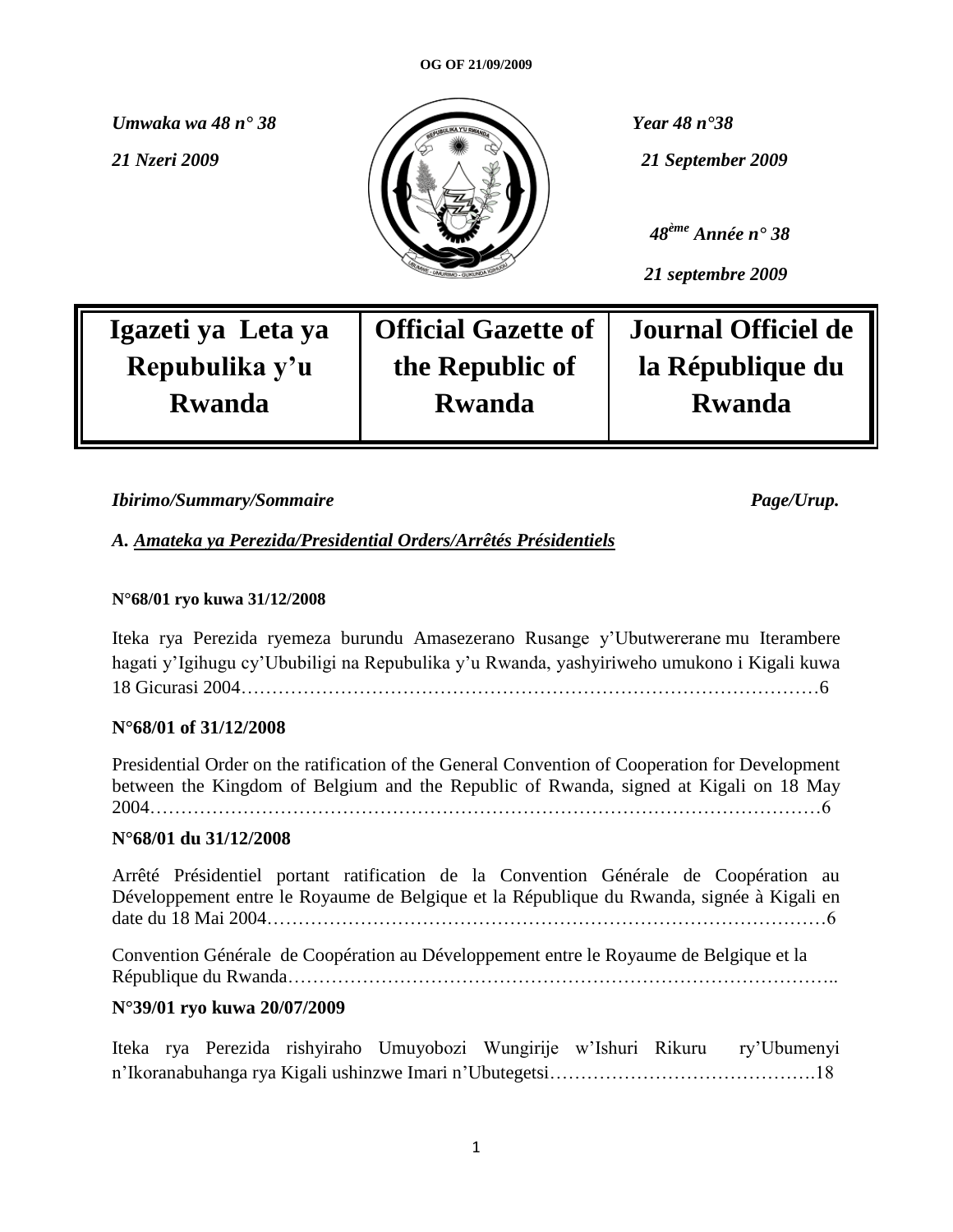### **N°39/01 of 20/07/2009**

| Presidential Order appointing the Vice Rector of Kigali Institute of Science and Technology in |  |
|------------------------------------------------------------------------------------------------|--|
|                                                                                                |  |

#### **N°39/01 du 20/07/2009**

Arrêté Présidentiel portant nomination du Vice Recteur de l"Institut des Sciences et de Technologie chargé des Finances et de l" Administration……………………………………….18

#### **N°40/01 ryo kuwa 20/07/2009**

Iteka rya Perezida rishyiraho Umuyobozi Wungirije w"Ishuri Rikuru ry"Ubuhinzi n"Ubworozi rya Busogo ushinzwe Imari n"Ubutegetsi………………………………………………………..22

#### **N°40/01 of 20/07/2009**

Presidential Order appointing the Vice Rector of Busogo Institute of Agriculture and Animal Resources in charge of Administration and Finance…………………………………………….22

### **N°40/01 du 20/07/2009**

Arrêté Présidentiel portant nomination du Vice Recteur de l"Institut Supérieur de l"Agriculture et de l"Elevage de Busogo chargé des Finances et de l" Administration………………………..22

### **N°41/01 ryo kuwa 20/07/2009**

Iteka rya Perezida rishyiraho Umuyobozi Wungirije w"Ishuri Rikuru ry"Ubuhinzi n"Ubworozi rya Busogo ushinzwe amasomo………………………………………………………………….26

#### **N°41/01 of 20/07/2009**

Presidential Order appointing the Vice Rector of Busogo Institute of Agriculture and Animal Resources in charge of Academic Affairs……………………………………………………….26

#### **N°41/01 du 20/07/2009**

Arrêté Présidentiel portant nomination d"un Vice Recteur de l"Institut Supérieur de l"Agriculture et de l"Elevage de Busogo chargé des Affaires Académiques………………………………….26

### *B. Amateka ya Minisitiri /Ministerial Orders/Arrêtés Ministériels*

### **N°106/11 ryo kuwa 11/08/2008**

Iteka rya Minisitiri riha ubuzimagatozi Umuryango «We -Actx For Hope» kandi ryemeza Abavugizi bawo…………………………………………………………………………………30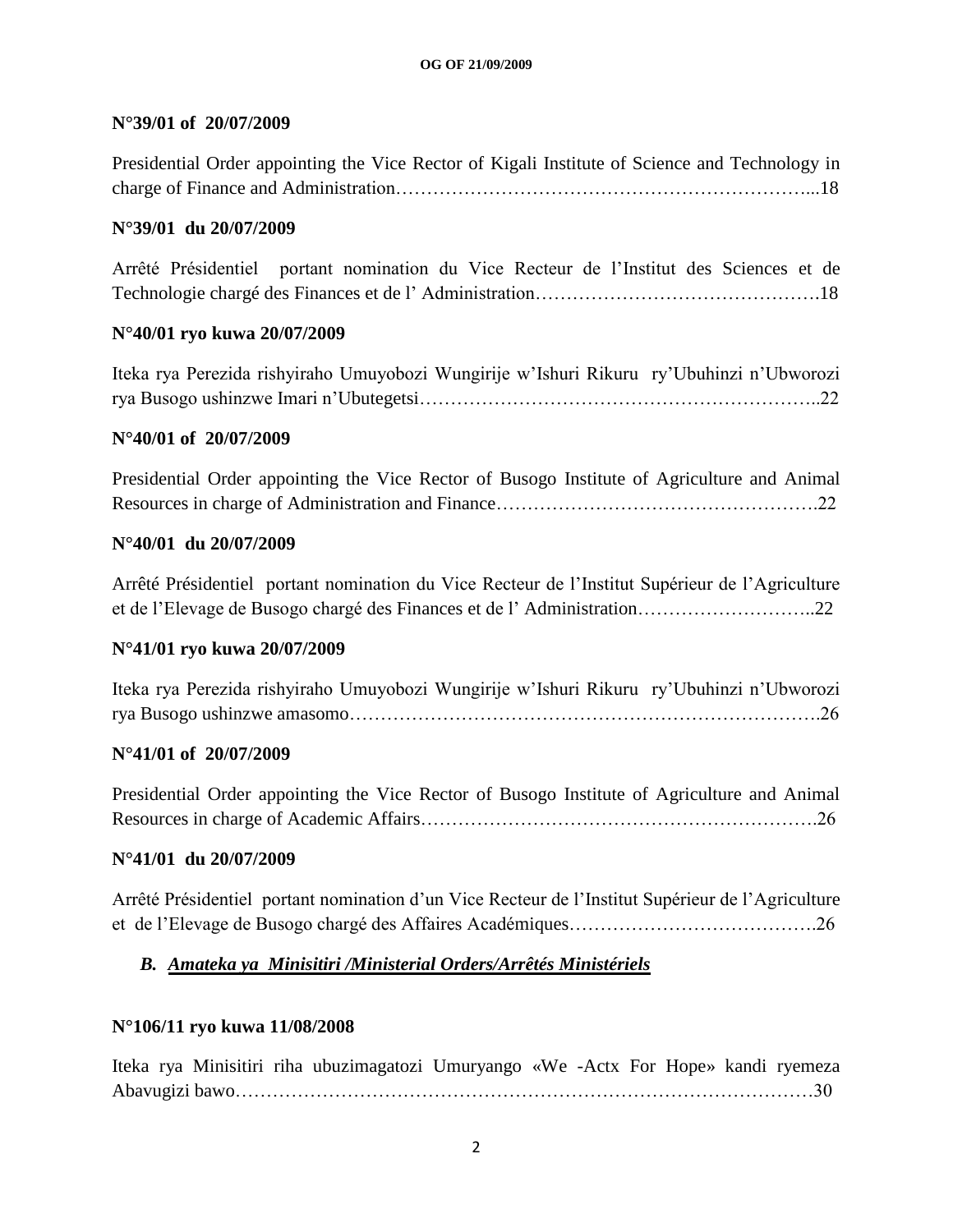| $N^{\circ}106/11$ of $11/08/2008$ |  |
|-----------------------------------|--|

| Ministerial Order granting Legal Status to the Association «We-Actx For Hope» and approving |  |
|---------------------------------------------------------------------------------------------|--|
|                                                                                             |  |
|                                                                                             |  |

### **N°106/11 du 11/08/2008**

Arrêté Ministériel accordant la personnalité civile à l"Association «We -Actx For Hope » et portant agrément de ses Représentants Légaux………………………………………………….30

Statuts…………………………………………………………………………………………….34

### **N° 42/11 ryo kuwa 30/03/2009**

| Iteka rya Minisitiri ryemeza Abavugizi b' «Umuryango ugamije guteza imbere ubumenyi |  |
|-------------------------------------------------------------------------------------|--|
|                                                                                     |  |

### **N° 42/11 of 30/03/2009**

Ministerial Order approving the Legal Representatives of the «Association pour la Formation Professionnelle » (A.F.P)………………………………………………………………………..47

### **N°42/11 du 30/03/209**

Arrêté Ministériel portant agrément des Représentants Légaux de l"«Association pour la Formation Professionnelle » (A.F.P)……………………………………………………………47

### **Nº93/08/11 ryo kuwa 16/07/2009**

Iteka rya Minisitiri riha ubuzimagatozi Umuryango «Centre de Perfectionnement et de Promotion Agricole de Kisaro» (C.P.P.A.) kandi ryemera Abavugizi bawo.................................. Amategeko Shingiro.........................................................................................................................

### **Nº93/08/11 of 16/07/2009**

Ministerial Order granting Legal Status to the Association «Centre de Perfectionnement et de Promotion Agricole de Kisaro» (C.P.P.A.) and approving its Legal Representatives………….50

Constitution………………………………………………………………………………………54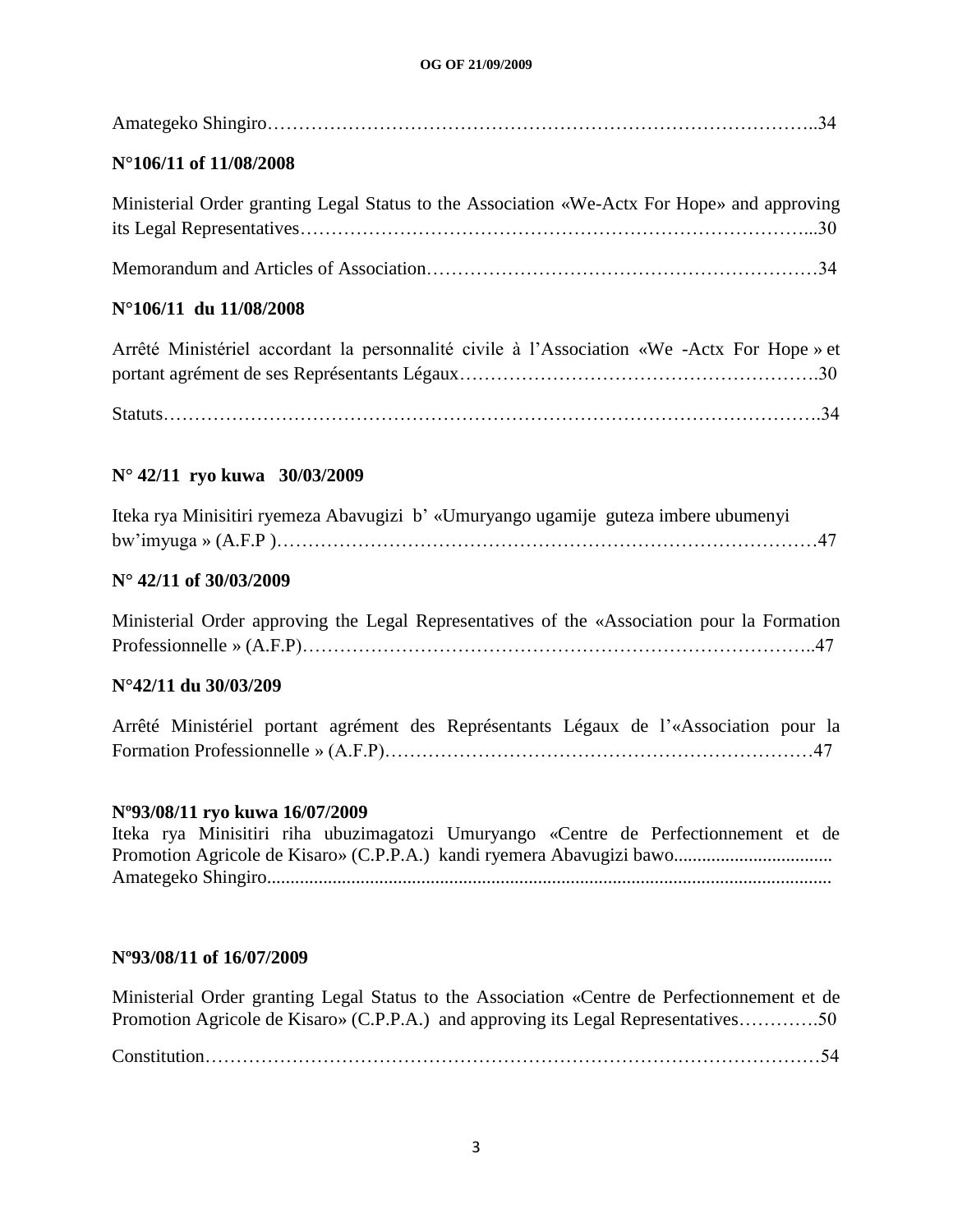### **Nº93/08/11 du 16/07/2009**

| Arrêté Ministériel accordant la personnalité civile à l'Association «Centre de Perfectionnement |  |  |  |  |
|-------------------------------------------------------------------------------------------------|--|--|--|--|
| et de Promotion Agricole de Kisaro» (C.P.P.A.) et portant agrément de ses Représentants         |  |  |  |  |
|                                                                                                 |  |  |  |  |
|                                                                                                 |  |  |  |  |

### **N°98/8.11 ryo kuwa 31/6/2009**

Iteka rya Minisitiri ritanga uburenganzira bwo guhindura izina (SARAMBUYE LOVE)……..67 **N° 98/8.11 of 31/6/2009**

Ministerial Order authorising name alteration (SARAMBUYE LOVE)………………………..67

### **N° 98/08.11 du 31/6/2009**

Arrêté Ministériel portant autorisation de changement de nom (SARAMBUYE LOVE)………67

### **N°103/8.11 ryo kuwa 12/08/2009**

Iteka rya Minisitiri ritanga uburenganzira bwo guhindura izina (BARAJIGINYWA Michel)….71

### **N° 103/8.11 of 12/082009**

Ministerial Order authorising name alteration (BARAJIGINYWA Michel)……………………71

### **N° 103/08.11 du 12/08/2009**

Arrêté Ministériel portant autorisation de changement de nom (BARAJIGINYWA Michel)…..71

### *C. Amasosiyete y'ubucuruzi/Trading Companies/Sociétés Commerciales*

### **- DELTA TWO CONSTRUCTION L.T.D:** Memorandum and Articles of Association……75

### **- ENTREPRISE D'ADDUCTION D'EAU ET DE CONSTRUCTION, E.AD.E.CO. SARL :**

Procès – Verbal de la réunion de l"Assemblée Générale Extraordinaire du 31/01/2009…….89

Statuts………………………………………………………………………………………..83

Procès-Verbal de la réunion de l"Assemblée Générale Ordinnaire du 15/07/2009………….91

| - ENTREPRISE DES SERVICES DE CONSULTANCE EN PASSATION DES               |  |
|-------------------------------------------------------------------------|--|
| MARCHES, D'ETUDES ET DES TRAVAUX, ESETRA S.A.R.L : Statuts93            |  |
|                                                                         |  |
| - KIBOKO ENTERPRISES S.A.R.L: Memorandum and Articles of Association104 |  |
|                                                                         |  |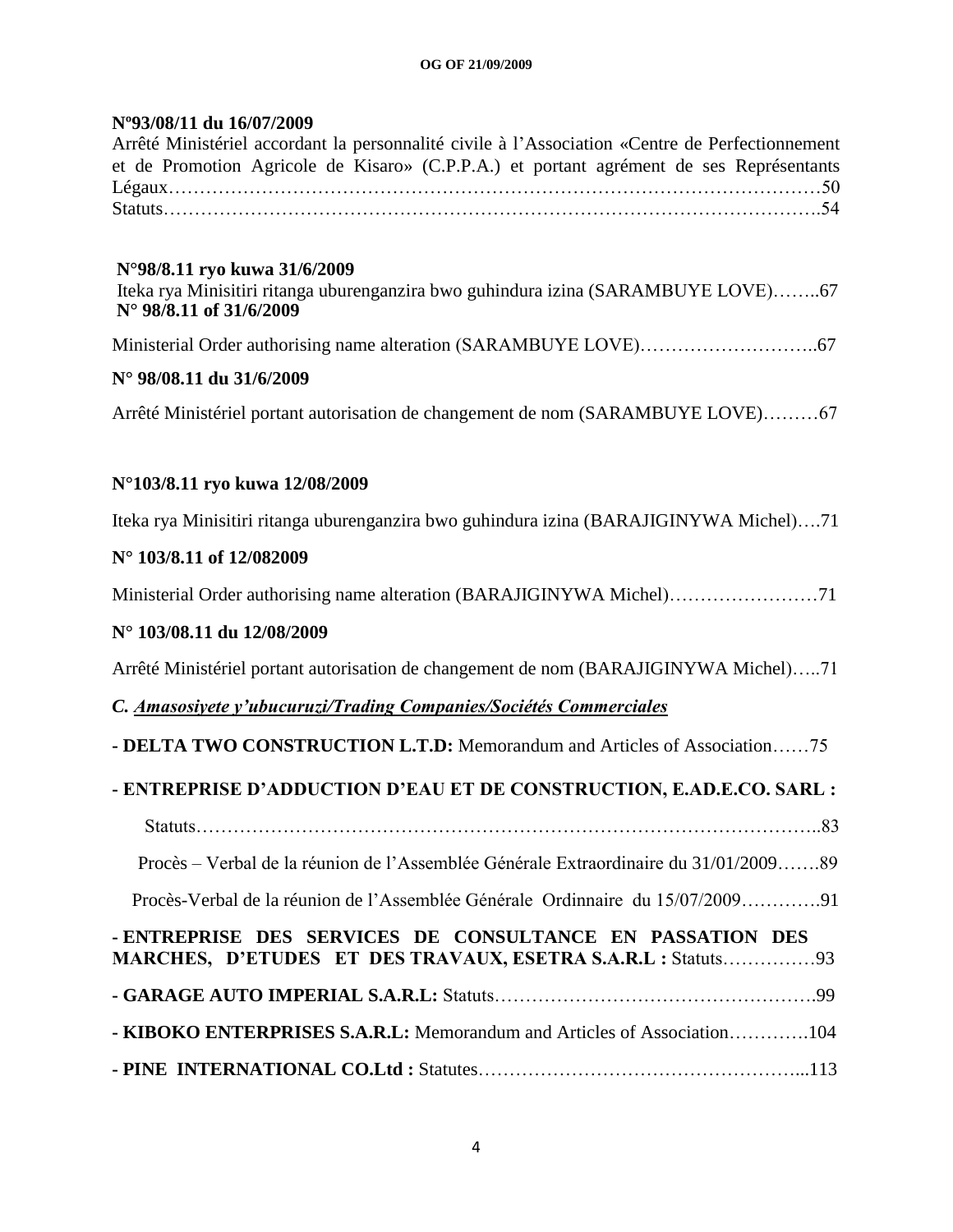### **D. Guhindura izina**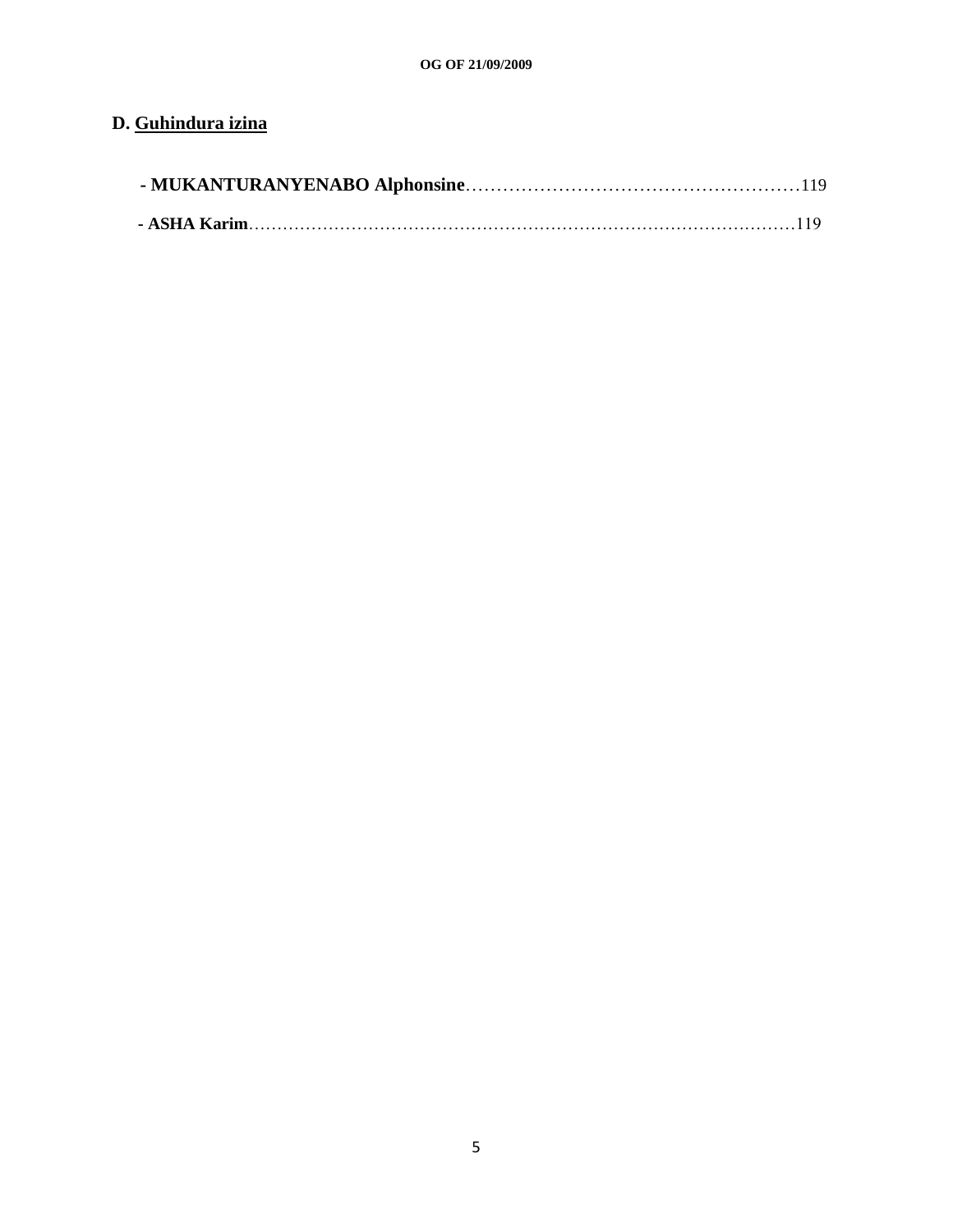**ITEKA RYA PEREZIDA N°68/01 RYO KUWA PRESIDENTIAL ORDER N°68/01 OF 31/12/2008 RYEMEZA AMASEZERANO RUSANGE Y'UBUTWERERANE MU ITERAMBERE HAGATI Y'IGIHUGU CY'UBUBILIGI NA REPUBULIKA Y'U RWANDA, YASHYIRIWEHO UMUKONO I KIGALI KUWA 18 GICURASI 2004** 

**31/12/2008 ON THE RATIFICATION OF THE**  CONVENTION OF **COOPERATION FOR DEVELOPMENT BETWEEN THE KINGDOM OF BELGIUM AND THE REPUBLIC OF RWANDA, SIGNED AT KIGALI ON 18 MAY 2004** 

**ARRETE PRESIDENTIEL N°68/01 DU 31/12/2008 PORTANT RATIFICATION DE LA CONVENTION GENERALE DE COOPERATION AU DEVELOPPEMENT ENTRE LE ROYAUME DE BELGIQUE ET LA REPUBLIQUE DU RWANDA, SIGNEE A KIGALI EN DATE DU 18 MAI 2004** 

### **ISHAKIRO**

**Ingingo ya mbere**: **Iyemeza burundu**

**Ingingo ya 2**: **Abashinzwe kubahiriza iri teka**

**Ingingo ya 3**: **Ivanwaho ry'ingingo zinyuranyije n'iri teka**

**Ingingo ya 4**: **Igihe iteka ritangira gukurikizwa**

#### **TABLE OF CONTENTS**

**Article One: Ratification**

**Article 2 : Authorities responsible for the implementation of this Order** 

**Article 3: Repealing of inconsistent provisions**

**Article 4: Commencement** 

**Article premier : Ratification** 

**TABLE DES MATIERES**

**Article 2 : Autorités chargées de l'exécution du présent arrêté**

**Article 3 : Disposition abrogatoire**

**Article 4 : Entrée en vigueur**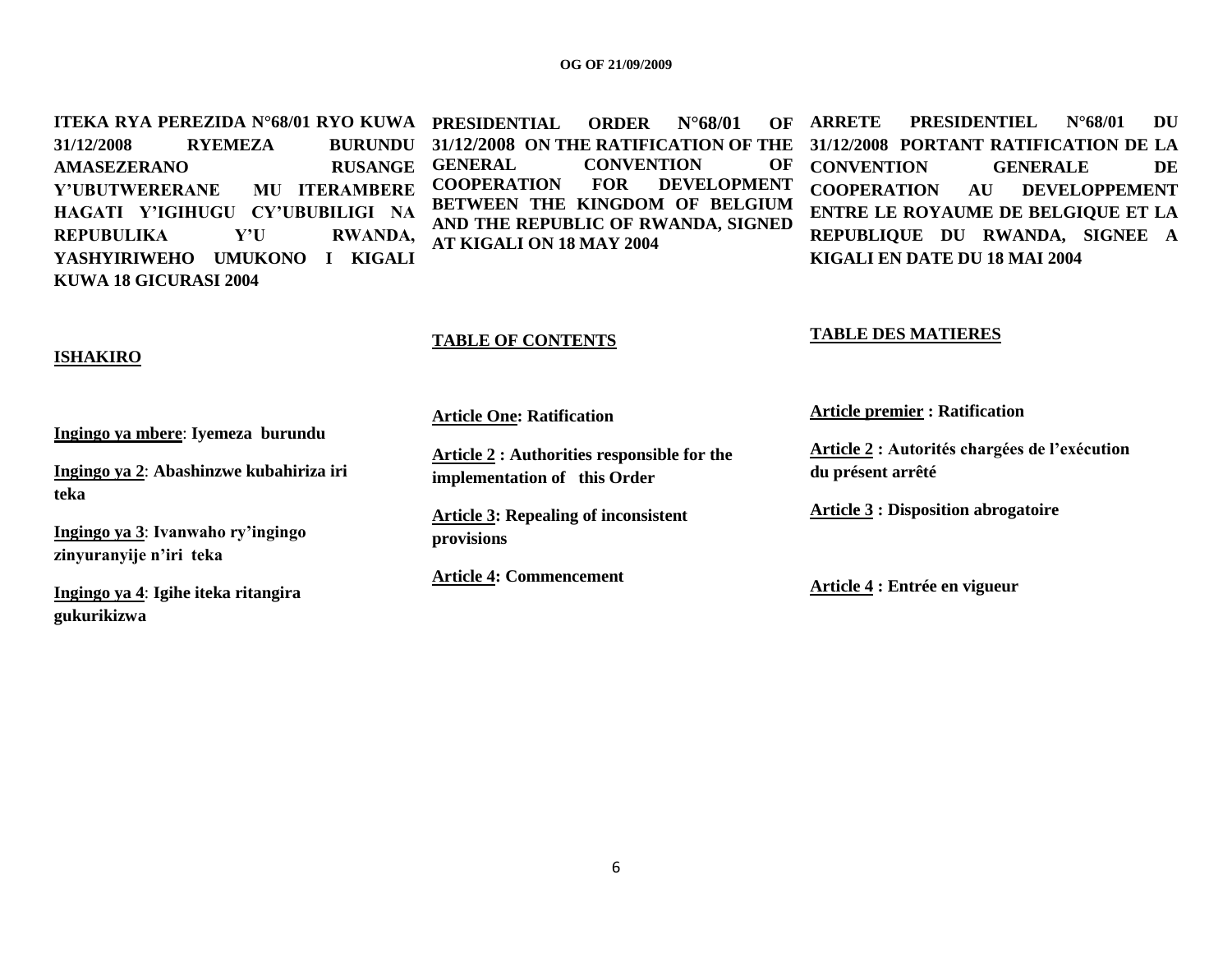**ITEKA RYA PEREZIDA N°68/01 RYO KUWA 31/12/2008 RYEMEZA BURUNDU AMASEZERANO RUSANGE Y'UBUTWERERANE MU ITERAMBERE HAGATI Y'IGIHUGU CY'UBUBILIGI NA REPUBULIKA Y'U RWANDA, YASHYIRIWEHO UMUKONO I KIGALI KUWA 18 GICURASI 2004** 

**PRESIDENTIAL ORDER N°68/01 OF 31/12/2008 ON THE RATIFICATION OF THE GENERAL CONVENTION OF COOPERATION FOR DEVELOPMENT BETWEEN THE KINGDOM OF BELGIUM AND THE REPUBLIC OF RWANDA, SIGNED AT KIGALI ON 18 MAY 2004** 

**ARRETE PRESIDENTIEL N°68/01 DU 31/12/2008 PORTANT RATIFICATION DE LA CONVENTION GENERALE DE COOPERATION AU DEVELOPPEMENT ENTRE LE ROYAUME DE BELGIQUE ET LA REPUBLIQUE DU RWANDA, SIGNEE A KIGALI EN DATE DU 18 MAI 2004** 

#### **Nous, KAGAME Paul**,

#### **Président de la République;**

Vu la Constitution de la République du Rwanda du 04 juin 2003, telle que révisée à ce jour, spécialement en ses articles 98, 121, 189 et 201;

Vu la loi n° 67/2007 du 31/12/2007 autorisant la ratification de la Convention générale de Coopération au Développement entre le Royaume de Belgique et la République du Rwanda, signée à Kigali en date du 18/05/2004 ;

Considérant la Convention générale de Coopération au Développement entre le Royaume de Belgique et la République du Rwanda, signée à Kigali en date du 18/05/ 2004;

#### **Twebwe, KAGAME Paul,**

#### **Perezida wa Repubulika;**

Dushingiye ku Itegeko Nshinga rya Repubulika y"u Rwanda ryo kuwa 4 Kamena 2003, nk"uko ryavuguruwe kugeza ubu, cyane cyane mu ngingo zaryo iya 98, iya 121, iya189 n"iya 201;

Dushingiye ku Itegeko n° 67/2007 ryo kuwa 31/12/2007 ryemerera kwemeza burundu Amasezerano rusange y"Ubutwererane mu Iterambere hagati y"Igihugu cy"Ububiligi na Repubulika y"u Rwanda, yashyiriweho umukono i Kigali kuwa 18 /05/ 2004;

Tumaze kubona Amasezerano rusange y"Ubutwererane mu Iterambere hagati y"Igihugu cy"Ububiligi na Repubulika y"u Rwanda, yashyiriweho umukono i Kigali kuwa 18/05/ 2004;

#### **We, KAGAME Paul,**

#### **President of the Republic;**

Pursuant to the Constitution of the Republic of Rwanda of 4 June 2003, as amended to date, especially in Articles 98, 121, 189 and 201;

Pursuant to Law n° 67/2007 of 31/12/2007 authorising the ratification of the general Convention of Cooperation for Development between the Kingdom of Belgium and the Republic of Rwanda, signed at Kigali on 18/05/ 2004;

Considering the general Convention of Cooperation for Development between the Kingdom of Belgium and the Republic of Rwanda, signed at Kigali on 18/05/ 2004;

On proposal by the Minister of Foreign Affairs and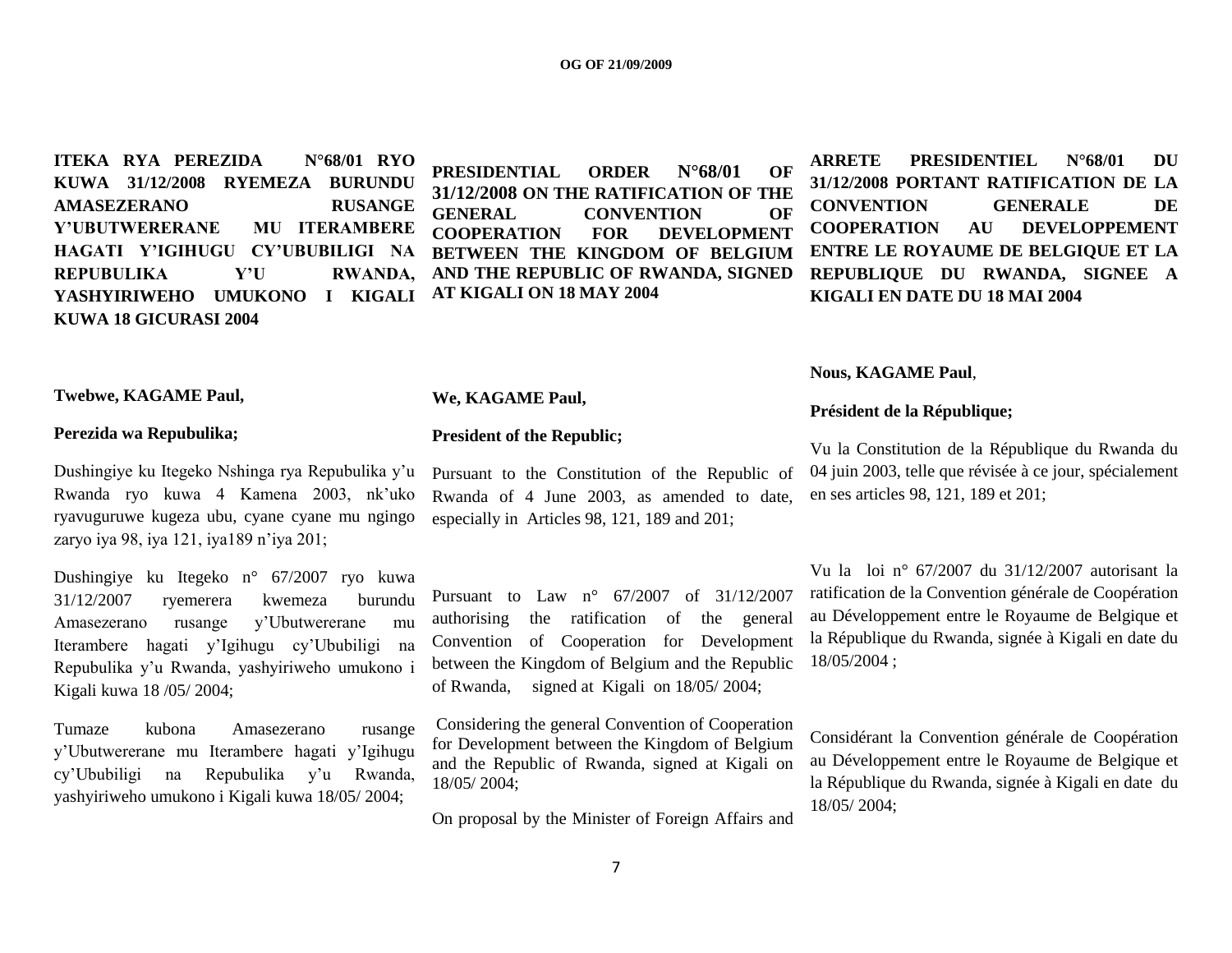Tubisabwe na Minisitiri w"Ububanyi n"Amahanga Cooperation; n"Ubutwererane;

#### **TWATEGETSE KANDI DUTEGETSE:**

#### **Ingingo ya mbere**: **Iyemeza burundu**

Amasezerano rusange y'Ubutwererane Iterambere hagati y"Igihugu cy"Ububiligi na Repubulika y"u Rwanda, yashyiriweho umukono i Kigali kuwa 18/05/2004, nk"uko agaragara ku mugereka, yemejwe burundu kandi atangiye gukurikizwa uko yakabaye.

#### **Ingingo ya 2**: **Abashinzwe kubahiriza iri teka**

Minisitiri w"Intebe, Minisitiri w"Imari n"Igenamigambi na Minisitiri w"Ububanyi n"Amahanga n"Ubutwererane basabwe kubahiriza iri teka.

### **Ingingo ya 3**: **Ivanwaho ry'ingingo zinyuranyije n'iri teka**

Ingingo zose z"amateka abanziriza iri teka kandi zinyuranyije naryo zivanyweho.

### **Ingingo ya 4**: **Igihe iteka ritangira gukurikizwa**

Iri teka ritangira gukurikizwa ku munsi ritangarijweho mu Igazeti ya Leta ya Repubulika y"u Rwanda.

#### **HAVE ORDERED AND HEREBY ORDER:**

#### **Article One: Ratification**

The general Convention of Cooperation for Development between the Kingdom of Belgium and the Republic of Rwanda, signed at Kigali on 18/05/2004, a copy of which is hereto attached, is hereby ratified and becomes fully effective.

### **Article 2: Authorities responsible for the implementation of this Order**

The Prime Minister, the Minister of Finance and Economic Planning and the Minister of Foreign implementation of this Order.

#### **Article 3: Repealing of inconsistent provisions**

All prior provisions contrary to this Order are Toutes les dispositions antérieures contraires au hereby repealed.

#### **Article 4: Commencement**

This Order shall come into force on the date of its publication in the Official Gazette of the Republic of Rwanda.

Sur proposition du Ministre des Affaires Etrangères et de la Coopération;

#### **AVONS ARRETE ET ARRETONS:**

#### **Article premier** : **Ratification**

La Convention générale de Coopération au Développement entre le Royaume de Belgique et la République du Rwanda, signée à Kigali en date du 18/05/2004, et dont une copie est ci-jointe, est ratifiée et sort son plein et entier effet.

### **Article 2** : A**utorités chargées de l'exécution du présent arrêté**

Affairs and Cooperation are entrusted with the Planification Economique ainsi que le Ministre des Le Premier Ministre, le Ministre des Finances et de la Affaires Etrangères et de la Coopération sont chargés de l"exécution du présent arrêté.

#### **Article 3** : **Disposition abrogatoire**

présent Arrêté sont abrogées.

#### **Article 4 : Entrée en vigueur**

Le présent arrêté entre en vigueur le jour de sa publication au Journal Officiel de la République du Rwanda.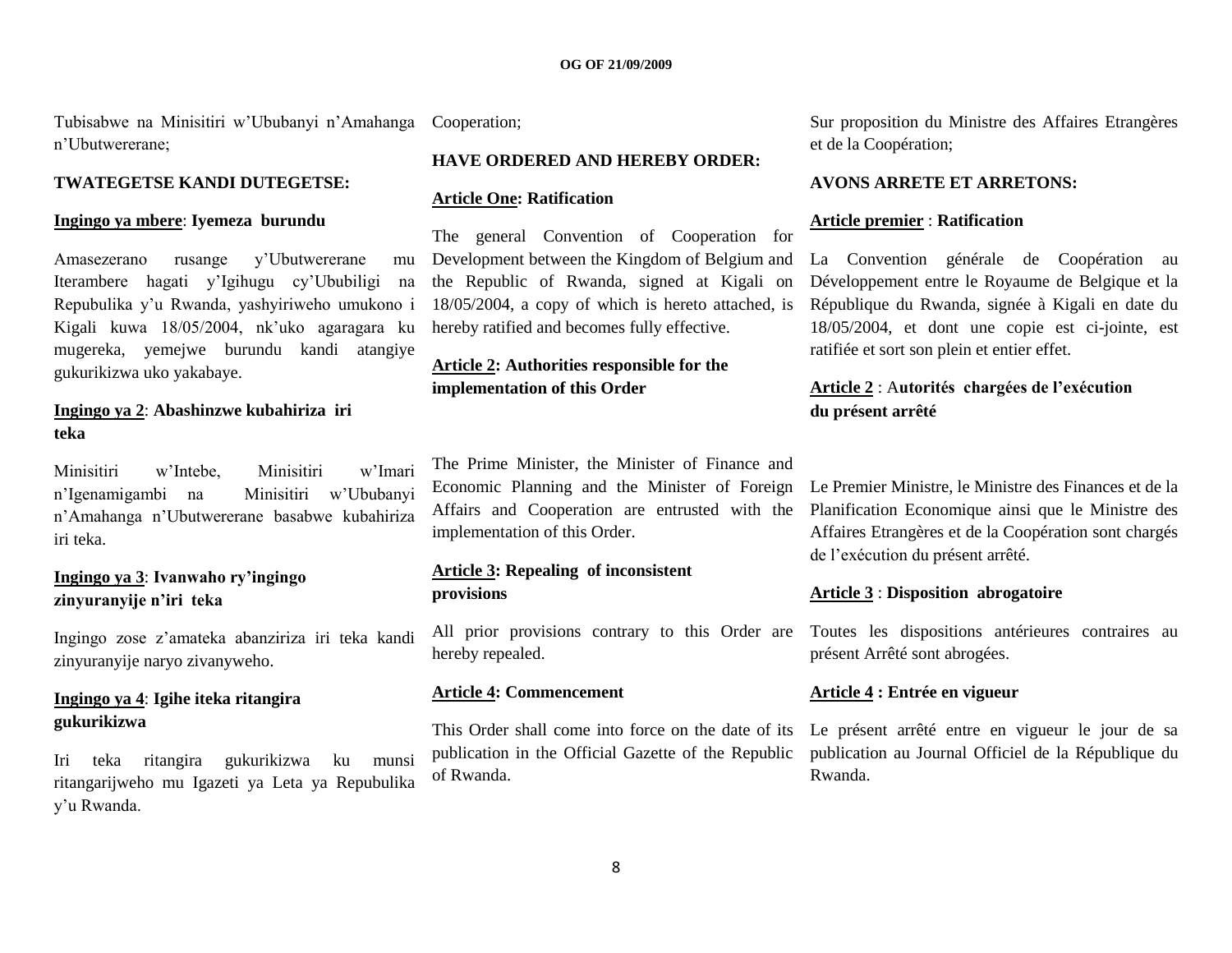| Kigali, kuwa 31/12/2008                                | Kigali, on 31/12/2008                          | Kigali, le 31/12/2008                                                                        |
|--------------------------------------------------------|------------------------------------------------|----------------------------------------------------------------------------------------------|
| Perezida wa Repubulika                                 | The President of the Republic                  | Le Président de la République                                                                |
| <b>KAGAME Paul</b>                                     | <b>KAGAME Paul</b>                             | <b>KAGAME Paul</b>                                                                           |
| $(s\acute{e})$                                         | $(s\acute{e})$                                 | $(s\acute{e})$                                                                               |
| Minisitiri w'Intebe                                    | The Prime Minister                             | Le Premier Ministre                                                                          |
| <b>MAKUZA Bernard</b>                                  | <b>MAKUZA Bernard</b>                          | <b>MAKUZA Bernard</b>                                                                        |
| $(s\acute{e})$                                         | $(s\acute{e})$                                 | $(s\acute{e})$                                                                               |
| Minisitiri<br>w'Ububanyi                               | n'Amahanga                                     | The Minister of Foreign Affairs and Cooperation Le Ministre des Affaires Etrangères et de la |
| n'Ubutwererane                                         | <b>Rosemary MUSEMINALI</b>                     | Coopération                                                                                  |
| <b>Rosemary MUSEMINALI</b>                             | $(s\acute{e})$                                 | <b>Rosemary MUSEMINALI</b>                                                                   |
| $(s\acute{e})$                                         | The Minister of Finance and Economic Planning  | $(s\acute{e})$                                                                               |
| Minisitiri w'Imari n'Igenamigambi                      | <b>MUSONI James</b>                            | Le Ministre des Finances et de la Planification<br>Economique                                |
| <b>MUSONI James</b>                                    | $(s\acute{e})$                                 | <b>MUSONI James</b>                                                                          |
| $(s\acute{e})$                                         |                                                | $(s\acute{e})$                                                                               |
| Bibonywe kandi bishyizweho Ikirango cya<br>Repubulika: | Seen and sealed with the Seal of the Republic: | Vu et scellé du Sceau de la République:                                                      |
| Minisitiri w'Ubutabera/Intumwa Nkuru ya Leta           | The Minister of Justice/ Attorney General      | Le Ministre de la Justice/ Garde des Sceaux                                                  |
| <b>KARUGARAMA Tharcisse</b>                            | <b>KARUGARAMA Tharcisse</b>                    | <b>KARUGARAMA Tharcisse</b>                                                                  |
| $(s\acute{e})$                                         | $(s\acute{e})$                                 | $(s\acute{e})$                                                                               |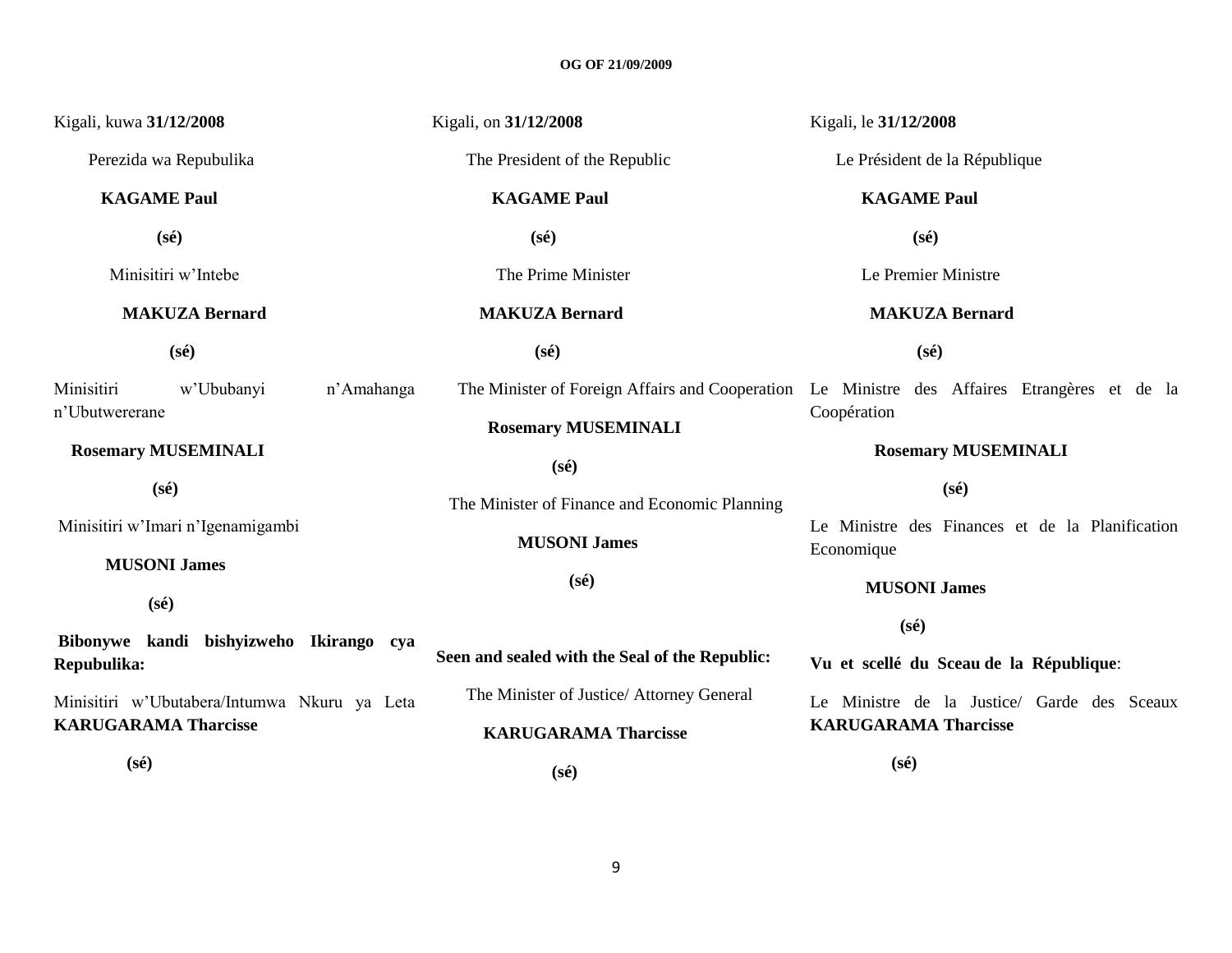# **CONVENTION GENERALE DE COOPERATION AU DEVELOPPEMENT**

**Entre**

**le Royaume de Belgique**

**et**

## **la République du Rwanda**

 **18 mai 2004**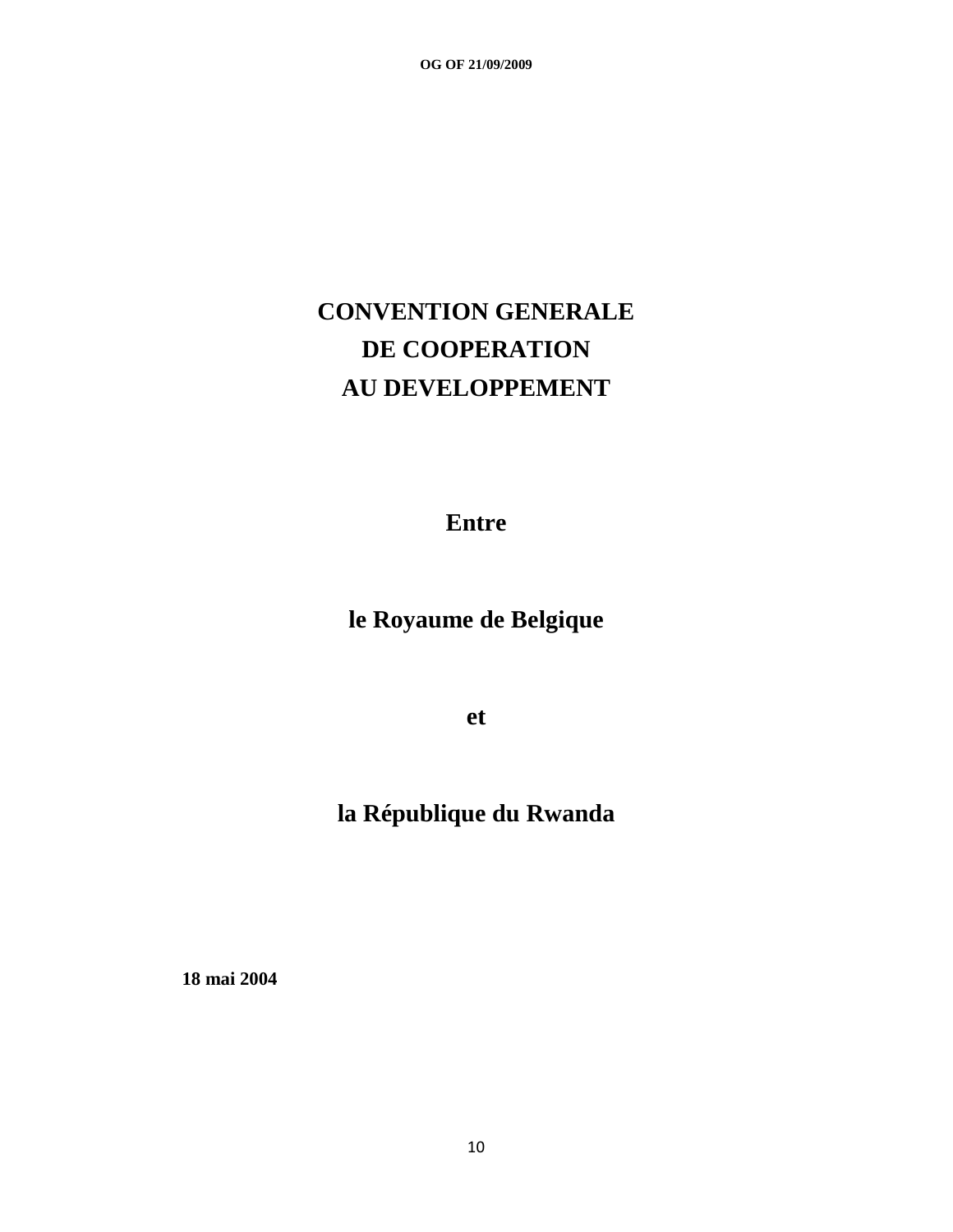## **CONVENTION GENERALE DE COOPERATION AU DEVELOPPEMENT**

#### **entre**

#### **le Royaume de Belgique**

**et**

**la République du Rwanda**

### **LE ROYAUME DE BELGIQUE**

### **ET**

### **LA REPUBLIQUE DU RWANDA**

ci-après dénommés "les Parties",

Résolues à intensifier leurs relations de partenariat et de coopération qu"elles souhaitent développer sur base du respect mutuel, de la souveraineté et de l"égalité des Parties, de la recherche d"un développement durable, harmonieux et bénéfique pour toutes les composantes de leurs populations et particulièrement celles les plus démunies,

### Réaffirmant leur attachement:

- Aux principes de la Charte des Nations Unies, au valeurs de démocratie et des droits de l"Homme, telles que reconues dans la Déclaration Universelle des Droits de l"Homme et à la Conférence Mondiale sur les Droits de l"Homme organisée à Vienne en juin 1993;
- Au concept 20/20 adopté au Sommet Mondial de Copenhague en mars 1995 sur le Développement Social;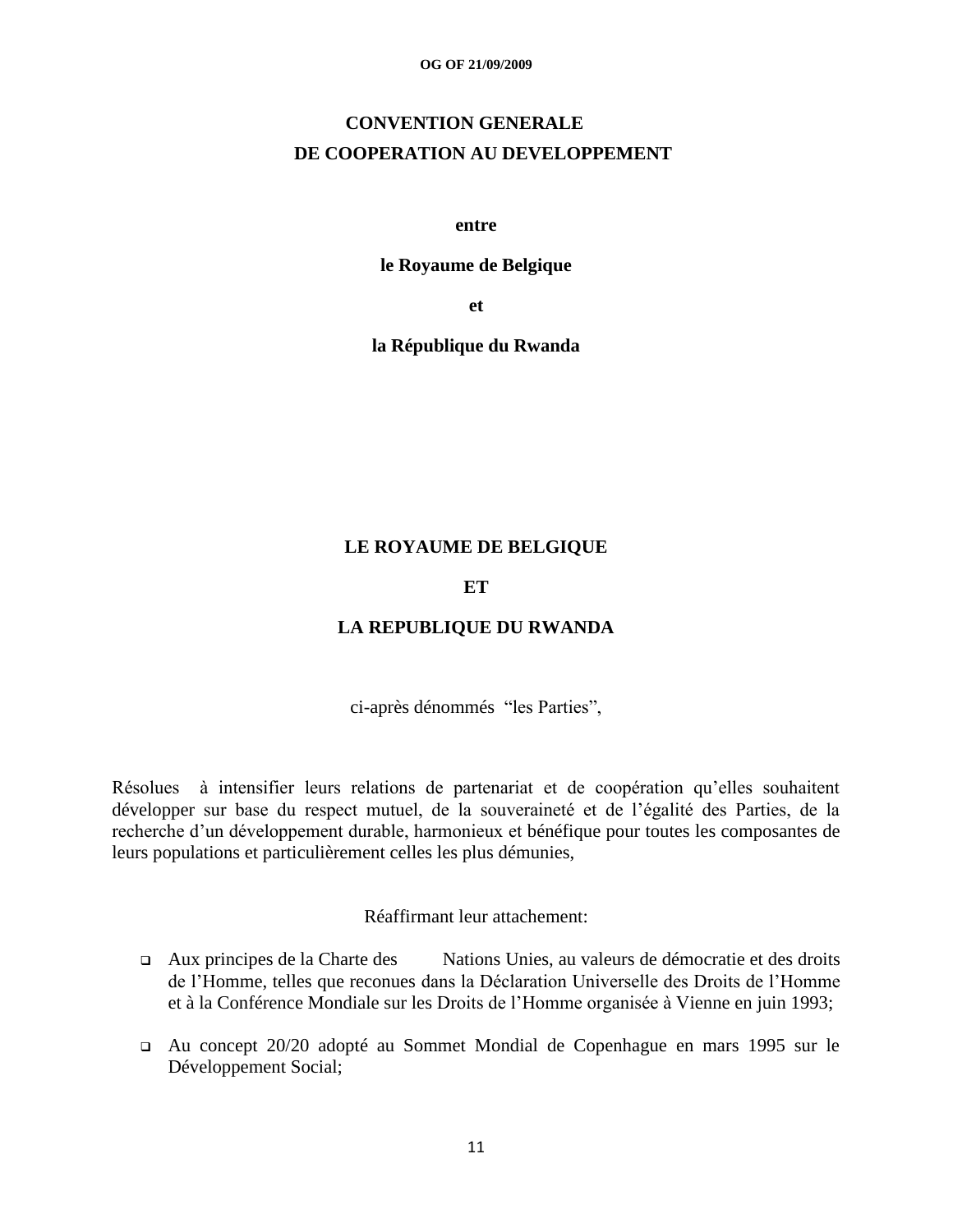- $\overrightarrow{A}$  la déclaration de l'Organisation Internationale du Travail relative aux principes et droits fondamentaux au travail, adoptée par la Conférence internationale du travail à Genève en juin 1998;
- $\overrightarrow{A}$  la dignité et à la valeur de la personne humaine, hommes et femmes, acteurs et bénéficiaries du développement, sujets égaux en droits selon les recommandations de la quatrième Conférence Mondiale sur les Femmes organisée à Beijing en septembre 1995;
- $\overrightarrow{A}$  la protection et à la conservation de l'environnement ainsi qu'à la mise en oeuvre de l"Agenda 21 adopté lors de la Conférence de Nations Unies sur l"Environnement et le Développement organisée à Rio de Janeiro en juin 1992;
- A l"accord de Partenariat ACP-UE signé à Cotonou le 23 juin 2000

Convaincues que ces principes constituent les fondements essentiels des relations de coopération entre les deux Parties,

Considérant qu"il importe de déterminer un cadre politique et juridique pour leur coopération, basé sur le dialogue et la responsabilité partagée;

### **ONT CONVENU DES DISPOSITIONS SUIVANTES:**

### **Art.1 Objet**.

La présente Convention générale a pour objet de définir le cadre politique, institutionnel et juridique de la coopération bilatérale directe, dont il sera convenu entre les Parties.

### **Art.2 Objectifs de la cooperation bilatérale directe**

Cette coopération a comme objectif prioritaire de favoriser le développement humain durable. A cette fin, elle visera à combattre la pauvreté, à promouvoir le partenariat entre les populations des Parties, à promouvoir la démocratie, l"état de droit, le rôle de la société civile et la bonne gouvernance, à favoriser le respect de la dignité humaine, des libertés et droits de l"Homme ainsi qu"à combattre toutes formes de discrimination basée sur des motifs sociaux, ethniques, religieux, philosophiques ou fondée sur le sexe.

### **Art.3. Secteurs et thèmes prioritaires**

La coopération bilatérale directe entre les Parties se concentrera sur un ou plusieurs des secteurs suivants:

- 1. les soins de santé de base, en ce compris la santé reproductive;
- 2. l"enseignement et la formation;
- 3. l"agriculture et la sécurité alimentaire;
- 4. l"infrastructure de base;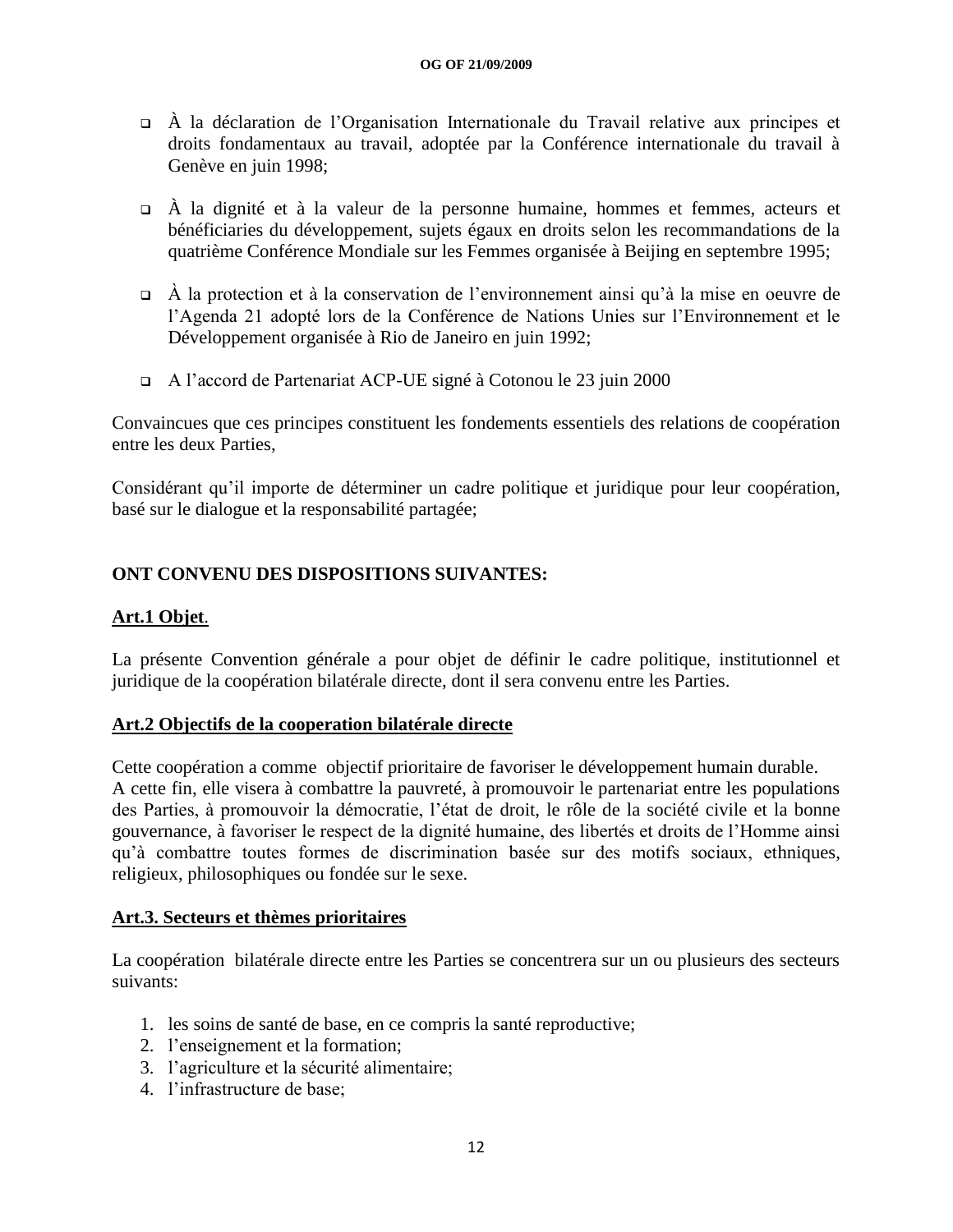5. la prévention des conflits et la consolidation de la société;

et sur les thèmes trans-sectoriels suivants:

- 1. rééquilibrage des droits et des chances des femmes et des hommes;
- 2. le respect de l"environnement;
- 3. l"économie sociale.

### **Art.4 Progrrammes indicatifs de coopération**

Cette coopération se concrétisera par des programmes indicatifs de coopération validés ou définis d'un commun accord par la Commission mixte visée à l'article 5.

Les objectifs de ces programmes s'inscriront dans ceux des plans de développement de la République du Rwanda ainsi que dans ceux repris à l"article 2.

Les programmes indicatifs de coopération se situeront , en outre, dans les secteurs et thèmes cités à l"articles 3 et ils veilleront à :

- renforcer les capacités institutionnelles et de gestion, accordant un rôle croissant à la gestion et à l"exécution locales;
- la viabilité technique et financière après la cessation des apports belges;
- utiliser un mode d"exécution efficace et efficient et situant les pouvoirs de décision le plus près possible des goupes cibles.

### **Art.5 Commission mixte**

Une Commission mixte composée de représentants de deux Parties définira et validera les programmes indicatifs de coopération visés à l"article 4, et en suivra et évaluera la mise en oeuvre pour leur apporter, le cas échéant, les adaptations nécessaires.

La Commission mixte se réunira au niveau ministériel tous les trois ans.

Des consultations périodiques seront organisées à un niveau de représentation approprié, pour évaluer l"état d"avancement des programmes et évantuellement les adapter.

Ces réunions seront organisées alternativement en Belgique et au Rwanda

### **Art.6 Complémentarité**

Les Parties conviennent que la coopération mise en oeuvre ne pourra atteindre pleinement ses objectifs que dans la complémentalité des actions de coopération, qu"elles soient de l"initiative des pouvoirs publics ou de la société civile, chancun restant dans le rôle qui est le sien.

### **Art.7. Prestations de coopération**

1. Les programmes indicatifs de coopération seront concrétisés par des prestations de coopération spécifiques. Dans chaque prestation de coopération, la contribution du Royaume de Belgique pourra comprendre de la coopération technique, des activités de formation ou d"études, des dons en nature ou des contributions financières dont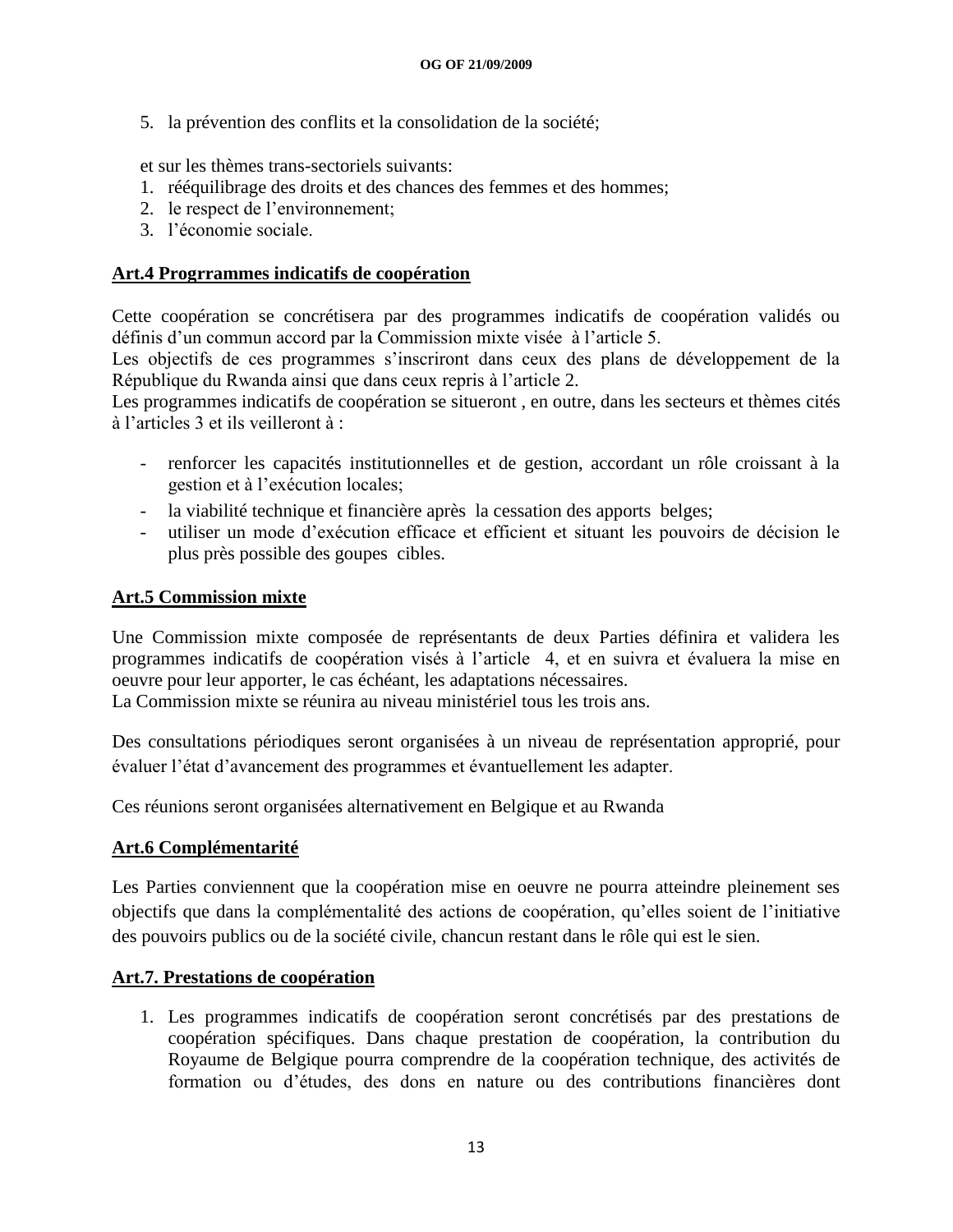notamment l"aide budgétaire, des prêts, des prises de participations, des allègements de dettes ou une combinaison de ces élèments.

- 2. Chaque prestation de coopération sera préparée, planifiée et mise en oeuvre selon un cycle intégré de gestion axé sur les objectifs et composé de quatre phases: identification, formulation, mise en oeuvre et évaluation.
- 3. L"identification de chaque prestation de coopération sera le résultat d"un processus consultatif entre le Parties.

La République du Rwanda aura la responsabilité finale de l"identification.

- 4. Afin de garantir son adéquation aux capacités et aux besoins des bénéficiaires, toute prestation de coopération suivra strictement une approche participative. A cette fin, des structures mixtes de concertation locale seront établies.
- 5. Avant le démarrage de sa phase de mise en oeuvre, chaque prestation de coopération fera l"objet d"une Convention spécifique signée par les Parties.

Cette Convention précisera notamment, en fonction du mode de coopération retenu:

- $\bullet$  les objectifs ;
- les mécanismes et les délais de mise en oeuvre;
- le cas échéant, les règles d"utilisation et de transfert de fonds;
- les cas échéant, les règles d"acquisition et de transfert d"équipements;
- les droits, les responsabilités et les obligations de tous les intervenants;
- les modalités d"établissement de rapports, de suivi et de contrôle;
- les caractéristiques et termes de référence de la structure mixte de concertation locale pour cette prestation de coopération.

### **Art.8 Organes d'exécution**

- 1. Pour l"exécution de la présente Convention, la Partie rwandaise désigne les différents ministères de son Gouvernement, chacun dans le cadre de ses compétences.
- 2. Pour l"exécution générale de la présente Convention, la Partie belge est représentée par l"Ambassade de Belgique à Kigali.

 Au sein de cette Ambassade, l"Attaché de la Coopération au Développement est spécialement chargé des questions relatives à la coopération au développement

3. En principe, la Partie belge confiera en exclusivité la réalisation de ses obligations dans les phases de formulation et de mise en oeuvre, visées à l"article 7, 2 à la "Coopération Technique Belge" (CTB), société anonyme de droit public belge à finalité sociale. La Partie belge conclura avec la CTB des conventions par lesquelles la CTB s'engage à

respecter les conventions spécifiques visées à l"article 7, 5.

Si la nature des prestations de coopération l"exige, leur exécution peut être confiée, soit par le Ministre qui a la coopération au développement dans ses compétences, soit par la CTB, à des organismes specialisés.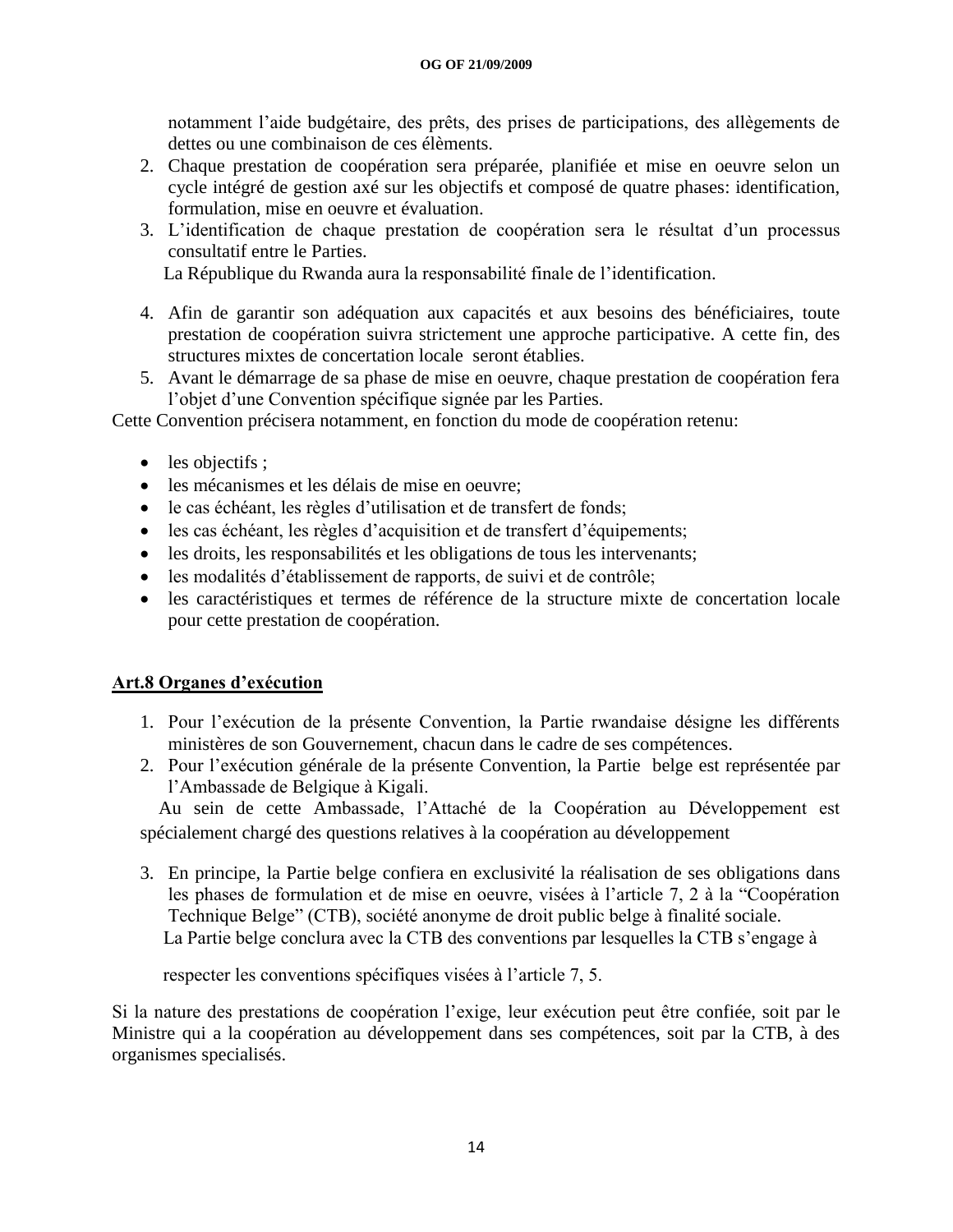### **Art.9 Privilèges et immunités**

- 1. Pour l"exécution de la présente Convention, le Représentant Résident de la CTB et ses adjoints recrutés en Belgique, pour autant qu"ils ne soient pas ressortissants de la République du Rwanda, bénéficieront des privilèges et immunités applicables au personnel administratif et tehnique des postes diplomatiques et consulaires.
- 2. Pour l"exécution de la présente Convention, tout expert non ressortissant de la République du Rwanda bénéficiéra des mêmes privilèges et immunités que ceux accordés aux experts des Nations Unies. Il aura notemment le droit d"importer ou d"acheter, en franchise de droits, un véhicule,

des meubles et des articles à son usage personnel ainsi qu"à l"usage des membres de sa famille vivant avec lui. Son salaire et ses émoluments seront exonérés de taxes sur le territoire de la République du Rwanda.

Quand requis, il sera toutefois assujetti à la sécurité sociale dans le respect de la législation belge ou rwandaise.

3. Les biens meubles et immeubles de la représentation de la CTB ainsi que les équipements ou services importés ou achetés localement, ainsi que les transferts de fonds, dans le cadre de la présente Convention générale ou d"une Convention spécifique qui en découle, seront exonérés de tous impôts ou taxes.

### **Art.10. Contrôle et évaluation**

Les Parties prendront toutes les mesures administratives et budgétaires nécessaries pour atteindre les objectifs des Conventions spécifiques qui découlent de la présente Convention générale.

A cet effet, les Parties procéderont, ensemble ou séparément, aux contrôles et aux évaluations, tant internes qu"externes, qu"elles estimeront utile de réaliser. Chacune des Parties informera cependant l"Autre des contrôles et des évaluations qu"elle entendrait mener séparément.

### **Art. 11. Différends**

Les différends nés de l"application ou de l"interprétation de la présente Convention générale et de ses mesures d"exécution seront réglés par voie de négociation bilatérale. Ceux qui n"auront pu être résolus seront soumis aux procédures prévues par la Charte des Nations Unies.

### **Art.12. Durée et dénonciation**

La présente Convetion générale est conclue pour une durée indéterminée.

Chacune des deux Parties peut la dénoncer à tout moment par notification à l"Autre, cette dénonciation prenant effet six mois plus tard.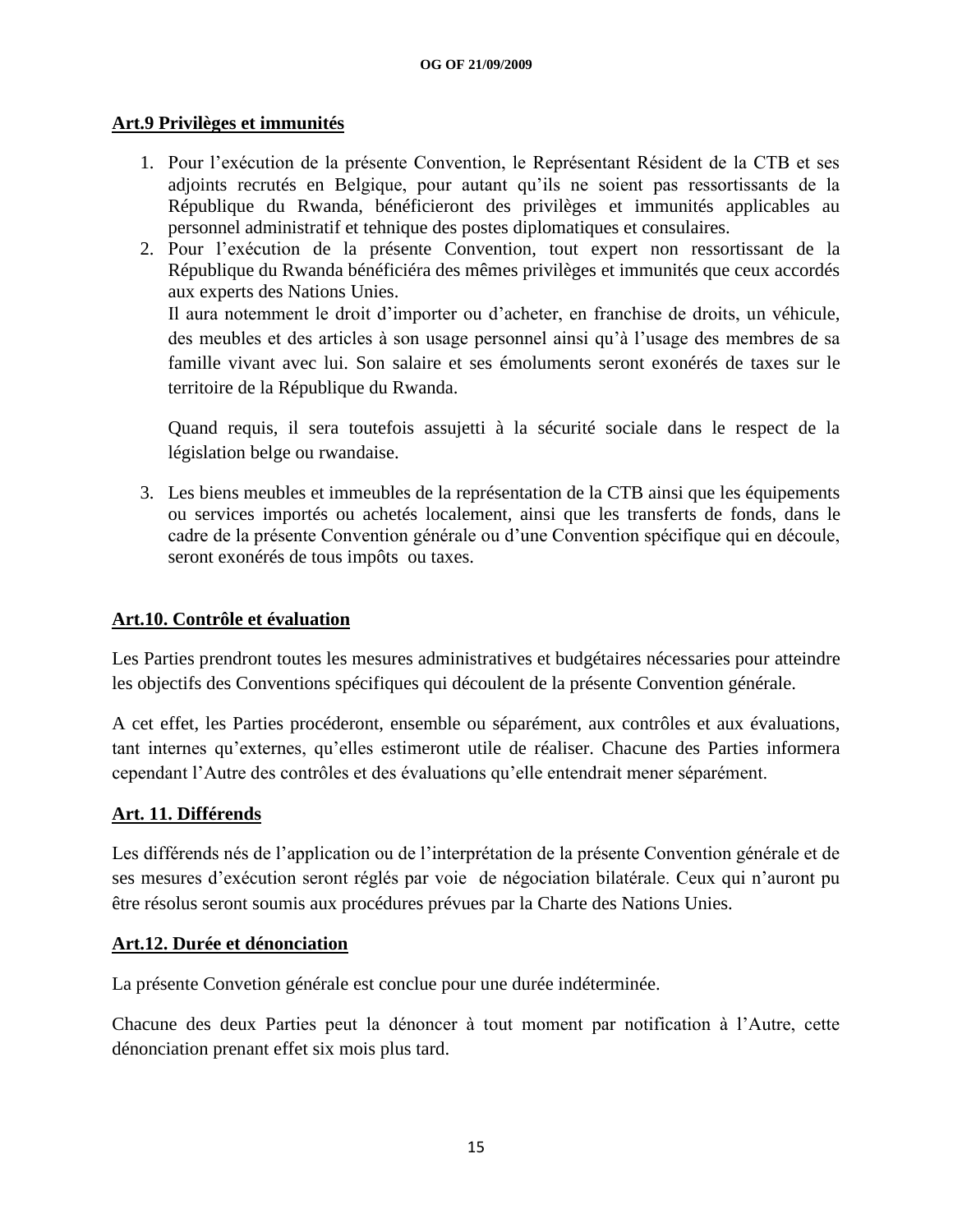Cette dénonciation n"entraîne pas celle des Conventions spécifiques ou autres actes bilatéraux régis par la présente Convention générale. Ceux-ci devront faire l"objet d"un acte de dénonciation spécifique.

### **Art. 13 Modification**

La présente Convention générale peut être modifiée d'un commun accord entre les Parties.

### **Art.14. Entrée en vigueur et mesures transitoires**

La présente Convention générale entrera en vigueur le premier jour du mois qui suit le date à la quelle la dernière Partie y procédant aura notifié à l"Autre l"accomplissement des procédures internes requises pour son entrée en vigueur.

La présente Convention générale remplace à cette date la Convention générale de Coopération et d"Assistance technique entre la Belgique et le Rwanda signée à Bruxelles le 13 octobre 1962, la Convention d"Assistance en personnel entre la Belgique et le Rwanda signée à Bruxelle le 13 octobre 1962, la Convention entre la Belgique et le Rwanda en matière d"octroi de bourses d"études et de stages signée à Bruxelles le 18 octobre 1963 et la Convention particulière fixant les procédures applicables aux interventions de financement de la coopération bilatérale directe entre la Belgique et le Rwanda signée à Bruxelles le 22 novembre 1989.

Toutefois, les prestations de coopération en cours à la date de l"entrée en vigueur de la présente Convention générale se poursuivent en confirmité avec les dispositions prévues par les accords qui les régissent.

### **Art. 15. Notifications**

Toute notification relative à l"exécution de la présente Conventions générale et des Conventions spécifiques qui en découlent, sera, sauf disposition particulière, communiquée aux addresses figurant ci-dessous. Toute modification à leur sujet sera communiquée par la voie diplomatique:

- Pour la République du Rwanda: Ministère des Affaires Etrangères et de la Coopération à Kigali.
- Pour le Royaume de Belgique: Ambassade du Royaume de Belgique, Bureau de la Coopération au Développement à

Kigali.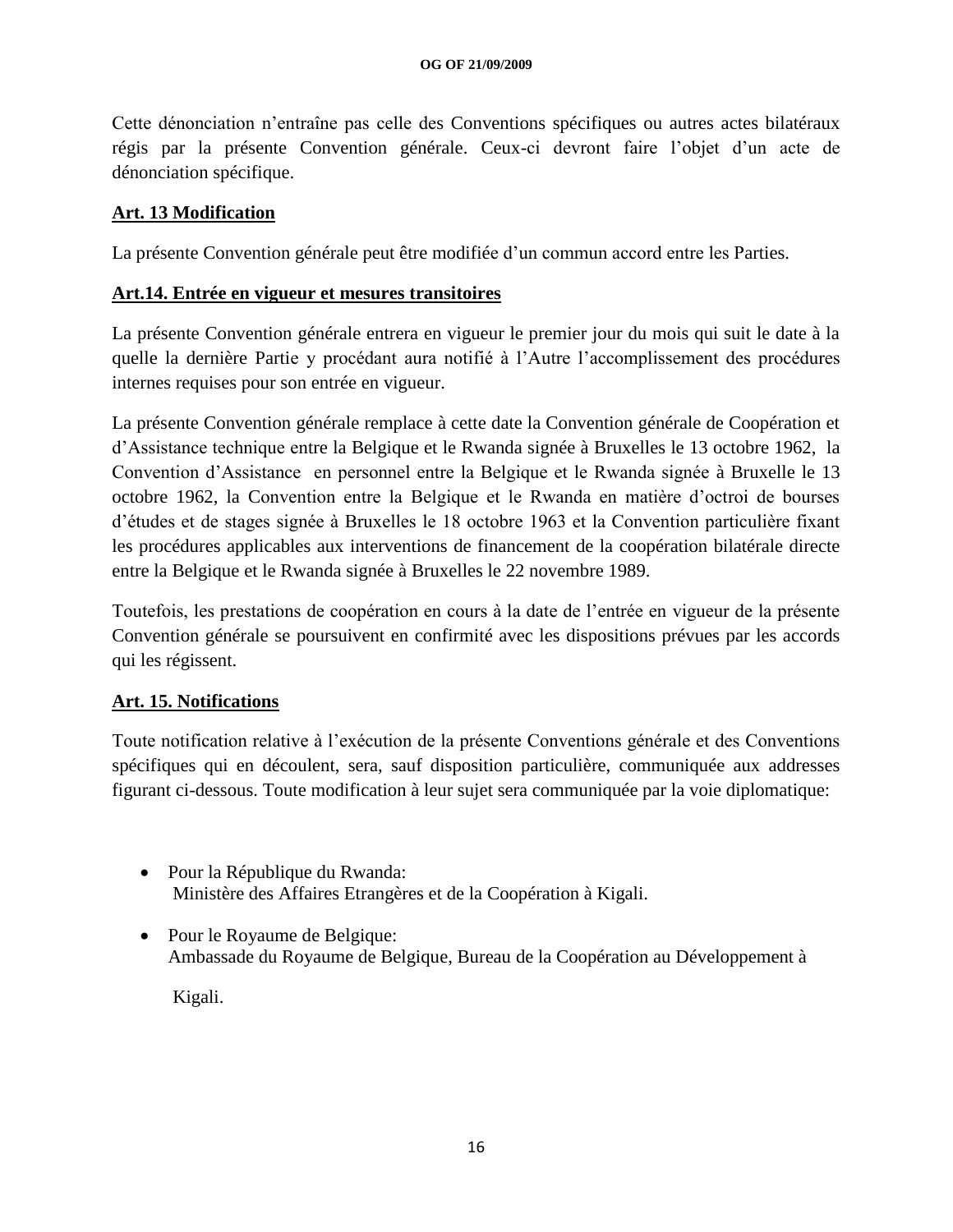### EN FOI DE QUOI,

Les deux Parties ont signé la Présente Convention Générale.

#### Fait à Kigali, le 18 mai 2004

En deux exemplaires originaux, chancun en langue française, tous les textes faisant également foi.

Pour le Royaume de Belgique, Pour la République du Rwanda

**(sé) (sé)**

### **Marc VERWILGHEN Protais K. MITALI**

Ministre de la Coopération au Secrétaire d'Etat au Ministère des Développement,<br>
Affaires Etrangères et de la Affaires Etrangères et de la

Coopération chargé de la

Coopération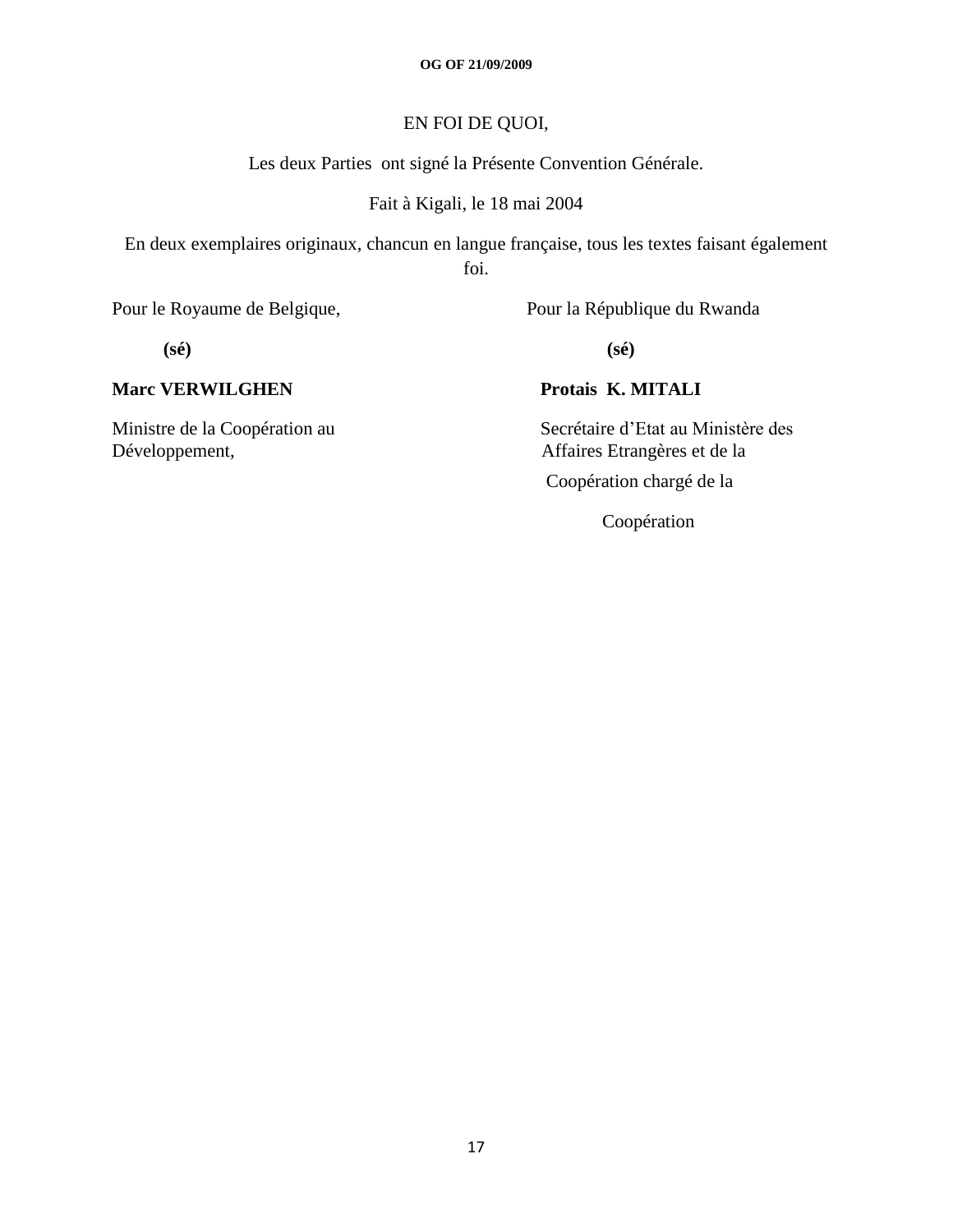<code>ITEKA RYA PEREZIDA N°39/01 RYO KUWA PRESIDENTIAL ORDER N°39/01 OF 20/07/2009 ARRETE PRESIDENTIEL N°39/01 DU</code> **20/07/2009 RISHYIRAHO WUNGIRLIE W'ISHURI RY'UBUMENYI N'IKORANABUHANGA RYA IN CHARGE OF FINANCE AND KIGALI USHINZWE IMARI N'UBUTEGETSI APPOINTING THE VICE RECTOR OF KIGALI 20/07/2009 PORTANT NOMINATION DU VICE INSTITUTE OF SCIENCE AND TECHNOLOGY RECTEUR DE L'INSTITUT DES SCIENCES ET ADMINISTRATION DE TECHNOLOGIE CHARGE DES FINANCES ET DE L' ADMINISTRATION**

#### **ISHAKIRO**

#### **TABLES OF CONTENTS**

#### **TABLE DES MATIERES**

| Ingingo ya mbere : Ishyirwaho ry' Umuyobozi Article One : Appointment of a Vice Rector<br>Wungirije          |                                                         | <b>Article premier: Nomination d'un Vice Recteur</b>                                   |
|--------------------------------------------------------------------------------------------------------------|---------------------------------------------------------|----------------------------------------------------------------------------------------|
| Ingingo ya 2: Abashinzwe kubahiriza iri teka                                                                 | Article 2 : Authorities<br>implementation of this Order | responsible for the Article 2 : Autorités chargées de l'exécution du<br>présent arrêté |
| Ingingo ya 3: Ivanwaho ry'ingingo zinyuranyije Article 3: Repealing of inconsistent provisions<br>n'iri teka |                                                         | <b>Article 3 : Disposition abrogatoire</b>                                             |
| Ingingo ya 4: Igihe iteka ritangira gukurikizwa                                                              | <b>Article 4: Commencement</b>                          | Article 4 : Entrée en vigueur                                                          |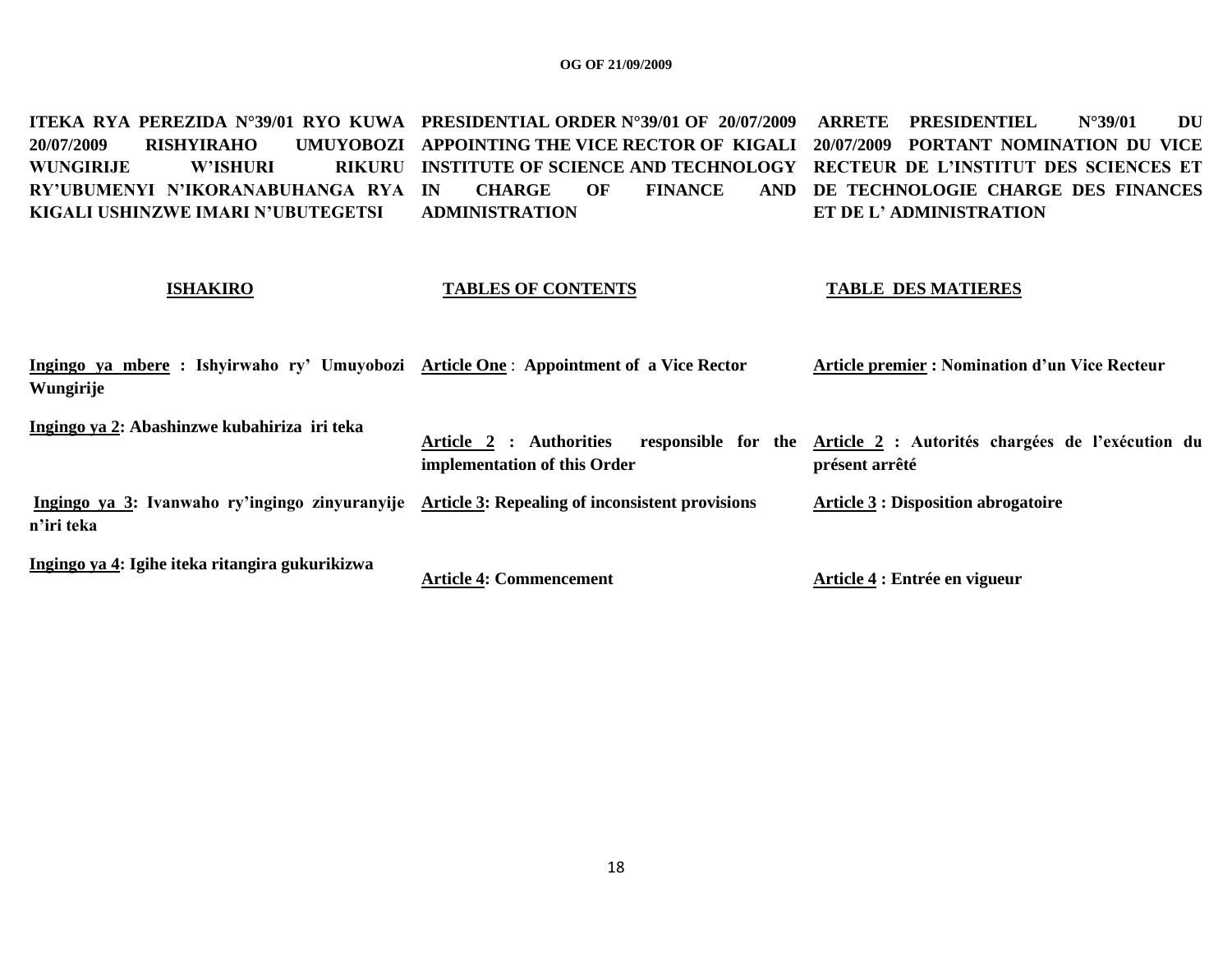**ITEKA RYA PEREZIDA N°39/01 RYO KUWA PRESIDENTIAL ORDER N°39/01 OF 20/07/2009 ARRETE PRESIDENTIEL N°39/01 DU 20/07/2009 20/07/2009 RISHYIRAHO WUNGIRLIE W'ISHURI RY'UBUMENYI N'IKORANABUHANGA RYA IN CHARGE OF FINANCE AND KIGALI USHINZWE IMARI N'UBUTEGETSI APPOINTING THE VICE RECTOR OF KIGALI PORTANT NOMINATION DU VICE RECTEUR INSTITUTE OF SCIENCE AND TECHNOLOGY DE L'INSTITUT DES SCIENCES ET DE ADMINISTRATION TECHNOLOGIE DE KIGALI CHARGE DES FINANCES ET DE L' ADMINISTRATION** 

| Twebwe, KAGAME Paul,                                                                                                                                                                             | We, KAGAME Paul,                                                                                                                                  | <b>Nous, KAGAME Paul,</b>                                                                                                                                                                                                                                                                          |  |
|--------------------------------------------------------------------------------------------------------------------------------------------------------------------------------------------------|---------------------------------------------------------------------------------------------------------------------------------------------------|----------------------------------------------------------------------------------------------------------------------------------------------------------------------------------------------------------------------------------------------------------------------------------------------------|--|
| Perezida wa Repubulika,                                                                                                                                                                          | President of the Republic,                                                                                                                        | Président de la République,                                                                                                                                                                                                                                                                        |  |
|                                                                                                                                                                                                  | ryavuguruwe kugeza ubu, cyane cyane mu ngingo especially in its Articles 88, 89, 112, 113, 121 and ses articles 88, 89, 112, 113, 121 et 201;     | Dushingiye ku Itegeko Nshinga rya Repubulika y'u Pursuant to the Constitution of the Republic of Vu la Constitution de la République du Rwanda du 04<br>Rwanda ryo ku wa 4 Kamena 2003, nk'uko Rwanda of 4 June, 2003, as amended to date, juin 2003, telle que révisée à ce jour, spécialement en |  |
| zaryo iya 88, iya 89, iya 112, iya 113, iya 121, n'iya 201;<br>201;                                                                                                                              |                                                                                                                                                   |                                                                                                                                                                                                                                                                                                    |  |
| Dushingiye ku Itegeko n° 22/2002 ryo ku wa<br>09/07/2002 rishyiraho Sitati Rusange igenga Abakozi<br>ba Leta n'inzego z'imirimo ya Leta, cyane cyane mu<br>ngingo zaryo iya 17, iya 24 n'iya 35; | Pursuant to Law nº 22/2002 of 09/07/2002 on General<br>Statutes for Rwanda Public Service, especially in<br>articles 17, 24, 35;                  | Vu la Loi nº 22/2002 du 09/07/2002 portant Statut<br>Général de la Fonction Publique Rwandaise,<br>spécialement en ses articles 17, 24, 35;<br>Vu la Loi nº 20/2005 du 20/10/2005 portant                                                                                                          |  |
| Dushingiye ku Itegeko n° 20/2005 ryo ku wa<br>20/10/2005 rishyiraho imiterere, imitunganyirize<br>n'imikorere y'Amashuri Makuru cyane cyane mu<br>ngingo yaryo ya 69;                            | Pursuant to Law $n^{\circ}$ 20/2005 of 20/10/2005 governing<br>the organization and functioning of Higher Education,<br>especially in Article 69; | organisation et fonctionnement de l'Enseignement<br>Supérieur, spécialement en son article 69;                                                                                                                                                                                                     |  |
| Bisabwe na Minisitiri w'Uburezi;                                                                                                                                                                 | On proposal by the Minister of Education;                                                                                                         | Sur proposition du Ministre de l'Education;<br>Après examen et adoption par le Conseil des Ministres                                                                                                                                                                                               |  |
| Inama y'Abaminisitiri yateranye ku wa 31/10/2008<br>After consideration and approval by the Cabinet in its<br>imaze kubisuzuma no kubyemeza;<br>session of 31/10/2008;                           |                                                                                                                                                   | en sa séance du 31/10/2008 ;                                                                                                                                                                                                                                                                       |  |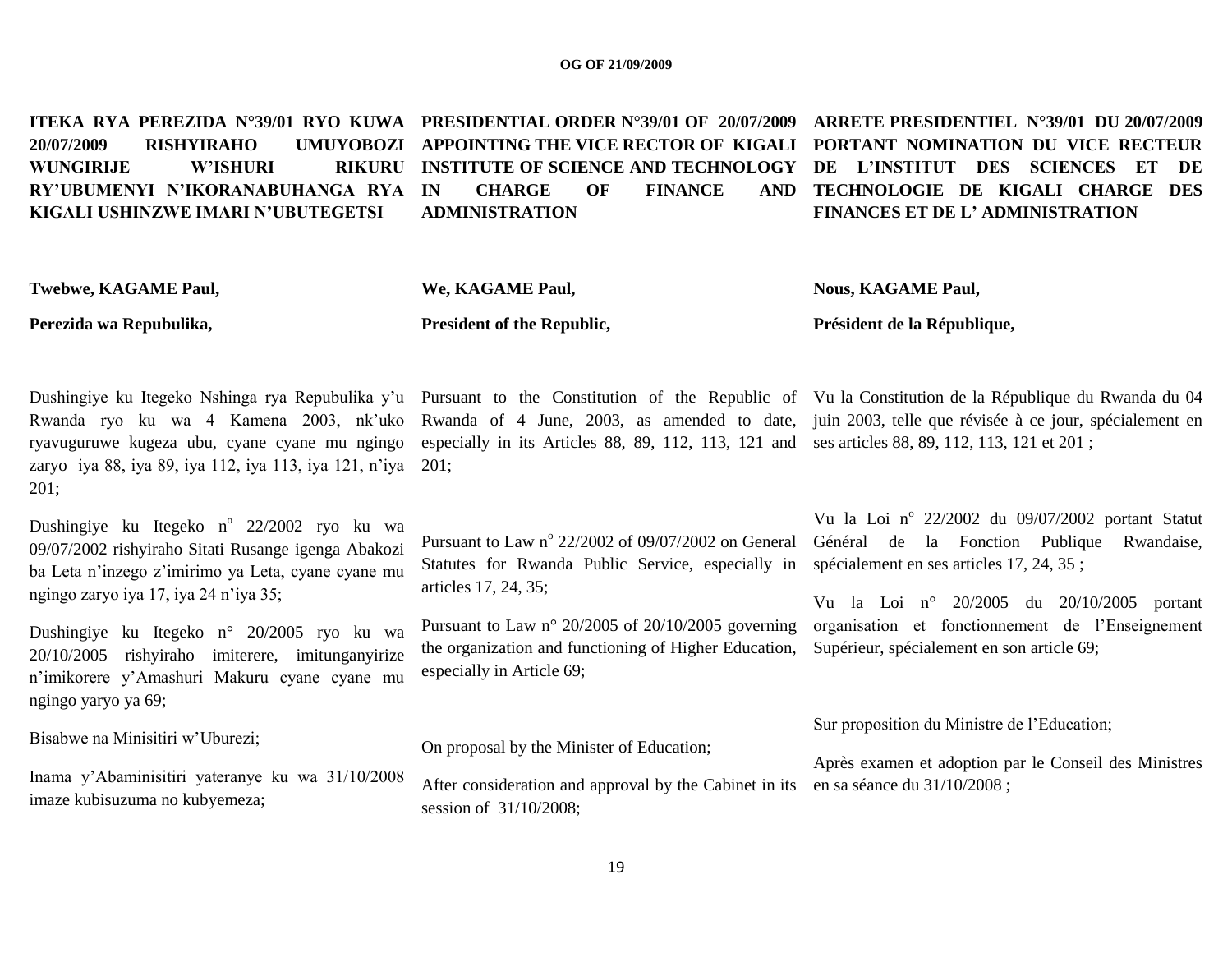| TWATEGETSE KANDI DUTEGETSE:                                                                                                                                     | <b>HAVE ORDERED AND HEREBY ORDER:</b>                                                                                                                       | <b>AVONS ARRETE ET ARRETONS:</b>                                                                                                                                                                  |
|-----------------------------------------------------------------------------------------------------------------------------------------------------------------|-------------------------------------------------------------------------------------------------------------------------------------------------------------|---------------------------------------------------------------------------------------------------------------------------------------------------------------------------------------------------|
| Ingingo ya mbere : Ishyirwaho ry'Umuyobozi Article One : Appointment of a Vice Rector<br>Wungirije                                                              |                                                                                                                                                             | <b>Article premier: Nomination d'un Vice Recteur</b>                                                                                                                                              |
| Bwana GATABAZI Thomas agizwe Umuyobozi<br>Rikuru<br>ry'Ubumenyi<br>w'Ishuri<br>Wungirije<br>n'Ikoranabuhanga<br>Kigali<br>Ushinzwe Imari<br>rya<br>n'Ubutegetsi | of Kigali Institute of Science and Technology in<br>charge of Finance and Administration.                                                                   | Mr. GATABAZI Thomas is appointed Vice Rector Monsieur GATABAZI Thomas est nommé Vice<br>Recteur de l'Institut des Sciences et Technologie de<br>Kigali chargé des Finances et de l'Administration |
| Ingingo ya 2: Abashinzwe kubahiriza iri teka                                                                                                                    | <b>Authorities</b><br>Article 2:<br>implementation                                                                                                          | responsible for the Article 2: Autorités chargées de l'exécution du<br>présent arrêté                                                                                                             |
| Minisitiri w'Intebe, Minisitiri w'Uburezi na Minisitiri<br>w'Abakozi ba Leta n'Umurimo basabwe kubahiriza<br>iri teka.                                          | The Prime Minister, the Minister of Education and the<br>Minister of Public Service and Labour are entrusted<br>with the implementation of this Order.      | Le Premier Ministre, le Ministre de l'Education et le<br>Ministre de la Fonction Publique et du Travail sont<br>chargés de l'exécution du présent Arrêté.                                         |
| Ingingo ya 3: Ivanwaho ry'ingingo zinyuranyije<br>n'iri teka.                                                                                                   | <b>Article 3: Repealing of inconsistent provisions</b>                                                                                                      | <b>Article 3 : Disposition abrogatoire</b>                                                                                                                                                        |
| z'amateka<br>abanziriza<br>kandi<br>Ingingo<br>iri<br>zose<br>zinyuranyije na ryo zivanyweho.                                                                   | All prior provisions contrary to this Order are hereby<br>repealed.                                                                                         | Toutes les dispositions antérieures contraires au présent<br>arrêté sont abrogées.                                                                                                                |
|                                                                                                                                                                 | <b>Article 4: Commencement</b>                                                                                                                              | Article 4 : Entrée en vigueur                                                                                                                                                                     |
| Ingingo ya 4: Igihe Iteka ritangira gukurikizwa                                                                                                                 |                                                                                                                                                             |                                                                                                                                                                                                   |
| Iri teka ritangira gukurikizwa umunsi ritangarijweho<br>mu Igazeti ya Leta ya Repubulika y'u Rwanda.<br>Agaciro karyo gahera ku wa 31/10/2008.                  | This Order shall come into force on the date of its<br>publication in the Official Gazette of the Republic of<br>Rwanda. It takes effect as for 31/10/2008. | Le présent Arrêté entre en vigueur le jour de sa<br>publication au Journal Officiel de la République du<br>Rwanda. Il sort ses effets à partir du 31/10/2008.                                     |
| $V_{\text{total}}$ $V_{\text{B}}$ $V_{\text{B}}$ $\eta$ $\eta$ $\eta$ $\eta$ $\eta$                                                                             | Kigali, on 20/07/2009                                                                                                                                       | Kigali, le 20/07/2009                                                                                                                                                                             |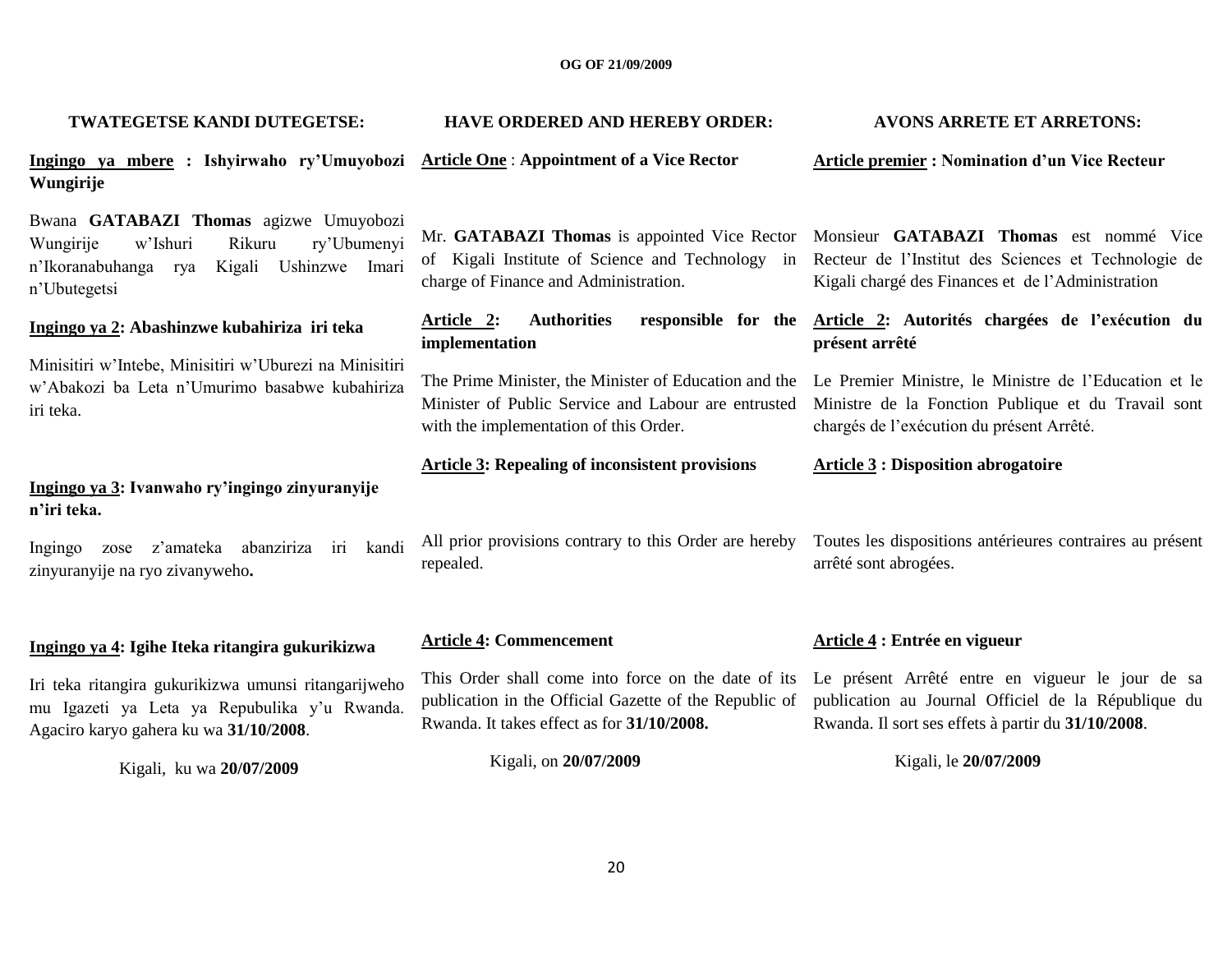| $(s\acute{e})$                                         | $(s\acute{e})$                                 | $(s\acute{e})$                                 |
|--------------------------------------------------------|------------------------------------------------|------------------------------------------------|
| <b>KAGAME Paul,</b>                                    | <b>KAGAME Paul,</b>                            | <b>KAGAME Paul,</b>                            |
| Perezida wa Repubulika                                 | President of the Republic                      | Président de la République                     |
| $(s\acute{e})$                                         | $(s\acute{e})$                                 | $(s\acute{e})$                                 |
| <b>MAKUZA Bernard</b>                                  | <b>MAKUZA Bernard</b>                          | <b>MAKUZA Bernard</b>                          |
| Minisitiri w'Intebe                                    | <b>Prime Minister</b>                          | <b>Premier Ministre</b>                        |
| $(s\acute{e})$                                         | $(s\acute{e})$                                 | $(s\acute{e})$                                 |
| Dr. GAHAKWA Daphrose                                   | Dr. GAHAKWA Daphrose                           | Dr. GAHAKWA Daphrose                           |
| Minisitiri w'Uburezi                                   | Minister of Education                          | Ministre de l'Education                        |
| $(s\acute{e})$                                         | $(s\acute{e})$                                 | (sé)                                           |
| <b>MUREKEZI Anastase</b>                               | <b>MUREKEZI Anastase</b>                       | <b>MUREKEZI Anastase</b>                       |
| Minisitiri w'Abakozi ba Leta n'Umurimo                 | Minister of Public Service and Labour          | Ministre de la Fonction Publique et du Travail |
| Bibonywe kandi bishyizweho Ikirango cya<br>Repubulika: | Seen and sealed with the Seal of the Republic: | Vu et scellé du Sceau de la République :       |
|                                                        | $(s\acute{e})$                                 | $(s\acute{e})$                                 |
| (sé)                                                   | <b>KARUGARAMA Tharcisse</b>                    | <b>KARUGARAMA Tharcisse</b>                    |
| <b>KARUGARAMA Tharcisse</b>                            | The Minister of Justice/Attorney General       | Le Ministre de la Justice/Garde des Sceaux     |

Minisitiri w"Ubutabera/Intumwa Nkuru ya Leta

21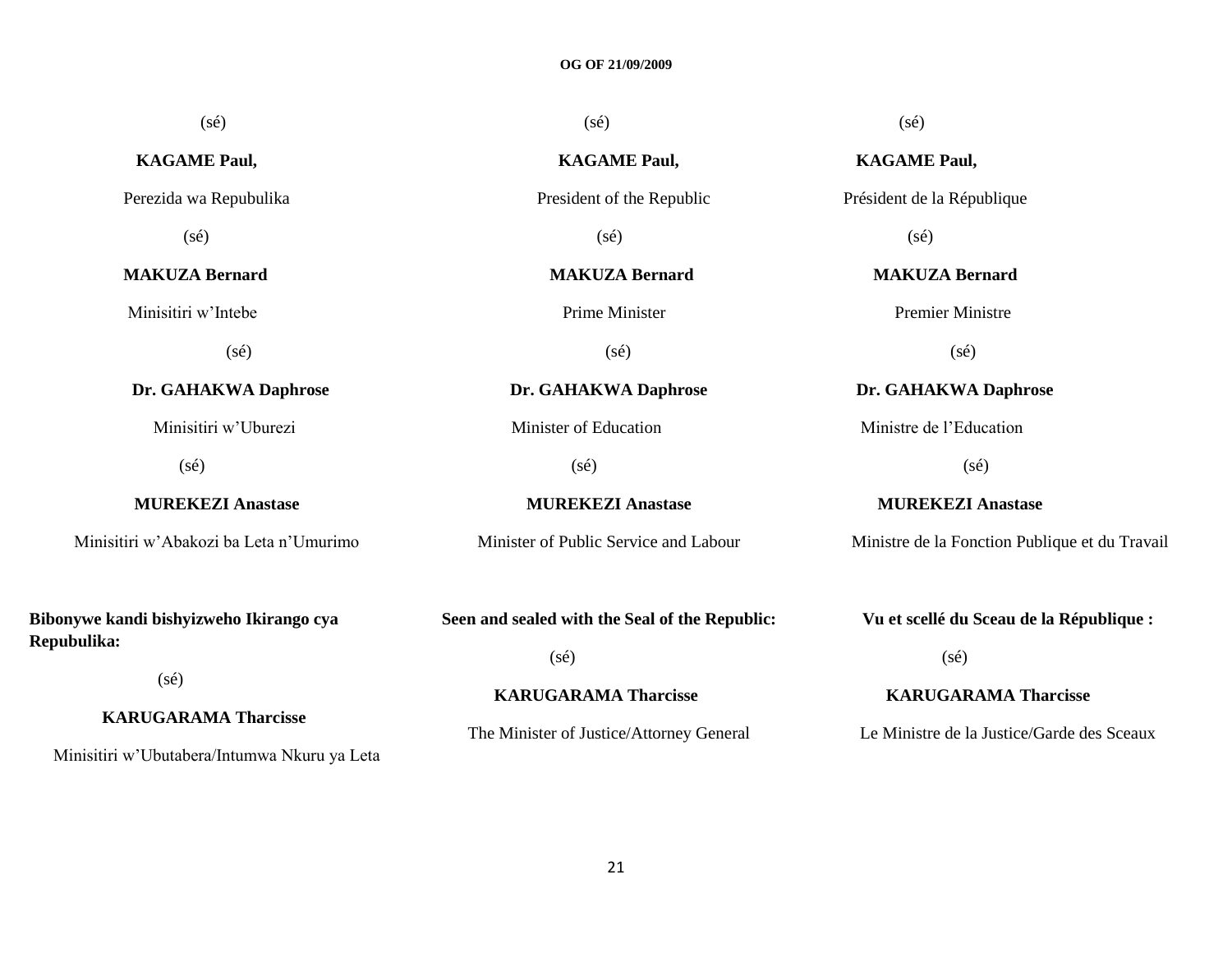**ITEKA RYA PEREZIDA N°40/01 RYO KUWA PRESIDENTIAL ORDER N°40/01 OF 20/07/2009 ARRETE PRESIDENTIEL N°40/01 DU 20/07/2009 20/07/2009 RISHYIRAHO** WUNGIRLJE W'ISHURI **RY'UBUHINZI N'UBWOROZI RYA BUSOGO ANIMAL RESOURCES OF BUSOGO IN L'AGRICULTURE ET DE L'ELEVAGE DE USHINZWE IMARI N'UBUTEGETSI APPOINTING THE VISE RECTOR OF PORTANT NOMINATION DU VICE RECTEUR RIKURU HIGHER INSTITUTE OF AGRICULTURE AND DE CHARGE OF ADMINISTRATION AND BUSOGO CHARGE DES FINANCES ET DE FINANCE DE L'INSTITUT SUPERIEUR DE L'ADMINISTRATION**

#### **ISHAKIRO**

#### **TABLES OF CONTENTS**

#### **TABLE DES MATIERES**

| Ingingo ya mbere : Ishyirwaho ry' Umuyobozi<br>Wungirije                                       | <b>Article One: Appointment of a Vice Rector</b>        | <b>Article premier : Nomination d'un Vice Recteur</b>                                  |
|------------------------------------------------------------------------------------------------|---------------------------------------------------------|----------------------------------------------------------------------------------------|
| Ingingo ya 2: Abashinzwe kubahiriza iri teka<br>Ingingo ya 3: Ivanwaho ry'ingingo zinyuranyije | Article 2 : Authorities<br>implementation of this Order | responsible for the Article 2 : Autorités chargées de l'exécution du<br>présent arrêté |
| n'iri teka                                                                                     | <b>Article 3: Repealing of inconsistent provisions</b>  | <b>Article 3 : Disposition abrogatoire</b>                                             |
| Ingingo ya 4: Igihe iteka ritangira gukurikizwa                                                | <b>Article 4: Commencement</b>                          | Article 4 : Entrée en vigueur                                                          |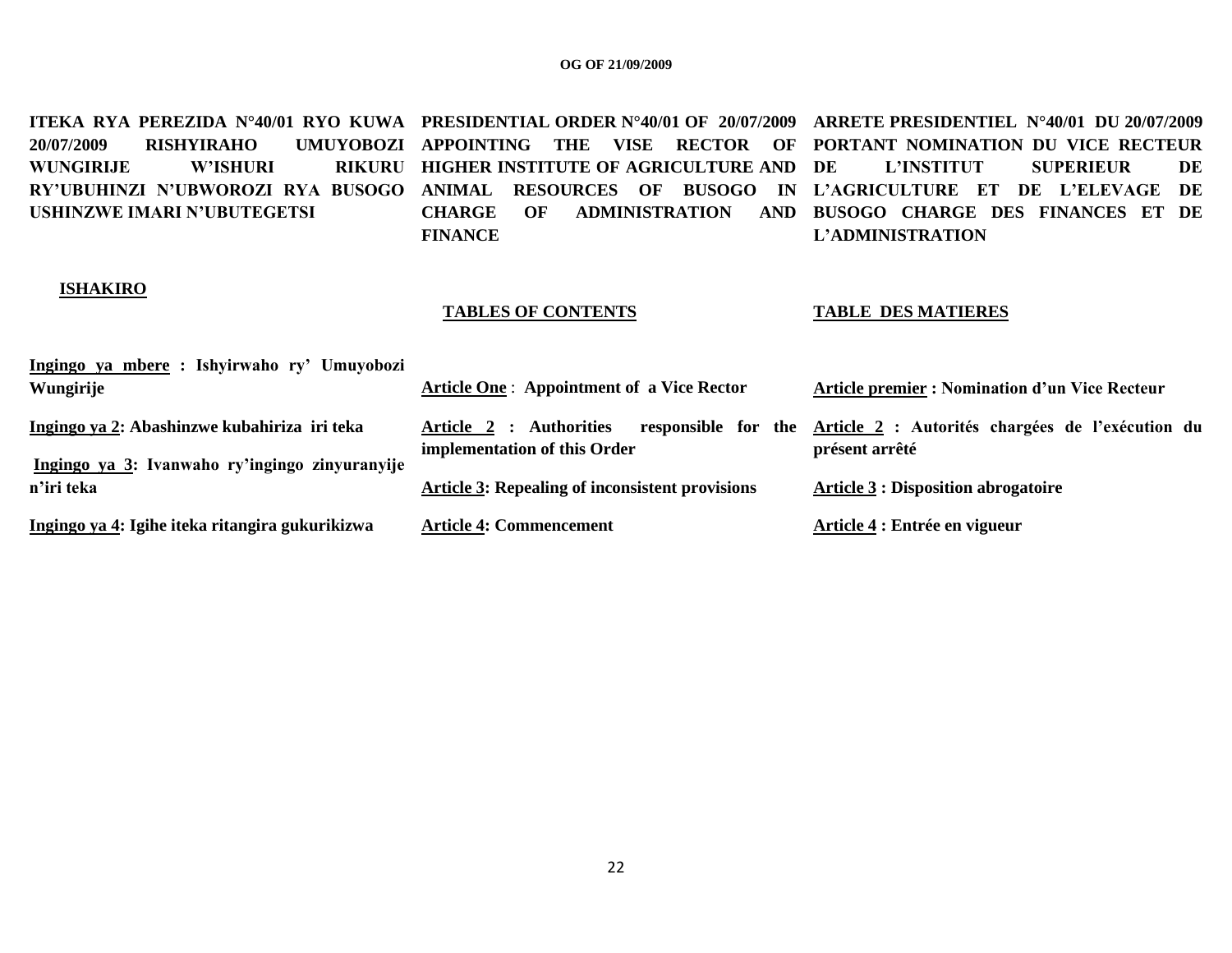**ITEKA RYA PEREZIDA N°40/01 RYO KUWA PRESIDENTIAL ORDER N°40/01 OF 20/07/2009 20/07/2009 RISHYIRAHO UMUYOBOZI WUNGIRIJE W'ISHURI RY'UBUHINZI N'UBWOROZI RYA BUSOGO ANIMAL RESOURCES IN CHARGE OF L'AGRICULTURE ET DE L'ELEVAGE DE USHINZWE IMARI N'UBUTEGETSI**

RIKURU BUSOGO INSTITUTE OF AGRICULTURE AND DE **ADMINISTRATION AND FINANCE**

## **APPOINTING THE VICE RECTOR OF PORTANT NOMINATION DU VICE RECTEUR ARRETE PRESIDENTIEL N°40/01 DU 20/07/2009 DE L'INSTITUT SUPERIEUR DE BUSOGO CHARGE DES FINANCES ET DE L' ADMINISTRATION**

**Twebwe, KAGAME Paul,**

**We, KAGAME Paul,**

**President of the Republic,**

**Perezida wa Repubulika,**

Dushingiye ku Itegeko Nshinga rya Repubulika y'u Pursuant to the Constitution of the Republic of Rwanda ryo ku wa 4 Kamena 2003, nk"uko Rwanda of 4 June, 2003, as amended to date, ryavuguruwe kugeza ubu, cyane cyane mu ngingo especially in Articles 88, 89, 112, 113, 121 and 201; zaryo iya 88, iya 89, iya 112, iya 113, iya 121, n"iya 201;

Dushingiye ku Itegeko n<sup>o</sup> 22/2002 ryo ku wa 09/07/2002 rishyiraho Sitati Rusange igenga Abakozi ba Leta n"inzego z"imirimo ya Leta, cyane cyane mu ngingo zaryo iya 17, iya 24 n"iya 35;

Dushingiye ku Itegeko n° 20/2005 ryo kuwa 20/10/2005 rishyiraho Imiterere, Imitunganyirize n"Imikorere y"Amashuri Makuru cyane cyane mu ngingo yaryo ya 69;

Bisabwe na Minisitiri w"Uburezi;

Inama y"Abaminisitiri yateranye ku wa 31/10/2008

Pursuant to Law  $n^{\circ}$  22/2002 of 09/07/2002 on General Statutes for Rwanda Public Service, especially in articles 17, 24, 35;

Pursuant to Law n° 20/2005 of 20/10/2005 governing the organization and functioning of Higher Education, especially in Article 69;

On proposal by the Minister of Education;

After consideration and approval by the Cabinet in its

**Nous, KAGAME Paul,**

**Président de la République,**

Vu la Constitution de la République du Rwanda du 04 juin 2003, telle que révisée à ce jour, spécialement en ses articles 88, 89, 112, 113, 121 et 201 ;

Vu la Loi nº 22/2002 du 09/07/2002 portant statut Général de la Fonction Publique Rwandaise, spécialement en ses articles 17, 24, 35 ;

Vu la Loi n° 20/2005 du 20/10/2005 portant organisation et fonctionnement de l"Enseignement Supérieur, spécialement en son article 69;

Sur proposition du Ministre de l"Education;

Après examen et adoption par le Conseil des Ministres en sa séance du 31/10/2008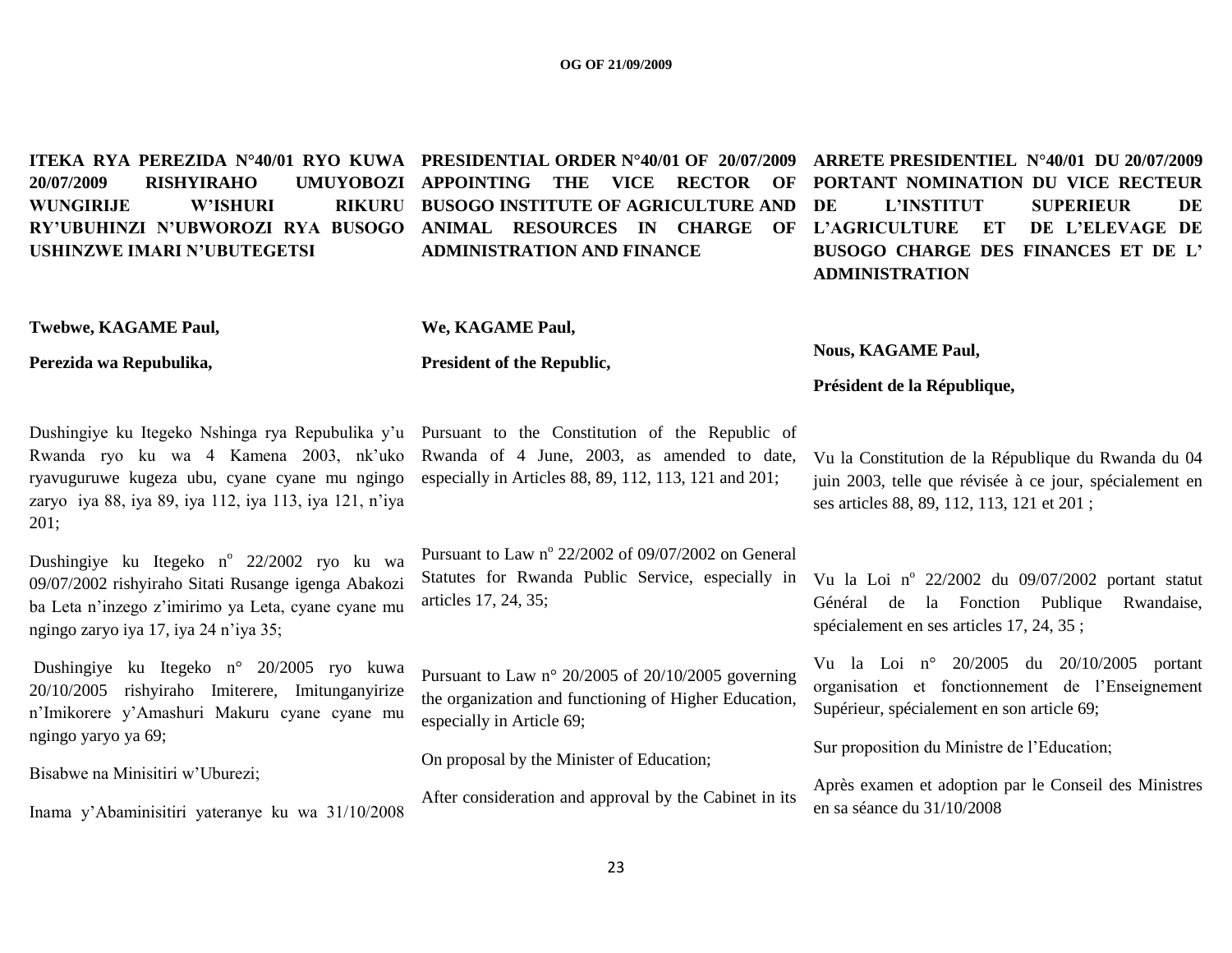imaze kubisuzuma no kubyemeza;

Bimaze kwemezwa na Sena;

#### **TWATEGETSE KANDI DUTEGETSE:**

**Ingingo ya mbere : Ishyirwaho ry'Umuyobozi Wungirije**

Bwana **MUGISHA Fred** agizwe Umuyobozi Wungirije w"Ishuri Rikuru ry"Ubuhinzi n"Ubworozi rya Busogo ushinzwe Imari n"Ubutegetsi,

#### **Ingingo ya 2: Abashinzwe kubahiriza iri teka**

Minisitiri w"Intebe, Minisitiri w"Uburezi na Minisitiri w"Abakozi ba Leta n"Umurimo basabwe kubahiriza iri teka.

### **Ingingo ya 3: Ivanwaho ry'ingingo zinyuranyije n'iri teka.**

Ingingo zose z"amateka abanziriza iri kandi zinyuranyije na ryo zivanyweho**.**

#### **Ingingo ya 4: Igihe iteka ritangira gukurikizwa**

Iri teka ritangira gukurikizwa umunsi ritangarijweho mu Igazeti ya Leta ya Repubulika y"u Rwanda. Agaciro karyo gahera ku wa 31/10/2008.

session of 31/10/2008;

After approval by the Senate;

#### **HAVE ORDERED AND HEREBY ORDER:**

**Article one** : **Appointment of the Vice Rector**

Mr. **MUGISHA Fred** is appointed the Vice Rector of Busogo Institute of Agriculture and Animal Resources in charge of Administration and Finance

**implementation**

Minister of Public Service and Labour are entrusted with the implementation of this Order.

#### **Article 3: Repealing of inconsistent provisions**

All prior provisions contrary to this Order are hereby repealed.

#### **Article 4: Commencement**

This Order shall come into force on the date of its publication in the Official Gazette of the Republic of Rwanda. It takes effect as for 31/10/2008.

Après approbation du Sénat;

#### **AVONS ARRETE ET ARRETONS:**

**Article premier : Nomination d'un Vice Recteur** 

Monsiuer **MUGISHA Fred** est nommé Vice Recteur de l"Institut Supérieur de l"Agriculture et de l"Elevage de Busogo chargé des Finances et de l" Administration

**Article 2: Authorities responsible for the Article 2: Autorités chargées de l'exécution du présent arrêté**

The Prime Minister, the Minister of Education and the Le Premier Ministre, le Ministre de l'Education et le Ministre de la Fonction Publique et du Travail sont chargés de l"exécution du présent arrêté.

#### **Article 3 : Disposition abrogatoire**

Toutes les dispositions antérieures contraires au présent arrêté sont abrogées.

#### **Article 4 : Entrée en vigueur**

Le présent Arrêté entre en vigueur le jour de sa publication au Journal Officiel de la République du Rwanda. Il sort ses effets à partir du 31/10/2008.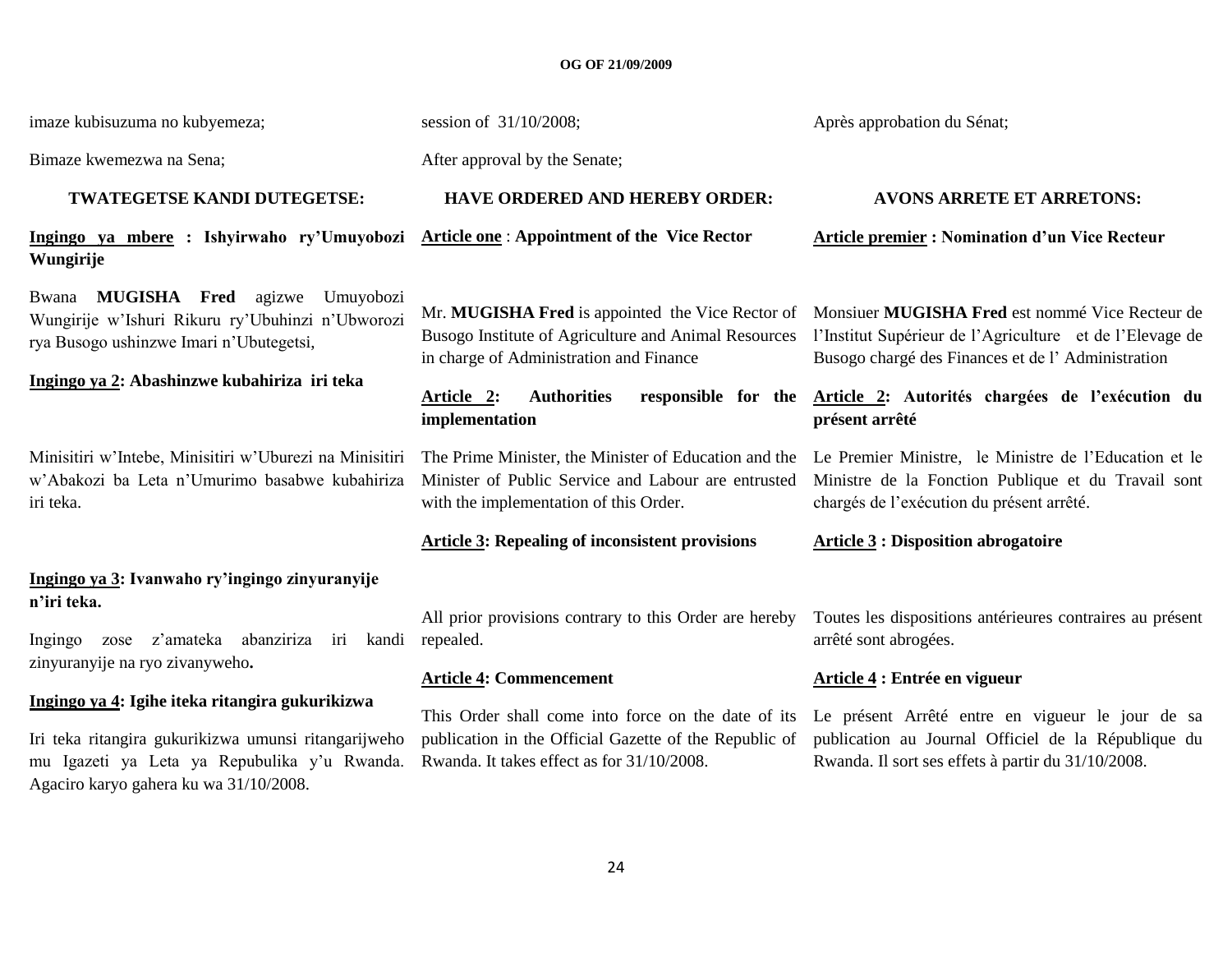| Kigali, ku wa 20/07/2009                               | Kigali, on 20/07/2009                          | Kigali, le 20/07/2009                          |
|--------------------------------------------------------|------------------------------------------------|------------------------------------------------|
| $(s\acute{e})$                                         | $(s\acute{e})$                                 | $(s\acute{e})$                                 |
| <b>KAGAME Paul,</b>                                    | <b>KAGAME Paul,</b>                            | <b>KAGAME Paul,</b>                            |
| Perezida wa Repubulika                                 | President of the Republic                      | Président de la République                     |
| $(s\acute{e})$                                         | $(s\acute{e})$                                 | $(s\acute{e})$                                 |
| <b>MAKUZA Bernard</b>                                  | <b>MAKUZA Bernard</b>                          | <b>MAKUZA Bernard</b>                          |
| Minisitiri w'Intebe                                    | Prime Minister                                 | <b>Premier Ministre</b>                        |
| $(s\acute{e})$                                         | $(s\acute{e})$                                 | $(s\acute{e})$                                 |
| Dr. GAHAKWA Daphrose                                   | Dr. GAHAKWA Daphrose                           | Dr. GAHAKWA Daphrose                           |
| Minisitiri w'Uburezi                                   | Minister of Education                          | Ministre de l'Education                        |
| $(s\acute{e})$                                         | $(s\acute{e})$                                 | (sé                                            |
| <b>MUREKEZI Anastase</b>                               | <b>MUREKEZI Anastase</b>                       | <b>MUREKEZI Anastase</b>                       |
| Minisitiri w'Abakozi ba Leta n'Umurimo                 | Minister of Public Service and Labour          | Ministre de la Fonction Publique et du Travail |
| Bibonywe kandi bishyizweho Ikirango cya<br>Repubulika: | Seen and sealed with the Seal of the Republic: | Vu et scellé du Sceau de la République :       |
|                                                        | $(s\acute{e})$                                 | $(s\acute{e})$                                 |

 **(sé)**

### **KARUGARAMA Tharcisse**

Minisitiri w"Ubutabera/Intumwa Nkuru ya Leta

25

**KARUGARAMA Tharcisse**

The Minister of Justice/Attorney General

**KARUGARAMA Tharcisse**

Le Ministre de la Justice/Garde des Sceaux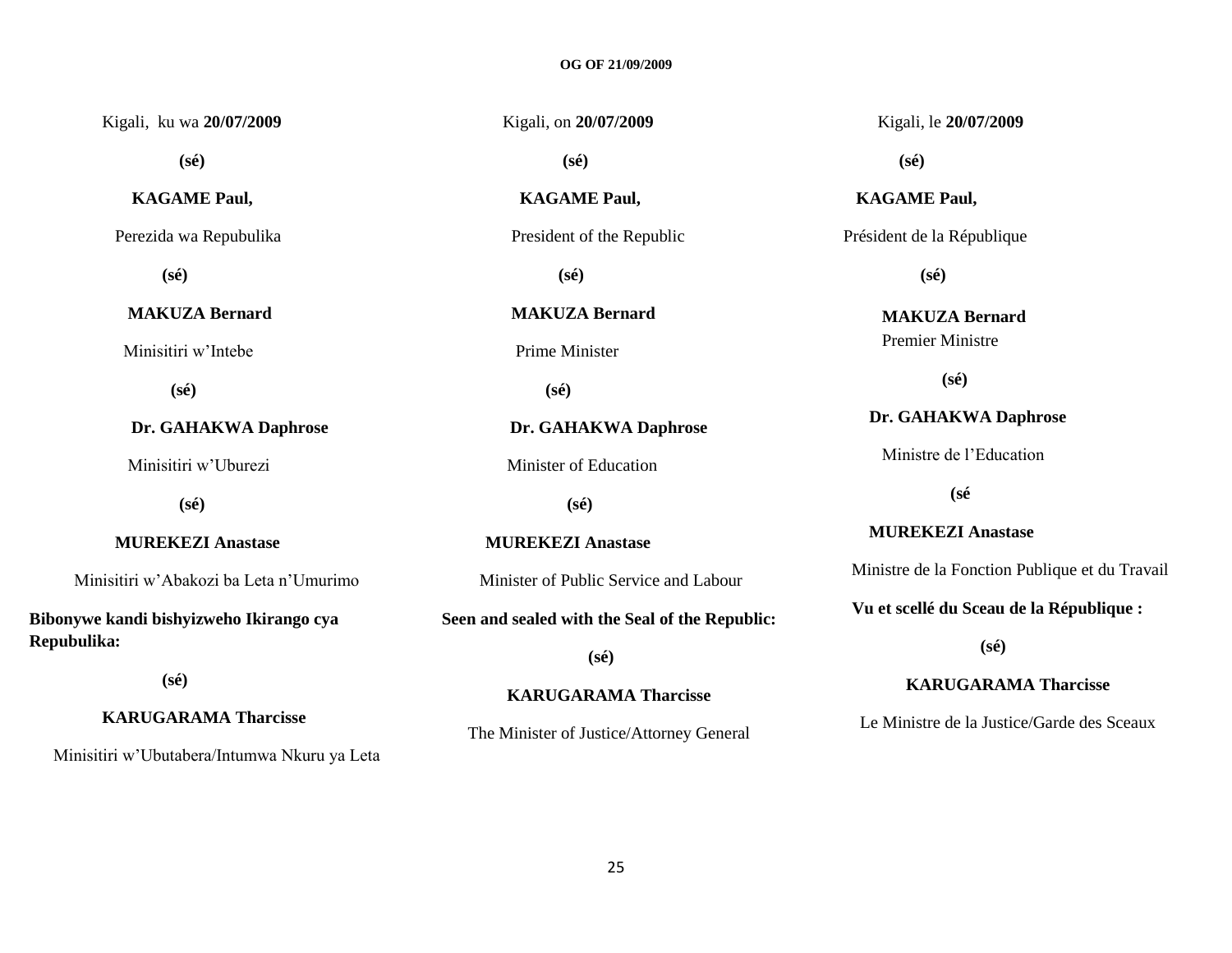**ITEKA RYA PEREZIDA N°41/01 RYO KUWA PRESIDENTIAL ORDER N°41/01 OF 20/07/2009 20/07/2009 RISHYIRAHO UMUYOBOZI APPOINTING THE VICE RECTOR OF 20/07/2009 PORTANT NOMINATION D'UN VICE WUNGIRIJE W'ISHURI RY'UBUHINZI N'UBWOROZI RYA BUSOGO ANIMAL RESOURCES OF BUSOGO IN L'AGRICULTURE ET DE L'ELEVAGE DE USHINZWE AMASOMO HIGHER INSTITUTE OF AGRICULTURE AND RECTEUR DE L'INSTITUT SUPERIEUR DE CHARGE OF ACADEMIC AFFAIRS ARRETE PRESIDENTIEL N°41/01 DU BUSOGO CHARGE DES AFFAIRES ACADEMIQUES**

#### **ISHAKIRO**

#### **TABLES OF CONTENTS**

#### **TABLE DES MATIERES**

**Ingingo ya mbere : Ishyirwaho ry' Umuyobozi Article One** : **Appointment of a Vice Rector Wungirije Article premier : Nomination d'un Vice Recteur**

**Ingingo ya 2: Abashinzwe kubahiriza iri teka Article 2 : Authorities responsible for the implementation of this Order Article 2 : Autorités chargées de l'exécution du présent arrêté**

**Ingingo ya 3: Ivanwaho ry'ingingo zinyuranyije Article 3: Repealing of inconsistent provisions n'iri Teka**

**Ingingo ya 4: Igihe Iteka ritangira gukurikizwa**

**Article 4: Commencement**

**Article 3 : Disposition abrogatoire**

**Article 4 : Entrée en vigueur**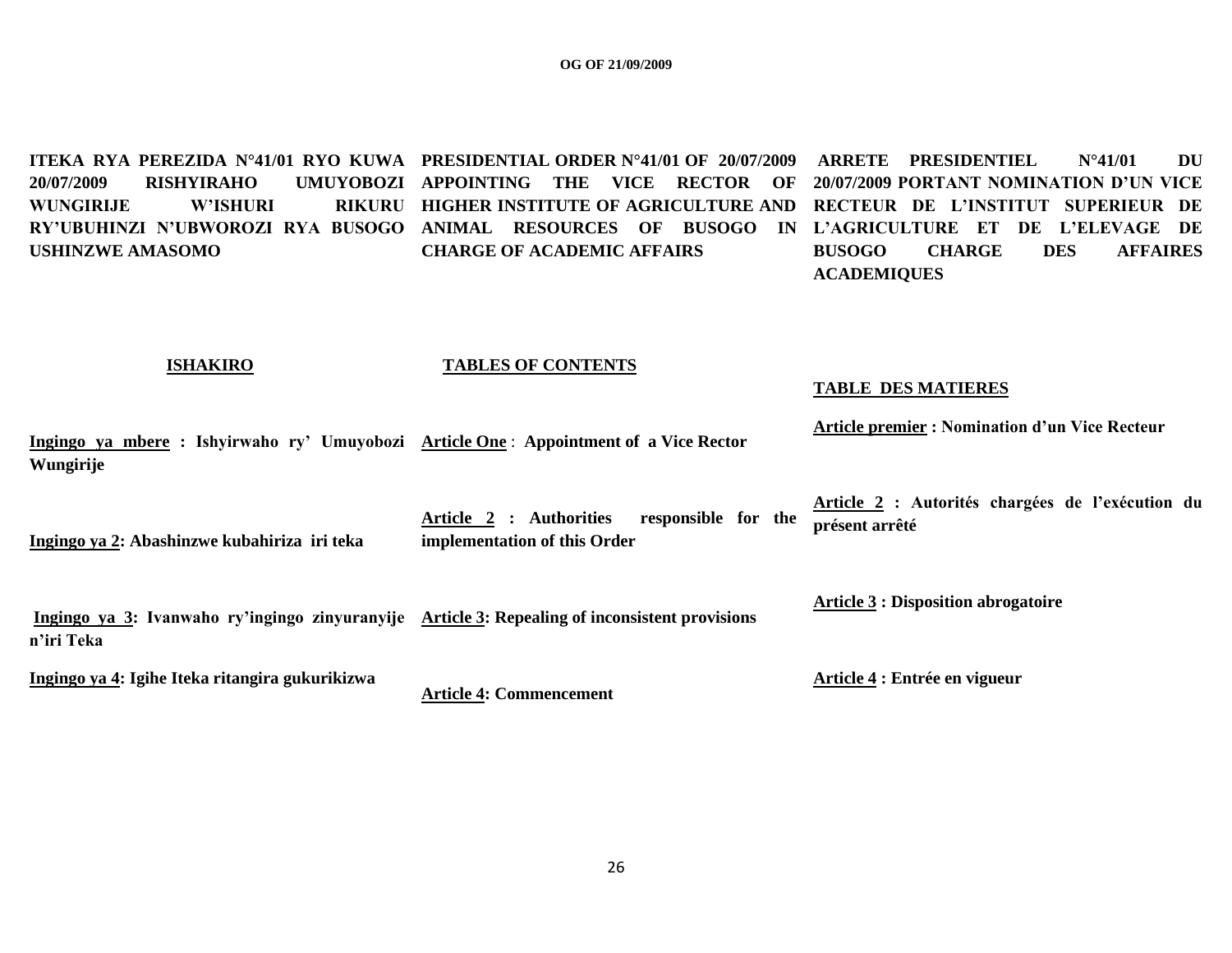| 20/07/2009<br><b>RISHYIRAHO</b><br><b>UMUYOBOZI</b><br><b>W'ISHURI</b><br><b>WUNGIRIJE</b><br><b>RIKURU</b><br>RY'UBUHINZI N'UBWOROZI RYA BUSOGO<br><b>USHINZWE AMASOMO</b>             | ITEKA RYA PEREZIDA N°41/01 RYO KUWA PRESIDENTIAL ORDER N°41/01 OF 20/07/2009<br><b>APPOINTING</b><br>THE<br><b>VICE</b><br><b>RECTOR</b><br>OF<br><b>BUSOGO INSTITUTE OF AGRICULTURE AND</b><br><b>ANIMAL RESOURCES</b><br>$\mathbf{IN}$<br><b>CHARGE</b><br>OF<br><b>ACADEMIC AFFAIRS</b> | <b>ARRETE PRESIDENTIEL</b><br>$N^{\circ}41/01$<br><b>DU</b><br>20/07/2009 PORTANT NOMINATION D'UN VICE<br>RECTEUR DE L'INSTITUT SUPERIEUR DE<br><b>L'AGRICULTURE</b><br>ET<br>DE L'ELEVAGE DE<br><b>DES</b><br><b>BUSOGO</b><br><b>CHARGE</b><br><b>AFFAIRES</b><br><b>ACADEMIQUES</b> |
|-----------------------------------------------------------------------------------------------------------------------------------------------------------------------------------------|--------------------------------------------------------------------------------------------------------------------------------------------------------------------------------------------------------------------------------------------------------------------------------------------|----------------------------------------------------------------------------------------------------------------------------------------------------------------------------------------------------------------------------------------------------------------------------------------|
| Twebwe, KAGAME Paul,<br>Perezida wa Repubulika,                                                                                                                                         | We, KAGAME Paul,<br><b>President of the Republic,</b>                                                                                                                                                                                                                                      | <b>Nous, KAGAME Paul,</b><br>Président de la République,                                                                                                                                                                                                                               |
| ryavuguruwe kugeza ubu, cyane cyane mu ngingo<br>zaryo iya 88, iya 89, iya 112, iya 113, iya 121, n'iya                                                                                 | Dushingiye ku Itegeko Nshinga rya Repubulika y'u Pursuant to the Constitution of the Republic of<br>Rwanda ryo ku wa 4 Kamena 2003, nk'uko Rwanda of 4 June, 2003, as amended to date,<br>especially in its Articles 88, 89, 112, 113, 121 and<br>201;                                     | Vu la Constitution de la République du Rwanda du 04<br>juin 2003, telle que révisée à ce jour, spécialement en<br>ses articles 88, 89, 112, 113, 121 et 201;                                                                                                                           |
| 201;<br>Dushingiye ku Itegeko n° 22/2002 ryo ku wa<br>09/07/2002 rishyiraho Sitati Rusange igenga Abakozi<br>ba Leta n'inzego z'imirimo ya Leta, cyane cyane mu                         | Statutes for Rwanda Public Service, especially in<br>articles 17, 24, 35;                                                                                                                                                                                                                  | Pursuant to Law nº 22/2002 of 09/07/2002 on General Vu la Loi nº 22/2002 du 09/07/2002 portant statut<br>Général de la Fonction Publique<br>Rwandaise,<br>spécialement en ses articles 17, 24, 35;                                                                                     |
| ngingo zaryo iya 17, iya 24 n'iya 35;<br>Dushingiye ku Itegeko n° 20/2005 ryo ku wa<br>20/10/2005 rishyiraho imiterere, imitunganyirize<br>n'imikorere y'Amashuri Makuru cyane cyane mu | Pursuant to Law $n^{\circ}$ 20/2005 of 20/10/2005 governing<br>the organization and functioning of Higher Education,<br>especially in Article 69;                                                                                                                                          | Vu la Loi nº 20/2005 du 20/10/2005<br>portant<br>organisation et fonctionnement de l'Enseignement<br>Supérieur, spécialement en son article 69;                                                                                                                                        |
| ngingo yaryo ya 69;                                                                                                                                                                     |                                                                                                                                                                                                                                                                                            | Sur proposition du Ministre de l'Education;                                                                                                                                                                                                                                            |
| Bisabwe na Minisitiri w'Uburezi;                                                                                                                                                        | On proposal by the Minister of Education;                                                                                                                                                                                                                                                  | Après examen et adoption par le Conseil des Ministres                                                                                                                                                                                                                                  |
| Inama y'Abaminisitiri yateranye ku wa 31/10/2008<br>imaze kubisuzuma no kubyemeza;                                                                                                      | After consideration and approval by the Cabinet in its<br>session of 31/10/2008;                                                                                                                                                                                                           | en sa séance du 31/10/2008 ;                                                                                                                                                                                                                                                           |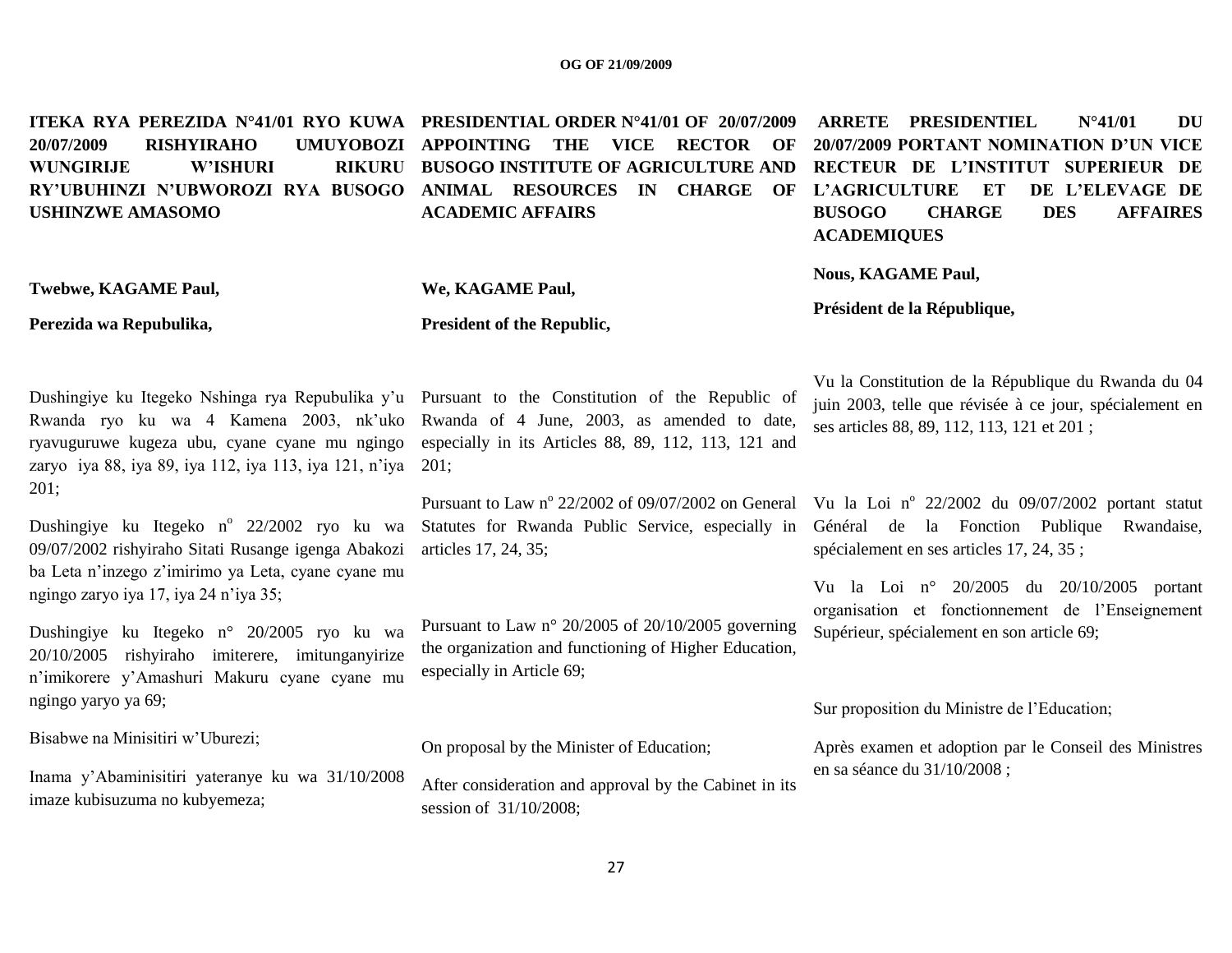| TWATEGETSE KANDI DUTEGETSE:                                                                                                                    | <b>HAVE ORDERED AND HEREBY ORDER:</b>                                                                                                                       | <b>AVONS ARRETE ET ARRETONS:</b>                                                                                                                              |
|------------------------------------------------------------------------------------------------------------------------------------------------|-------------------------------------------------------------------------------------------------------------------------------------------------------------|---------------------------------------------------------------------------------------------------------------------------------------------------------------|
| Ingingo ya mbere : Ishyirwaho ry'Umuyobozi<br>Wungirije                                                                                        | <b>Article One: Appointment of a Vice Rector</b>                                                                                                            | <b>Article premier: Nomination d'un Vice Recteur</b>                                                                                                          |
| Bwana HAKIZIMANA Patrice agizwe Umuyobozi<br>Wungirije w'Ishuri Rikuru ry'Ubuhinzi n'Ubworozi<br>rya Busogo Ushinzwe Amasomo.                  | Mr. HAKIZIMANA Patrice is hereby appointed the<br>Vice Rector of Busogo Institute of Agriculture and<br>Animal Resources in charge of Academic Affairs.     | Monsieur HAKIZIMANA Patrice est nommé Vice<br>Recteur de l'Institut Supérieur de l'Agriculture et de<br>l'Elevage de Busogo chargé des Affaires Académiques.  |
| Ingingo ya 2: Abashinzwe kubahiriza iri teka                                                                                                   | <b>Authorities</b><br>Article 2:<br>implementation                                                                                                          | responsible for the Article 2: Autorités chargées de l'exécution du<br>présent arrêté                                                                         |
| Minisitiri w'Intebe, Minisitiri w'Uburezi na Minisitiri<br>w'Abakozi ba Leta n'Umurimo basabwe kubahiriza<br>iri Teka.                         | The Prime Minister, the Minister of Education and the<br>Minister of Public Service and Labour are entrusted<br>with the implementation of this Order.      | Le Premier Ministre, le Ministre de l'Education et le<br>Ministre de la Fonction Publique et du Travail sont<br>chargés de l'exécution du présent Arrêté.     |
| Ingingo ya 3: Ivanwaho ry'ingingo zinyuranyije<br>n'iri teka.                                                                                  | <b>Article 3: Repealing of inconsistent provisions</b>                                                                                                      | <b>Article 3: Disposition abrogatoire</b>                                                                                                                     |
| abanziriza<br>zose z'amateka<br>iri kandi<br>Ingingo<br>zinyuranyije na ryo zivanyweho.                                                        | All prior provisions contrary to this Order are hereby<br>repealed.                                                                                         | Toutes les dispositions antérieures contraires au présent<br>arrêté sont abrogées.                                                                            |
| Ingingo ya 4: Igihe Iteka ritangira gukurikizwa                                                                                                | <b>Article 4: Commencement</b>                                                                                                                              | Article 4 : Entrée en vigueur                                                                                                                                 |
| Iri teka ritangira gukurikizwa umunsi ritangarijweho<br>mu Igazeti ya Leta ya Repubulika y'u Rwanda.<br>Agaciro karyo gahera ku wa 31/10/2008. | This Order shall come into force on the date of its<br>publication in the Official Gazette of the Republic of<br>Rwanda. It takes effect as for 31/10/2008. | Le présent Arrêté entre en vigueur le jour de sa<br>publication au Journal Officiel de la République du<br>Rwanda. Il sort ses effets à partir du 31/10/2008. |
|                                                                                                                                                |                                                                                                                                                             |                                                                                                                                                               |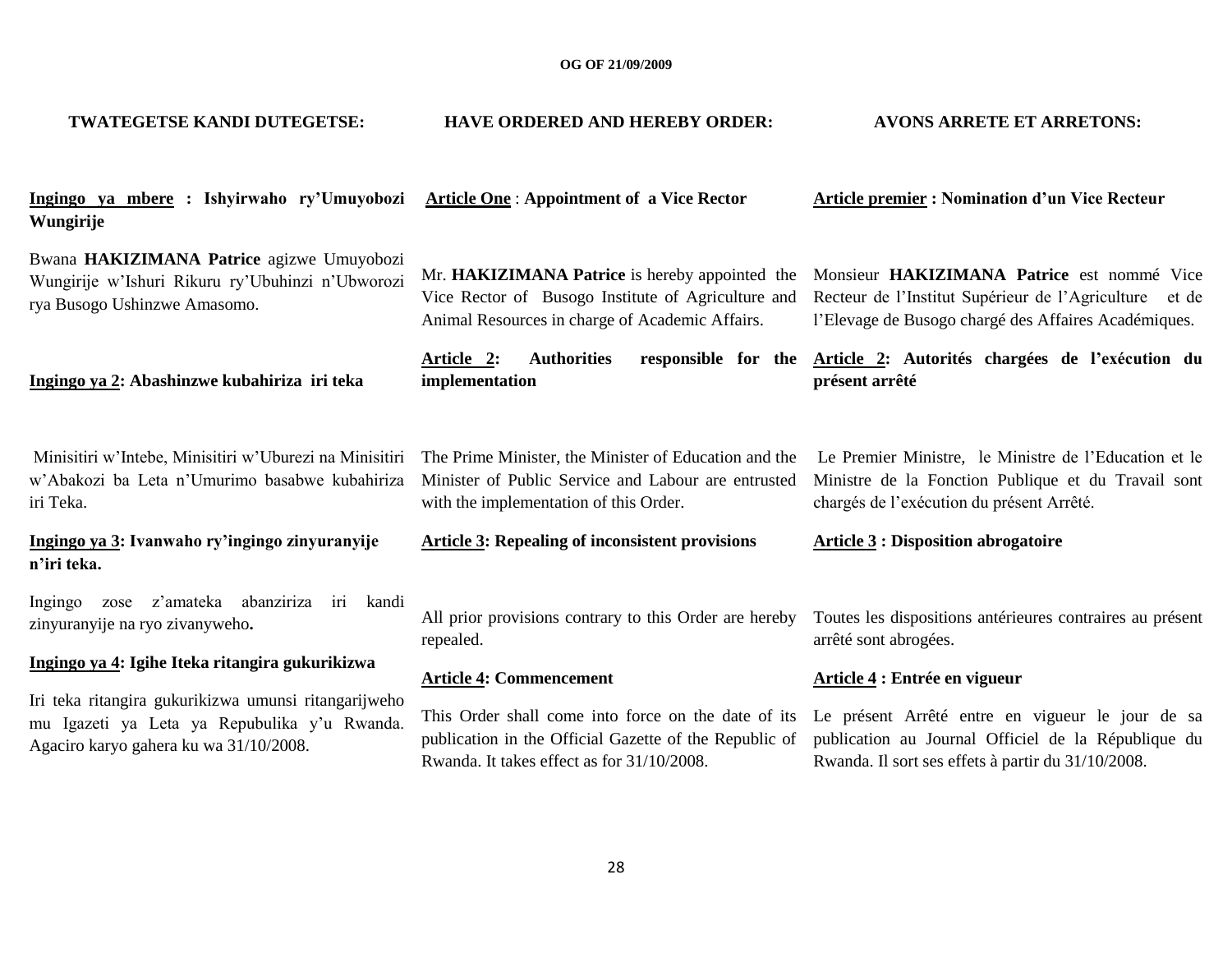| Kigali, kuwa 20/07/2009                                | Kigali, on 20/07/2009                          | Kigali, le 20/07/2009                          |
|--------------------------------------------------------|------------------------------------------------|------------------------------------------------|
| $(s\acute{e})$                                         | $(s\acute{e})$                                 | $(s\acute{e})$                                 |
| <b>KAGAME Paul,</b>                                    | <b>KAGAME Paul,</b>                            | <b>KAGAME Paul,</b>                            |
| Perezida wa Repubulika                                 | President of the Republic                      | Président de la République                     |
| $(s\acute{e})$                                         | $(s\acute{e})$                                 | $(s\acute{e})$                                 |
| <b>MAKUZA Bernard</b>                                  | <b>MAKUZA Bernard</b>                          | <b>MAKUZA Bernard</b>                          |
| Minisitiri w'Intebe                                    | Prime Minister                                 | <b>Premier Ministre</b>                        |
| $(s\acute{e})$                                         | $(s\acute{e})$                                 | $(s\acute{e})$                                 |
| Dr. GAHAKWA Daphrose                                   | Dr. GAHAKWA Daphrose                           | Dr. GAHAKWA Daphrose                           |
| Minisitiri w'Uburezi                                   | Minister of Education                          | Ministre de l'Education                        |
| $(s\acute{e})$                                         | $(s\acute{e})$                                 | $(s\acute{e}$                                  |
| <b>MUREKEZI Anastase</b>                               | <b>MUREKEZI Anastase</b>                       | <b>MUREKEZI Anastase</b>                       |
| Minisitiri w'Abakozi ba Leta n'Umurimo                 | Minister of Public Service and Labour          | Ministre de la Fonction Publique et du Travail |
| Bibonywe kandi bishyizweho Ikirango cya<br>Repubulika: | Seen and sealed with the Seal of the Republic: | Vu et scellé du Sceau de la République :       |

 **(sé)**

 **KARUGARAMA Tharcisse**

Minisitiri w"Ubutabera/Intumwa Nkuru ya Leta

 **(sé)**

**KARUGARAMA Tharcisse** The Minister of Justice/Attorney General  **(sé)**

### **KARUGARAMA Tharcisse**

Le Ministre de la Justice/Garde des Sceaux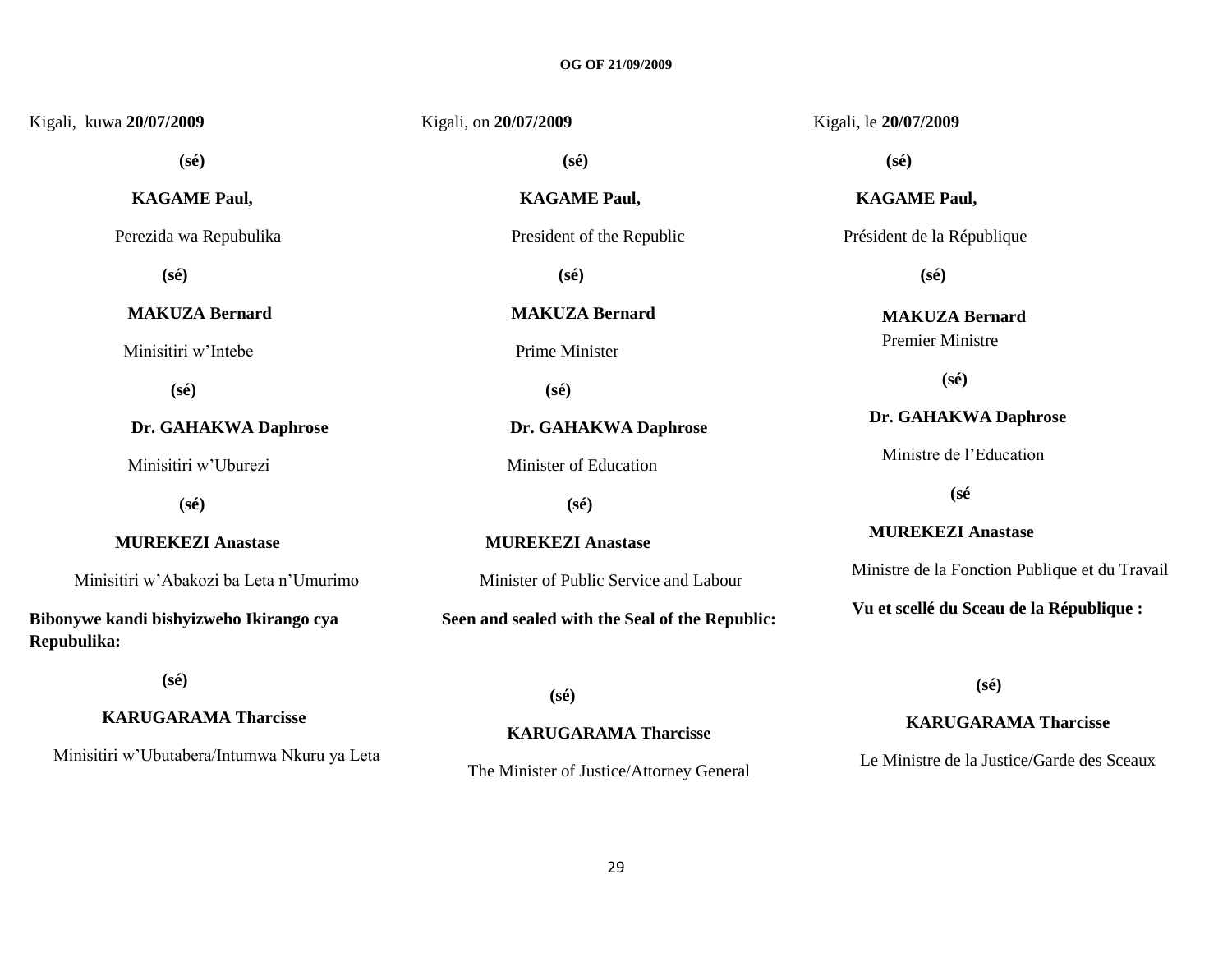**ITEKA RYA MINISITIRI N°106/11 RYO KUWA 11/08/2008 RIHA UBUZIMAGATOZI UMURYANGO «WE -ACTx FOR HOPE» KANDI RYEMEZA ABAVUGIZI BAWO**

**MINISTERIAL ORDER N°106/11 OF 11/08/2008 GRANTING LEGAL STATUS TO THE ASSOCIATION «WE-ACTx FOR HOPE» AND APPROVING ITS LEGAL REPRESENTATIVES**

**Article one: Name and Headquarters of** 

### **ARRETE MINISTERIEL N°106/11 DU 11/08/2008 ACCORDANT LA PERSONNALITE CIVILE A L'ASSOCIATION «WE -ACTx FOR HOPE » ET PORTANT AGREMENT DE SES REPRESENTANTS LEGAUX**

#### **ISHAKIRO**

**Ingingo ya mbere: Izina n'icyicaro by'umuryango** 

**Ingingo ya 2: Intego z'umuryango**

**Ingingo ya 3: Abavugizi b'umuryango**

**Article 2: Objectives of the Association**

**Articles 3: Legal Representatives**

**TABLE OF CONTENTS**

**the Association**

**Ingingo ya 4 : Igihe iteka ritangirira gukurikizwa**

**Article 4: Commencement**

**TABLES DES MATIERES**

**Article premier : Dénomination et siège de l'Association**

**Article 2: Objet de l'Association**

**Articles 3: Représentants Légaux**

**Article 4: Entrée en vigueur**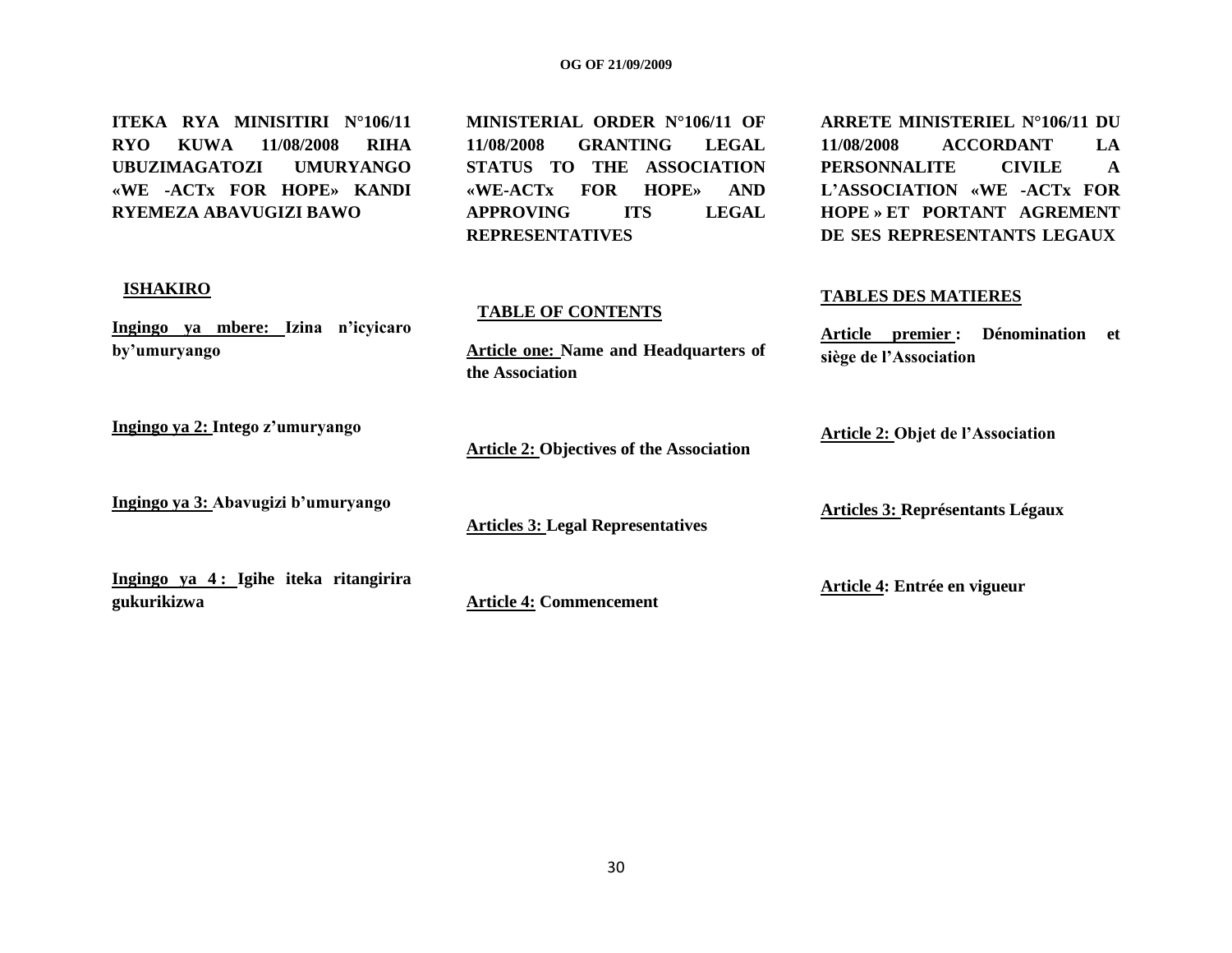**ITEKA RYA MINISITIRI N°106/11 RYO KUWA 11/08/2008 RIHA UBUZIMAGATOZI UMURYANGO « WE -ACTx FOR HOPE» KANDI RYEMEZA ABAVUGIZI BAWO**

**Minisitiri w'Ubutabera/ Intumwa Nkuru ya Leta,**

Ashingiye ku Itegeko Nshinga rya Repubulika y"u Rwanda ryo kuwa 04 Kamena 2003, nk"uko ryavuguruwe kugeza ubu; cyane cyane mu ngingo zaryo iya 120 n"iya 121

Ashingiye ku Itegeko no 20/2000 ryo kuwa 26/07/2000 ryerekeye imiryango idaharanira inyungu, cyane cyane mu ngingo zaryo iya 8, iya 9, iya 10 n"iya 20;

Ashingiye ku Iteka rya Perezida no 27/01 ryo kuwa 18/07/2004 rigena amwe mu Mateka y"Abaminisitiri yemezwa atanyuze mu Nama y"Abaminisitiri, cyane cyane mu ngingo yaryo ya mbere;

Abisabwe n"Umuvugizi w"Umuryango "WE-ACTx FOR HOPE" mu rwandinko rwakiriwe kuwa 04/10/2007;

**MINISTERIAL ORDER N°106/11 OF 11/08/2008 GRANTING LEGAL STATUS TO THE ASSOCIATION « WE-ACTx FOR HOPE» AND APPROVING ITS LEGAL REPRESENTATIVES**

**The Minister of Justice/ Attorney General,**

Pursuant to the Constitution of the Republic of Rwanda of 4 June 2003 as amended to date, especially in Article 120 and 121;

Pursuant to Law no 20/2000 of 26/07/2000, relating to Non Profit Making Organizations, especially in Article 8,9,10 and 20;

Pursuant to the Presidential Order n°27/01 of 18/07/2004 determining certain Ministerial Orders which are adopted without consideration by the Cabinet, especially in Article One;

Upon a request lodged by the Legal Representative of the Association "WE-ACTx FOR HOPE" on 04/10/2007;

**ARRETE MINISTERIEL N°106/11 DU 11/08/2008 ACCORDANT LA PERSONNALITE CIVILE A L'ASSOCIATION «WE -ACTx FOR HOPE » ET PORTANT AGREMENT DE SES REPRESENTANTS LEGAUX**

**Le Ministre de la Justice/ Garde des Sceaux,**

Vu la Constitution de la République du Rwanda du 04 juin 2003, telle que révisée a ce jour, spécialement en ses articles 120 et 121;

Vu la loi no 20/2000 du 26/07/2000 relative aux associations sans but lucratif, spécialement en ses articles 8, 9,10 et 20;

Vu l"Arrêté Présidentiel no 27/01 du 18/07/2004 déterminant certains Arrêtés Ministériels qui ne sont pas adoptés par le Conseil des Ministres, spécialement en son article premier ;

Sur requête du Représentant Légal de l"Association « WE-ACTx FOR HOPE » reçue le 04/10/2007;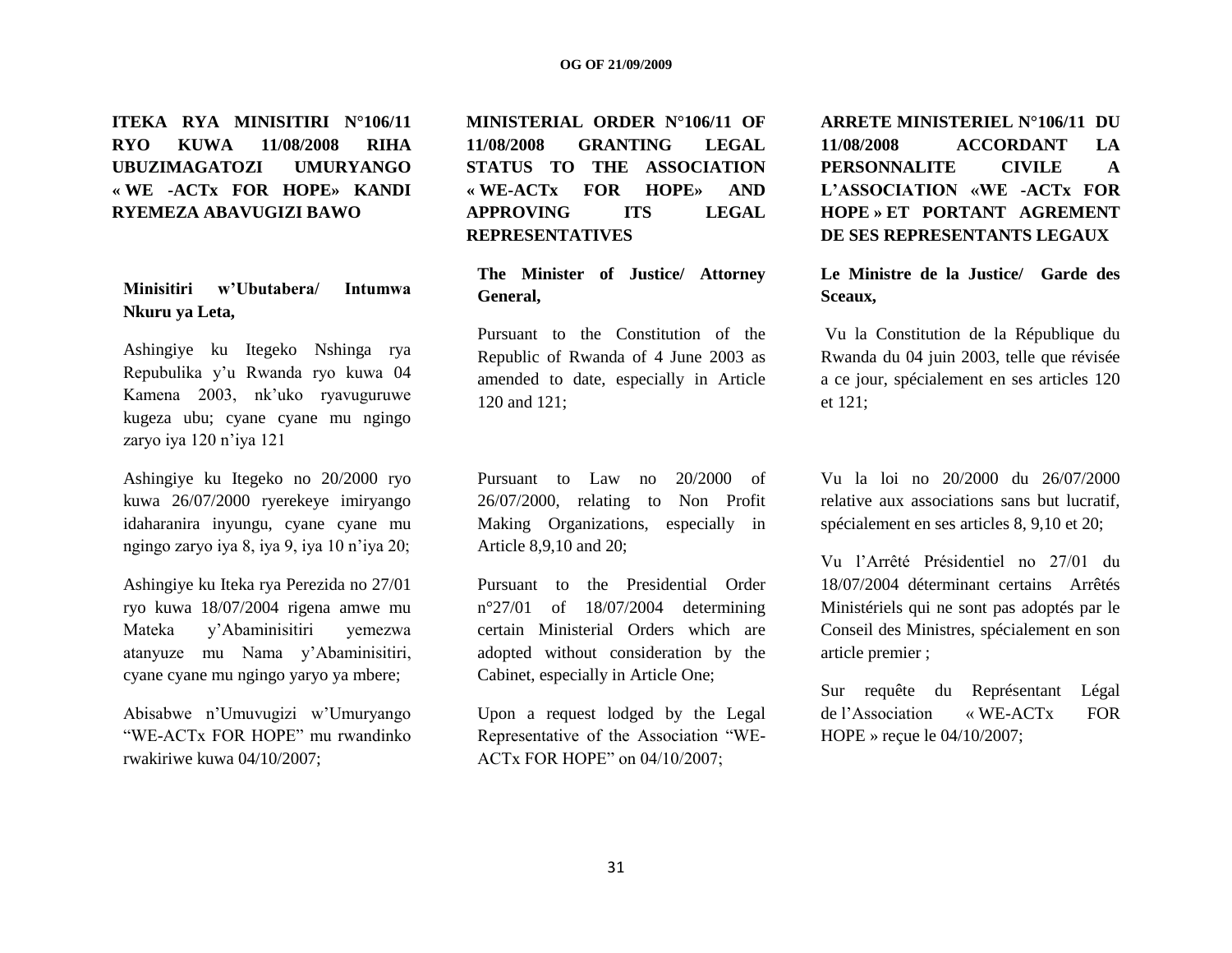#### **ATEGETSE:**

### **Ingingo ya mbere:Izina n'icyicaro by'Umuryango**

Ubuzimagatozi buhawe Umuryango "WE-ACTx FOR HOPE",ufite icyicaro cyawo mu Murenge Nyarugenge ,mu Karere ka Nyarugenge,Umujyi wa Kigali.

#### **Ingingo ya 2: Intego z'umuryango**

Umuryango ugamije:

- Gufasha abari n"abategarugori ndeste n"abana bugarijwe n"agakoko ka SIDA kugira ngo babashe kwitabwaho biboroheye;

- Gushyigikira no gutanga ubushobozi buhagije mu rwego rwo gutuma abari n"abategarugori, bafatanyije n"izindi nzego, barushaho gufata ingamba zo kurwanya SIDA mu Rwanda;

- Gukorana n"indi miryango idaharanira inyungu yo mu gihugu ndeste n"izindi nzego mu rugamba rwo kurwanya icyorezo cya SIDA;

#### **HEREBY ORDERS:**

#### **Article One: Name and Headquarters of the Association**

Legal status is hereby granted to the Association"WE-ACTx FOR HOPE" that shall be situated in Nyarugenge Sector, Nyarugenege District, Kigali-City.

#### **Article 2: Objectives of the Association**

The objectives of the Association are the following:

- Promoting adequate accessibility of women and vulnerable groups to treatment facilities;

- Providing technical assistance, materials and other resources to help women and other grassroots groups in Rwanda evaluate AIDS related counter measures;

> Working in partnership with other local NGOs and other related agencies in the common fight against the AIDS pandemic;

#### **ARRETE:**

#### **Article premier:Dénomination et siège de l'Association**

La personnalité civile est accordée à l"Association « WE-ACTx FOR HOPE » dont le siège est dans le secteur Nyarugenge, District de Nyarugenge, Ville de Kigali.

#### **Article 2 : Objet de l'Association**

L"Association a pour objet :

- Promouvoir l"accessibilité des femmes et des enfants les plus vulnérables victimes de la pandémie du SIDA au traitement adéquat ;

- Promouvoir une assistance technique, matérielle afin de permettre les femmes et les entités de base au Rwanda d"évaluer la nécessité d"avoir des mesures appropriées contre le SIDA ;

- Travailler en collaboration avec les autres ONG locales ainsi que d"autres départements impliqués dans la lutte contre le SIDA ;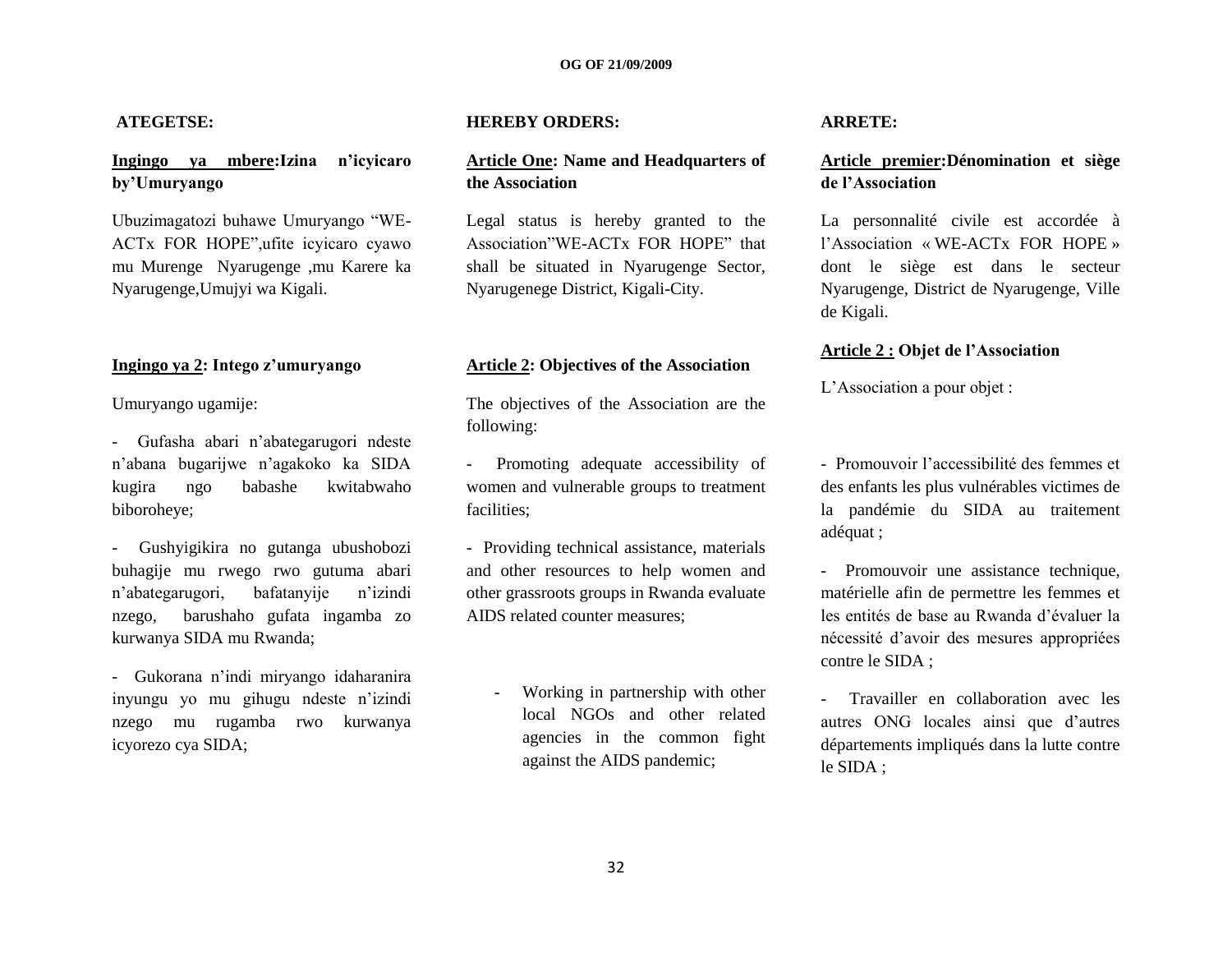- Guharanira imibereho myiza y"ababana n"ubwandu bwa SIDA hamwe no gutuma bisanga mu bandi.

#### **Ingingo ya 3 : Abavugizi b'Umuryango**

Uwemerewe kuba Umuvugizi w"Umuryango "WE-ACTx FOR HOPE » **Dr WERABE NGABO Evode**, Umunyarwanda uba mu Murenge wa Niboye,mu Karere ka Kicukiro,Umujyi wa Kigali.

Uwemerewe kuba Umuvugizi Wungirije w"Umuryango ni Madamu RWEMALIKA Félicité, Umunyarwandakazi, uba mu Murenge wa Kimironko, mu Karere ka Gasabo, Umujyi wa Kigali.

### **Ingingo ya 4: Igihe iteka ritangira gukurikizwa**

Iri teka ritangira gukurikizwa umunsi ritangarijweho mu Igazeti ya Leta ya Repubulika y"u Rwanda.

#### Kigali kuwa **11/08/2008**

Minisitiri w"Ubutabera /Intumwa Nkuru ya Leta

#### **KARUGARAMA Tharcisse (sé)**

**-** Strengthening social welfare of persons living with the AIDS pandemic as well as promoting their integration in society.

#### **Article 3: The Legal Representatives**

**Dr WERABE NGABO Evode** of Rwandan Nationality, residing in Niboye Sector, Kicukiro District, Kigali-City, is hereby authorized to be The Legal Representative of the Association "WE-ACTx FOR HOPE".

**Mrs RWEMALIKA Félicité** of Rwandan nationality, residing in Kimironko Sector, Gasabo District, Kigali-City is hereby authorized to be the Deputy Legal Representative of the same Association.

#### **Article 4: Commencement**

This Order shall come into force on the date of its publication in the Official Gazette of the Republic of Rwanda.

#### Kigali, on **11/08/2008**

The Minister of Justice/Attorney General

#### **KARUGARAMA Tharcisse (sé)**

**-** Renforcer le bien-être social des personnes vivant avec le SIDA et promouvoir leur intégration dans la société.

#### **Article 3 : Les Représentants Légaux**

Est agréé en qualité de Représentant Légal de l"Association « WE-ACTx FOR HOPE » **Dr WERABE NGABO Evode**, de nationalité rwandaise, résidant dans le Secteur Niboye, en District de Kicukiro, Ville de Kigali.

Est agréée en qualité de Représentante Légale Suppléante de la même Association , **Madame RWEMALIKA Félicité**, de nationalité rwandaise, résidant dans le Secteur Kimironko,en District de Gasabo,Ville de Kigali.

#### **Article 4 : Entrée en vigueur**

Le présent arrêté entre en vigueur le jour de sa publication au Journal Officiel de la République du Rwanda.

#### Kigali, le **11/08/2008**

Le Ministre de la Justice/Garde des Sceaux

#### **KARUGARAMA Tharcisse (sé)**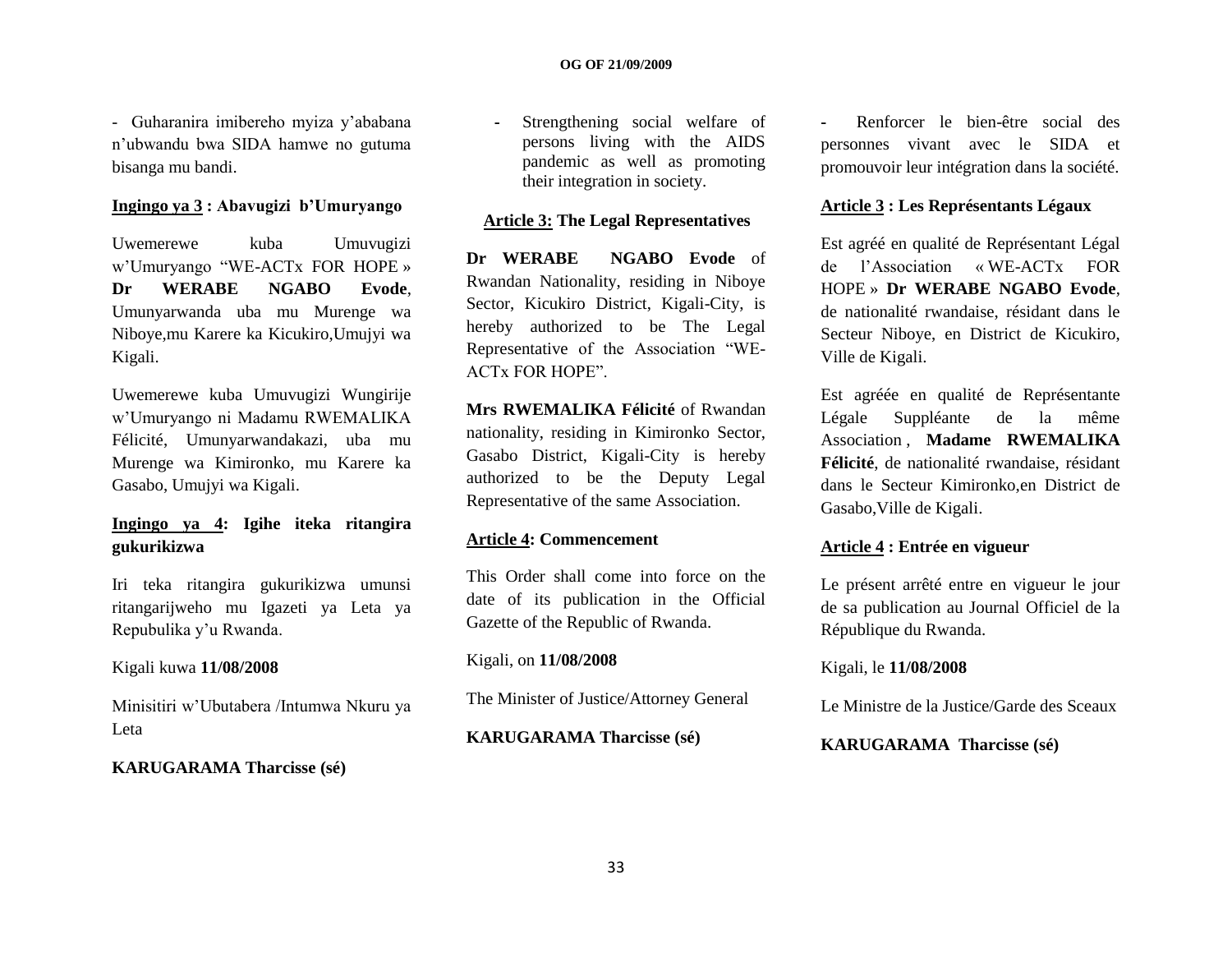**ASSOCIATION SANS BUT LUCRATIF** 

**WE -ACTx for HOPE**

**STATUTS**

#### **CHAPITRE PREMIER**

#### **DENOMINATION, SIEGE,**

#### **DURE ET OBJET**

#### **Article premier :**

Il est constitué entre les soussignés, une association sans but lucratif dénommée WE-ACTx for HOPE, régie par les présent statuts et soumise aux dispositions de la loi N0 20/2000 du 26 juillet 2000 relative aux associations sans but lucratif.

### **Article 2 :**

Le siège de l"association est établi dans les District de Nyarugenge, Ville de Kigali. Il Peut néanmoins être transféré ailleurs au Rwanda sur décision de l"Assemblée Générale.

#### **Article 3 :**

L"Association exerce ses activités sur toute l"étendue de la République du Rwanda.Elle est créée pour durée indéterminée.

## **UMURYANGO UDAHARANIRA INYUNGU**

**WE-ACTx for HOPE**

#### **AMATEGEKO SHINGIRO**

#### **UMUTWE WA MBERE**

### **IZINA, INTEBE, IGIHE N'INTEGO**

#### **Ingingo ya mbere :**

Abashyize umukono kuri aya mategeko shingiro bashinze umuryango udaharanira inyungu witwa WE-ACTx for HOPE, ugengwa n"itegeko N0 20/2000 ryo kuwa 26 Nyakanga 2000 ryerekeye imiryango idaharanira inyungu, hamwe n"aya mategeko shingiro.

### **Ingingo ya 2:**

Icyicaro cy"umuryango gishyizwe mu Karere ka Nyarugenge, Umujyi wa Kigali. Gishobora ariko kwimurirwa ahandi hose mu Rwanda byemejwe n"Inteko Rusange.

#### **Ingingo ya 3:**

Umuryango ukorera imirimo yawo ku butaka bwose bwa Repubulika y"U Rwanda. Kandi ukaba uzamara igihe kitazwi.

#### **NON PROFIT MAKING ORGANISATION**

**WE -ACTx for HOPE**

#### **MEMORANDUM AND**

#### **ARTICLES OF ASSOCIATION**

#### **CHAPTER ONE**

#### **NAME, HEADQUARTERS, DURATION AND OBJET**

#### **Article One:**

A non-profit making organization known as WE-ACTx for HOPE is hereby formed. It will be regulated by these articles of association and in accordance with Law N°.20/2000 of 26 July 2000 that regulates nonprofit making organizations.

#### **Article 2:**

The headquarters of the association shall be situated in Nyarugenge District, of Kigali City. It may however be transferred elsewhere in Rwanda upon the decision of the general assembly.

#### **Articles 3:**

The association will exercise its activities all over the Rwandan territory. The association shall exist for an indetermined duration.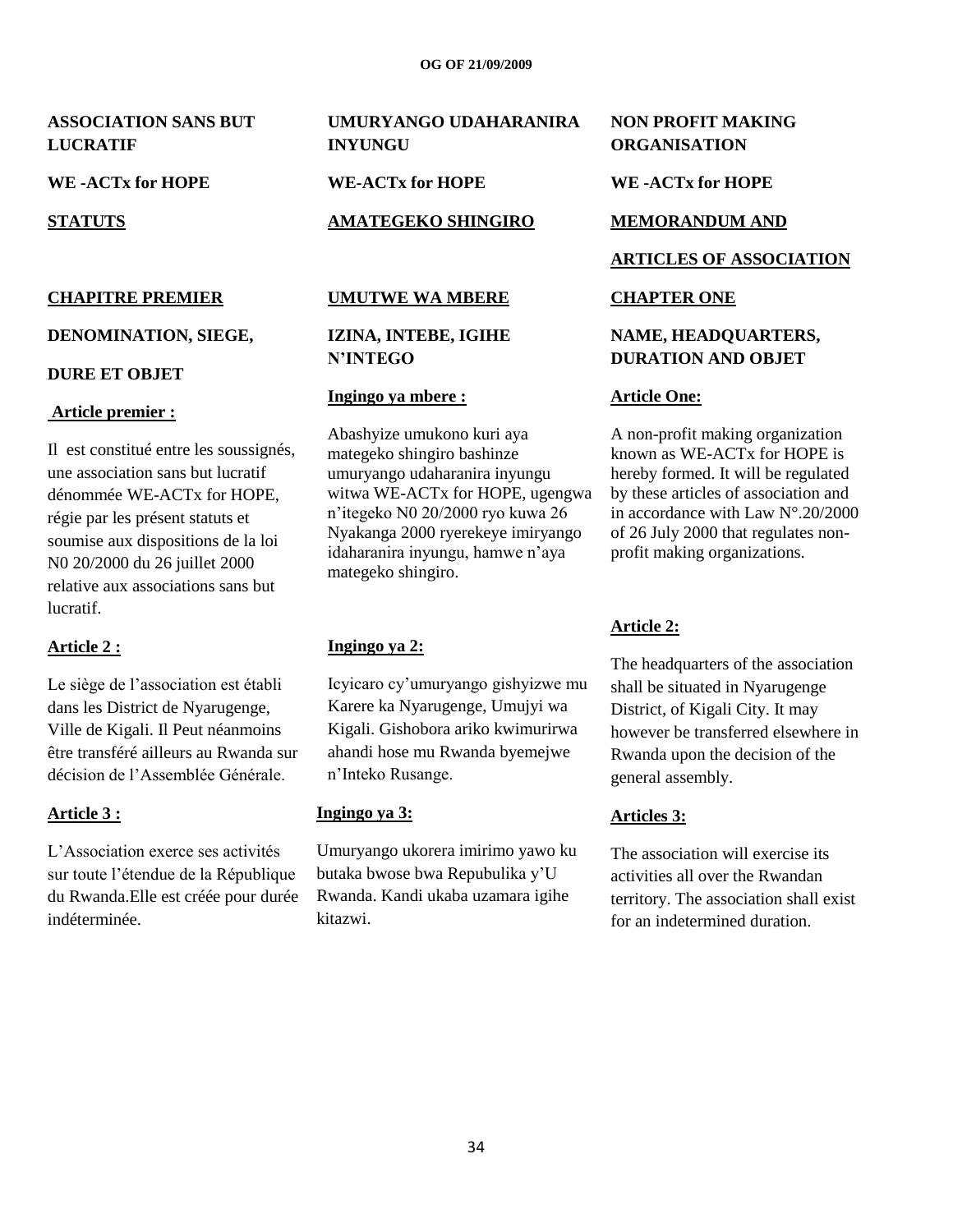### **Article 4 :**

L"Association a pour objet de :

### **Ingingo ya 4 :**

Umuryango ugamije :

Promouvoir l'accessibilité des femmes et enfants les plus vulnérables victimes de la pandémie du SIDA au traitement adéquat ;

- promouvoir une assistance technique, le matériel afin de permettre les femmes et les entités de base au Rwanda d"évaluer la nécessité d"avoir des mesures appropriées contre le SIDA ;

-Travailler en collaboration avec les autres ONGs locales ainsi que d"autres départements liés dans la lutte commune contre le SIDA ;

renforcer le bien-être social des personne vivant avec le SIDA et promouvoir leur intégration dans la société.

### **CHAPITRE II :**

### **DES MEMBRES**

### **Article 5 :**

L"association est composée des membres fondateurs, des membres adhérents et des membres d"honneur.

Sont membres fondateurs les signataires des présents statuts. - Gufasha abari n"abategarugori ndetse n"abana bugarijwe n"agakoko ka SIDA kugirango babashe kwitabwaho biboroheye ;

- Gushyigikira no gutanga ubushobozi buhagije mu rwego rwo gutuma abari n"abategarugori, bafatanije n"izindi nzego, barushaho gufata ingamba zo kurwanya SIDA mu Rwanda ;

- Gukorana n"indi miryango idaharanira inyungu yo mugihugu ndetse n"izindi nzego mu rugamba rwo kurwanya icyorezo cya SIDA ;

- Guharanira imibereho myiza y"ababana n"ubwandu bwa SIDA hamwe no gutuma bisanga mu bandi.

### **UMUTWE WA II :**

#### **ABANYAMURYANGO**

#### **Ingingo ya 5:**

Umuryango ugizwe n"abayamuryango bawushinze, abanyamuryango bawinjiramo nyuma n"abanyamuryango b"icyubahiro.

Abanyamuryango bawushinze ni abashyize umukono kuri aya mategeko shingiro.

#### **Aricle 4:**

The non-profit making association is established to:

> - promote adequate accessibility of women and vulnerable groups to treatment facilities;

Provide technical assistance. materials and other resources to help women and other grassroots groups in Rwanda evaluate AIDS related countermeasures ;

-Working in partnership with other local NGOs and other related agencies in the common fight against the AIDS pandemic;

- strengthening social welfare of persons living with the AIDS pandemic as well as promoting their integration in society.

### **CHAPTER II:**

### **MEMBERSHIP**

### **Article 5:**

The association shall be composed of founder members, ordinary members, and honorary members.

The founder members are those that have signed the present articles of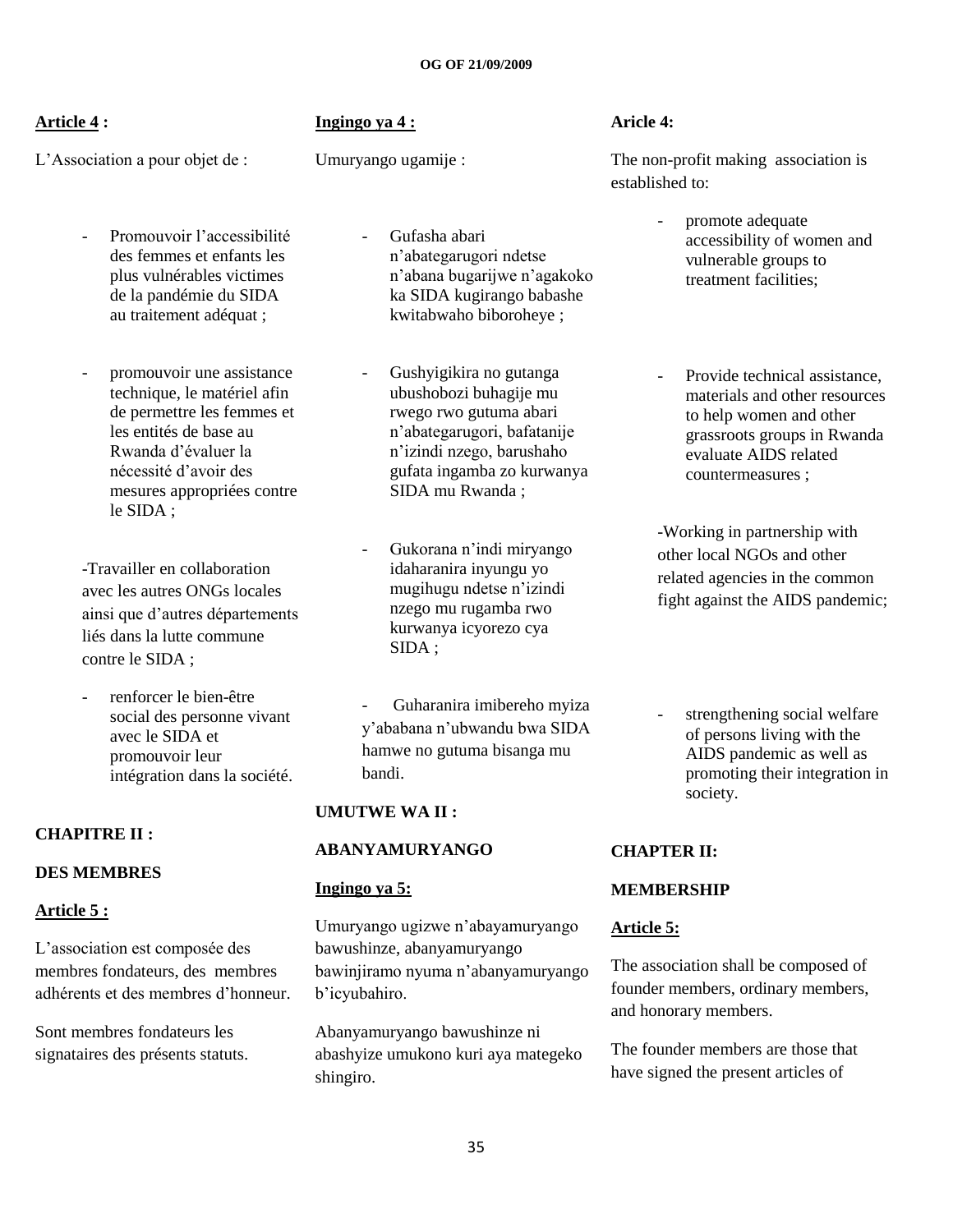Sont membres adhérents toutes personnes qui, sur demandes et après avoir souscrit aux présents statuts, sont agréées par l"Assemblée Générale.

Les membres fondateurs et les membres adhérents sont les membres effectifs de l"association. Ils ont les mêmes droits et devoirs vis-à-vis de l"association.

Les membres d"honneurs sont des personnes physiques ou morales auxquelles l"Assemblée Générale aura décerné ce titre en reconnaissance des services spéciaux et appréciables rendus à l"association.

Les membres d"honneurs sont proposés par le Comité Exécutif et agréés par l"Assemblée Générale. Ils jouent un rôle consultatif mais ne prennent pas part aux votes.

#### **Article 6 :**

Les membres effectifs prennent l"engagement de participer inconditionnellement aux activités de l"association. Ils assistent aux assemblées générales avec voix délibérative. Ils ont l"obligation annuelle dont le moment est fixé par l"Assemblée Générale.

#### **Article 7 :**

Les demandes d"adhésion sont adressées par écrit au président du Comité Exécutif qui les soumet à l"approbation de l"Assemblée Générale.

Abanyamuryango bawinjiramo ni abantu babisaba bamaze kwiyemeza gukurikiza aya mategeko kandi bakemerwa n"Inteko Rusange

Abanyamuryango bawushinze n"abawinjiramo nyuma ni abanyamuryango nyakuri.bafite uburenganzira bumwe ku birebana n"umuryango.

Abanyamurayango b"icyubahiro ni abantu cyangwa imiryango bemerwa n"inteko Rusange kubera ibyiza by"akarusho bakoreye umuryango.

Abanyamuryango b"icyubahiro batangwa na Komite Nyobozi, bakemerwa n"Inteko Rusange. Bagishwa inama gusa ariko ntibatora.

#### **Ingingo ya 6:**

Abanyamuryango nyakuri biyemeza kwitangira umuryango nta zindi nyungu bawutegerejemo. Baza mu Nteko Rusange kandi bafite uburenganzira bwo gutora.Bagomba gutanga umusanzu wa buri mwaka ugenenwa n"Inteko Rusange.

#### **Ingingo 7:**

Inzandiko zisaba kwinjira mu muryango zohererezwa Perezida wa Komite Nyobozi, akazishyikiriza Inteko Rusange ku girango ifite umwanzuro.

#### **Ingingo ya 8 :**

association.

The ordinary members are those who will join the association following their application and acceptance by the General Assembly.

The founder members and ordinary members constitute the effective membership of the association. They have the same rights and obligations as regards the association.

The honorary members are persons or entities who have been accepted by the General Assembly because of theirs good deeds towards the organization.

Honorary members are proposed by the executive Committee and approved by the General Assembly. They shall have a consultative role but will not have voting rights.

#### **Article 6 :**

Ordinary members exercise their duties to the association unconditionally. They participate in the deliberations and vote at the General Assembly. They are obliged to pay a certain subscription fee fixed by General Assembly.

#### **Article7:**

All applications for membership shall be addressed to the chairperson of the Executive Committee who will in turn present them to the General Assembly for approval.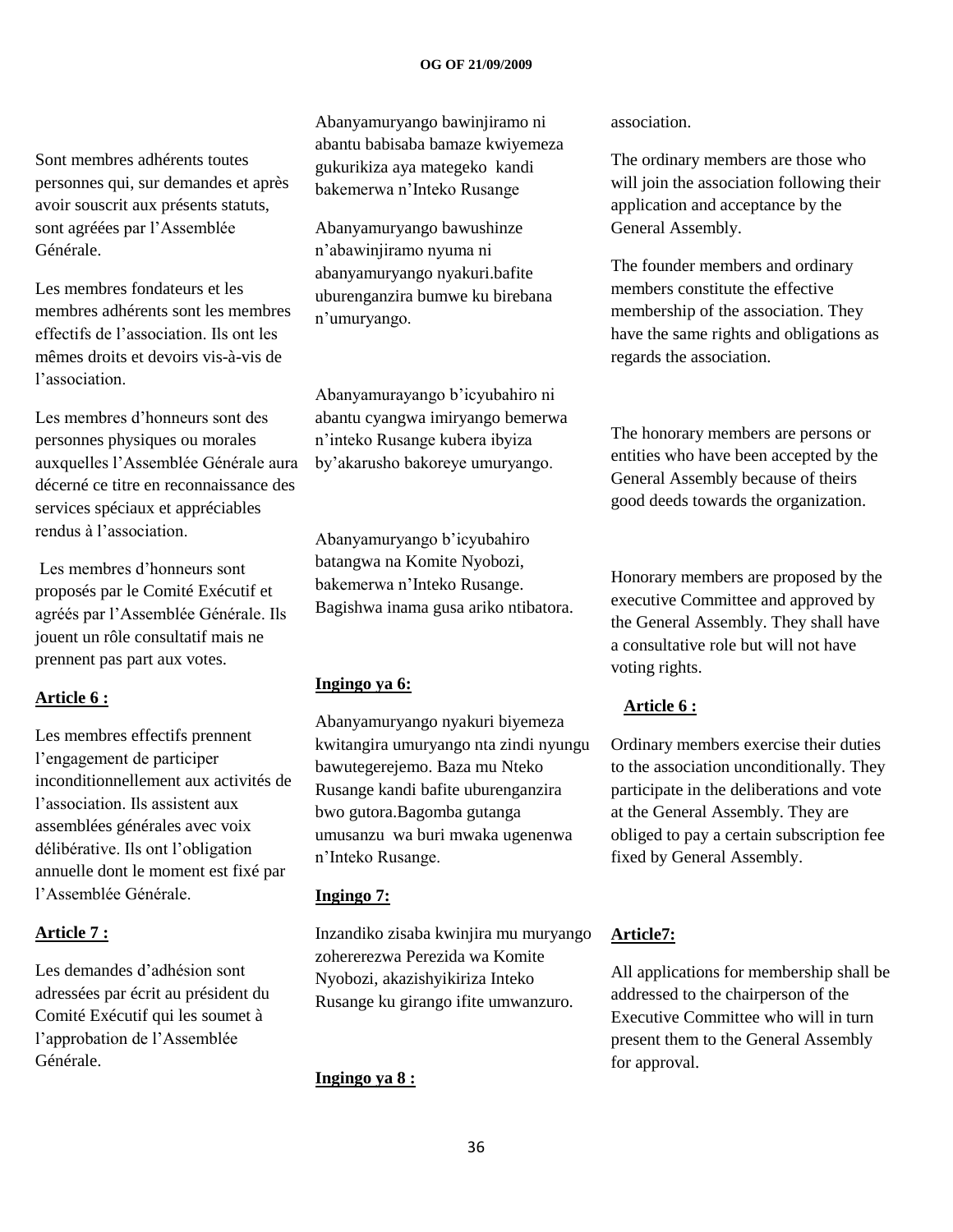## **Article 8 :**

La qualité de membres se perd par le décès. Le retrait volontaire, l"exclusion ou la dissolution de l"association.

Le retrait volontaire est adressé par écrit au Président du Comité Exécutif et soumis à l"approbation de l"Assemblée Générale.

L"exclusion est prononcée par l"Assemblée Générale à la majorité de 2/3 des voix contre un membre qui ne se conforme plus aux présents statuts et au règlement intérieur de l"association.

## **CHAPITRE III :**

## **DU PATRIMOINE**

## **Articles 9:**

L"association peut posséder, soit en jouissance, soit en propriété, les biens meubles et immeubles nécessaires à la réalisation de ses objectifs.

## **Articles 10 :**

Le patrimoine de l"Association est constitué par les cotisations des membres, les dons, les legs, les subventions diverses et les revenus issus des activités de l"association.

## **Articles 11 :**

L"association affecte ses ressources à tout ce qui concourt directement ou indirectement à la réalisation de son projet. Aucun membre ne peut s"en arroger le droit de possession ni en exiger une part quelconque en cas de retrait volontaire, d"exclusion ou de

Umuntu areka kuba umunyamuryango iyo apfuye, iyo asezeye ku bushake, iyo yirukanywe cyangwa iyo umuryango usheshwe.

Usezeye ku bushake yandikira Perezida wa Komite Nyobozi, bikemezwa n"Inteko Rusange.

Icyemezo cyo kwirukana umunyamuryango gifatwa n"Inteko Rusange ku bwiganze bwa 2/3 by"amajwi iyo atacyubahiriza aya mategeko shingiro n"amabwiriza ngengamikorere y"umuryango.

## **UMUTWE WA III:**

## **UMUTUNGO**

## **Ingingo ya 9 :**

Umuryango ushobobora kugira cyangwa gutunga ibintu byimukanwa ukeneye kugira ngo ugere ku ntego zawo.

## **Ingingo ya 10:**

Umutungo w"umuryango ugizwe n"imisanzu y"abanyamuryango, impano, imirage n"imfashanyo zinyuranye n"umusaruro uva mu bikorwa by"umuryango.

## **Ingingo 11:**

Umuryango ugenera umutungo wawo ibikorwa byose byatuma ugera ku ntego zawo ku buryo buziguye cyangwa butaziguye.

Nta munyamuryango ushobora kwiyitirira cyangwa ngo agire umugabane asaba igihe asezeye ku

## **Article 8:**

Members shall lose their membership upon death, voluntary resignation, expulsion or dissolution of the association.

Voluntary resignation is addressed to the chairperson of the Executive Committee who will in turn present it for acceptance by the General Assembly.

The decision to expel a member is pronounced by the General Assembly by a 2/3 majority articles of association and the association.

## **CHAPTER III:**

# **PROPERTY**

## **Article 9:**

The Association may acquire moveable and immoveable property necessary for carrying out of its objectives.

## **Articles 10:**

The assets of the association shall be proceeds from the subscription of the members, donations, legacies as well as from income generation activities of the association.

## **Article 11:**

The association allocates its resources to activities that directly or indirectly serve the objectives of the association.

No members shall have any claims or shares to the assets of the association in case of voluntary resignation , expulsion or dissolution of the association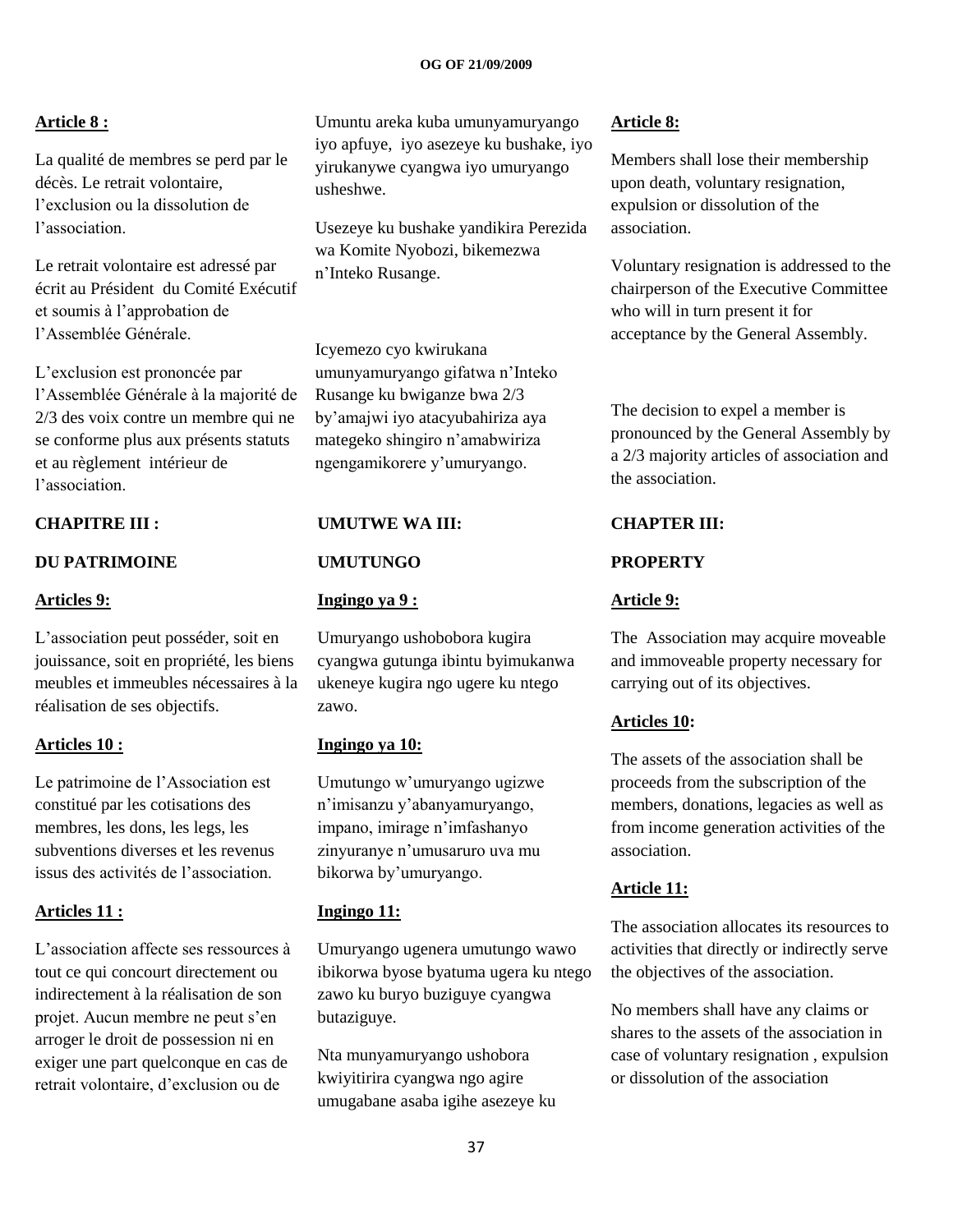dissolution de l'association.

## **Articles 12 :**

En cas de dissolution, après inventaires de biens meubles et immeubles de l"association et apurement du passif, l"actif du patrimoines sera cédé à une autres association poursuivant les objectifs similaires.

## **CHAPITRE IV :**

## **DES ORGANES**

## **Articles 13 :**

Les organes de l'Association sont :

- l'Assemblée Générale ;
- le comité Exécutif
- le commissariat aux comptes

## **Section premiere:**

## **De l'Assemblée Générale**

## **Article 14:**

L"assemblée Général est l"organe suprême de l"association. Elle est composée de tous les membres de l"association

## **Article 15 :**

L"Assemblée Général est convoquée et présidée par le Président du Comité Exécutif ou le cas échéant, soit par le Vice-Président.

En cas d"absence, d"empêchement ou de défaillance simultanée du Président, l"Assemblée Général est convoquée par écrit par 1/3

bushake, iyo yirukanywe cyangwa iyo umuryango usheshwe.

## **Ingingo ya 12:**

Igihe umuryango usheshwe, hamaze gukorwa ibarura ry"ibintu byimukanwa n"ibitimukanwa by"umuryango no kwishyura imyenda, umutungo usigaye uhabwa undi muryango bihuje intego.

## **UMUTWE WA IV:**

**INZEGO**

## **Ingingo ya 13:**

Inzegeo z"umuryango ni izi zikurikira**:**

- Inteko Rusange
- Komite Nyobozi
- Ubugenzuzi.

## **Igiye cya mbere:**

## **Ibyerekeye Inteko Rusange**

## **Ingingo ya 14:**

Inteko rusange ni rwo rwego rw"ikirenga rw"umuryango.Igizwe n"abanyamuryango bose.

## **Ingingo ya 15:**

Inteko Rusange ihamagazwa kandi ikayoborwa na Perezida wa Komite nyobozi; yaba adahari cyangwa atabonetse, bigakorwa na Visi-Perezida.

Iyo Perezida na Visi-Perezida bose badahari, hatabonetse cyangwa banze, Inteko Rusange ihamamagarwa mu nyandiko isinyweho na 1/3

## **Article12:**

In case of dissolution, following the inventory of all moveable and immoveable assets and payment of all debtors, the remaining assets shall be allocated to another association with similar objectives.

## **CHAPTER IV:**

## **ORGANS**

## **Article 13:**

The organs of the association are:

- General Assembly;
- Executive Committee
- Audit Committee

## **Section One:**

## **The General Assembly**

## **Article 14:**

The General Assembly is the supreme organ of the Association. It is composed of all members of the association.

## **Article 15:**

The General Assembly is convened over by the Chairperson of the Executive committee; in his/her absence or unavailability, the vice-Chairperson shall convene and chair it.

In case of absence, refusal or unavailability of the Chairperson and the Vice-Chairperson, the General Assembly is convened in writing by a notice comprising signatures of 1/3 of the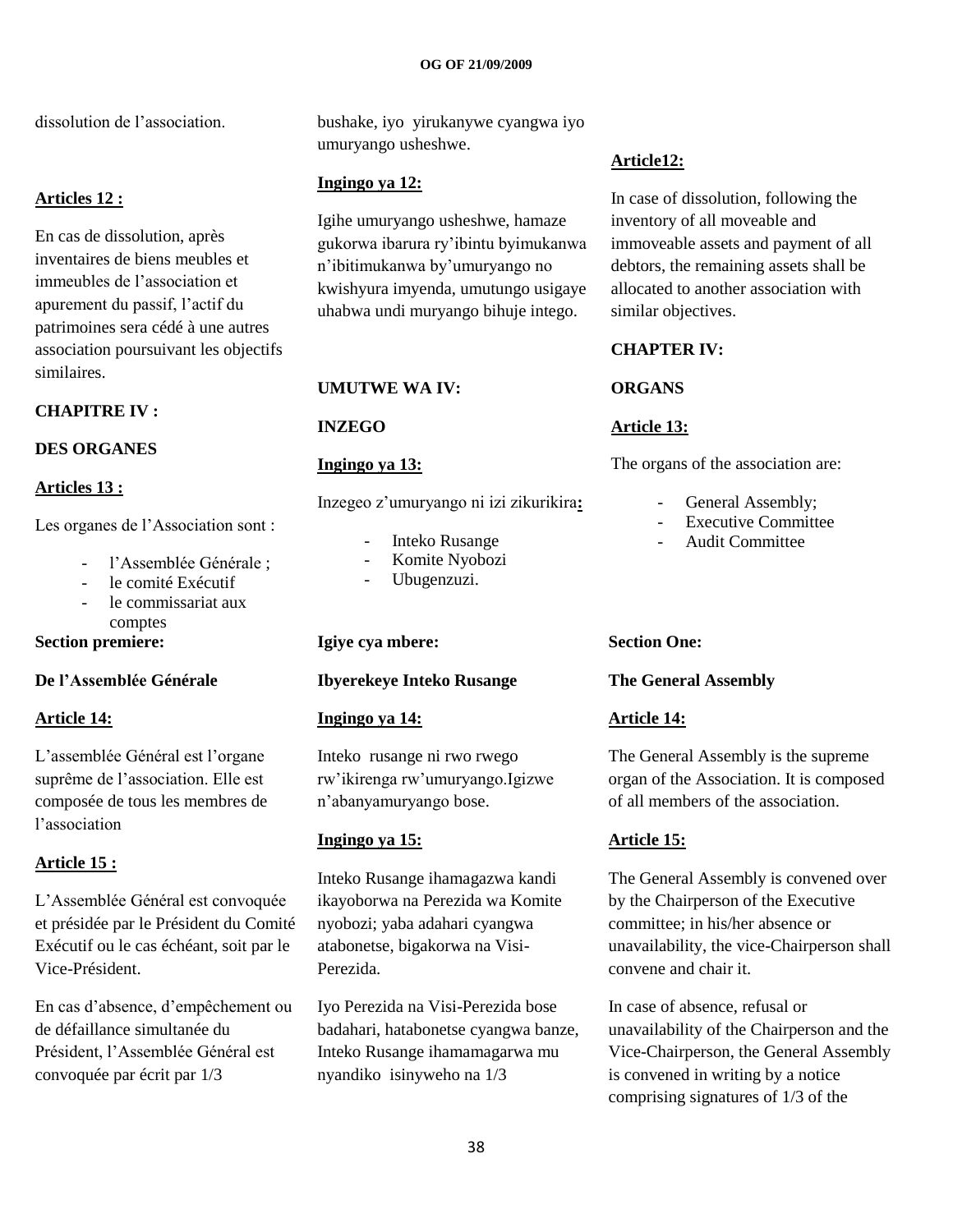des membres effectifs.

Pour la circonstance, l"Assemblée élit en son sein un Président.

## **Articles 16 :**

L"Assemblée General se réunit

une fois par an en session

ordinaire. Les invitations contenant l"ordre du jour sont remises aux membres au mois 30 jours avant la réunion

## **Articles 17 :**

L"assemblée General siège et délibère valablement lorsque les 2/3 des membres effectifs sont présents.

Si ce quorum n"est pas atteint, une nouvelle convocation est lancée dans un délai de 15 jours. A cette échéance, l"assemblée General siège et délibère valablement quel que soit le nombre de participant.

cy"abanyamuryango nyakuri..

Icyo gihe, abagize Inteko Rusange bitoramo Perezida w"inama.

## **Ingingo ya 16:**

Inteko Rusamge iterana rimwe mu mwaka mu nama isanzwe.Inzandiko z"ubutumire zikubiyemo ibiri ku murongo w"ibyigwa zishyikirizwa abanyamuryango nibura mbere y"iminsi 30.

## **Ingingo ya 17 :**

Inteko Rusange iterana kandi igafata ibyemezo iyo 2/3 by"abanyamuryango nyakuri bahari.

Iyo uwo mubare utagezweho, indi nama itumizwa mu minsi 15. icyo gihe, Inteko Rusange iterana kandi igafata ibyemezo bifite agaciro uko umubare w"abahari waba ungana kose.

effective members.

In that case, the General Assembly will choose among themselves the chairperson of the assembly.

# **Article 16:**

The ordinary Assembly shall be convened once every year. Letters inviting the members to the meeting shall always be sent to them 30 days in advance.

## **Articles 17:**

The General Assembly convenes and deliberates when 2/3 of the effective members are present.

If such a quorum is not attained, another meeting shall be convened within 15 days. In such a case, the General Assembly convenes and deliberates on issues irrespective of the number of members present.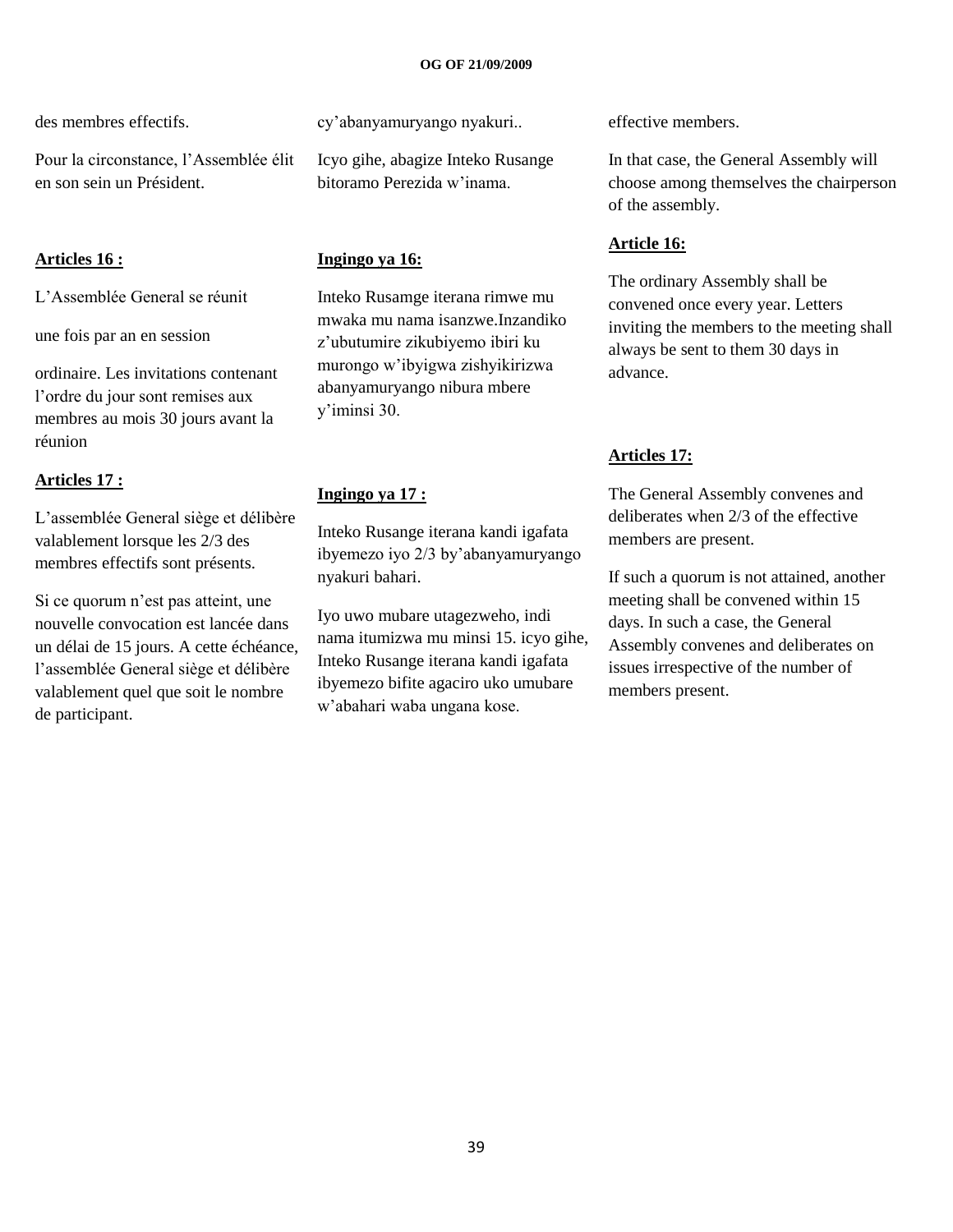## **Article 18:**

L"assemblée General extraordinaire se tient autant de fois que de besoin.

Les modalités de sa convocation et de sa présidence sont les mêmes que celles de l"Assemblée Generale ordinaire.

Les délais de sa convocation sont fixes à 15 jours. Les débats ne peuvent porter que sur la question inscrite à l"ordre du jour de l"invitation uniquement.

## **Article 19 :**

Sauf pour les cas expressément prévus par la loi relative aux associations sans but lucratif et par les présents statuts, les décisions de l"Assemblée Général sont prises à la majorité de voix, celle du Président compte double.

## **Article 20 :**

Les pouvoirs dévolus à l'Assemblée Général sont :

- Adoption et modification des statuts et du règlement d"ordre intérieur ;
- Nomination et révocation du Représentant Légal et du Représentant Légal Suppléant ;
- Détermination des activités de l"association ;
- Admission, suspension ou exclusion d'un membre ;
- Approbation des comptes annuels ;
- Acceptation des dons et legs ;
- dissolution de l'association.

## **Ingingo ya 18 :**

Inteko Rusange idasanzwe iterana buri gihe iyo bibaye ngombwa.

Uburyo ihamagazwamo ikanayoborwamo ni bumwe n"ubw"Inteko Rusange isanzwe.

Ihamagazwa mbere y"iminsi 15. Impaka zigibwa gusa ku kibazo cyateganyijwe ku murongo w"ibyigwa nk"uko biba byatangajwe mu butumire.

## **Ingingo ya 19:**

Uretse ibiteganywa ukundi n"itegeko ryerekeye imiryango idaharanira inyungu kimwe n"aya mategeko shingiro, ibyemezo by"inteko Rusange bifatwa hakurikijwe ubwiganze busesuye bw"amajwi. Iyo amajwi angana irya Perezida rigira uburemere bw"abiri.

## **Ingingo ya 20:**

Inteko Rusange ifite ububasha bukurikira:

- kwemeza no guhindura amategeko n"amabwiriza ngengamikorere yawo;
- gushyiraho no kuvanoho uhagarariye umuryango n"umwungirije;
- kwemeza ibyo umuryango uzakora;
- kwemerera, guhagarika no kwirukana umunyamuryango;
- kwemeza buri mwaka imicungire y'imari;
- kwemera impano n"indagano
- gusesa umuryango

## **Article 18:**

The Extra-ordinary General Assembly may be convened at any time when it is so required.

It is convened and presided over in the same manner as the ordinary General Assembly.

It is convened 15 days in advance. Only matters on the agenda shall be deliberated upon.

## **Article 19:**

Unless otherwise provided for by the lows governing non-profit making organizations or these articles of association, decisions in the General Assembly are taken in accordance with the required quorum. In case of a tie in votes, the Chairperson shall have a deciding vote.

## **Articles 20:**

The General Assembly shall have the following powers:

- adopt and modify the articles of association and internal regulations of the association;
- to appoint and dismiss representatives of the association;
- to approve the objects of the association;
- to admit and expel members of the association
- to approve the annual budget of the association
- to accept donations and legacies;
- To dissolve the association.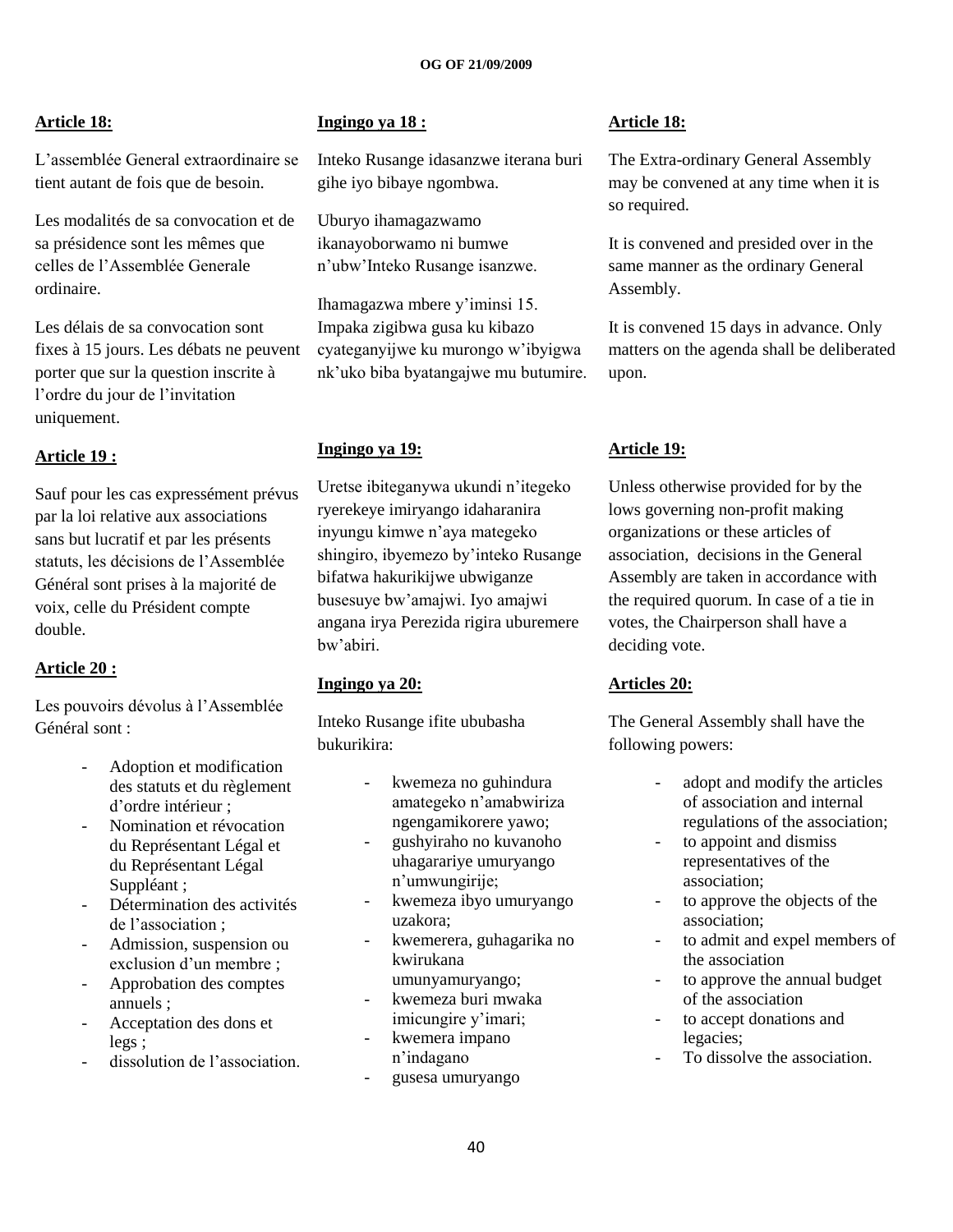| <b>Section deuxième :</b>                                            | Igice cya kabiri:                                | <b>Section two:</b>                                                  |  |  |  |  |
|----------------------------------------------------------------------|--------------------------------------------------|----------------------------------------------------------------------|--|--|--|--|
| Du Comite Exécutif                                                   | <b>Komite Nyobozi</b>                            | <b>Executive Committee</b>                                           |  |  |  |  |
| Article 21 :                                                         | Ingingo ya 21:                                   | <b>Article 21:</b>                                                   |  |  |  |  |
| Le Comite Exécutif est compose du :<br>Président :                   | Komite Nyobozi igizwe na:                        | The Executive Committee is composed of<br>$\ddot{\cdot}$             |  |  |  |  |
| $\overline{\phantom{a}}$<br>Représentant Légal;<br>-Vice-président : | Perezida: Umuvugizi<br>w'umuryango;              | Chairperson : Legal<br>$\overline{\phantom{a}}$<br>Representative    |  |  |  |  |
| Représentant Légal<br>Suppléant;                                     | Visi-Perezida: Umuvugizi<br>$\sim$<br>wungirije; | Vice-chairperson:<br>$\overline{a}$<br>Vice-Legal<br>Representative; |  |  |  |  |
| Secrétaire ;                                                         | Umunyamabanga;<br>Ξ.                             | The Secretary;                                                       |  |  |  |  |
| Trésorier.                                                           | - Umubitsi.                                      | The Treasurer.<br>$\overline{\phantom{a}}$                           |  |  |  |  |

## **Article 22 :**

Les membres du Comité Exécutif sont élus parmi les membres effectifs par l"Assemblée General pour un mandat de deux ans renouvelable.

En cas de démission volontaire ou forcée par l"Assemblée General ou de décès d"un membre du Comite Exécutif au cours du mandat, le successeur élu achève le mandat de son prédécesseur.

## **Article 23 :**

Le Comité Exécutif se réunit autant de fois que de besoin, mais obligatoirement une fois par trimestre, sur convocation et sous la direction du Président ou à défaut, du Vice-Président.

Il siège lorsque les 2/3 des membres sont présents. Ses décisions se prennent à la majorité absolue des voix lorsqu"il n"y a pas de consensus. En cas de parité de voix, celle du

## **Ingingo ya 22 :**

Abagize Komite Nyobozi batorwa n"Inteko Rusange mu banyamuryango nyakuri. Manda yabo imara imyaka ibiri ishobora kongerwa.

Iyo umwe mubagize Inama y"Ubuyobozi yeguye ku bushake, avanywe ku mwanya we n"Inteko Rusange cyangwa yitabye Imana, umusimbuye arangiza manda ye

## **Ingingo ya 23:**

Komite Nyobozi iterana igihe cyose bibaye ngombwa, ariko byanze bikunze rimwe kandi mu gihembwe, ihamagawe kandi iyobowe na Perezida cyangwa Visi-Perezida iyo bibaye ngombwa.

Iterana iyo hari 2/3 by"abayigize. Ibyemezo byemezo byayo bifatwa hakurikijwe ubwiganze busesuye iyo nta bwumvikane bubonetse. Iyo amajwi angana, irya Perezida rigira uburemere

## **Article 22:**

Members of the Executive Committee are elected by the General Assembly of effective members for a two –year renewable term.

In case of voluntary resignation, resignation forced by the General Assembly or death of a member of the Executive Committee, his successor completes the remaining term.

## **Article 23:**

The Executive Committee convenes whenever it is required but must meet at least once in three months. If is convened and chaired by the Chairperson or the Vice-Chairperson if deemed necessary.

It convenes whenever 2/3 of its members are present. Its decisions are taken by an absolute majority decision in case there is no consensus. If there are equal votes, the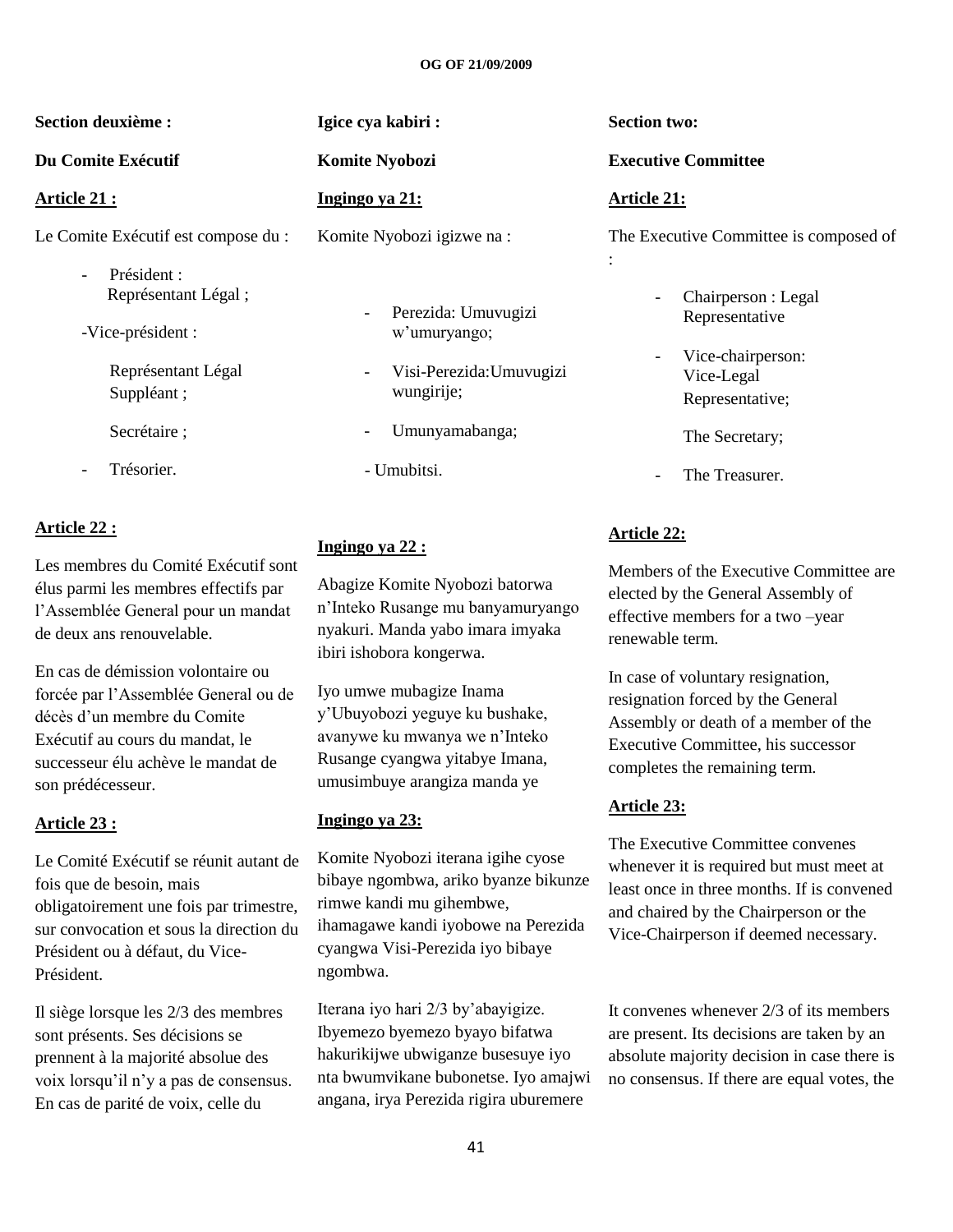président compte double.

## **Articles 24 :**

Le Comité Exécutif est chargé de :

- mettre en exécution les décisions et les recommandations de l"Assemblée Générale ;
- s"occuper de la gestion quotidienne de l'association ;
- rédiger le rapport annuel d"activités de l"exercice écoulé ;
- proposer à l'Assemblée Générale les modifications aux statuts et au règlement intérieur.
- préparer les sessions de l"Assemblée Générale ;
- négocier les accords de coopération et de financement avec des partenaires ;
- recruter, nommer et révoquer le personnel de divers services de l'association.

## **Section troisième :**

## **Du Commissariat aux comptes**

## **Article 25 :**

L"Assemblée Générale nomme annuellement deux Commissaires aux comptes ayant pour mission de contrôler en tout temps la gestion des finances et autres patrimoines de l"association et lui en faire rapport.

bw"abiri.

## **Ingingo 24:**

Komite Nyobozi ishinzwe:

- gushyira mu bikorwa ibyemezo n"ibyifuzo by"Inteko Rusange;
- kwita ku micungire ya buri munsi y"umuryango;
- gukora raport y"ibyakozwe mu mwaka urangiye;
- gushikiriza Inteko Rusange ingingo z"amategeko n"amabwiriza ngengamikorere zigomba guhindurwa;
- gutegura inama z"inteko Rusange;
- kugira imishyikirano n"indi miryango igamije ubutwererane no gutera inkunga;
- gushaka, gushyiraho no gukuraho abakozi bo mu nzego zose z"umuryango.

## **Igice cya gatatu:**

## **Ubugenzuzi bw'imari**

## **Ingingo ya 25 :**

Inteko Rusange ishyiraho buri mwaka Abagenzuzi b"imari babiri bafite inshingano yo kugenzura buri gihe imicungire y'imari n'indi mitungo by"umuryango no kuyikorera raporo.

Bafite uburenganzira bwo kureba mu bitabo n"inyandiko z"ibaruramari

Chairperson shall have a deciding vote.

## **Article 24**:

The duties of the Executive Committee shall be :

- to implement the decision and recommendations of the General Assembly;
- daily management of the association;
- to submit a report of activities undertaken in a previous year;
- to organize the General Assembly meetings;
- to negotiate cooperation agreements and funding with other partners;
- to recruit, appoint and dismiss personnel in all departments of the association.

## **Section three:**

## **Audit Committee**

## **Article 25:**

The General Assembly appoints two Auditors annually who are charged with auditing the use of the association"s funds and other assets, upon which they make a report.

They shall have access to, without displacing, any document and financial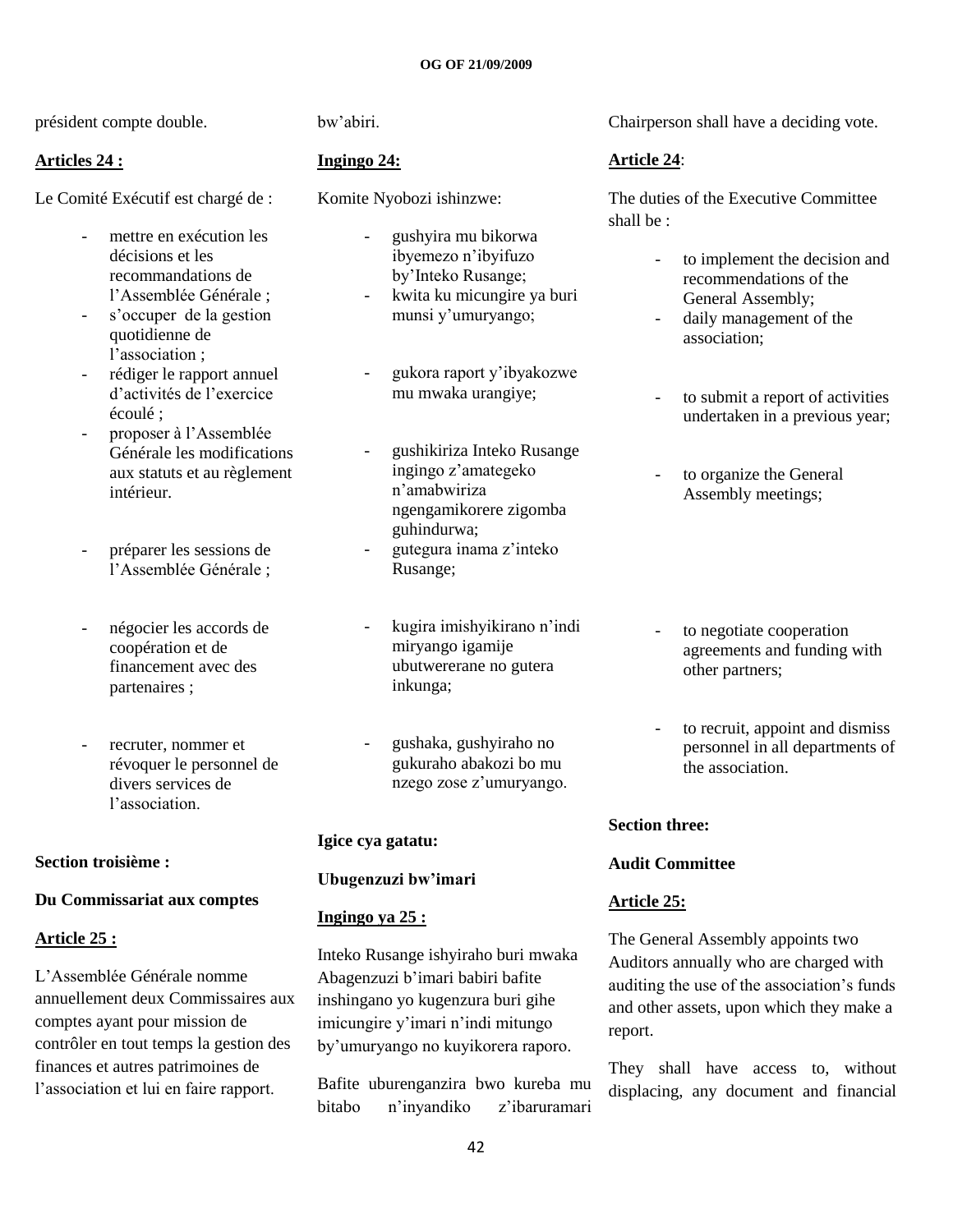livres et aux écritures comptables de l"association.

## **CHAPITRE V :**

## **MODIFICATION DES STATUTS ET DISSOLUTION DE L'ASSOCIATION**

## **Article 26 :**

Les présents statuts peuvent faire objet de modification sur décision de l"Assemblée Générale prise à la majorité absolue des voix, soit sur proposition du Comité Exécutif, soit à la demande du tiers des membres effectifs.

## **Article 27 :**

Sur décision de la majorité de 2/3 des voix, l"Assemblée Générale peut prononcer la dissolution de l"association, sa fusion avec ou son affiliation à toute autre association poursuivant un but analogue.

## **Articles 28 :**

La liquidation s'opère par les soins des liquidateurs désignés par l"Assemblée Générale à la majorité de 2/3 des voix

La nomination des liquidateurs met fin au mandat des membres du Comite Exécutif et celui du commissariat aux comptes.

## **Article 29 :**

Les modalités d"exécution des présent statuts et tout ce qui n"y est pas prévu seront déterminés dans un règlement d"ordre intérieur de l"association

Ils ont l'accès, sans les déplacer, aux z'umuryango ariko batabijyanye hanze records of the association. y"ububiko.

## **UMUTWE WA V :**

**GUHINDURA AMATEGEKO N'ISESWA RY'UMURYANGO**

#### **Ingingo ya 26 :**

Aya mategeko ashobora guhindurwa byemejwe n"Inteko Rusange ku bwiganze busesuye bw"amajwi, bisabwe na Komite Nyobozi cyangwa na 1/3 cy"abanyamuryango nyakuri.

## **Ingingo ya 27** :

Byemejwe ku bwiganze bwa 2/3 by"amajwi, Inteko Rusange ishobora gusesa umuryango kuwufatanya n"undi muryango cyangwa kuwomeka ku wundi bihuje intego.

#### **Ingingo ya 28 :**

Ibarura ry"umutungo w"umuryango rikorwa n"abo Inteko Rusange yashinze uwo murimo hakurikijwe ubwiganze bwa 2/3 by"amajwi.

Ishyirwaho ry"abashinzwe kurangiza iseswa ry"umutungo rivanaho nta mpaka abagize Komite Nyobozi n"iy"Ubugenzuzi.

## **Ingingo 29 :**

Uburyo aya mategeko shingiro azubahirizwa kimwe n"ibindi bidateganyijwe nayo bizasobanurwa ku buryo burambuye mu mabwiriza

## **CHAPTER V:**

## **MODIFICATION OF ARTICLES OF ASSOCIATION AND DISSOLUTION OF THE ASSOCIATION**

## **Article 26:**

The present Articles may be amended by majority decision of the General Assembly, through a request of members of the Executive Committee or 1/3 of the effective members of the association.

## **Article 27:**

Through a 2/3 majority vote, the General Assembly may dissolve the association, merge with another association or affiliate the association to another one with similar objectives.

## **Article 28:**

Liquidation shall be executed by liquidators designed by a 2/3 majority vote of the General Assembly.

Appointment of liquidation puts an end to the powers of the board and thee Audit **Committee** 

## **Articles 29:**

The modalities for the implementation of these articles of association as well as any matter that is not catered for here shall be elaborated in the internal rules and regulations of the association to be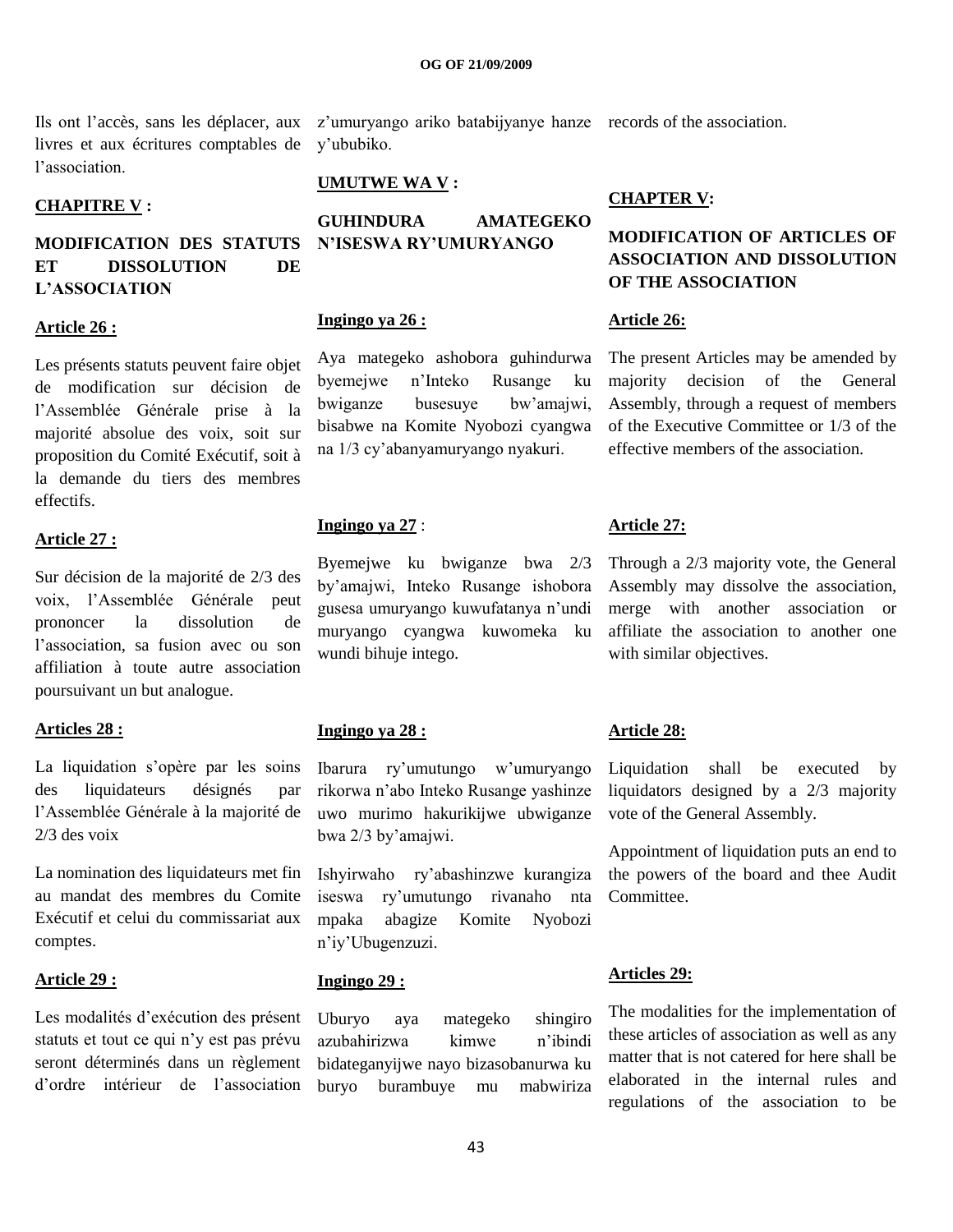| adopté par l'Assemblée Générale à la                                           | ngengamikorere y'umuryango yemejwe                           | approved by a majority vote of the                                                    |  |  |  |
|--------------------------------------------------------------------------------|--------------------------------------------------------------|---------------------------------------------------------------------------------------|--|--|--|
| majorité absolue des voix.                                                     | n'Inteko rusange ku bwiganze busesuye                        | General Assembly.                                                                     |  |  |  |
| <b>Article 30:</b>                                                             | bw'amajwi.                                                   | <b>Articles 30:</b>                                                                   |  |  |  |
| Les présents statuts sont approuvés et<br>adoptés par les membres effectifs de | <u>Ingingo ya 30:</u><br>mategeko<br>yemejwe<br>kandi<br>Aya | These articles of association are approved<br>and adopted by effective members of the |  |  |  |
| l'association dont les noms paraissent                                         | ashyizweho<br>umukono                                        | association whose names appear below.                                                 |  |  |  |
| ci-dessous.                                                                    | n'abanyamuryango nyakuri bagaragara<br>hasi.                 |                                                                                       |  |  |  |
| Fait à Kigali, le 31/07 2007                                                   | Bikorewe i Kigali, kuwa 31/07 2007                           | Done at Kigali on the 31/07 2007                                                      |  |  |  |
| Le Représentant Légal                                                          | <u>Umuvugizi</u>                                             | The Chairperson                                                                       |  |  |  |
|                                                                                | <b>WERABE</b> Evode(sé)                                      | <b>WERABE Evode(sé)</b>                                                               |  |  |  |
| <b>WERABE</b> Evode(sé)                                                        | Umuvugizi Wungirije                                          | The Vice-Chairperson                                                                  |  |  |  |
| La Représentante Légale Suppléante                                             | <b>RWEMARIKA Félicité</b>                                    | <b>RWEMARIKA Félicité</b>                                                             |  |  |  |
| <b>RWEMARIKA Félicité</b>                                                      | (sé)                                                         | $(s\acute{e})$                                                                        |  |  |  |

 **(sé)**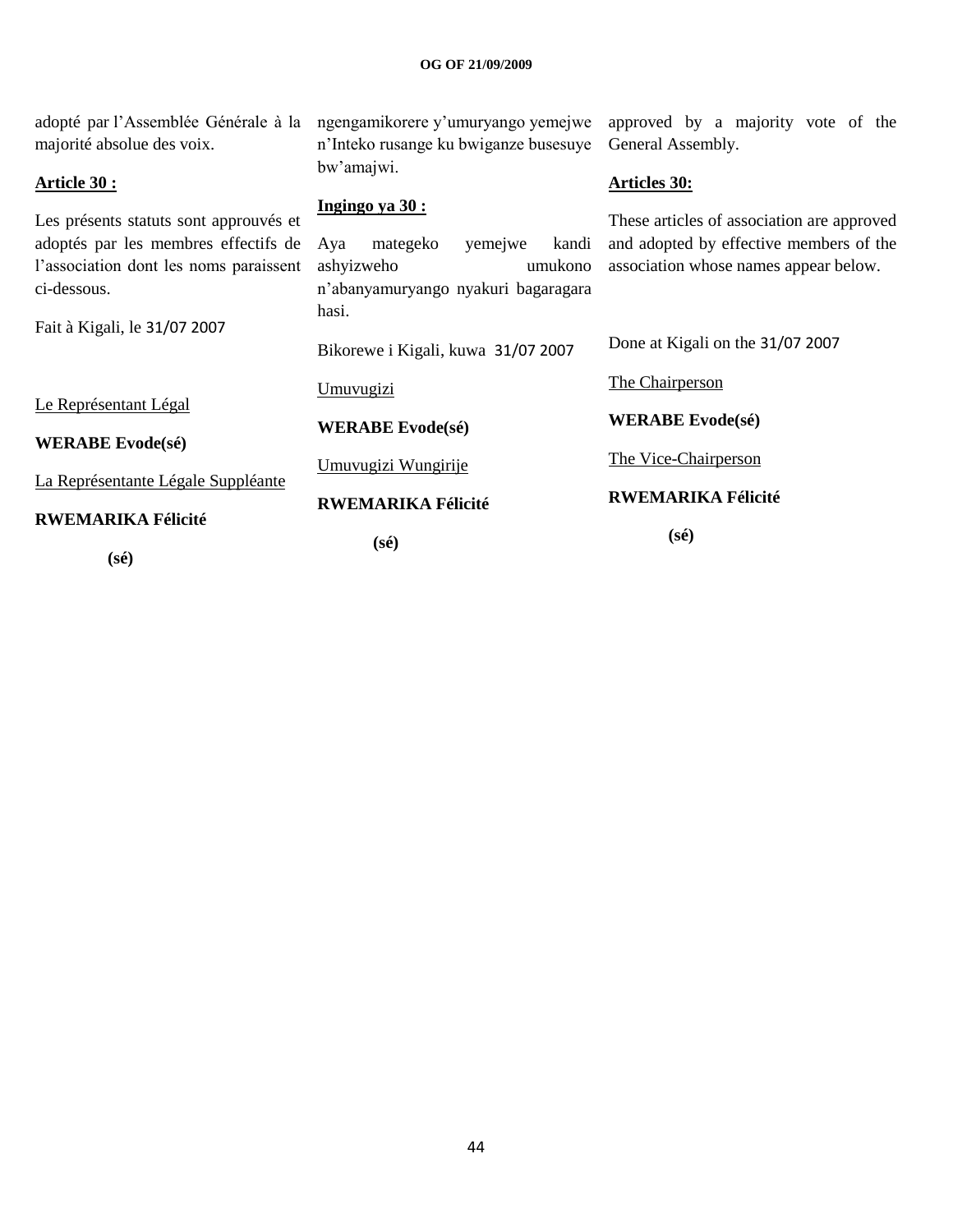## **DECLARATION DES REPRESENTANTS LEGAUX**

Nous soussignés, **Dr.WERABE Evode** et **RWEMARIKA Félicité,** membres fondateurs de l"Association **WE -ACTx FOR HOPE ASBL**, déclarons avoir été désignés respectivement comme Représentant Légal et Représentante Légale Suppléante de notre association au cours de l"Assemblée Générale constituante du 31/07 2007.

Le Représentant Légal La Représentante Légale Suppléante

 **Dr.WERABE Evode (sé) RWEMARIKA Félicité (sé)**

## **PROCES-VERBAL DE L'ASSEMBLEE CONSTITUANTE DE L'ASSOCIATION WE-ACTx for HOPE**

Le 31<sup>ème</sup> jour du mois de Juillet, à Nyarugenge, dans la Ville de Kigali, s'est tenue une Assemblée constituante de l"association sans but lucratif dénommée **WE ACTx FOR HOPE ASBL.**

La rencontre réunissait l tous les membres fondateurs sous la direction de Monsieur WERABE Evode, Président de l"Association.

Etaient fixés à l"ordre du jours les point-ci après :

- Déclarer ouvertement la création de l"association ;
- Analyser et approuver les statuts de l"association ;
- Elire l"organe de Représentation et de Direction de l"Association.

Après avoir approuvé 30 articles constituant les statuts , les membres y ont apposé la signature. Il a été enfin élu un organe de Représentation et de direction, composé de deux Représentants suivants :

## **1. Mr.WERABE Evode,** Représentant Légal

## **2**. **Mme RWEMARIKA Félicité,** Représentante Légale Suppléante

## **LES MEMBRES FONDATEURS :**

- 1. Mr.WERABE Evode , Représentant Légal
- 2. Mme RWEMARIKA Félicité , Représentante Légale Suppléante
- 3. Mr Mafurebo Joseph, Secrétaire
- 4. Mme ZANINYANA Irène ,Trésorière
- 5. Mme NYIRANEZA Floride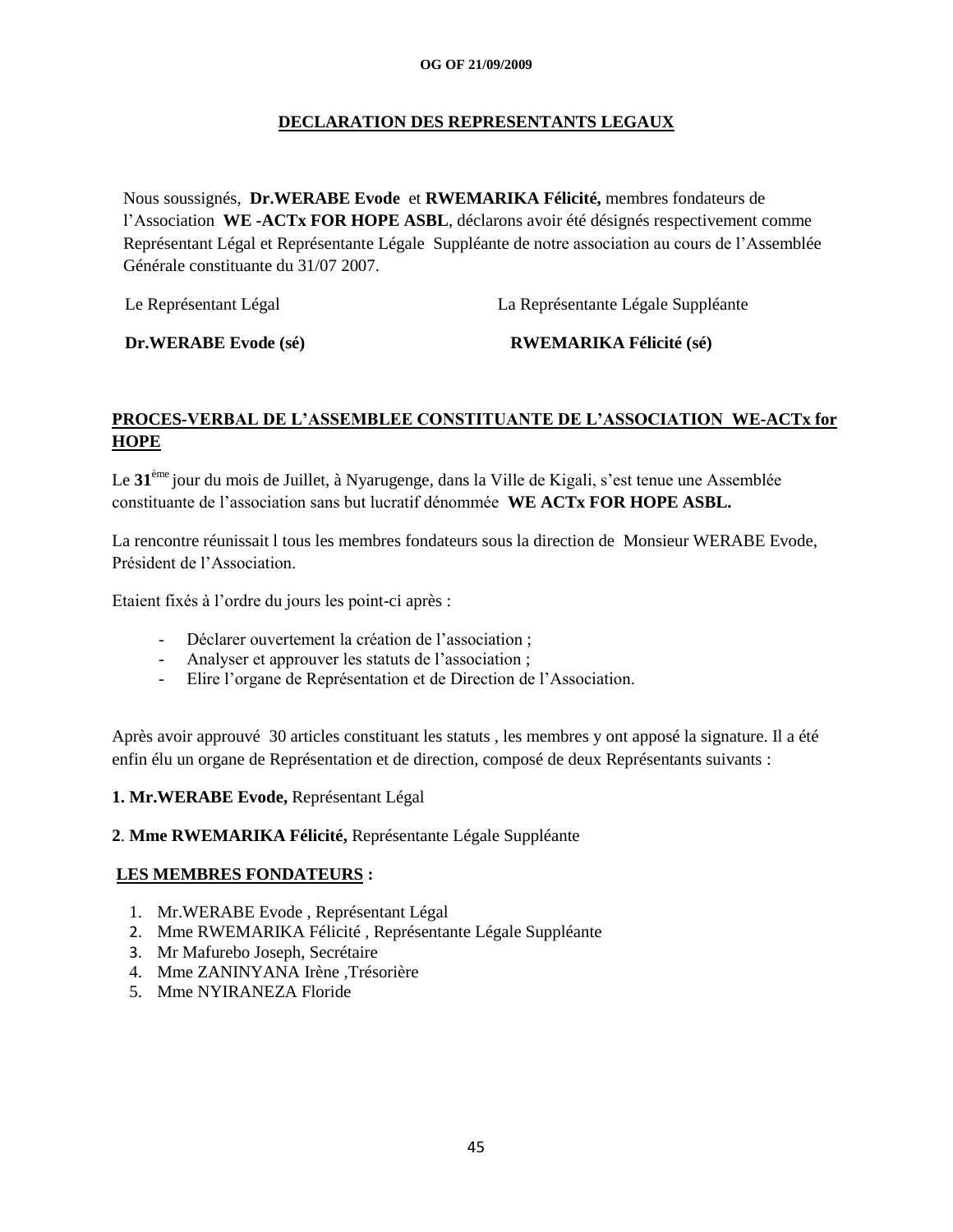# **LISTE DES MEMBRES FONDATEURS DE L'ASSOCIATION WE-ACTx for HOPE AYANT ADOPTE LES STATUTS :**

- 1. Mr.WERABE Evode (sé)
- 2. Mme RWEMARIKA Félicité (sé)
- 3. Mr Mafurebo Joseph(sé)
- 4. Mme ZANINYANA Irène (sé)
- 5. Mme NYIRANEZA Floride(sé)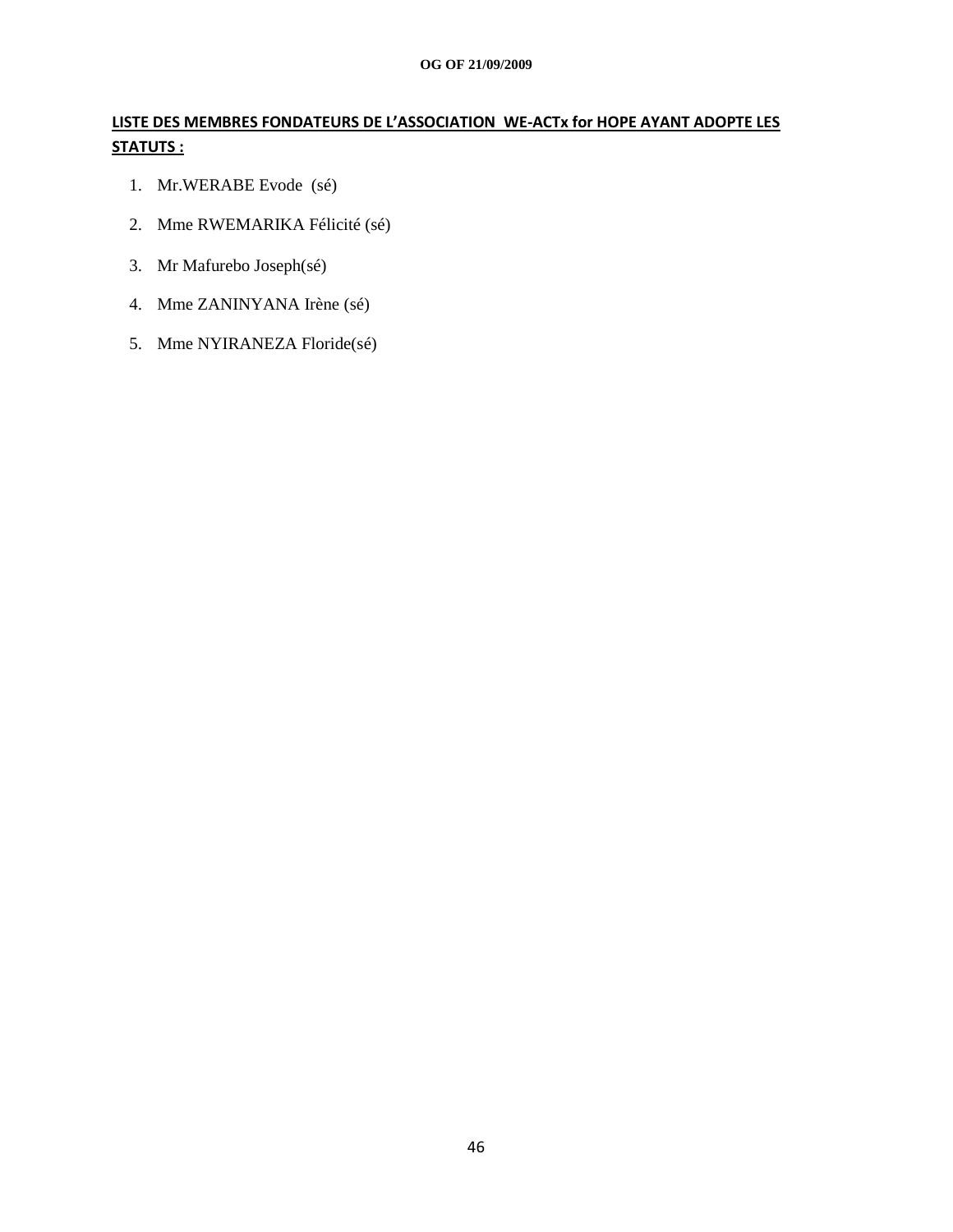**ITEKA RYA MINISITIRI N° 42/11 RYO KUWA 30/03/2009 RYEMEZA ABAVUGIZI B'** «**UMURYANGO UGAMIJE GUTEZA IMBERE UBUMENYI BW'IMYUGA » (A.F.P )**

## **Minisitiri w'Ubutabera/Intumwa Nkuru ya Leta,**

Ashingiye ku Itegeko Nshinga rya Repubulika y"u Rwana ryo ku wa 04 Kamena 2003, nk"uko ryavuguruwe kugeza ubu, cyane cyane mu ngingo zaryo iya 120 n"iya 121 ;

Ashingiye ku Itegeko n° 20/2000 ryo ku wa 26/07/2000 ryerekeye imiryango idaharanira inyungu , cyane cyane mu ngingo yaryo ya 20 ;

Ashingiye ku Iteka rya Perezida n° 27/01 ryo kuwa 18/07/2004 rigena amwe mu mateka y"Abaminisitiri yemezwa atanyuze mu Nama y"Abaminisitiri, cyane cyane mu ngingo yaryo ya mbere ;

Asubiye ku Iteka rya Minisitiri n° 040/11 ryo kuwa 11/05/1998 ryemera abavugizi b" «**Umuryango Ugamije Guteza Imbere Ubumenyi bw'Imyuga** »( **A.F.P.** ) cyane cyane mu ngingo yaryo ya mbere ;

**MINISTERIAL ORDER N° 42/11 OF 30/03/2009 APPROVING THE LEGAL REPRESENTATIVES OF THE « ASSOCIATION POUR LA FORMATION PROFESSIONNELLE » ( A.F.P )**

## **The Minister of Justice/Attorney General,**

Pursuant to the Constitution of the Republic of Rwanda of 04 June 2003, as amended to date, especially in Articles 120 and 121;

Pursuant to Law n° 20/2000 of 26/07/2000 relating to Non Profit Making Organisations, especially in Article 20;

Pursuant to the Presidential Order n° 27/01 of 18/07/2004, determining certain Ministerial Orders which are adopted without consideration by the Cabinet, especially in Article One;

Reviewed Ministerial Order n° 040/11 of 11/05/1998, approving the legal representatives of the «**Association pour la Formation Professionnelle**» (A.F.P), especially in Article One;

**ARRETE MINISTERIEL N°42/11 DU 30/03/209 PORTANT AGREMENT DES REPRESENTANTS LEGAUX DE L'** «**ASSOCIATION POUR LA FORMATION PROFESSIONNELLE** » **(A.F.P)**

## **Le Ministre de la Justice/Garde des Sceaux**

Vu la Constitution de la République du Rwanda du 04 juin 2003, telle que révisée à ce jour, spécialement en ses articles 120 et 121 ;

Vu la Loi n° 20/2000 du 26/07/2000 relative aux associations sans but lucratif, spécialement en son article 20 ;

Vu l"Arrêté Présidentiel n° 27/01 du 18/07/2004, déterminant certains Arrêtés Ministériels qui ne sont pas adoptés par le Conseil des Ministres, spécialement à son article premier.

Revu l"Arrêté Ministériel n° 040/11 du 11/05/1998 portant agrément des Représentants Légaux de l"« **Association pour la Formation Professionnelle** » (A.F.P.) spécialement en son article premier ;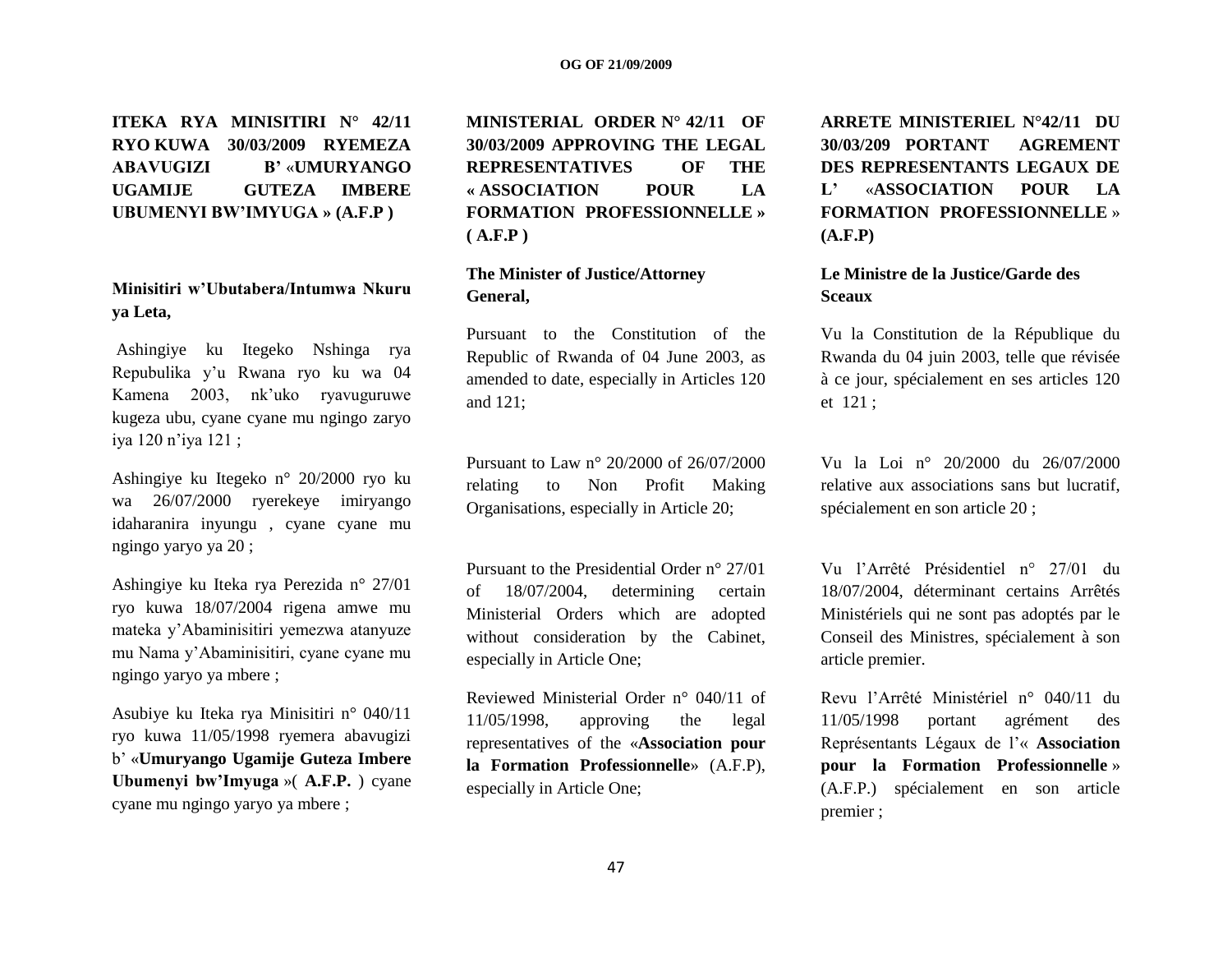#### **OG OF 21/09/2009**

Abisabwe n"Umuvugizi w" «**Umuryango Ugamije Guteza Imbere Ubumenyi bw'Imyuga** »( **A.F.P.** ) mu rwandiko rwakiriwe kuwa 28/11/2007 ;

#### **ATEGETSE**:

## **Ingingo ya mbere** : **Abavuguzi b'Umuryango**

Uwemerewe kuba Umuvugizi w"«**Umuryango Ugamije Guteza Imbere Ubumenyi bw'Imyuga** » (**A.F.P.**) **ni Padiri SIBOMANA Vincent,** Umunyarwanda, uba mu Murenge wa Nyamabuye, Akarere ka Muhanga, Intara y"Amajyepfo.

Uwemerewe kuba Umuvugizi Wungirije w"uwo Muryango ni **Padiri KAGABO Vincent,** Umunyarwanda, uba mu Murenge wa Nyamabuye, Akarere ka Muhanga, Intara y"Amajyepfo.

## **Ingingo ya 2: Ivanwaho ry'ingingo zinyuranyije n'iri teka.**

Ingingo zose z"ameteka yabanjirije iri kandi zinyuranyije naryo zivanyweho.

Upon request lodged by the Legal Representative of the Association «**Association pour la Formation Professionnelle**» (A.F.P.) on 28/11/2007 ;

#### **ORDERS:**

## **Article One: The Legal Representatives**

Priest **SIBOMANA Vincent** of Rwandan Nationality, residing in Nyamabuye sector, Muhanga District, Southern Province is hereby authorized to be the Legal Representative of the «**Association pour la Formation Professionnellle**» (**A.F.P** )

Priest **KAGABO Vincent**, of Rwandan Nationality, residing in Nyamabuye Sector, Muhanga District, in Southern Province, is hereby authorized to be the Deputy Legal Representative of the same Association.

## **Article 2**: **Repealing of inconsistent provisions**

All prior provisions contrary to this Order are hereby repealed.

Sur requête du Représentant Légal de l"Association «**Association pour la Formation Professionnelle**» (A.F.P) reçue le 28/11/2007 ;

## **ARRETE :**

## **Article premier** : **Les Représentants Légaux**

Est agréé en qualité de Représentant Légal de l"«**Association pour la Formation Professionnelle**» (**A.F.P) l'Abbé SIBOMANA Vincent**, de nationalité Rwandaise, résidant dans le Secteur de Nyamabuye, District Muhanga, Province du Sud.

Est agréé en qualité de Représentant Légal Suppléant de la même Association, **l'Abbé KAGABO Vincent,** de nationalité rwandaise, résidant dans le Secteur Nyamabuye, District de Muhanga, Province du Sud.

#### **Article 2** : **Disposition abrogatoire**

Toutes les dispositions antérieures contraires au présent arrêté sont abrogées.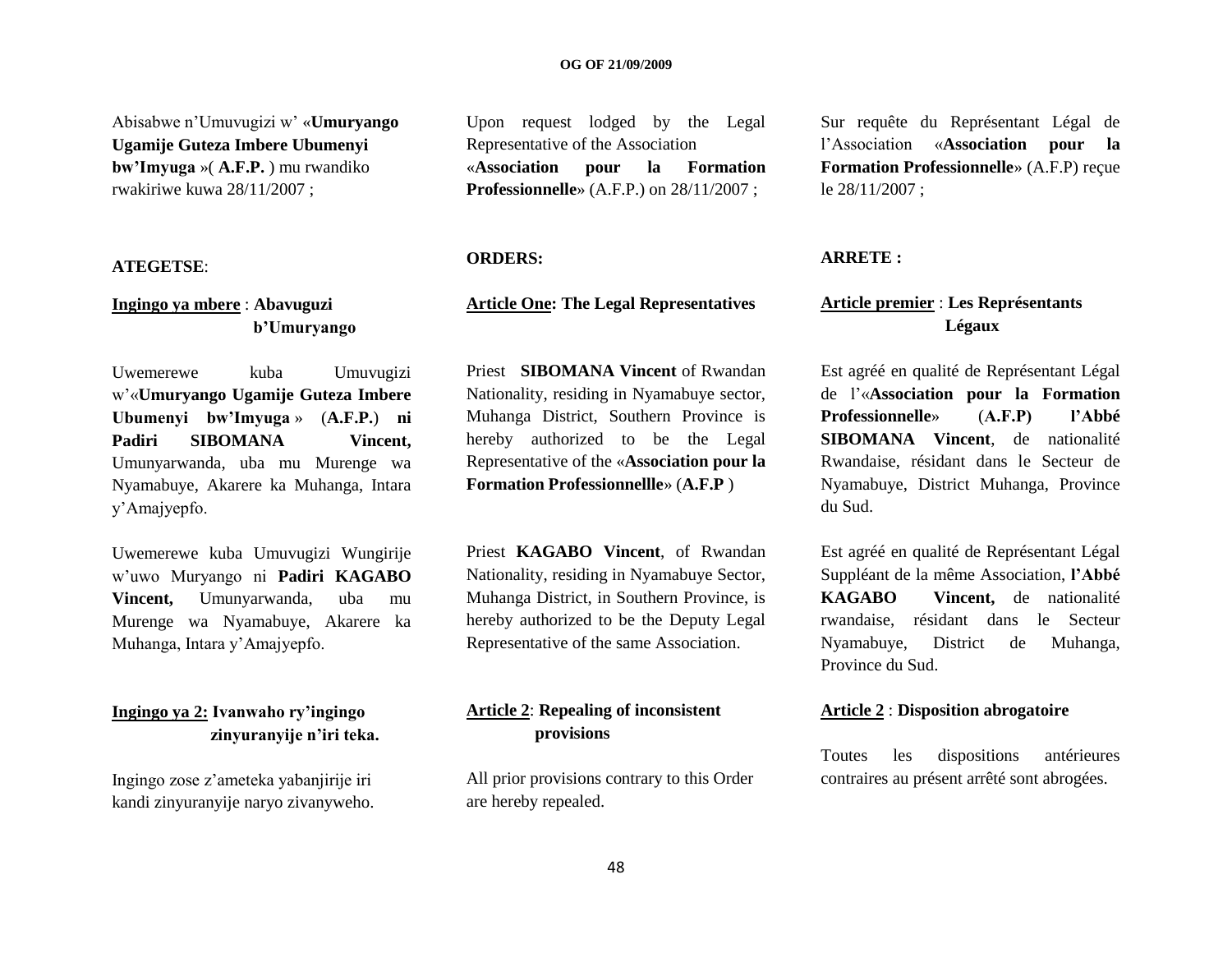| Ingingo ya 3: Igihe Iteka ritangira<br>gukurikizwa                                                      | <b>Article 3: Commencement</b>                                                                                          | Article 3 : Entrée en vigueur                                                                                      |  |  |  |  |
|---------------------------------------------------------------------------------------------------------|-------------------------------------------------------------------------------------------------------------------------|--------------------------------------------------------------------------------------------------------------------|--|--|--|--|
| Iri teka ritangira gukurikizwa umunsi<br>ritangarijweho mu Igazeti ya Leta ya<br>Repubulika y'u Rwanda. | This Order shall come into force on the<br>date of its publication in the Official<br>Gazete of the Republic of Rwanda. | Le présent arrêté entre en vigueur le jour<br>de sa publication au Journal Officiel de la<br>République du Rwanda. |  |  |  |  |
| Kigali, kuwa 30 Werurwe 2009                                                                            | Kigali, on March 30th 2009                                                                                              | Kigali, le 30 mars 2009                                                                                            |  |  |  |  |
| Minisitiri w'Ubutabera/Intumwa Nkuru ya<br>Leta                                                         | Minister of Justice/Attorney General                                                                                    | Ministre de la Justice/Gardes des Sceaux                                                                           |  |  |  |  |
| <b>KARUGARAMA Tharcisse</b><br>$(s\acute{e})$                                                           | <b>KARUGARAMA Tharcisse</b><br>(sé)                                                                                     | <b>KARUGARAMA Tharcisse</b><br>(sé                                                                                 |  |  |  |  |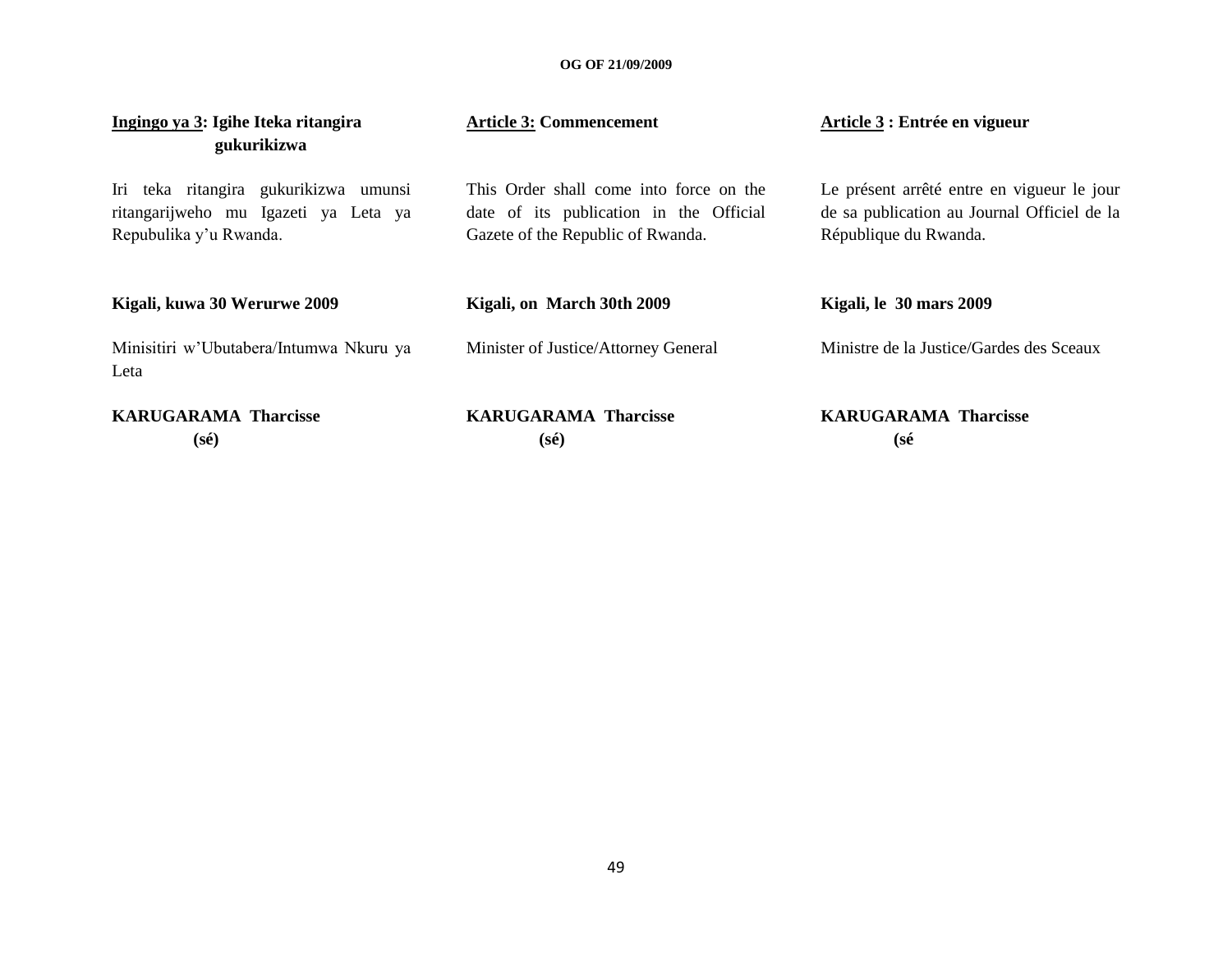**KUWA 16/07/2009 RIHA UBUZIMAGATOZI GRANTING LEGAL STATUS TO THE**  UMURYANGO «CENTRE **PERFECTIONNEMENT ET DE PROMOTION PERFECTIONNEMENT ET DE PROMOTION PERFECTIONNEMENT ET DE PROMOTION AGRICOLE DE KISARO» (C.P.P.A.) RYEMERA ABAVUGIZI BAWO**

**OG OF 21/09/2009 ITEKA RYA MINISITIRI N° 93/08/11 RYO MINISTERIAL ORDER N°93/08/11 OF 16/07/2009 DE ASSOCIATION «CENTRE** KANDI AGRICOLE DE KISARO» (C.P.P.A.) **APPROVING ITS LEGAL REPRESENTATIVES**

**MINISTERIEL Nº93/08/11 DU 16/07/2009 ACCORDANT LA PERSONNALITE CIVILE A L'ASSOCIATION «CENTRE DE AGRICOLE DE KISARO» (C.P.P.A.) ET PORTANT AGREMENT DE SES REPRESENTANTS LEGAUX** 

#### **ISHAKIRO**

**Ingingo ya mbere :** Izina n"Icyicaro by"Umuryango

**Ingingo ya 2 :** Intego z'umuryango

**Ingingo ya 3 :** Abavugizi b'umuryango

**Ingingo ya 4:** Igihe Iteka ritangira gukurikizwa

#### **TABLE OF CONTENTS**

**Article One :** Name and Head Office of the Association

**Article 2:** Objectives of the Association

**Article 3:** The Legal Representatives

**Article 4:** Commencement

## **TABLE DES MATIERES**

**Article premier:** Dénomination et siège de l"Association

**Article 2:** Objet de l"Association

**Article 3:** Les Représentants Légaux

**Article 4 :** Entrée en vigueur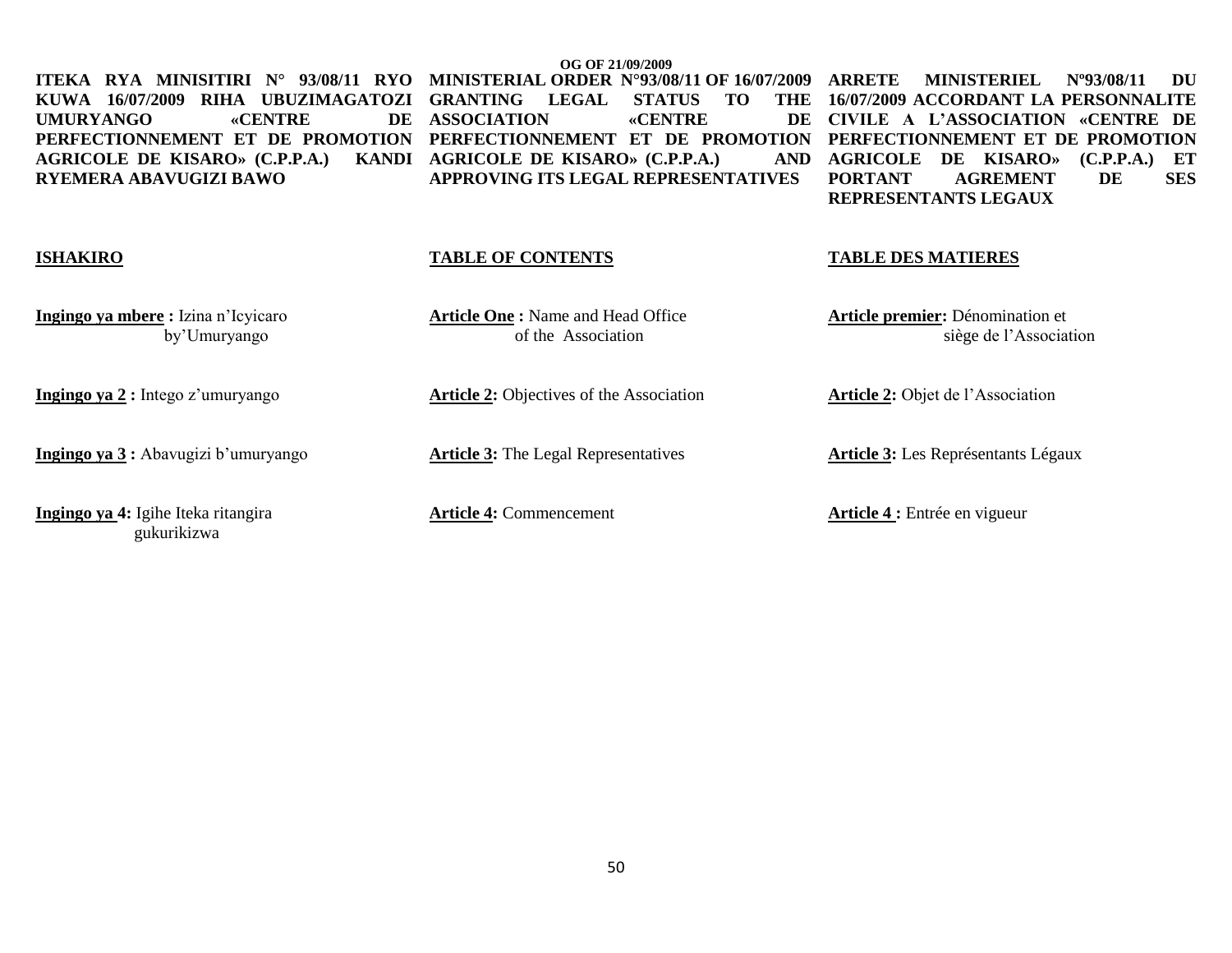#### **OG OF 21/09/2009 ITEKA RYA MINISITIRI Nº93/08/11 RYO KUWA 16/07/2009 RIHA UBUZIMAGATOZI**  UMURYANGO «CENTRE **PERFECTIONNEMENT ET DE PROMOTION PERFECTIONNEMENT ET DE PROMOTION PERFECTIONNEMENT ET DE PROMOTION AGRICOLE DE KISARO» (C.P.P.A.) KANDI AGRICOLE DE KISARO» (C.P.P.A.) AND RYEMERA ABAVUGIZI BAWO MINISTERIAL ORDER Nº93/08/11 OF 16/07/2009 GRANTING LEGAL STATUS TO DE ASSOCIATION «CENTRE APPROVING ITS LEGAL REPRESENTATIVES ARRETE MINISTERIEL Nº93/08/11 DU 16/07/2009 ACCORDANT LA PERSONNALITE CIVILE A L'ASSOCIATION «CENTRE DE AGRICOLE DE KISARO» (C.P.P.A.) ET PORTANT AGREMENT DE SES REPRESENTANTS LEGAUX**

#### **Minisitiri w'Ubutabera/ Intumwa Nkuru ya Leta,**

**The Minister of Justice/ Attorney General,**

#### **Le Ministre de la Justice/ Garde des Sceaux,**

ryavuguruwe kugeza ubu, cyane cyane mu ngingo Articles 120 and 121; zaryo iya 120 n"iya 121 ;

Ashingiye ku Itegeko nº 20/2000 ryo kuwa 26/07/2000 ryerekeye imiryango idaharanira inyungu, cyane cyane mu ngingo zaryo iya 8, iya 9, iya 10 n'iya 20;

Ashingiye ku Iteka rya Perezida n° 27/01 ryo kuwa 18/07/2004 rigena amwe mu mateka y"Abaminisitiri yemezwa atanyuze mu Nama y"Abaminisitiri, cyane cyane mu ngingo yaryo ya mbere ;

Abisabwe n' Umuvugizi w"Umuryango **«Centre de Perfectionnement et de Promotion Agricole de Kisaro» (C.P.P.A.)** mu rwandiko rwe rwakiriwe ku wa 05/03/2009 ;

#### **ATEGETSE :**

Rwanda ryo kuwa 04 Kamena 2003, nk"uko of 04 June 2003, as amended to date, especially in

Pursuant to Law n° 20/2000 of 26/07/2000, relating to Non Profit Making Organisations, especially in Articles 8, 9, 10 and 20;

Pursuant to the Presidential Order n° 27/01 of Vu l"Arrêté Présidentiel n° 27/01 du 18/07/2004 18/07/2004, determining certain Ministerial Orders which are adopted without consideration by the Cabinet, especially in Article One;

Upon request lodged by the Legal Representative of the Sur requête du Représentant Légal de l'Association **Promotion Agricole de Kisaro» (C.P.P.A.)** 05/03/2009;

#### **HEREBY ORDERS :**

Ashingiye ku Itegeko Nshinga rya Repubulika y'u Pursuant to the Constitution of the Republic of Rwanda Vu la Constitution de la République du Rwanda du 04 juin 2003, telle que révisée à ce jour, spécialement en ses articles 120 et 121 ;

> Vu la Loi nº 20/2000 du 26/07/2000 relative aux associations sans but lucratif, spécialement en ses articles 8, 9, 10 et 20 ;

> déterminant certains Arrêtés Ministériels qui ne sont pas adoptés par le Conseil des Ministres, spécialement en son article premier ;

association **«Centre de Perfectionnement et de «Centre de Perfectionnement et de Promotion Agricole de Kisaro» (C.P.P.A.)** reçu le 05/03/2009;

#### **ARRETE** :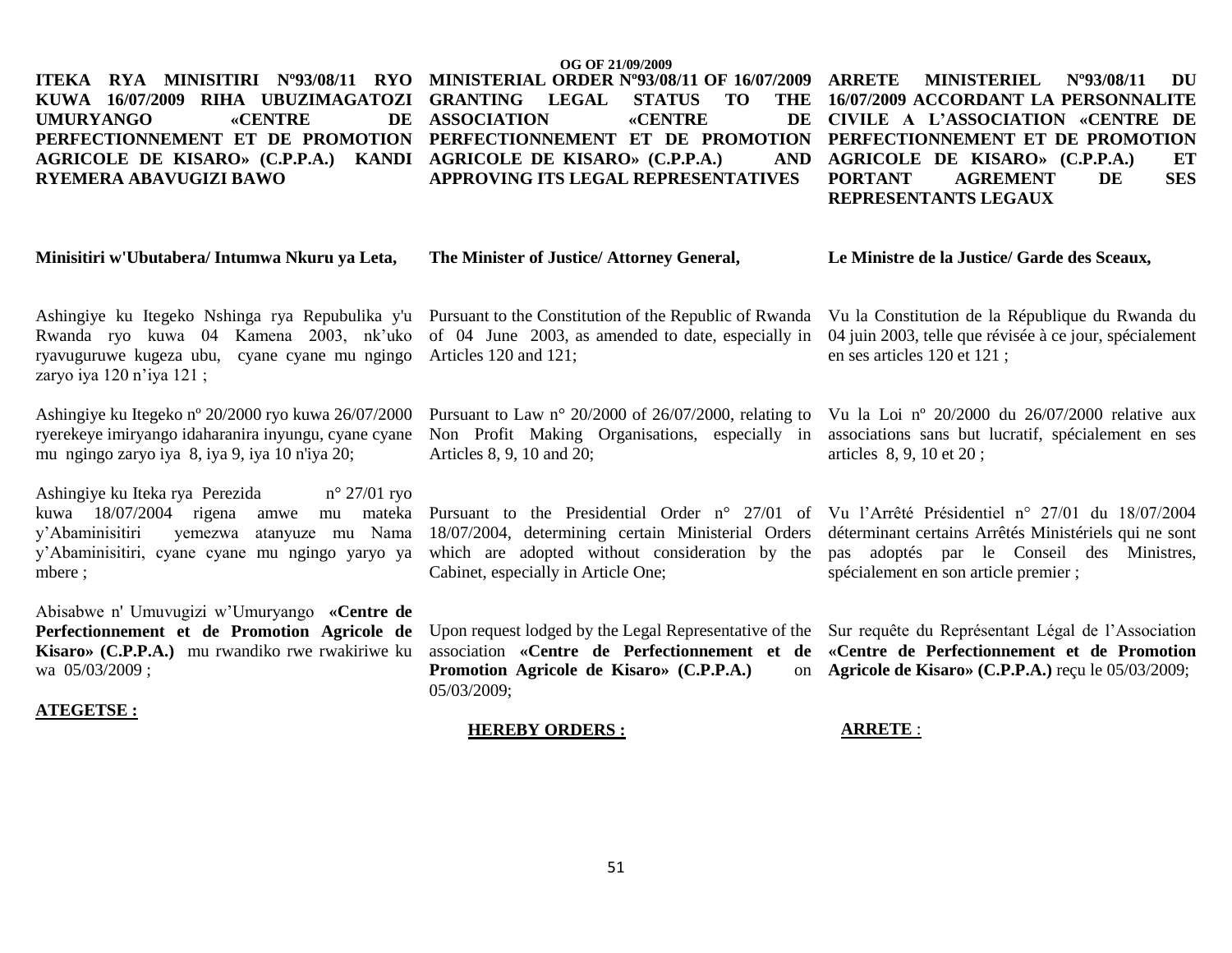#### **OG OF 21/09/2009**

**Ingingo ya mbere: Izina n'Icyicaro by'Umuryango**

Ubuzimagatozi buhawe Umuryango **«Centre de**  Legal status is hereby granted to the association **Perfectionnement et de Promotion Agricole de Kisaro» (C.P.P.A.)** ufite icyicaro cyawo mu Murenge wa Kisaro, mu Karere ka Rulindo, mu Ntara y"Amajyaruguru.

#### **Ingingo ya 2 : Intego z'umuryango**

Umuryango ugamije:

-Guteza imbere ubuhinzi bwa kijyambere hakoreshwa gufata amazi n"ubutaka hifashishijwe uburyo bw"amaterasi y"indinganire yongera ubwihaze mu biribwa bw"Igihugu;

-Guteza imbere ubumenyi bw"abahinzi cyane cyane urubyiruko;

-Gutera inkunga amashyirahamwe y"abahinzi b"abagore bakorana na C.P.P.A;

#### **Ingingo ya 3:Abavugizi b'umuryango**

Uwemerewe kuba Umuvugizi w"umuryango **«Centre de Perfectionnement et de Promotion Agricole de Kisaro» (C.P.P.A.)** ni Bwana **MUGEMANA Jean Marie Vianney**, umunyarwanda uba mu Murenge wa Remera , Akarere ka Gasabo, mu Mujyi wa Kigali.

## **Article One: Name and Head Office of the Association**

**«Centre de Perfectionnement et de Promotion Agricole de Kisaro» (C.P.P.A.)** situate at Kisaro Sector, Rulindo District, in Northern Province.

#### **Article 2: Objectives of the Association**

The Association has the following objectives :

- Promote advanced farming methods through the conservation of water and land by the use of terraces, so as to increase self sufficiency of food in the country;

-Promotion of farmers awareness especially the youth;

-Support women agricultural associations working with C.P.P.A.;

## **Article 3: The Legal Representatives**

Mr **MUGEMANA Jean Marie Vianney** of Rwandan Nationality, residing in Remera Sector, Gasabo District, in Kigali City , is hereby authorised to be the Legal Representative of the association **«Centre de Perfectionnement et de Promotion Agricole de Kisaro» (C.P.P.A.)**.

**Article premier: Dénomination et siège de l'Association** 

La personnalité civile est accordée à l"Association **«Centre de Perfectionnement et de Promotion Agricole de Kisaro» (C.P.P.A.)** dont le siège est dans le Secteur de Kisaro, dans le District de Rulindo, Province du Nord.

## **Article 2 : Objet de l'Association**

L"Association a pour objet de :

-Promouvoir une agriculture rationnelle et intensive par la conservation de l"eau et de la terre au moyen des méthodes de terrassement radical permettant d"augmenter l"autosuffisance alimentaire du pays

-Promouvoir la formation des agriculteurs et en particulier des jeunes ;

-Appui aux groupements et association agricoles de femmes encadrées par le C.P.P.A ;

#### **Article 3 : Les Représentants Légaux**

Est agréé en qualité du Représentant Légal de l"association **«Centre de Perfectionnement et de Promotion Agricole de Kisaro» (C.P.P.A.)**  Monsieur **MUGEMANA Jean Marie Vianney** de nationalité rwandaise, résidant dans le Secteur de Remera, District de Gasabo, dans la Ville de Kigali.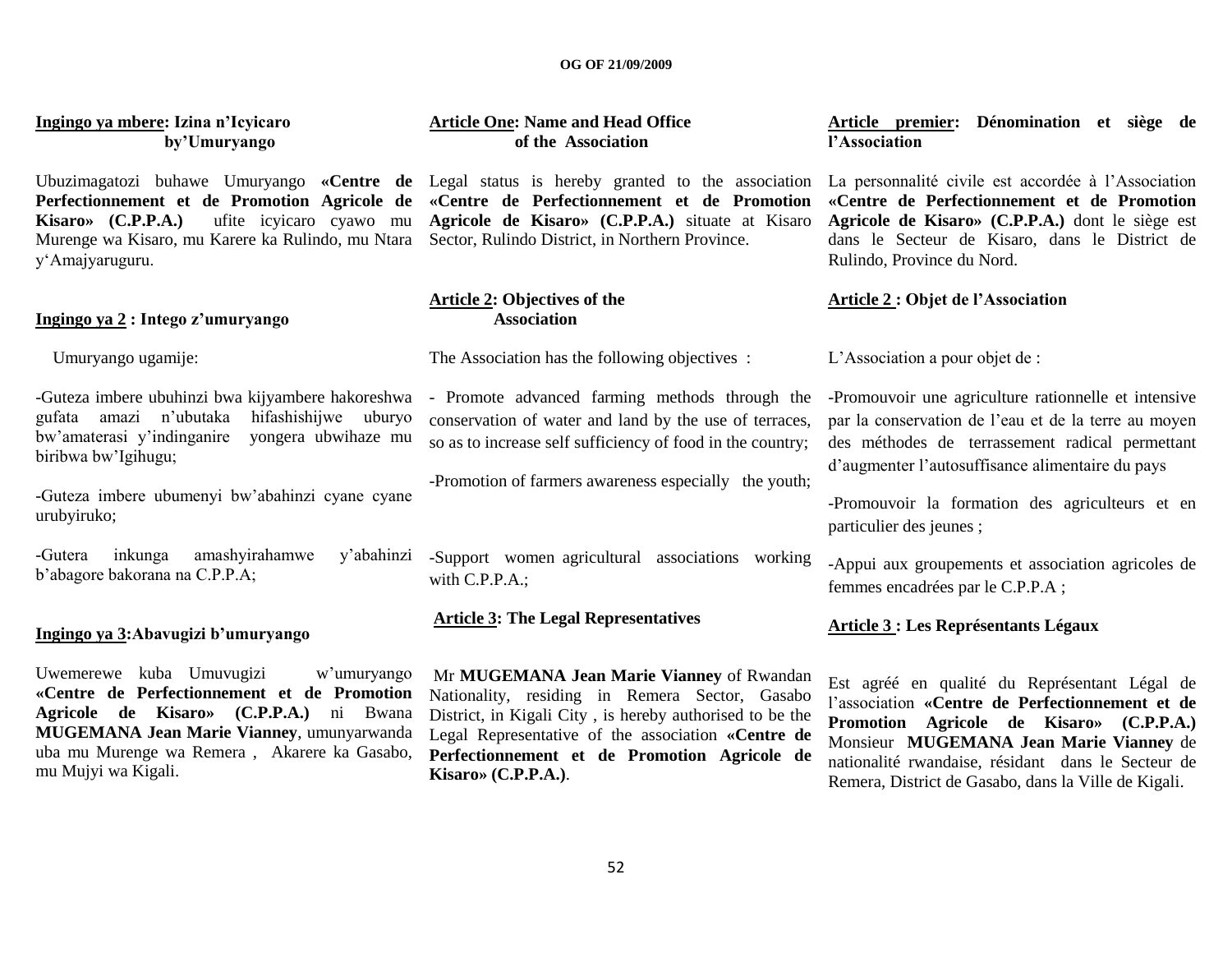#### **OG OF 21/09/2009**

muryango ni Bwana **WIEME Cyrille**, Umubiligi uba mu Murenge wa Kisaro, Akarere ka Rulindo, Intara y"Amajyaruguru.

## **Ingingo ya 4: Igihe Iteka ritangira gukurikizwa**

Iri teka ritangira gukurikizwa umunsi ritangarijweho mu Igazeti ya Leta ya Repubulika y" u Rwanda.

Kigali, kuwa **16/07/2009**

## (sé)  **KARUGARAMA Tharcisse**

Minisitiri w'Ubutabera/Intumwa Nkuru ya Leta

Uwemerewe kuba Umuvugizi Wungirije w"uwo Mr **WIEME Cyrille** of Belgian nationality, residing in Est agréé en qualité du Représentant Légal Kisaro Sector, Rulindo District, in the Northern Province, is hereby authorised to be the Deputy Legal **WIEME Cyrille** , de nationalité Belge, résidant Representative of the same Association

#### **Article 4: Commencement**

publication in the Official Gazette of the Republic of Rwanda.

Kigali, on **16/07/2009** 

 (sé)  **KARUGARAMA Tharcisse**

Minister of Justice/ Attorney General

Suppléant de la même Association, Monsieur dans le Secteur de Kisaro, District de Rulindo, dans la Province du Nord.

## **Article 4 : Entrée en vigueur**

This Order shall come into force on the date of its Le présent arrêté entre en vigueur le jour de sa publication au Journal Officiel de la République du Rwanda.

## Kigali, le **16/07/2009**

 (sé)  **KARUGARAMA Tharcisse**

Ministre de la Justice /Garde des Sceaux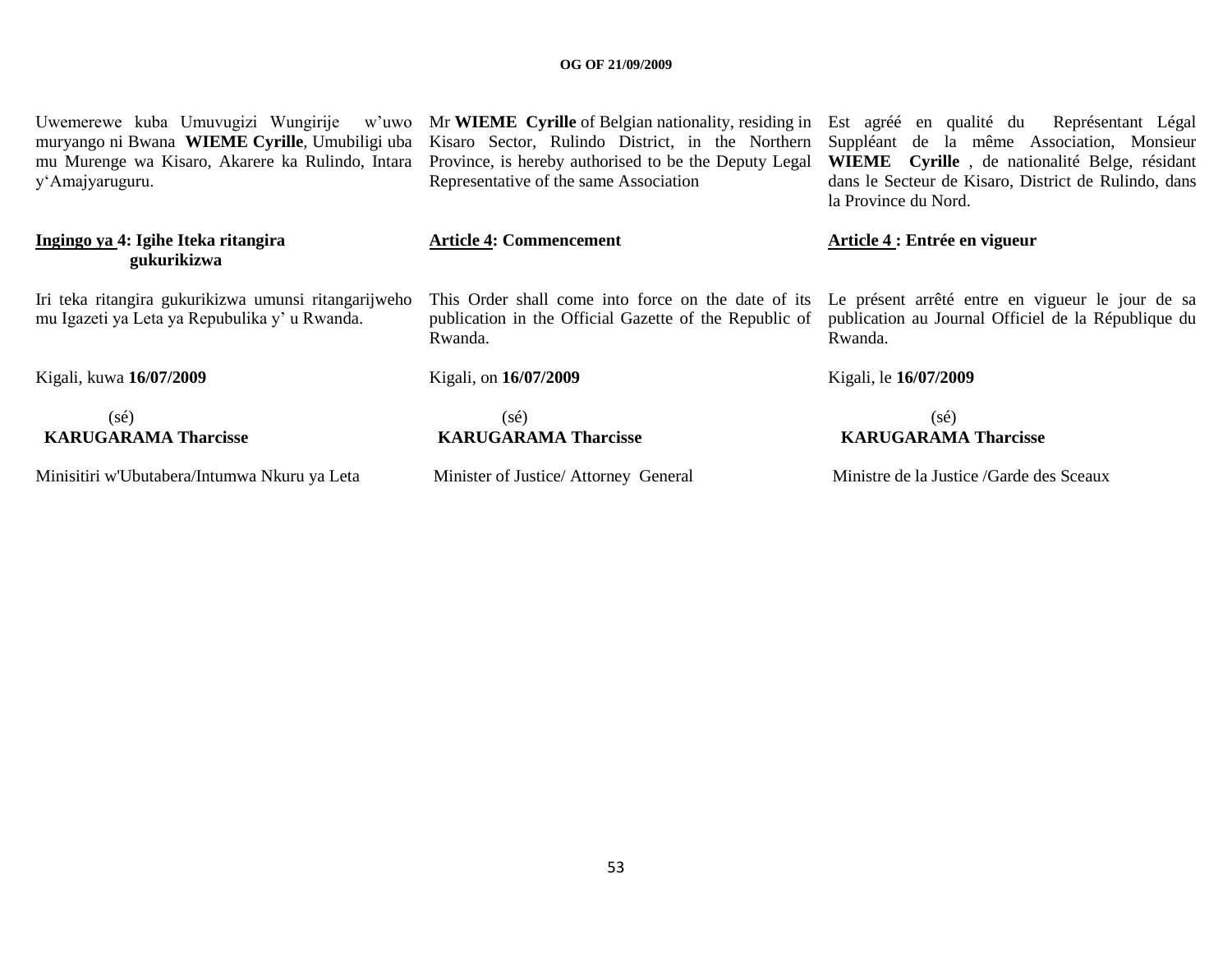**UMURYANGO UDAHARANIRA INYUNGU :**

**« CENTRE DE PERFECTIONNEMENT ET DE PROMOTION AGRICOLE DE KISARO C.P.P.A. MU MAGAMBO AHINNYE Y'IGIFARANSA»**

# **AMATEGEKO SHINGIRO**

**UMUTWE WA MBERE**

## **IZINA, GIHE, ICYICARO N'INTEGO.**

#### **Ingingo ya mbere:**

Abashyize umukono kuri aya mategeko bashinze umuryango udaharanira inyungu witwa **CENTRE DE PERFECTIONNEMENT ET DE PROMOTION AGRICOLE DE KISARO « C.P.P.A. »** mu magambo ahinnye y"igifaransa ugengwa n"aya mategeko shingiro kimwe n"Itegeko n° 20/2000 ryo kuwa 26 Nyakanga 2000 ryerekeye imiryango idaharanira inyungu.

#### **Ingingo ya 2:**

Igihe umuryango uzamara ntikigenwe.

## **ASSOCIATION SANS BUT LUCRATIF :**

## **« CENTRE DE**

**PERFECTIONNEMENT ET DE PROMOTION AGRICOLE DE KISARO C.P.P.A. IN ABREVIATION**

#### **STATUTS**

#### **CHAPITRE PREMIER**

## **DENOMINATION, DUREE, SIEGE SOCIAL ET OBJET.**

#### **Article premier :**

Il est constitué entre les soussignés, une association sans but lucratif dénommée, **CENTRE DE PERFECTIONNEMENT ET DE PROMOTION AGRICOLE DE KISARO « C.P.P.A. »** en sigle régie par les présents statuts et soumise aux dispositions de la loi n° 20/2000 du 26 Juillet 2000 relative aux associations sans but lucratif.

#### **Article 2 :**

L'association est créée pour une durée indéterminée.

**NON PROFIT MAKING ASSOCIATION :**

**« CENTRE DE PERFECTIONNEMENT ET DE PROMOTION AGRICOLE DE KISARO C.P.P.A. EN SIGLE »**

## **CONSTITUTION**

#### **CHAPTER ONE**

## **NAME, DURATION, HEAD OFFICE AND OBJECTIVE**

#### **Article One:**

In accordance with the laws governing non profit making organizations N0 20/2000 of 26 th July 2000. A non profit making organization to be known as **CENTRE DE PERFECTIONNEMENT ET DE PROMOTION AGRICOLE DE KISARO C.P.P.A. »** in abbreviation, is hereby established.

#### **Article 2:**

The association will continue to exist for an indefinite period of time.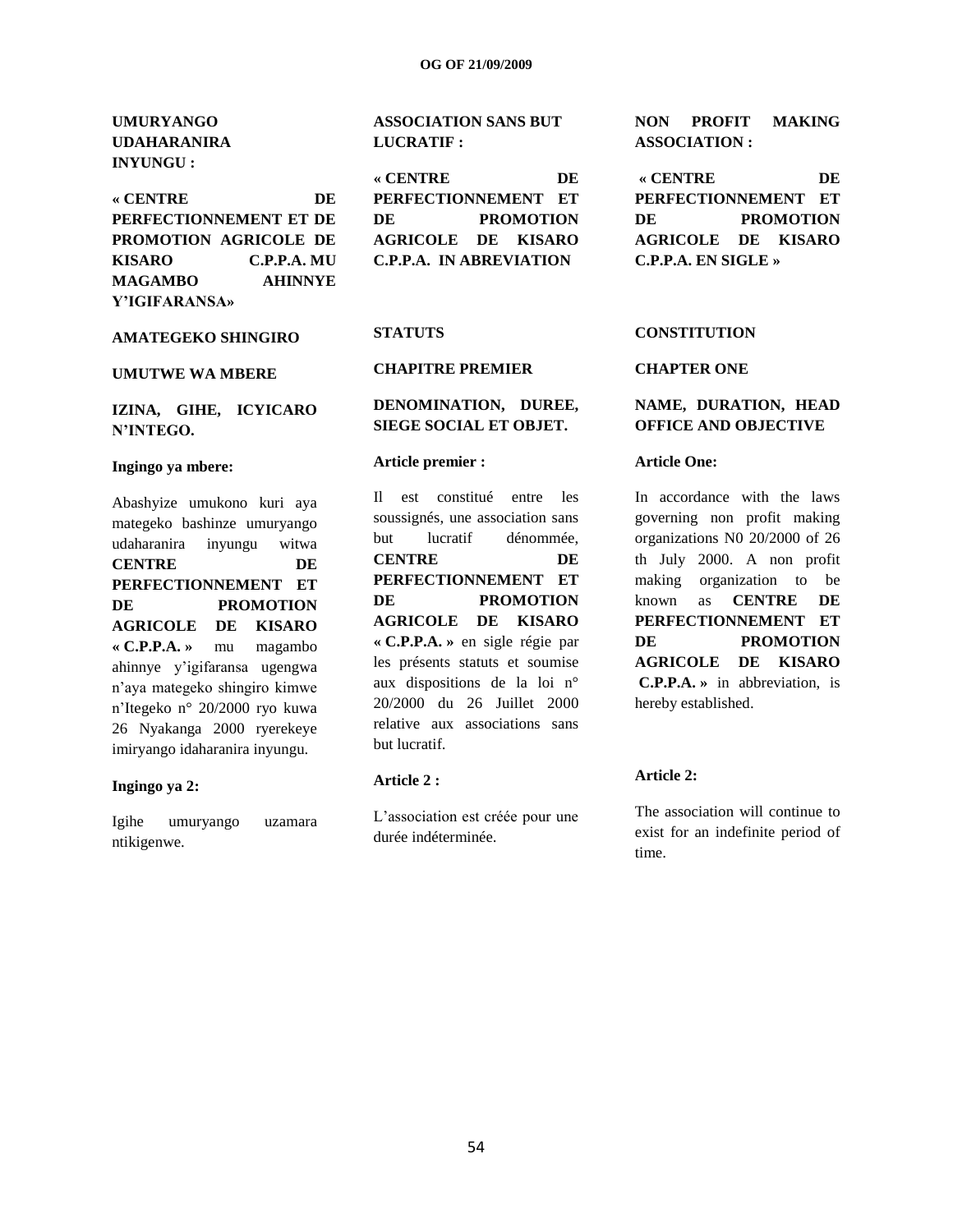## **Ingingo ya 3:**

Intebe y"umuryango ishyizwe i Kisaro, Akarere ka Rulindo, Intara y"Amajyaruguru. Ishobora ariko kwimurirwa mu kandi karere ka Repubulika y"u Rwanda byemejwe na 2/3 by"abagize Inteko Rusange.

#### **Ingingo ya 4 :**

Umuryango ugamije :

- Guteza imbere ubuhinzi bwa kijyambere hakoreshwa gufata amazi n"ubutaka hifashishijwe uburyo bw" « AMATERASI Y"INDINGANIRE » yongera ubwihaze mu biribwa bw"Igihugu.
- Guteza imbere ubumenyi bw"Abahinzi cyane cyane urubyiruko.
- Gutera inkunga amashyirahamwe y"abahinzi b"Abagore bakorana na C.P.P.A..

## **Ingingo ya 5 :**

Umuryango ukorera ku butaka bwose bw"Intara y"Amajyaruguru.

## **Article 3:**

Le siège social de l'association est établi à Kisaro, District Rulindo, Province du Nord. Il peut néanmoins être transféré en toute autre localité de la République du Rwanda sur décision de 2/3 des membres de l"Assemblée Générale.

## **Article 4 :**

L"objet de l"association est notamment :

- Promouvoir une agriculture rationnelle et intensive par la conservation de l"eau et de la terre au moyen des méthodes de « TERRASSEMENT RADICAL » permettant d"augmenter l"autosuffisance alimentaire du pays. Promouvoir la formation des agriculteurs et en particulier des jeunes. Appui aux
	- groupements et association agricoles de femmes encadrées par le C.P.P.A..

## **Article 5 :**

L"Association exerce ses activités sur toute l"étendue de la Province du Nord.

#### **Article 3**:

The head office of the association is established to Kisaro, Rulindo District, Northern Province.It may however be transferred elsewhere within the Republic of Rwanda when the General Assembly so decides by 2/3 of the effective members

## **Artilce 4;**

Association has as objectives:

- Promotion of rational and intensive agriculture by the conservation of water and soil with the way of « RADICAL DIGING »which allow the enhancement of country foodstuff self sufficiency.

- Promotion of farmers trainings specifically youth.

Support to the wives agricultural groups and associations supervised by C.P.P.A.

## **Article 5:**

The association will be working in all territory of Northern Province.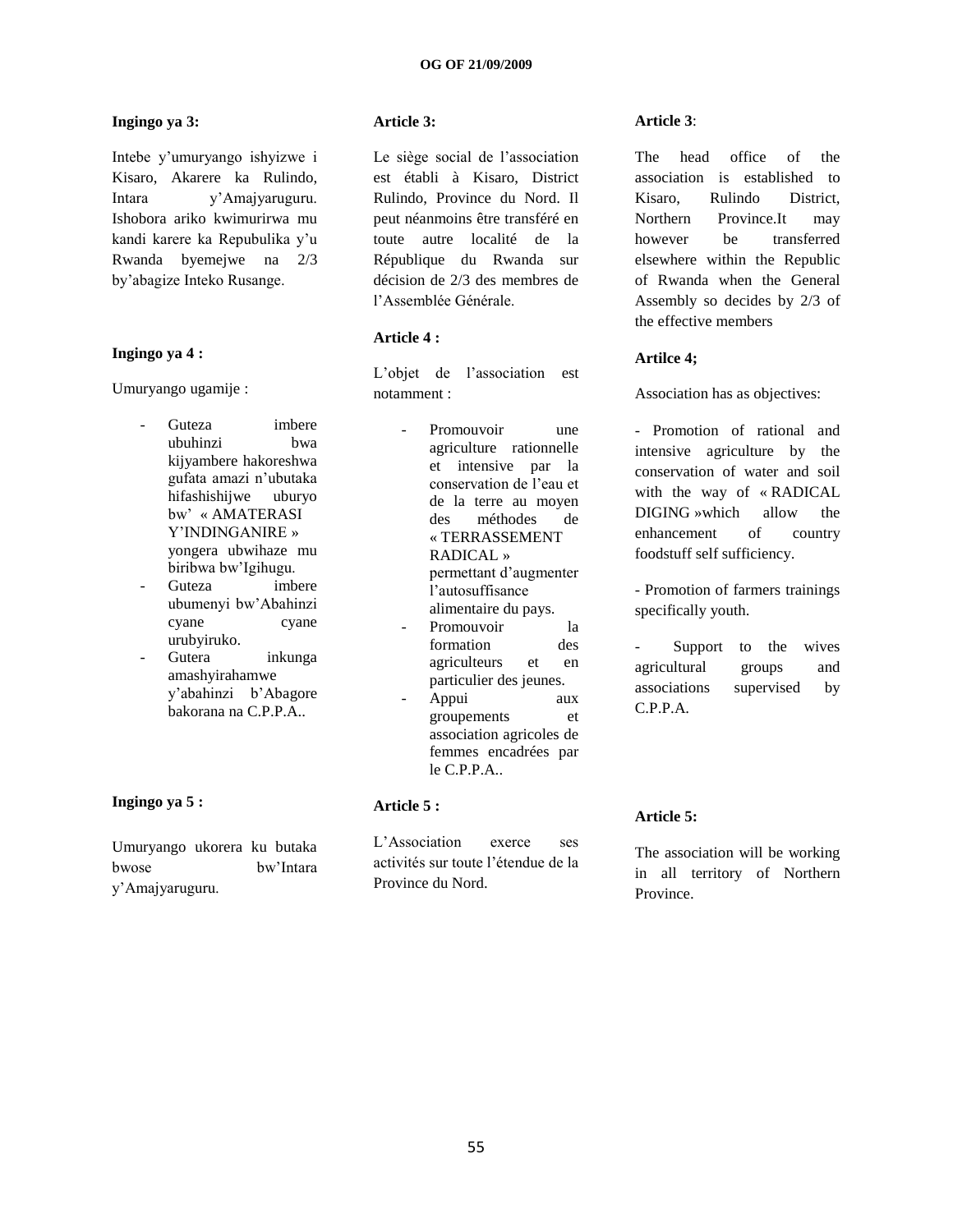## **UMUTWE WA II: ABANYAMURYANGO**

#### **Ingingo ya 6:**

Umuryango ugizwe n"abanyamuryango bawushinze, abawinjiyemo n"ab"icyubahiro. Abashinze umuryango n"abawinjiyemo ni abanyamuryango nyakuri. Bafite uburenganzira bumwe n"inshingano zimwe ku birebana n"umuryango.

Abanyamuryango b"icyubahiro ni abantu ku giti cyabo cyangwa imiryango bemezwa n"Inteko Rusange kubera ibyiza by"akarusho bakoreye umuryango.

#### **Ingingo ya 7:**

Ushaka kwinjira mu muryango abisaba Umuvugizi wawo mu nyandiko, akaba ariwe ubishyikiriza Inteko Rusange kugira ngo ibyemeze.

#### **Ingingo ya 8:**

Umuntu areka kuba umunyamuryango igihe apfuye, iyo asezeye ku bushake iyo yirukanwe cyangwa iyo umuryango usheshwe. Inteko Rusange ishobora kwirukana umunyamuryango ku bwiganze bwa 2/3 by"amajwi

#### **CHAPITRE II: DES MEMBRES**

#### **Article 6 :**

L"Association se compose des membres fondateurs, des membres adhérents et des membres d"honneur. Sont membres effectifs, les signataires des présents statuts ainsi que toute personne physique ou morale qui y adhérera. Ils ont les mêmes droits et devoirs vis-à-vis de l"association.

Les membres d"honneur sont toutes personnes physiques ou morales auxquelles l"Assemblée Générale aura décerné ce titre en reconnaissance des services spéciaux et appréciables rendus à l"association

## **Article 7 :**

Les demandes d"adhésion sont adressées par écrit au Représentant Légal de l'Association. Elles sont soumises à l"approbation de l"Assemblée Générale.

## **Article 8 :**

La qualité de membre se perd par le décès, la démission volontaire, l"exclusion ou la dissolution de l'Association L"Assemblée Générale peut prononcer l"exclusion d"un membre à la majorité de 2/3 des voix.

## **CHAPTER II: MEMBERS OF ASSOCIATION**

#### **Article 6:**

The association is comprised by Founder members, Ordinary members and honorary members. The founder members are effective members of the association and they have the same right and obligation towards it.

Honorary members are those who support activities of the association both morally and materially, they shall be accorded by the General assembly.

## **Article 7:**

The ordinary members, the written request is addressed to legal Representative and there after to General assembly for approval.

#### **Article 8:**

A person stops being member of association by death, when he stands aside himself , when he shall be expelled from association or dissolution of this one and all these must be approved by 2/3 majority of effective members in General assembly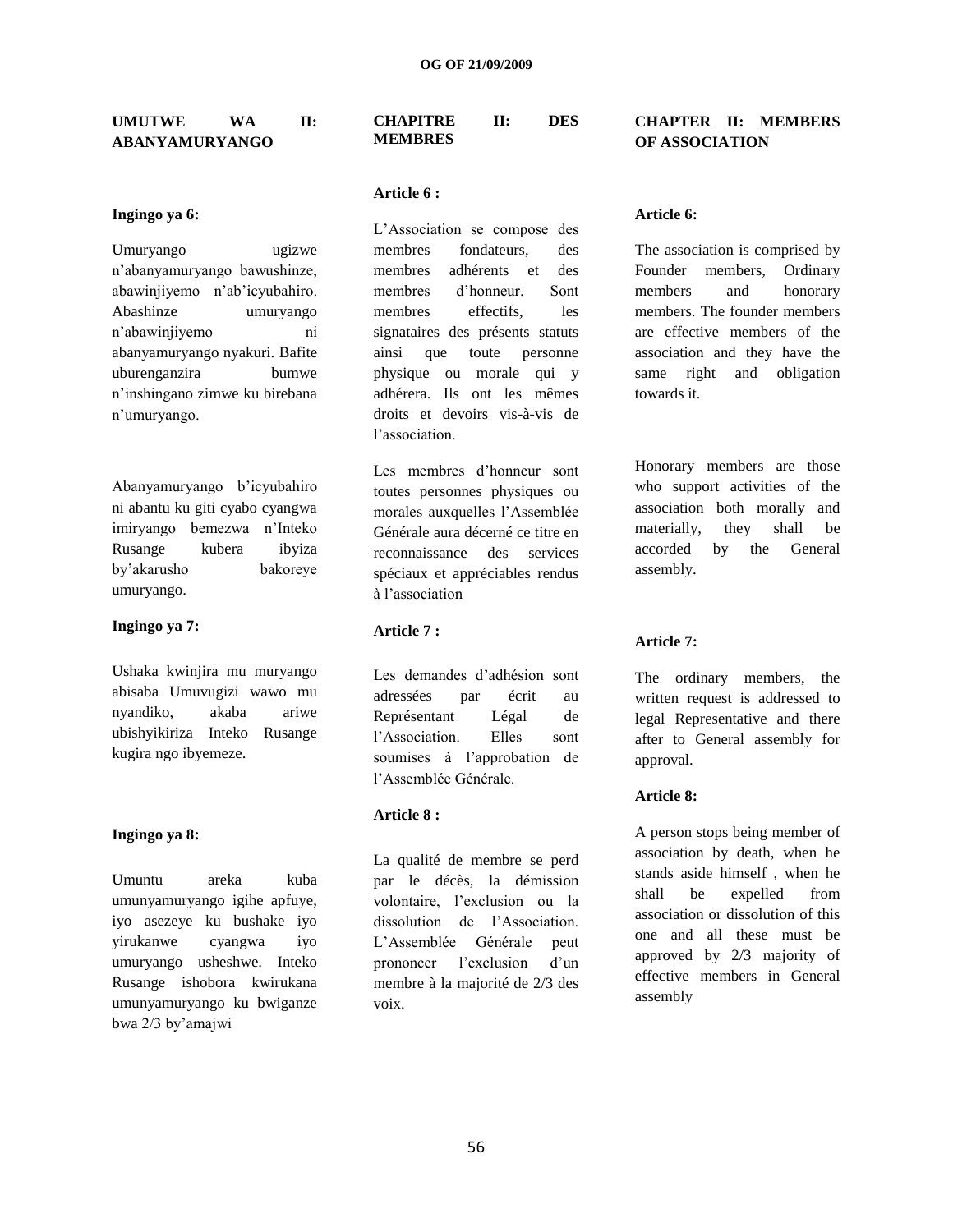## **UMUTWE WA III : IBYEREKEYE INZEGO**

#### **Ingingo ya 9 :**

Inzego z"umuryango ni izi zikurikira :

- Inteko Rusange,
- Inama y"Ubuyobozi.

#### **Igice cya mbere: Ibyerekeye Inteko Rusange**

#### **Ingingo ya 10:**

Inteko Rusange nirwo rwego rw"ikirenga rwa Centre. Igizwe n"abanyamuryango bose.

#### **Ingingo ya 11:**

Ububasha bw"Inteko Rusange ni bumwe n"ubuteganywa mu ngingo ya 16 y"itegeko n° 20/2000 ryo kuwa 26 Nyakanga 2000 ryerekeye imiryango idaharanira inyungu, aribwo :

- kwemeza no guhindura amategeko agenga umuryango n"amategeko ngenga mikorere yawo;

- gushyiraho no kuvanaho abahagarariye umuryango n"ababungirije ;

- kwemeza ibyo umuryango uzakora ;

- kwemerera, guhagarika no kwirukana umunyamuryango ;

## **CHAPITRE III : DES ORGANES**

#### **Article 9 :**

Les organes de l"Association sont :

-L"Assemblée Générale,

-LeConseil d"Administration.

## **Section première : De l'Assemblée Générale**

## **Article 10 :**

L"Assemblée Générale est l"organe suprême du Centre. Elle est composée de tous les membres de l"Association.

#### **Article 11:**

Les pouvoirs dévolus à l"Assemblée Générale sont ceux définis à l"article 16 de la loi n° 20/2000 du 26 Juillet 2000 relative aux associations sans but lucratif, à savoir :

- adoption et modification des statuts et règlement d"ordre intérieur ;

- nomination et révocation des représentants légaux et représentants légaux suppléants ;

- détermination des activités de l"association ;

-admission, suspension ou exclusion d'un membre :

## **CHAPTER III: ORGANS OF THE ASSOCIATION**

#### **Article 9:**

The organs of the association are:

- General Assembly,

- Executive Committee

#### **Section one: General assembly**

## **Article 10:**

General assembly is the supreme organ of the Center. It is composed by all members of the association.

#### **Article 11:**

The General assembly, in accordance with the article 16 of the law n0 20/2000 of 26 July 2000 related to non profit association, shall have the following power:

- to approve and modify the constitution and the internal working regulation

- nomination and dismissal of legal Representatives and vice legal Representative;

- determination of activities of association

-admission, suspension or exclusion of member;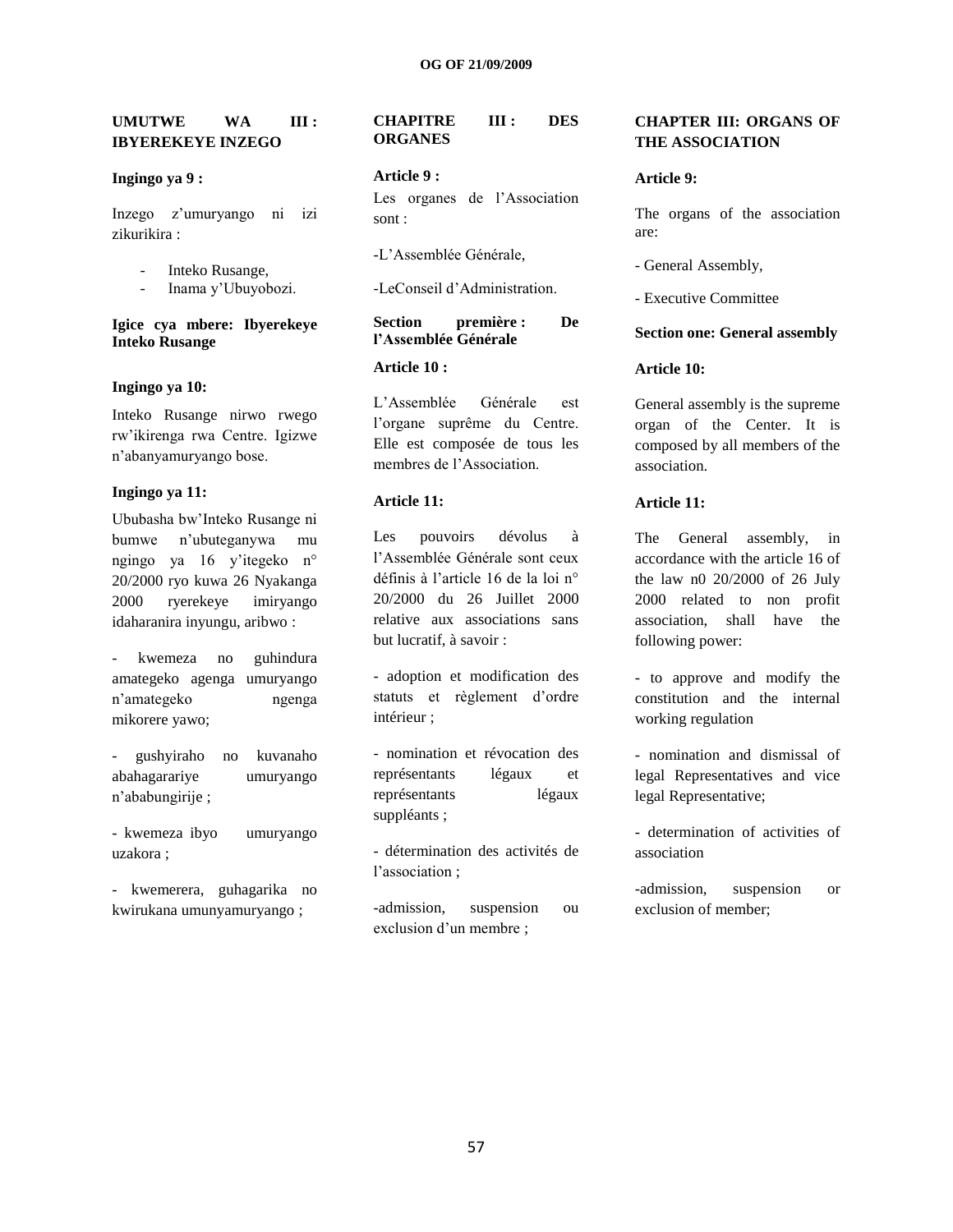- kwemeza buri mwaka imicungire y'imari ;

- kwemera impano n"indagano ;

- gusesa umuryango

#### **Ingingo ya 12 :**

Iterana rimwe mu mwaka mu nama yayo isanzwe. Inteko Rusange idasanzwe ishobora guterana ku cyemezo cy"inama y"ubuyobozi cyangwa 1/3 cy"abanyamuryango kibisabye Perezida mu nyandiko. Ubutumire buherekejwe na gahunda y"ibyigwa bugomba kwohererezwa abanyamuryango mbere y"iminsi 10 ngo inteko rusange iterane.

#### **Ingingo ya 13 :**

Inteko Rusange ihamagazwa kandi ikayoborwa n"Umuvugizi w"umuryango ; yaba adahari, cyangwa atabonetse, bigakorwa n"umwungirije. Igihe umuvugizi n"umusimbura we badahari, batabonetse cyangwa banze gutumiza inama, Inteko Rusange ihamagazwa na 1/3 cy"abanyamuryango nyakuri. Icyo gihe, abagize Inteko Rusange bitoramo Umuyobozi w"Inama.

- approbation des comptes annuels ;
- acceptation des dons et legs ;
- dissolution de l"association.

## **Article 12 :**

Elle siège une fois par an en session ordinaire. Une Assemblée Générale Extraordinaire peut être convoquée sur décision du Conseil d"Administration ou si un tiers des membres en fait la demande par écrit au Président. La convocation, accompagnée d"un Ordre du jour, doit être envoyée aux membres au moins dix jours avant la date prévue pour la tenue de l"Assemblée Générale.

## **Article 13 :**

L"Assemblée Générale est convoquée et présidée par le Représentant Légal de l"Association ou à défaut, par le Représentant Légal Suppléant. En cas d"absence, d"empêchement ou de refus simultanés du Représentant Légal et du Représentant Légal Suppléant, l"Assemblée Générale est convoquée par 1/3 des membres effectifs. Pour la circonstance, l"Assemblée élit en son sein un Président.

- Approval of annual accounts

- acceptance of grants and inheritance

- dissolution of association

#### **Article 12:**

The General assembly shall be convened once in a year in ordinary meeting. It can be convened in extraordinary meeting on the approval of Executive committee or by 1/3 members throughout a written request to the President. The invitation accompanied by agenda topics has to be sent to members at least ten days before the fixed date for General assembly meeting.

#### **Article 13:**

The General assembly is convened and clarified by Legal Representative of the association and when he is detained or absent, is convened by deputy Legal Representatives. In case of absence or simultaneous refusal of legal Representative and of deputy legal Representatives, The General assembly is convened by 1/3 of effective members. In such case, the assembly chooses its President.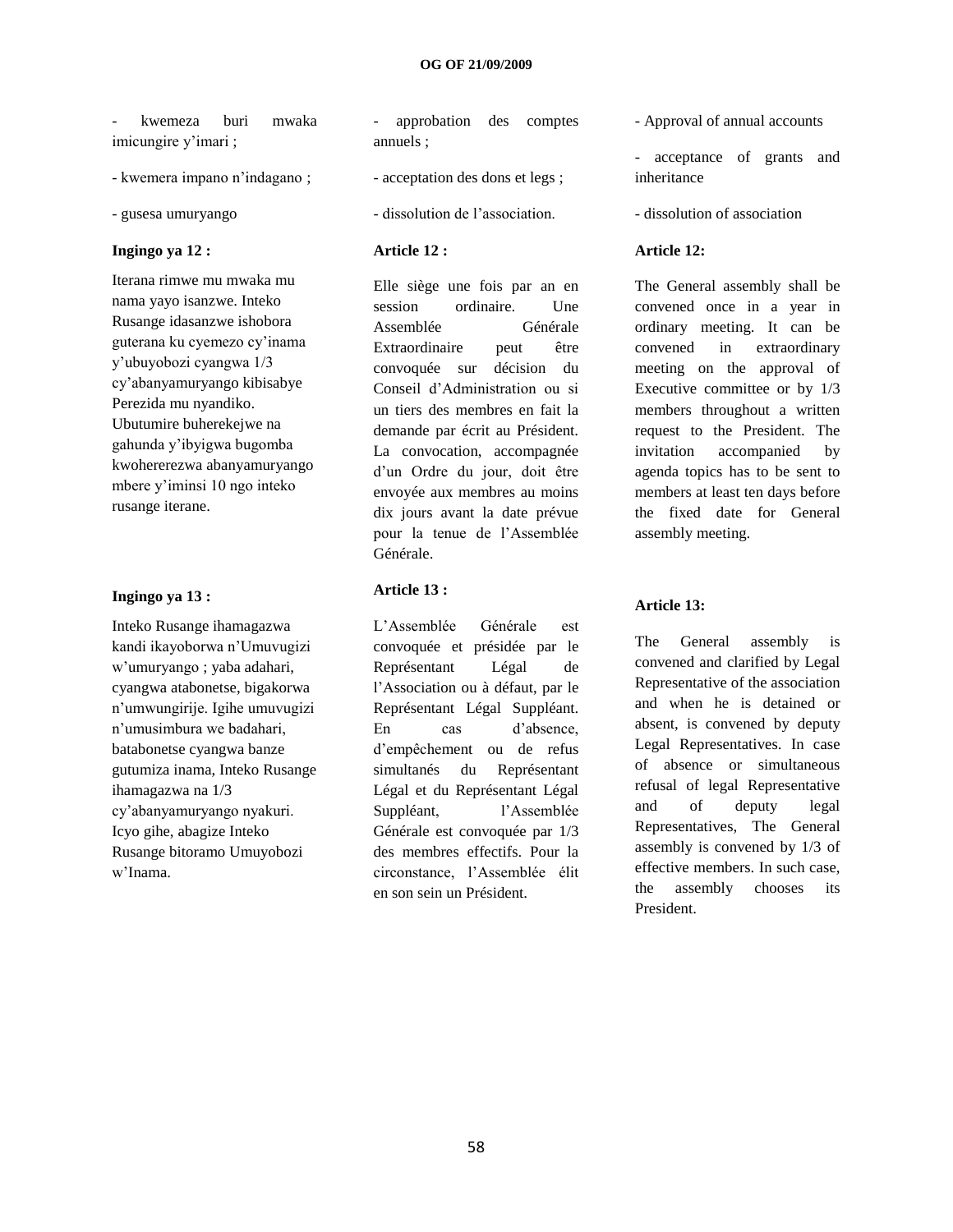## **Ingingo ya 14:**

Inteko Rusange iterana kandi igafata ibyemezo ku buryo bwemewe iyo 2/3 by"abanyamuryango nyakuri bahari. Iyo uwo mubare utagezweho hatumizwa indi nteko rusange mu minsi 15 gahunda y"ibyigwa idahindutse.

Iyo nteko ishobora gukora imilimo yayo uko umubare w"abaje mu nama waba ungana kose.

Ibyemezo by"Inteko Rusange bifatwa ku bwiganze busesuye bw"amajwi.

Iyo amajwi angannye, barongera bagatora. Ku itora rya gatatu, ijwi rya Perezida rigira uburemere bw"abili.

**Icyiciro cya 2 : Inama y'ubuyobozi**

#### **Ingingo ya 15**

Inama y"ubuyobozi igizwe na :

-Perezida, umuvugizi w"umuryango ;

VisiPerezida,umuvugizi wungiri je;

- Umunyamabanga ;
- Umubitsi.

Inama y"ubuyobozi itorwa n"inteko Rusange.Manda yayo n"imyaka ine (4) ishobora kongerwa

## **Article 14 :**

L"Assemblée Générale siège et délibère valablement si au moins 2/3 des membres effectifs sont présents. Au cas où le quorum n"est pas atteint, une nouvelle Assemblée Générale est convoquée dans les 15 jours avec le même ordre du jour. Cette deuxième Assemblée délibère valablement quel que soit le nombre de participants.

Les décisions de l"Assemblée Général sont prises à la majorité absolue des voix.

En cas de parité des voix, il est procédé au nouveau vote. Au troisième vote la voix du Président compte double.

## **Section deuxième : Conseil d'Administration**

#### **Article 15 :**

Le Conseil d"Administration est composé :

- du Président, Représentant Légal ;

-du Vice-Président, Représentant Légal Suppléant ;

- d"un Secrétaire,
- d"un Trésorier.

Le Conseil d"Administration est voté par l"assemblée Générale pour un mandat de 4 ans renouvelable.

## **Article 14 :**

The chorum for the General Assembly shall be 2/3 of the effective membership of the association. In case that the chorum is not complete, another General Assembly is convened in 15 days with the same agenda. That second Assembly is valuably held regardless the number of participants.

The decisions of General Assembly are taken by absolute majority of voice.

In case of parity of voices, they procedure by new voting. To the third voting the voice of President counts double.

## **Section two: Executive Committee**

#### **Article 15:**

The Executive Committee is composed by:

- Chair person who is the Legal Representative;

- Vice chair person who is deputy Legal Representative

-Secretary

-Treasurer.

The Executive is elected among the members of General Assembly. The mandate is 4 years renewable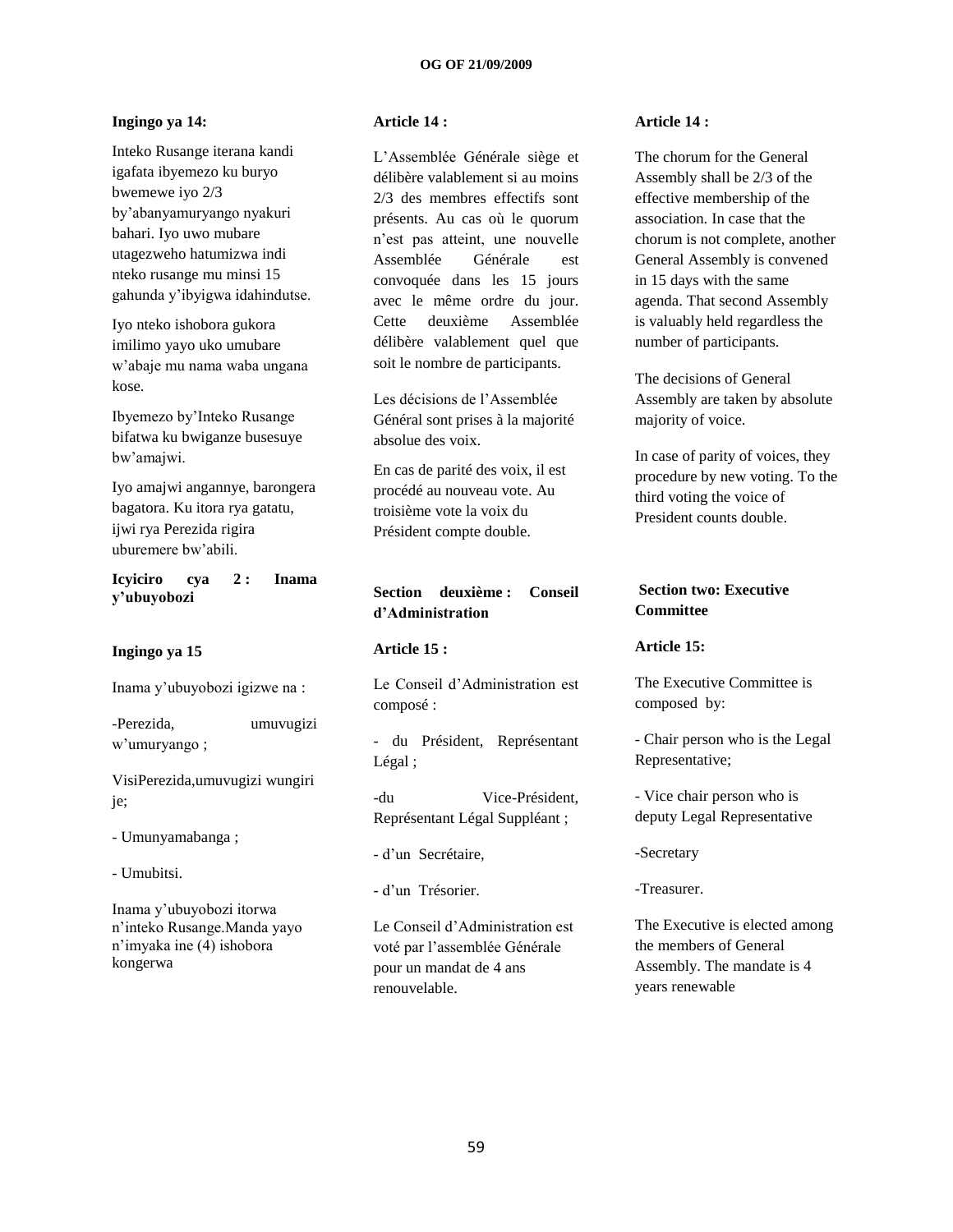## **Ingingo ya 16:**

Inama Nyobozi ifite ububasha bwose bwo kuyobora umuryango no gukoresha ibyo utunze, uretse ubwo aya mategeko yeguriye Inteko Rusange. Ubw"ingenzi muri ubwo bubasha Inama Nyobozi ifite ni ubu

a) Guhamagara Inteko Rusange mu byicaro byayo by"Inama zisanzwe.

b) Gusaba Inteko Rusange ngo igire ibyihindura mu mategeko y"umuryango,

c) Gushyiraho amategeko ngenga mikorere y"umuryango.

d) Gusaba Inteko Rusange kwiga imishinga y"ingengo y"imari na raporo zerekana uko umutungo wacunzwe.

e) Kwita kw"ishyirwaho ry"abigisha no gushaka abakozi b'umuryango.

f) Guhagararira umuryango mu biwukorerwa byose.

g) Kwemera imfashanyo zigenewe umuryango.

Ku buryo bwose, Inama ishinzwe gukomeza no kubahiriza uburenganzira bw"umuryango, kandi muri ibyo byose ishinzwe, ishobora no kugira abo ituma kuyikoreshereza bumwe mu bubasha bwayo, ariko akaba ariyo izabyibarizwa imbere y"Inteko Rusange.

#### **Article 16 :**

Le Conseil d"administration a la compétence la plus étendue pour tous les actes d"administration et de disposition, sauf ceux que les présents statuts réservent expressément à l"Assemblée Générale. Il possède notamment les pouvoirs suivants :

a)Convoquer les sessions ordinaires de l"Assemblée Générale.

b)Proposer à l"Assemblée Générale les modifications aux Statuts ;.

c)Arrêter le règlement intérieur de l"Association.

d)Soumettre à l"Assemblée Générale les projets de budgets et les rapports de gestion.

e)Assurer la mise en place du personnel enseignant et pourvoir au recrutement du personnel de service de l'Association.

f)Assumer les fonctions de maître de l"œuvre pour le compte de l"Association.

g)Approuver les subventions destinées aux œuvres de l"Association.

Il veille généralement au maintien et au respect des droits et prérogatives de l"association et peut déléguer certains de pouvoirs sous sa responsabilité.

#### **Article 16:**

The Executive Committee is widely competent for all administrative affaires except those which this constitution reserves to General assembly. It has the following competent:

a) Convene ordinary meeting of General assembly

b) Propose the General assembly the modification to the constitution

c) Fix the internor working regulation

d) submit to the General assembly the project of budget and management report

e) Insure that the staff for teaching is in place and being able of recruiting the staff for association"s activities.

f) Insure the role of master of work as regarding the association

g) Approve the subventions towards association"s activities

It generally maintain the respect of rights and obligation of Association and it may delegate certain of its competence.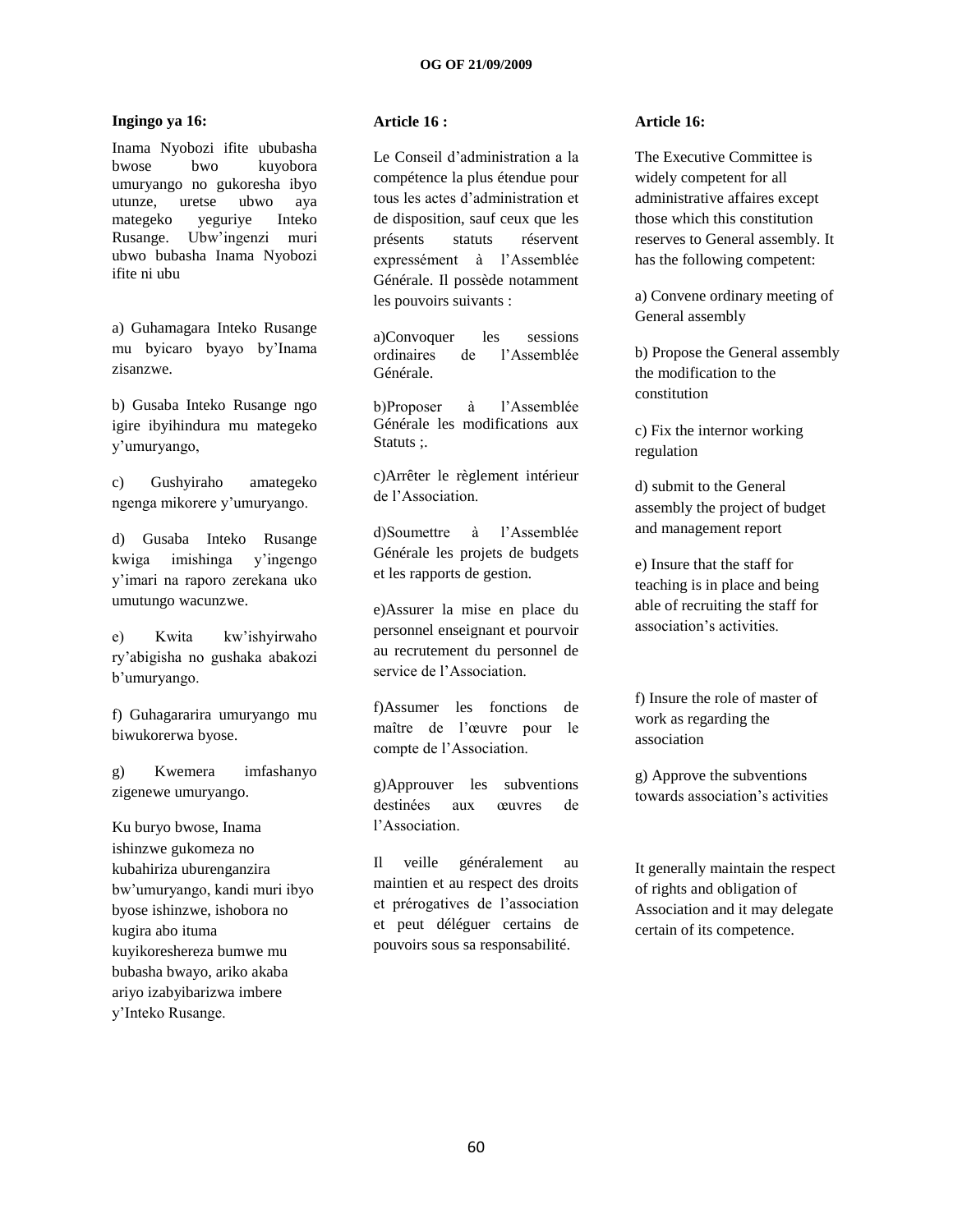#### **Ingingo ya 17 :**

Mu bagize Inama Nyobozi nta n"umwe ufite uburenganzira bwo gukoresha izina ry"umuryango cyangwa ububasha buwushingiyeho akurikiranye inyungu ze bwite.

## **Ingingo ya 18:**

Perezida wa Inama Nyobozi ni nawe Perezida w"Inteko Rusange kandi ni nawe uhagarariye umuryango. Vici-Perezida niwe uhagarariye umuryango wungirije.

## **Ingingo ya 19:**

Inama Nyobozi ihamagarwa kandi ikayoborwa n"uhagarariye Umuryango, yaba adahali ibyo bigakorwa n"umwungirije. Inama Nyobozi iterana nibura rimwe mu gihembwe ku cyicaro cy"umuryango.

Ishobora kandi guterana iyo ibisabwe na 1/3 cy"abayigize kibisabishije inyandiko.

Kugira ngo Inama Nyobozi iterane hagomba kubamo nibura 2/3 by"abayigize, ntawe ushobora gutuma undi kumuhagararira muri iyo nama.

Ibyemezo by"Inama Nyobozi ni ibishingiye ku cyemezo cya benshi mu baje mu nama. Iyo amajwi angannye, icyemezo kiba icy"uruhande rurimo ijwi rya Perezida.

## **Article 17 :**

Les membres du Conseil d"administration ne peuvent chacun en ce qui le concerne prendre un engagement au nom de l"Association pour leurs affaires.

## **Article 18 :**

Le Président du Conseil d"Administration assume les fonctions de Président de l"Assemblée Générale et de représentant légal de l"Association. Le Vice-Président en est le représentant légal suppléant.

## **Article 19 :**

Le Conseil d"Administration est convoqué et présidé par le Représentant Légal de l"Association ou en son absence, par le Représentant Légal Suppléant. Le Conseil d"Administration se réunit au moins une fois par trimestre au Siège social de l"Association. Il peut également se réunir sur demande écrite d"au moins 1/3 de ses membres.

Le Conseil d"Administration ne peut siéger valablement que si au moins les 2/3 de ses membres sont présent ; aucune procuration n"est admise.

Toutes les décisions du Conseil d"Administration sont prises à la majorité absolue des membres présents. En cas de parité des voix celle du Président est prépondérante.

## **Article 17:**

Members of Executive Committee they cannot each of them take engagement in the name of association for their own affairs.

## **Article 18:**

The chair person of Executive Committee has at the same time the role of the President of General assembly and of Legal Representative of the association. The vice chair person is deputy Legal Representative

## **Article 19:**

The Executive Committee is convened by the Legal Representative of the association or if absent by deputy Legal Representative. The Executive Committee meets at least once per quarter to the head office of the association. It may also meet on the request of 1/3 of its members.

The Executive Committee cannot valuably meet if at least 2/3 of its members are present; attendance by proxy is not allowed.

All decisions of Executive Committee are taken by absolute majority of its present members. In case of parity, that one of the chair person is preponderant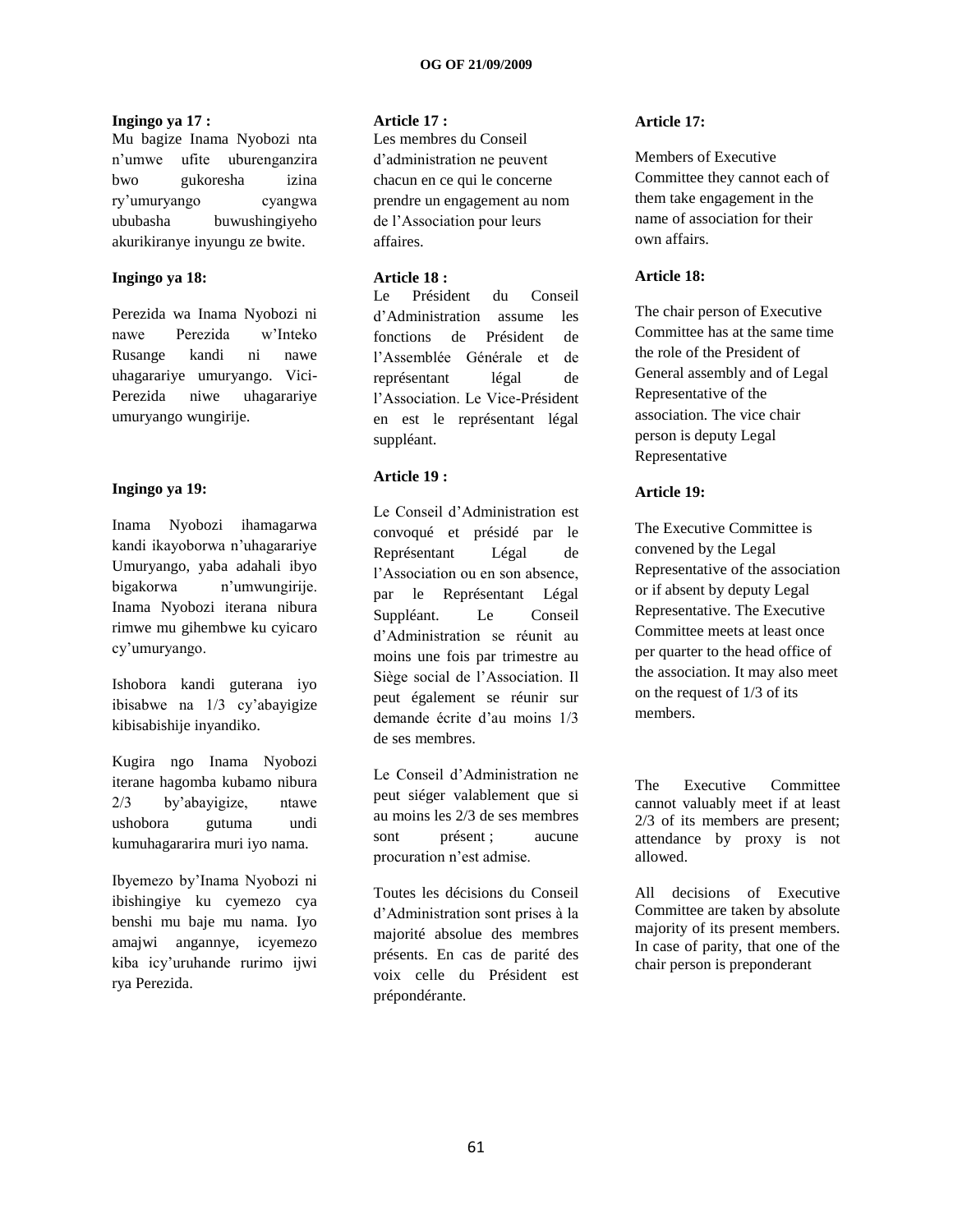## **Ingingo ya 20:**

Abagize Inama Nyobozi babarizwa hamwe ibyo bakorera umuryango bateranye Nyamara ariko, ibyo ntibibuza buri muntu kubazwa ibyerekeye buri murimo yashinzwe ku giti cye.

## **Ingingo ya 21:**

Inyandiko, intangazamategeko cyangwa inyandiko-mvugo n"ibyemezo by"Inama Nyobozi cyangwa by"Inteko Rusange, ari ibijya mu bucamanza cyangwa se ahandi, bishyirwaho umukono n"abahagarariye umuryango.

#### **UMUTWE WA IV:**

#### **IBYEREKEYE UMUTUNGO**

#### **Ingingo ya 22:**

Umuryango ushobora gutunga ibintu by"indagizo cyangwa ibyawo bwite byimukanwa cyangwa bitimukanwa ukeneye kugira ngo ugere ku nshingano zawo.

#### **Ingingo ya 23:**

Imari y"umuryango igizwe cyane cyane :

- n'imisanzu y"abanyamuryango ;
- amafaranga avuye muri Komite Kisaro Genk

## **Article 20 :**

Les membres du Conseil d"Administration répondent solidairement envers l"Association dans l"exécution de leur mandat collectif. Toutefois, chacun est responsable de l"exécution du mandat pour lequel il a été élu.

## **Article 21 :**

Les expéditions ou extraits des statuts ou des délibérations du Conseil d"Administration ou de l"Assemblée Générale, à produire en justice ou à toutes autres fins, sont signés pour conformité, par les représentants Légaux.

## **CHAPITRE IV : DU PATRIMOINE**

#### **Article 22** :

L"Association peut posséder, soit en jouissance, soit en propriété, les biens meubles et immeubles nécessaires à la réalisation de son objet.

#### **Article 23 :**

Les ressources de l'association sont constituées notamment :

- des cotisations des membres de l'association ;

- des fonds provenant du Comité Kisaro Genk Belgique ;

#### **Article 20 :**

Members of Executive Committee are jointly responsible towards the association in the execution of their collective mandate, moreover each of them is responsible in the execution of the mandate for which he has been elected.

#### **Article 21:**

Documents related to constitution or deliberation of Executive Committee or General assembly to be given in justice or for any other reason, are undersigned by Legal Representative or deputy Legal Representative.

#### **CHAPTER IV: PROPERTY**

#### **Article 22:**

The association can have in possession either property, necessary movables and real estate for the realization of its objective.

## **Article 23:**

The resources of association are composed notably by:

- of members of association

- the fund from committee of Belgium Genk Kisaro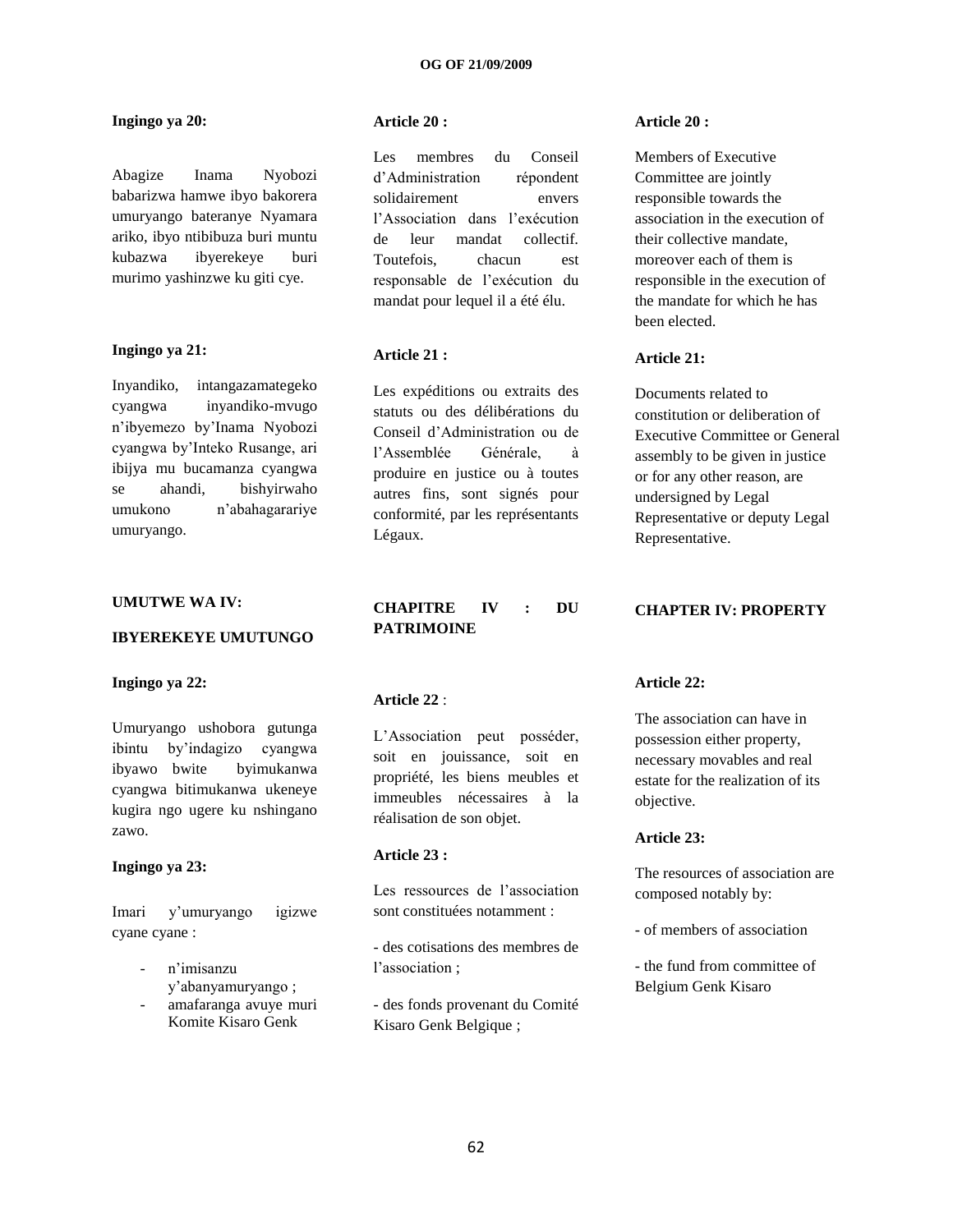- imfashanyo za Leta y"u Rwanda ;

-n"ibituruka mu mikoreshereze myiza n"umutungo wawo;

- impano, indagano.

#### **Ingingo ya 24:**

Umuryango ugenera umutungo wawo ibikorwa byose bituma ugera ku nshingano zawo. Ariko rero ububasha bwo gutanga imitungo itimukanwa butangwa n"inteko rusange hakurikijwe 2/3 by"abagize umuryango.

## **UMUTWE WA V: ABAGENZUZI B'IMARI**

#### **Ingingo ya 25 :**

Inteko Rusange ishyiraho, buri myaka itatu, abagenzuramari babiri. Umurimo wabo ni ukugenzura igihe cyose imikoreshereze y"umutungo w"umuryango, no kuvuga icyo babitekerezaho.

Abo bagenzuzi bafite uburenganzira bwose bwo kureba inyandiko zose ziranga imikoreshereze y"amafaranga y"umuryango ariko ntibashobora kuzivana aho ziri. Batanga raporo mu Inteko Rusange y"Umuryango.

des subventions du Gouvernement Rwandais ;

- des produits réalisés dans le cadre des activités productives du C.P.P.A ;

- les dons, legs.

#### **Article 24 :**

L"Association affecte ses ressources à tout ce qui concourt directement ou indirectement à la réalisation de son objet. Toutefois, les pouvoirs de disposition des immeubles sont subordonnés à la décision de l"Assemblée Générale statuant à la majorité des 2/3 des membres effectifs.

#### **CHAPITRE V : COMMISSAIRES AUX COMPTES Article 25 :**

L"Assemblée Générale nomme pour un mandat de trois ans, deux Commissaires aux Comptes auxquels elle donne mission de contrôler en tout temps, la gestion des finances de l"Association et de lui en fournir tous avis.

Les Commissaires aux Comptes ont accès, sans déplacement aux livres et à toutes les écritures comptables de l"Association. Ils rendent compte à l"Assemblée Générale de l"Association.

- subsidy from the Government of Rwanda;

- production from activities of  $C.P.P.A$ ;

- donations, legacy.

#### **Article 24:**

The association uses its resources to all things which directly or indirectly bring to the realization of its objectives. Moreover the competence of disposition of real estate remains to the General assembly decision by 2/3 of effective members.

## **CHAPTER V:**

## **COMMISSIONNER TO THE ACCOUNTS**

#### **Article 25:**

The General assembly nominate for a mandate of three years, two commissioners to the accounts to which it gives mission of controlling any time , the financial management of the association and give all advices

The commissioners to the accounts have access without moving, to the books and accountancy writings of association. They are responsible to General assembly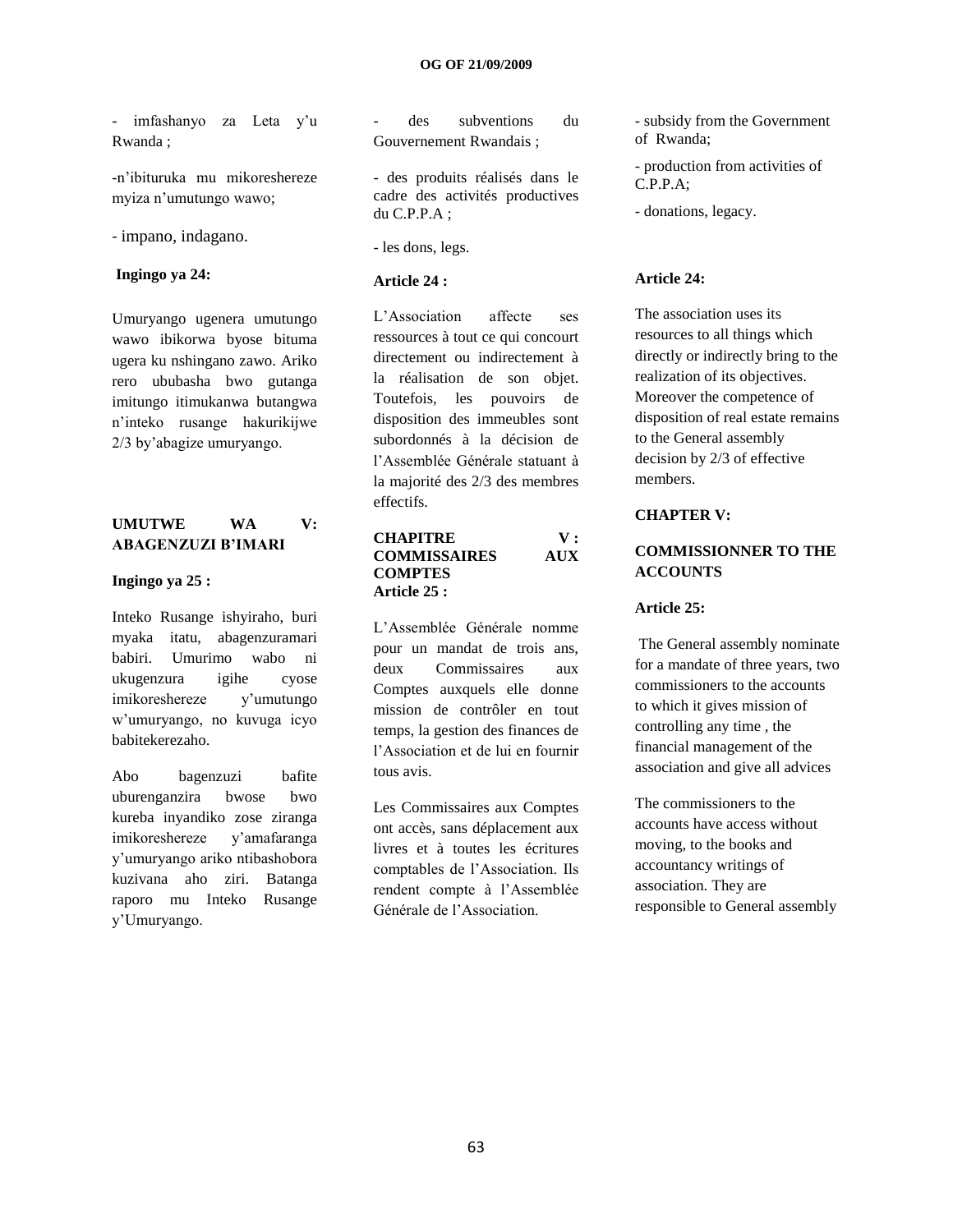## **Ingingo ya 26:**

Perezida w"Inama y"Ubuyobozi abyishakiye cyangwa abisabwe na benshi mu bagize iyo nama atumira abagenzuzi b"imali mu nama y"Inama y"ubuyobozi kugira ngo babagishe inama mu byerekeye imicungire y"umutungo w"umuryango.

#### **Ingingo ya 27:**

Inteko Rusange ifite ubushobozi bwo kuvanaho Umugenzuzi w"Imari ikanashyiraho Umusimbura wo kurangiza igihe uvanweho yari ashigaje.

## **UMUTWE WA VI: IMIHINDURIRE Y'AMATEGEKO**

**Ingingo ya 28:** 

Ihindurwa ry"aya mategeko rigomba gushyirwa ku murongo w"ibizigwa n"Inteko Rusange, bikamenyeshwa buri munyamuryango mu gihe kitari munsi y"iminsi mirongo itatu , kandi bikemerwa ku bwiganze busesuye bw"abanyamuryango nyakuri.

## **UMUTWE WA VII : UGUSESWA N'UKUVANWAHO**

#### **Ingingo ya 29:**

Umuryango ushobora guseswa burundu byemejwe na 2/3 by"abawugize.

## **Article 26 :**

D"initiative, ou à la demande de la majorité simple des membres du Conseil d"Administration, le Président invite les Commissaires aux comptes à assister à titre consultatif aux réunions de ce dernier.

## **Article 27 :**

L"Assemblée Générale, peut mettre fin au mandat d'un Commissaire aux comptes et pourvoir à son remplacement pour achever le mandat.

**CHAPITRE VI : MODIFICATION DES STATUTS**

#### **Article 28 :**

Toute modification aux présents statuts doit être portée à l"ordre du jour de l"Assemblée Générale, envoyé au moins 30 jours à l"avance aux membres et ne pourra être adoptée qu"à la majorité absolue des membres effectifs.

| <b>CHAPITRE</b>    | VII: |
|--------------------|------|
| <b>DISSOLUTION</b> | ET   |
| <b>LIQUIDATION</b> |      |

#### **Article 29 :**

La majorité des 2/3 des membres effectifs peut prononcer la dissolution de l"Association.

#### **Article 26**

By initiative or requested by simple majority of members of Executive committee, The Chair person invites the commissioners to the accounts to the meeting as consultants.

#### **Article 27:**

The General assembly can cancel the mandate of one of commissioner to the accounts and competent to replace him for achieving the mandate.

## **CHAPTER VI:**

## **MODIFICATION OF CONSTITUTION**

#### **Article 28:**

All modification to this constitution must have been put on the agenda of General assembly sent in advance to the members 30 days and they will only be approved by absolute majority of effective members

## **CHAPTER VII.**

## **DISSOLUTION AND LIQUIDATION**

#### **Article 29:**

The majority of 2/3 of effective members can decide the dissolution of association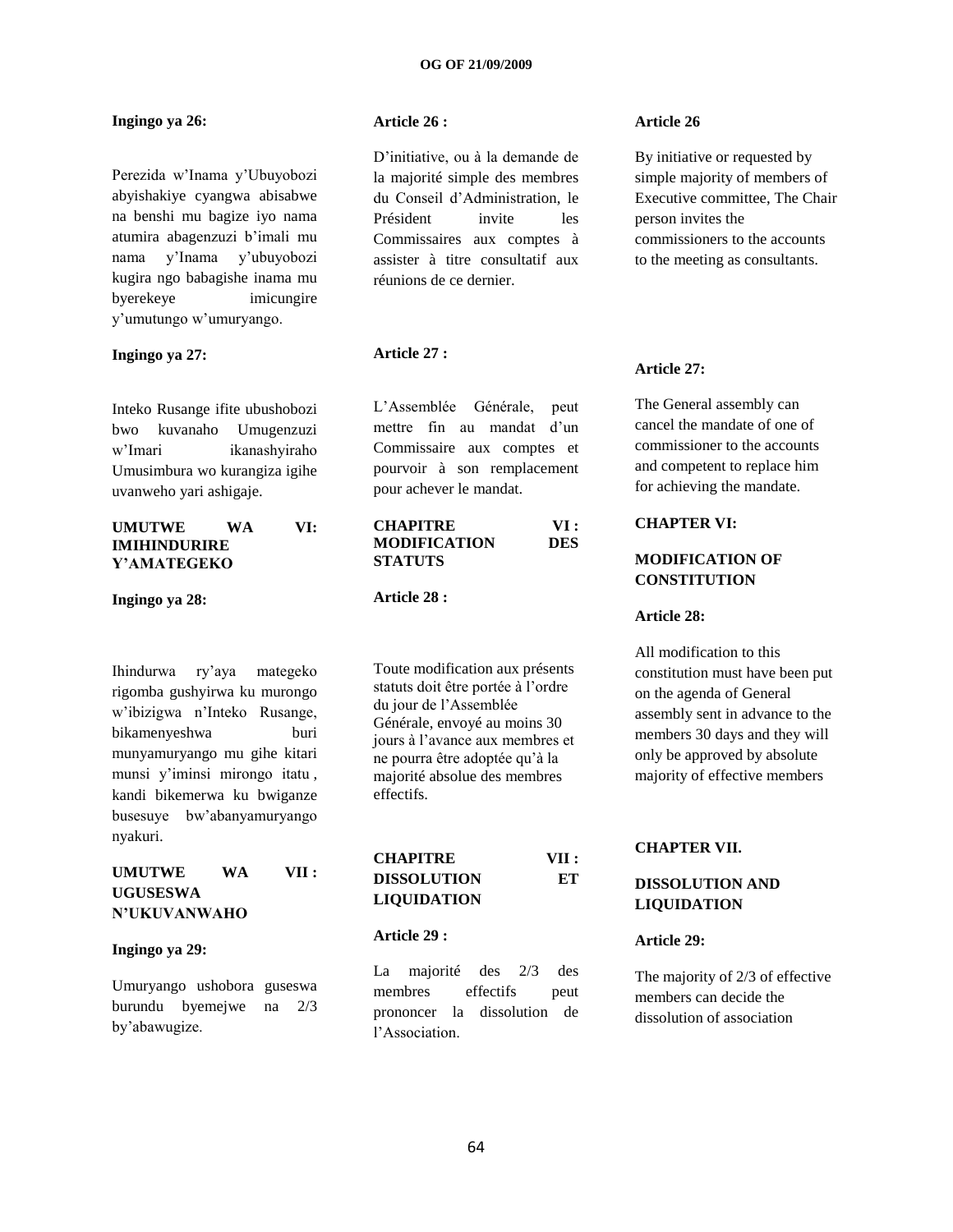## **Ingingo ya 30:**

Mu gihe umuryango usheshwe, umutungo wawo uzahabwa undi muryango ufite intego nk"izawo cyangwa undi muryango ugamije ubugiraneza bikemezwa n"Inteko Rusange ikurikije ubwiganze buteganyijwe n"ingingo ya 29.

#### **Ingingo ya 31:**

Iby"umutungo w"umuryango washeshwe birangizwa n"abasesamutungo bashyizweho n"Inteko Rusange ku bwiganze bwa 2/3 by"abagize. Iyo bamaze gushyiraho abashinzwe ivanwaho ry"umuryango, abari bahagarariye umuryango bahita bavaho, hamwe n"abagize Inama y"ubuyobozi.

## **UMUTWE WA VIII: INGINGO ZISOZA**

#### **Ingingo ya 32:**

Ku bidateganyijwe muri aya mategeko, **CENTRE DE PERFECTIONNEMENT ET DE PROMOTION AGRICOLE DE KISARO « C.P.P.A. »** izakurikiza amategeko n"amabwiriza yerekeye imiryango idaharanira inyungu n"amategeko ngenga mikorere yashyizweho n"Inteko Rusange.

## **Article 30 :**

En cas de dissolution et par conséquent de liquidation de l"Association, le patrimoine sera cédé à une Association poursuivant les mêmes buts ou à une œuvre philanthropique suivant décision de l"Assemblée Générale prise à la majorité prévue à l"article 29.

## **Article 31 :**

La liquidation s'opère par les soins d"un ou de plusieurs liquidateurs désignés par l"Assemblée Générale à la majorité des 2/3 des membres effectifs. La nomination d"un ou de plusieurs liquidateurs met fin au mandat des Représentants Légaux et des membres du Conseil d"Administration.

#### **CHAPITRE VIII : DISPOSITIONS FINALES**

#### **Article 32 :**

Pour toutes dispositions non prévues aux statuts de l"Association, **CENTRE DE PERFECTIONNEMENT ET DE PROMOTION AGRICOLE KISARO « C.P.P.A. »** s"en réfère aux lois et règlements en vigueur sur les associations sans but lucratif et au Règlement d"Ordre intérieur du **CENTRE DE PERFECTIONNEMENTET DE PROMOTION AGRICOLE DE KISARO « CPPA ».**

#### **Article 30 :**

In case of dissolution and thereafter the liquidation of the association, the patrimony will be transferred to an association of the same objectives or to philanthropic action according to the decision of General assembly taken by the majority mentioned in 29 article.

#### **Article 31:**

The liquidation is done by one or more liquidator designed by General assembly by the majority of 2/3 of effective members. The nomination of one or more liquidator put the on the mandate of Legal Representative and members of Executive Committee.

## **CHAPTER VIII:**

#### **FINAL DISPOSITIONS**

#### **Article 32**

For any matter not catered for in this constitutions of association **CENTRE DE PERFECTIONNEMENT ET DE PROMOTION AGRICOLE KISARO « C.P.P.A. »** the association shall refer itself to laws governing non profit organizations and to the internal working regulation of **CENTRE DE PERFECTIONNEMENTET DE PROMOTION AGRICOLE DE KISARO « CPPA ».**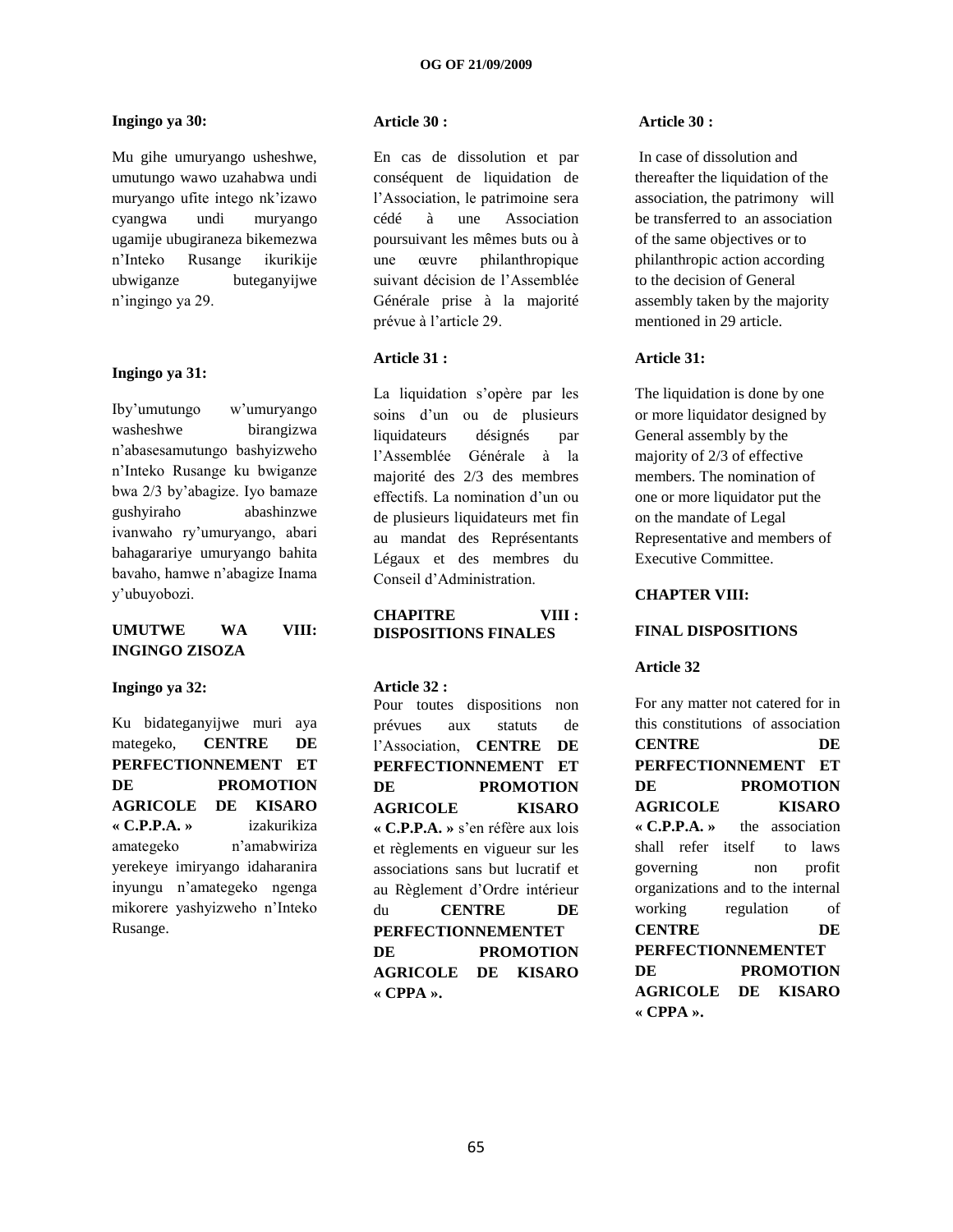## **Ingingo ya 33:**

## **Article 33 :**

Aya mategeko yemejwe kandi ashyizweho umukono n"abanyamuryango nyakuri bari ku ilisiti iyometseho.

Bikorewe i Kisaro, kuwa 17 Kanama 2008

## **MUGEMANA Jean Marie**

**Vianney,** Représentant Légal

(sé)

Les présents statuts sont approuvés et adoptés par les membres effectifs de l"Association dont la liste est en annexe.

Fait à Kisaro, le17 Août 2008

## **Article 33 :**

The constitution are approved and adopted by effective members of association listed on the appendix.

Done at Kisaro on 17<sup>th</sup> August 2008

## **WIEME Cyrille,** Représentant Légal Suppléant

(sé)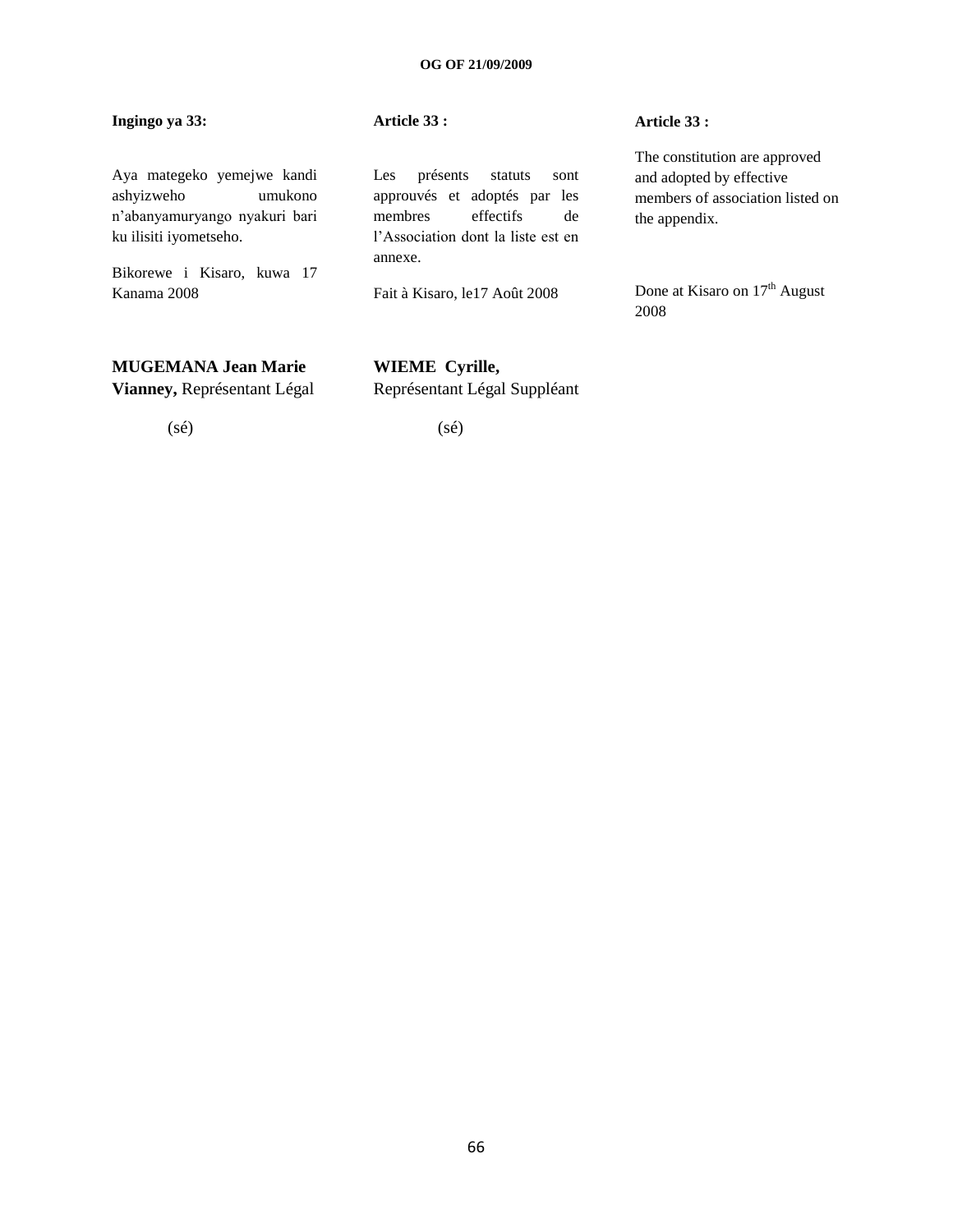#### **ITEKA RYA MINISITIRI N°98/8.11 RYO MINISTERIAL ORDER N° 98/8.11 OF ARRETE MINISTERIEL N° 98/08.11 DU KUWA 31/6/2009 RITANGA UBURENGANZIRA BWO GUHINDURA ALTERATION IZINA AUTHORISING 31/6/2009 PORTANT AUTORISATION DE CHANGEMENT DE NOM**

## **ISHAKIRO**

## **TABLE OF CONTENTS**

## **TABLE DES MATIERES**

| Ingingo ya mbere: Uburenganzira bwo                                                                             | <b>Article One:</b> Authorisation to alter name | Article premier: Autorisation de changement de                        |  |  |  |  |
|-----------------------------------------------------------------------------------------------------------------|-------------------------------------------------|-----------------------------------------------------------------------|--|--|--|--|
| guhindura izina                                                                                                 |                                                 | nom                                                                   |  |  |  |  |
| Ingigo ya 2: Igihe cyo guhinduza mu gitabo Article 2: Duration for alteration in the civil<br>cy'Irangamimerere |                                                 | <b>Article 2:</b> Délais de changement au registre de<br>l'Etat Civil |  |  |  |  |
|                                                                                                                 | registry                                        |                                                                       |  |  |  |  |
| Ingingo ya 3: Igihe Iteka ritangira<br>gukurikizwa                                                              | <b>Article 3: Commencement</b>                  | <b>Article 3:</b> Entrée en vigueur                                   |  |  |  |  |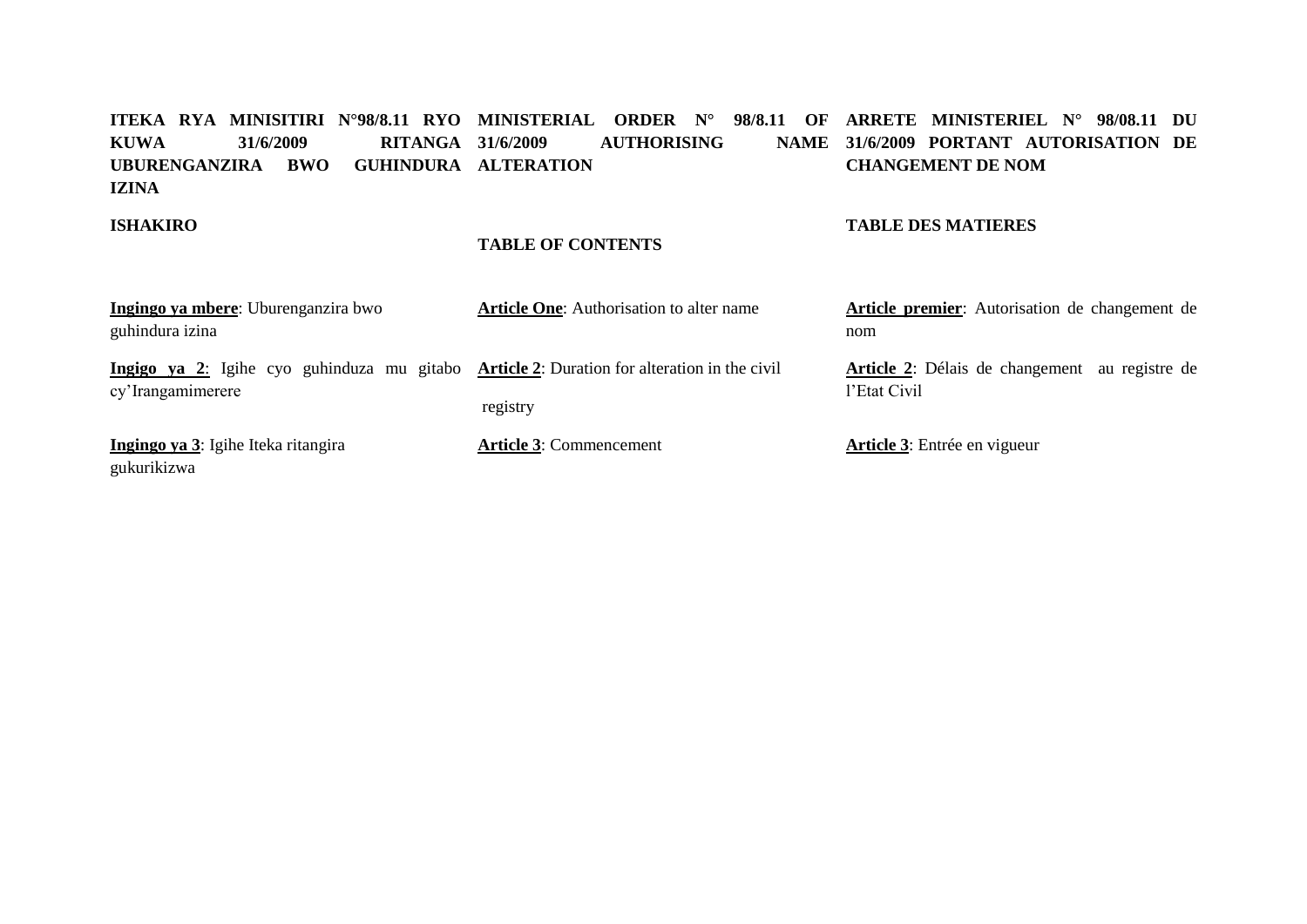#### **ITEKA RYA MINISITIRI N°98/8.11 RYO MINISTERIAL ORDER N° 98/8.11 OF ARRETE MINISTERIEL N° 98/08.11 DU KUWA 31/6/2009 RITANGA UBURENGANZIRA BWO IZINA AUTHORISING GUHINDURA ALTERATION 31/6/2009 PORTANT AUTORISATION DE CHANGEMENT DE NOM**

| Minisitiri w'Ubutabera / Intumwa Nkuru ya The Minister of Justice / Attorney General | Le Ministre de la Justice /Garde des Sceaux |
|--------------------------------------------------------------------------------------|---------------------------------------------|
| Leta                                                                                 |                                             |

ryavuguruwe kugeza ubu, cyane cyane mu ngingo especially in Articles 120 and 121; zaryo iya 120, n"iya 121;

Ukwakira 1988 rishyiraho Interuro y'Ibanze establishing the Preliminary Title and Volume One n"Igitabo cya Mbere cy"Urwunge rw"Amategeko of the Civil Code, especially in Articles 65 to 71; Mbonezamubano, cyane cyane mu ngingo zaryo, kuva ku ya 65 kugeza ku ya 71;

Ashingiye ku Iteka rya Perezida n° 27/01 ryo kuwa Pursuant to the Presidential Order n° 27/01 of Vu l"Arrêté Présidentiel n° 27/01 du 18/07/2004 18/07/2004 rigena amwe mu y"Abaminisitiri, cyane cyane mu ngingo yaryo ya Cabinet, especially in Article One; mbere;

Amaze kubona Iteka rya Minisitiri n° 019/17 ryo Pursuant to Ministerial Order n° 019/17 of Considérant l'Arrêté Ministériel n° 019/17 du 097/05 ryo kuwa 25/03/1992 rishyiraho umubare of 25/03/1992, establishing the amount of fees to w"amafaranga atangwa n"abashaka guhinduza be paid for altering names and modalities for their amazina yabo n"uburyo yakirwa, cyane cyane mu collection, especially in Article One; ngingo yaryo ya mbere;

Ashingiye ku Itegeko Nshinga rya Repubulika y'u Pursuant to the Constitution of the Republic of Vu la Constitution de la République du Rwanda du Rwanda ryo kuwa 04 Kamena 2003 nk'uko Rwanda of 04 June 2003 as amended to date, 04 juin 2003 telle que révisée à ce jour, spécialement en ses articles 120 et 121;

Ashingiye ku Itegeko n° 42/1988 ryo kuwa 27 Pursuant to Law n° 42/1988 of 27 October 1988, Vu la Loi n° 42/1988 du 27 Octobre 1988 instituant le Titre Préliminaire et le Livre Premier du Code Civil, spécialement en ses articles de 65 à 71;

y"Abaminisitiri yemezwa atanyuze mu Nama which are adopted without consideration by the sont pas adoptés par le Conseil de Ministres, 18/07/2004, determining certain Ministerial Orders déterminant certains Arrêtés Ministériels qui ne spécialement en son article premier;

kuwa 05/12/2001 rihindura Iteka rya Minisitiri n° 5/12/2001, modifying Ministerial Order n° 097/05 05/12/2001 modifiant l'Arrêté Ministériel n° 097/05 du 25/03/1992 portant fixation du montant des frais relatifs au changement de noms ou prénoms ainsi que les modalités de leur perception, spécialement en son article premier;

Abisabwe na Bwana **SARAMBUYE Love** utuye Upon request lodged by Mr. **SARAMBUYE Love** Sur requête de Monsieur **SARAMBUYE Love**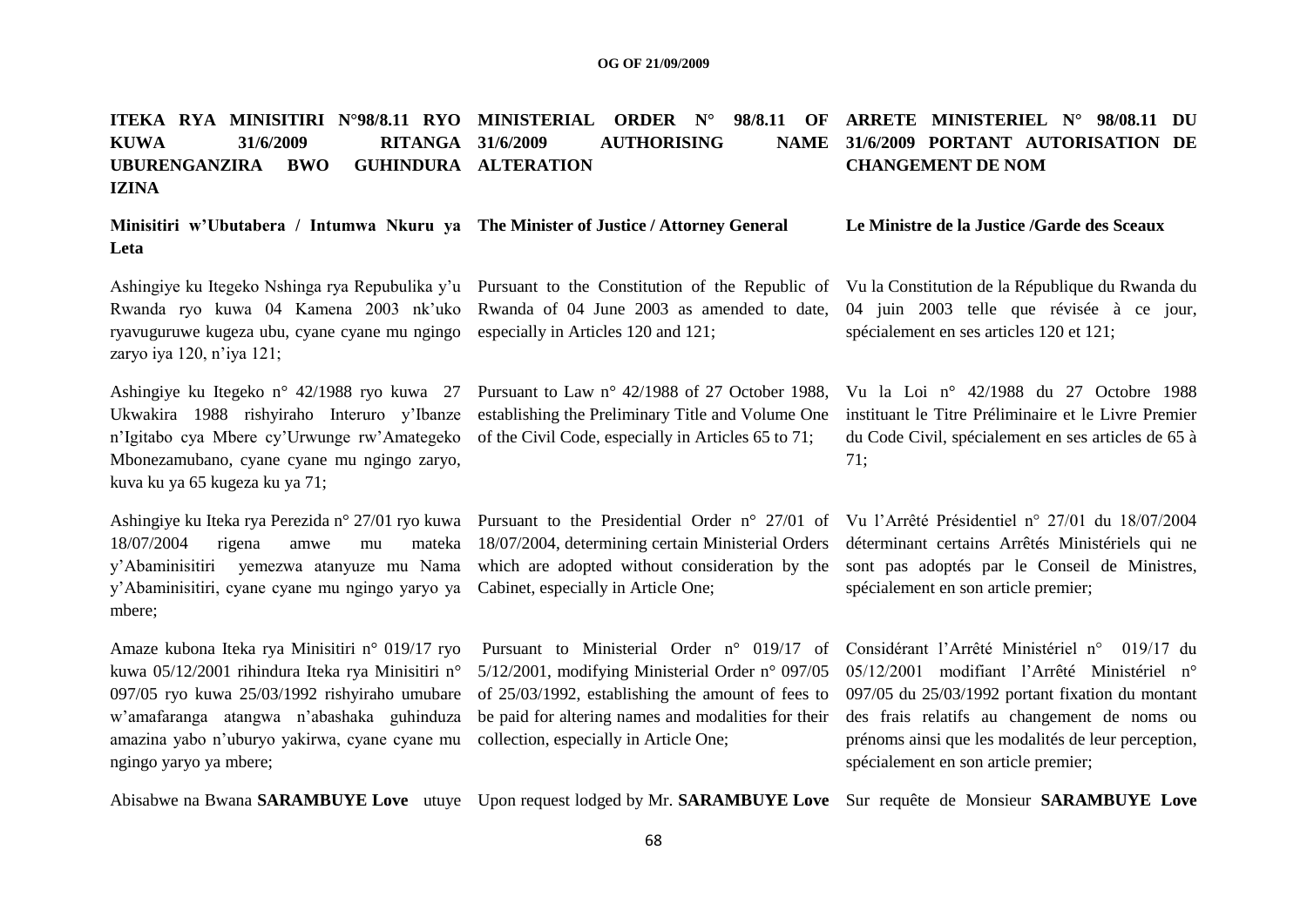i Nyamirambo, Akarere ka Nyarugenge, Umujyi domiciled in Nyamirmbo, Nyarugenge District, domicilié à Nyamirambo, District de Nyarugenge, wa Kigali mu rwandiko rwe rwakiriwe kuwa Kigali City, on 31/08/2007; 31/08/2007; Ville de Kigali, reçue le 31/08/2007;

**ATAGETSE: ORDERS: ARRETE:**

## **Ingingo ya mbere**: **Uburenganzira bwo guhindura izina**

Bwana **SARAMBUYE** Love. Nyamirambo, Akarere ka Nyarugenge, Umujyi wa Nyamirambo, Nyarugenge District, Kigali City, is Kigali, ahawe uburengnzira bwo gukura izina rya hereby authorised to replace the name of **LOVE** in **LOVE** mu irangamimerere ye rigasimbuzwa irya his identification with **JEAN LUTHER. JEAN LUTHER**.

**gitabo cy'irangamimerere**

cy"amezi atatu uhereye ku munsi iri Teka irya **JEAN LUTHER** mu cy"irangamimerere kirimo inyandiko y"ivuka.

## **Ingingo ya 3**: **Igihe Iteka ritangira gukurikizwa**

Iri teka ritangira gukurikizwa

utuye i Mr. **SARAMBUYE** Love, domiciled

## **Ingingo ya 2: Igihe cyo guhinduza mu Article 2: Duration for alteration in the civil Registry**

ritangarijweho mu Igazeti ya Leta ya Repubulika publication of this the Order in the Official Gazette y"u Rwanda kugira ngo asimbuze izina rya **LOVE**  of the Republic of Rwanda to replace the name commencing from the date of **LOVE** with **JEAN LUTHER** in the Civil Registry of births.

## **Article One**: **Authorisation to alter name Article premier: Autorisation de changement de nom**

Monsieur, **SARAMBUYE Love** domicilié à Nyamirambo, District Nyarugenge, Ville de Kigali, est autorisé à remplacer le nom de **LOVE** par celui de **JEAN LUTHER** dans son identification.

## **Article 2: Délai de changement au registre de l'Etat Civil**

Bwana **SARAMBUYE Love** ahawe igihe Mr **SARAMBUYE Love** is hereby given three Monsieur **SARAMBUYE Love** dispose d"un délai de trois mois à dater de la publication du présent arrêté au Journal Officiel de la République du Rwanda, pour remplacer le nom **LOVE** par celui de **JEAN LUTHER** dans le registre de l"Etat Civil contenant son acte de naissance.

## **Article 3**: **Commencement Article 3**: **Entrée en vigueur**

ritangarijweho mu Igazeti ya Leta ya Repubulika publication in the Official Gazette of the Republic publication au Journal Officiel de la République du This Order shall come into force on the date of its Le présent arrêté entre en vigueur le jour de sa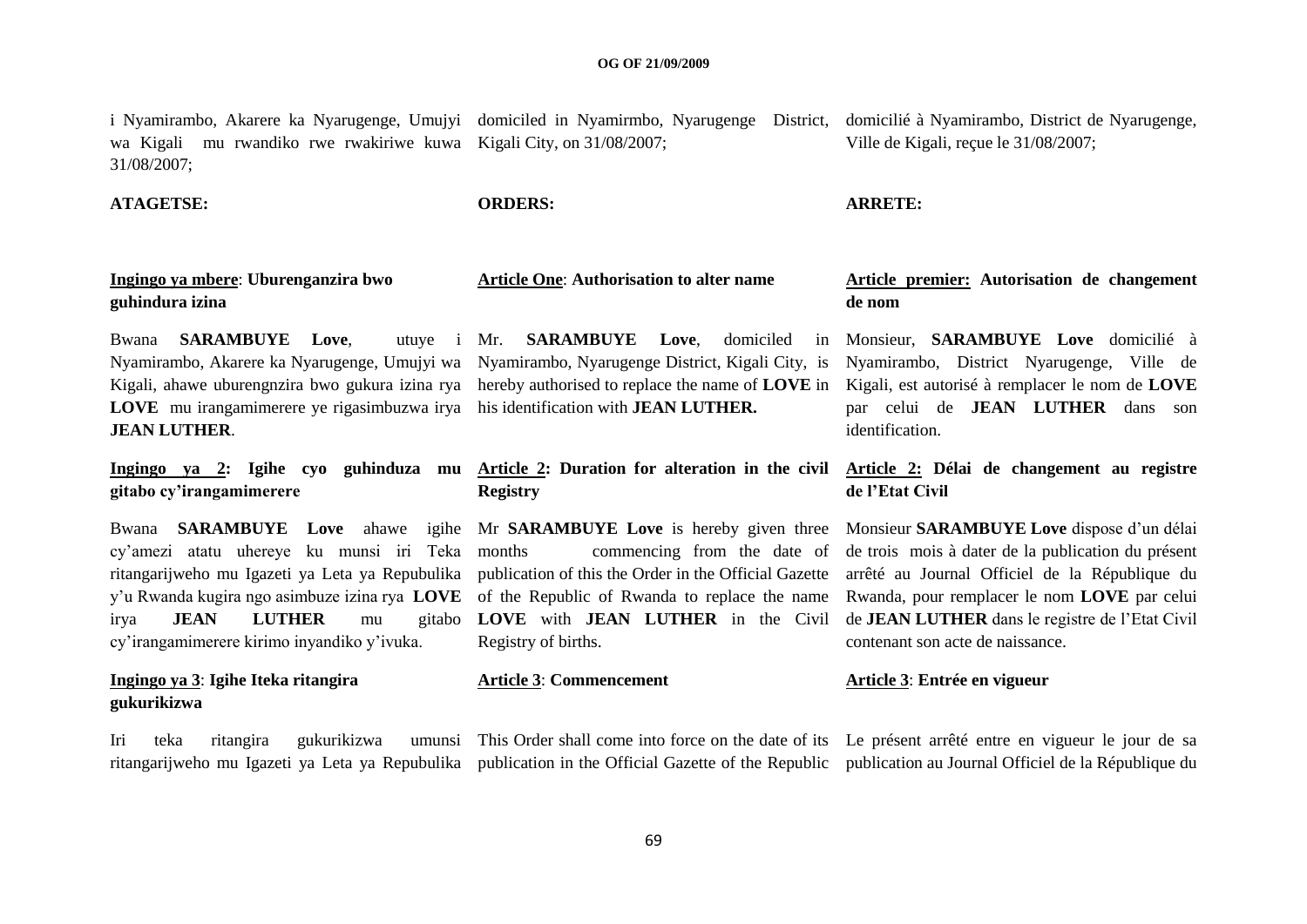## **OG OF 21/09/2009**

| <b>KARUGARAMA Tharcisse</b>                   | <b>KARUGARAMA Tharcisse</b>              | <b>KARUGARAMA Tharcisse</b>                |  |  |  |  |
|-----------------------------------------------|------------------------------------------|--------------------------------------------|--|--|--|--|
| $(s\acute{e})$                                | $(s\acute{e})$                           | $(s\acute{e})$                             |  |  |  |  |
| Minisitiri w'Ubutabera/ Intumwa Nkuru ya Leta | The Minister of Justice/Attorney General | Le Ministre de la Justice/Garde des Sceaux |  |  |  |  |
| Kigali, ku wa 31/6/2009                       | <b>Kigali, on 31/6/200</b>               | <b>Kigali, le 31/6/2009</b>                |  |  |  |  |
| y'u Rwanda.                                   | of Rwanda.                               | Rwanda.                                    |  |  |  |  |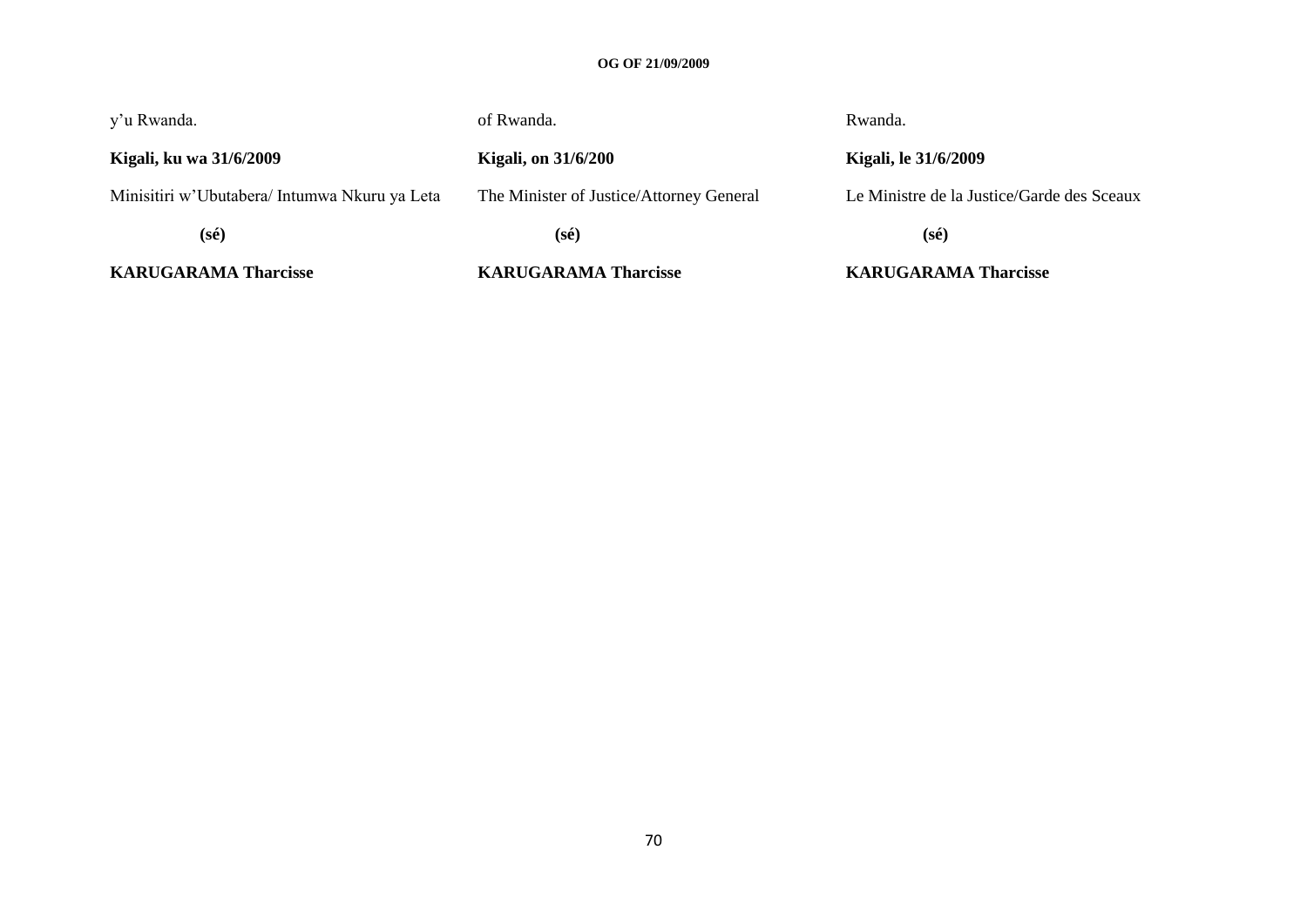**ITEKA RYA MINISITIRI N°103/8.11 RYO MINISTERIAL ORDER N° 103/8.11 OF ARRETE MINISTERIEL N° 103/08.11 DU KUWA 12/08/2009 RITANGA UBURENGANZIRA BWO GUHINDURA ALTERATION IZINA AUTHORISING 12/08/2009 PORTANT AUTORISATION DE CHANGEMENT DE NOM**

#### **ISHAKIRO TABLE OF CONTENTS TABLE DES MATIERES Ingingo ya mbere**: **Uburenganzira bwo guhindura izina Article One**: **Authorisation to alter name Article premier**: **Autorisation de changement de nom Ingigo ya 2**: **Igihe cyo guhinduza mu gitabo Article 2**: **Duration for alteration in the civil cy'Irangamimerere registry Article 2**: **Délai de changement au registre de l'Etat Civil Ingingo ya 3**: **Igihe Iteka ritangira gukurikizwa Article 3**: **Commencement Article 3**: **Entrée en vigueur**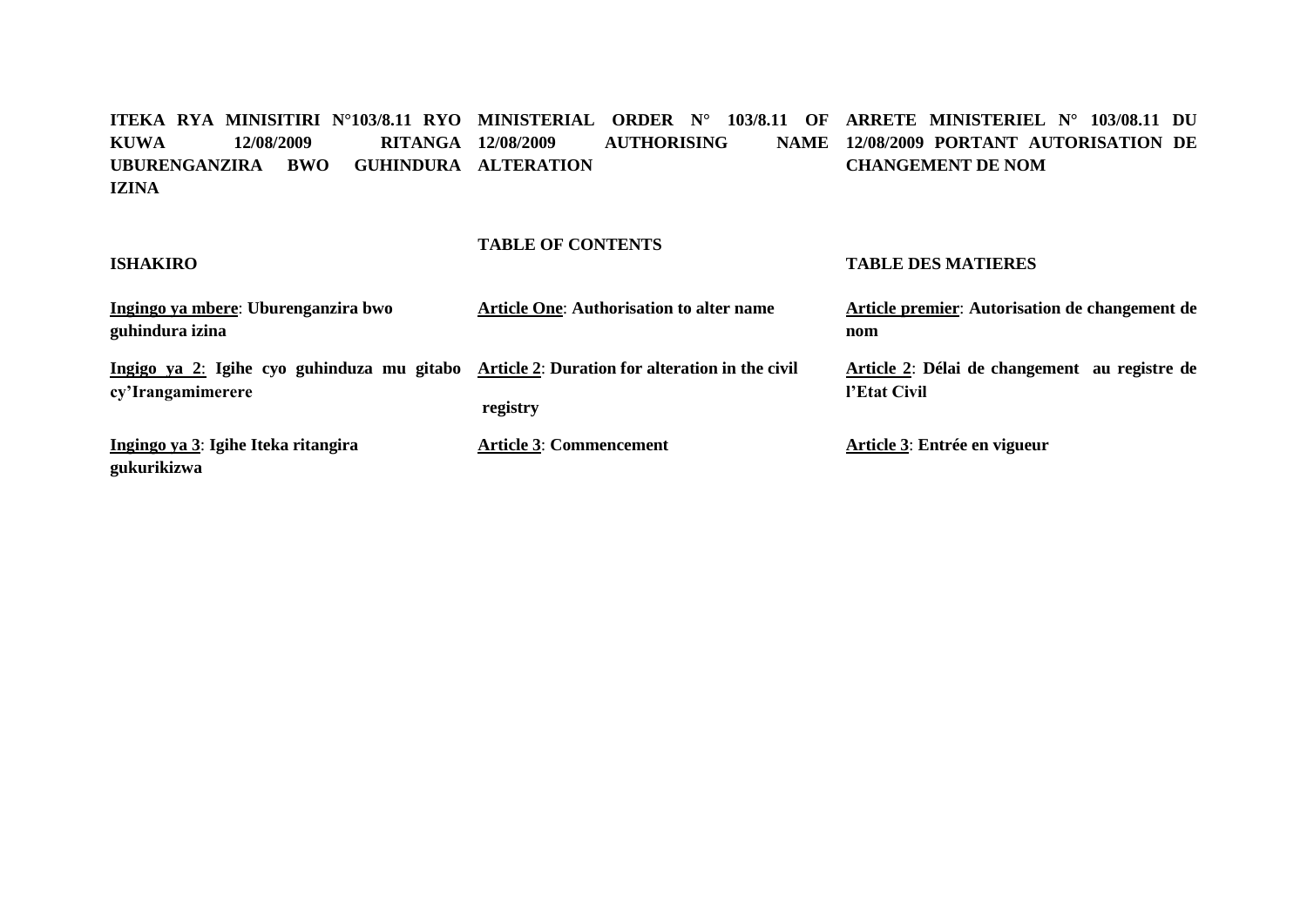#### **ITEKA RYA MINISITIRI N°103/8.11 RYO MINISTERIAL ORDER N° 103/8.11 OF ARRETE MINISTERIEL N° 103/08.11 DU KUWA 12/08/2009 RITANGA UBURENGANZIRA BWO IZINA AUTHORISING GUHINDURA ALTERATION 12/08/2009 PORTANT AUTORISATION DE CHANGEMENT DE NOM**

| Minisitiri w'Ubutabera / Intumwa Nkuru ya The Minister of Justice / Attorney General |  |  |                                                                                                                                                  |  |  | Le Ministre de la Justice /Garde des Sceaux |  |  |  |  |  |  |  |
|--------------------------------------------------------------------------------------|--|--|--------------------------------------------------------------------------------------------------------------------------------------------------|--|--|---------------------------------------------|--|--|--|--|--|--|--|
| Leta                                                                                 |  |  |                                                                                                                                                  |  |  |                                             |  |  |  |  |  |  |  |
|                                                                                      |  |  | Ashingiye ku Itegeko Nshinga rya Repubulika y'u Pursuant to the Constitution of the Republic of Vu la Constitution de la République du Rwanda du |  |  |                                             |  |  |  |  |  |  |  |

ryavuguruwe kugeza ubu, cyane cyane mu ngingo especially in Articles 120 and 121; zaryo iya 120, n"iya 121;

Ukwakira 1988 rishyiraho Interuro y"Ibanze establishing the Preliminary Title and Volume One n"Igitabo cya Mbere cy"Urwunge rw"Amategeko of the Civil Code, especially in Articles 65 to 71; Mbonezamubano, cyane cyane mu ngingo zaryo, kuva ku ya 65 kugeza ku ya 71;

18/07/2004 rigena amwe mu y"Abaminisitiri, cyane cyane mu ngingo yaryo ya Cabinet, especially in Article One; mbere;

Amaze kubona Iteka rya Minisitiri n° 019/17 ryo Pursuant to Ministerial Order n° 019/17 of kuwa 05/12/2001 rihindura Iteka rya Minisitiri n° 5/12/2001, modifying Ministerial Order n° 097/05 097/05 ryo kuwa 25/03/1992 rishyiraho umubare of 25/03/1992, establishing the amount of fees to w"amafaranga atangwa n"abashaka guhinduza be paid for altering names and modalities for their amazina yabo n"uburyo yakirwa, cyane cyane mu collection, especially in Article One;

Rwanda ryo kuwa 04 Kamena 2003 nk'uko Rwanda of 04 June 2003 as amended to date, 04 juin 2003 telle que révisée à ce jour,

Ashingiye ku Itegeko n° 42/1988 ryo kuwa 27 Pursuant to Law n° 42/1988 of 27 October 1988,

18/07/2004, determining certain Ministerial Orders

spécialement en ses articles 120 et 121;

Vu la Loi n° 42/1988 du 27 Octobre 1988 instituant le Titre Préliminaire et le Livre Premier du Code Civil, spécialement en ses articles de 65 à 71;

Ashingiye ku Iteka rya Perezida n° 27/01 ryo kuwa Pursuant to the Presidential Order n° 27/01 of Vu l"Arrêté Présidentiel n° 27/01 du 18/07/2004 y"Abaminisitiri yemezwa atanyuze mu Nama which are adopted without consideration by the sont pas adoptés par le Conseil de Ministres, déterminant certains Arrêtés Ministériels qui ne spécialement en son article premier;

> Considérant l"Arrêté Ministériel n° 019/17 du 05/12/2001 modifiant l"Arrêté Ministériel n° 097/05 du 25/03/1992 portant fixation du montant des frais relatifs au changement de noms ou prénoms ainsi que les modalités de leur perception,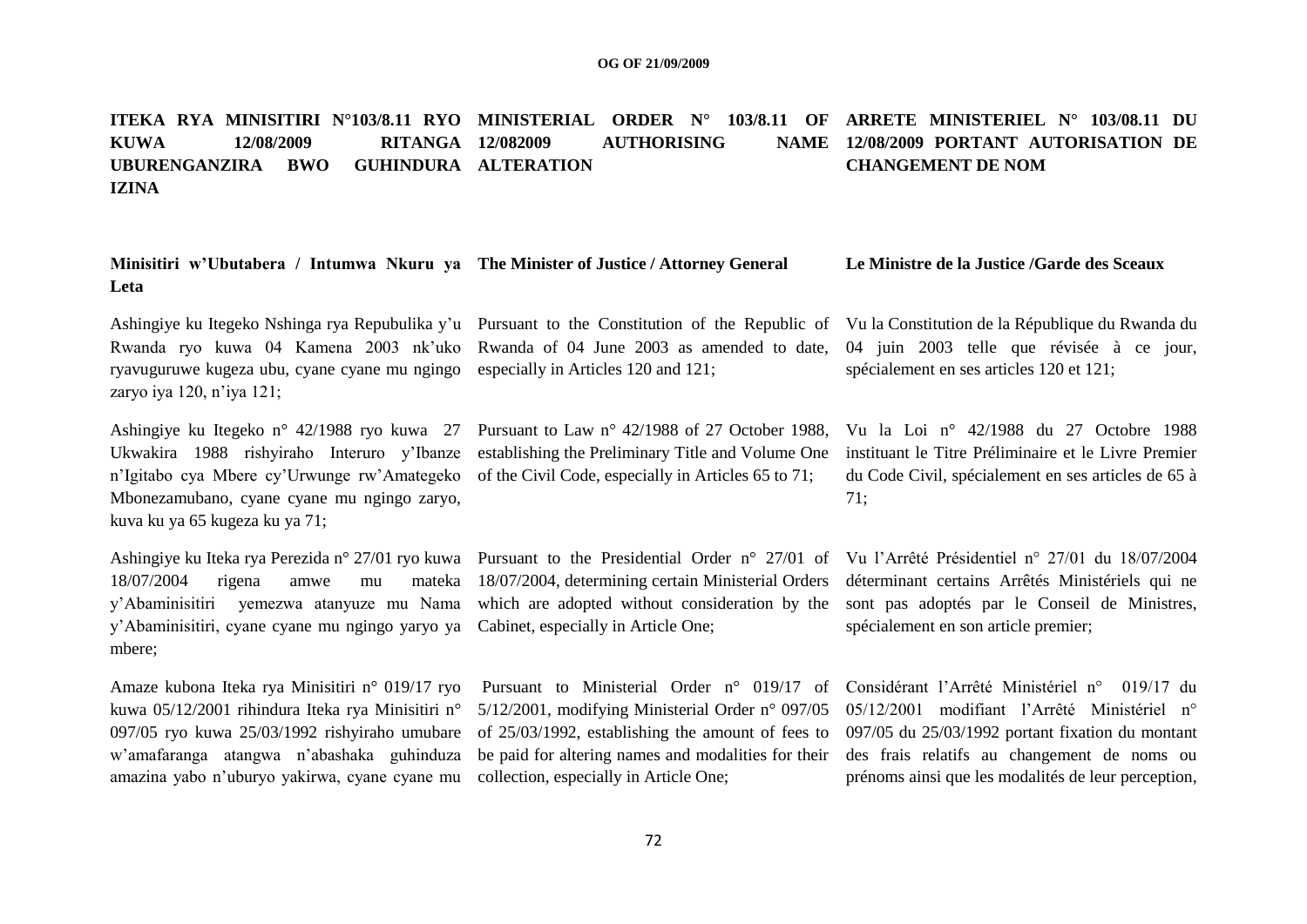Abisabwe na Bwana **BARAJIGINYWA Michel** utuye mu Gahengeri, Akarere ka Rwamagana, **BARAJIGINYWA Michel** domiciled in Intara y"Iburasirazuba mu rwandiko rwe rwakiriwe Gahengeri, Rwamagana District, Eastern kuwa 09/12/2008;

**ATAGETSE: ORDERS: ARRETE:**

# **Ingingo ya mbere**: **Uburenganzira bwo guhindura izina**

**Bwana BARAJIGINYWA** Michel Gahengeri, Akarere ka Rwamagana, Intara Gahengeri, Rwamagana District, Eastern y"Iburasirazuba ahawe uburengnzira bwo gukura Province, is hereby authorised to replace the name l"Est, est autorisé à remplacer le nom de irangamimerere ye rigasimbuzwa irya **MANZI Michel. Michel**.

|                          |  |  |  |  | Ingingo ya 2: Igihe cyo guhinduza mu |  |  |
|--------------------------|--|--|--|--|--------------------------------------|--|--|
| gitabo cy'irangamimerere |  |  |  |  |                                      |  |  |

cy"amezi atatu uhereye ku munsi iri Teka ritangarijweho mu Igazeti ya Leta ya Repubulika publication of this the Order in the Official Gazette y"u Rwanda kugira ngo asimbuze izina rya of the Republic of Rwanda to replace the name **BARAJIGINYWA** Michel **Michel** mu gitabo cy"irangamimerere kirimo in the Civil Registry of births. inyandiko y"ivuka.

request lodged by Mr. Sur Province, on 09/12/2008;

# **Registry**

commencing from the date of

ngingo yaryo ya mbere; spécialement en son article premier;

requête de Monsieur **BARAJIGINYWA Michel** domicilié à District. Eastern Gahengeri, District de Rwamagana, Province de l"Est, reçue le 09/12/2008;

# **Article One**: **Authorisation to alter name Article premier: Autorisation de changement de nom**

izina rya **BARAJIGINYWA Michel** mu of **Michel** in his identification with **MANZI BARAJIGINYWA Michel** par celui de **MANZI**  Mr. **BARAJIGINYWA Michel**, domiciled in Monsieur **BARAJIGINYWA Michel,** domicilié à District, Eastern Gahengeri, District de Rwamagana, Province de **Michel** dans son identification.

# **Article 2: Duration for alteration in the civil Article 2: Délai de changement au registre de l'Etat Civil**

Bwana **BARAJIGINYWA Michel** ahawe igihe Mr **BARAJIGINYWA Michel** is hereby given Monsieur **BARAJIGINYWA Michel** dispose **BARAJIGINYWA Michel** with **MANZI Michel BARAJIGINYWA Michel** par celui de **MANZI**  d"un délai de trois mois à dater de la publication du présent arrêté au Journal Officiel de la République du Rwanda, pour remplacer le nom **Michel** dans le registre de l"Etat Civil contenant son acte de naissance.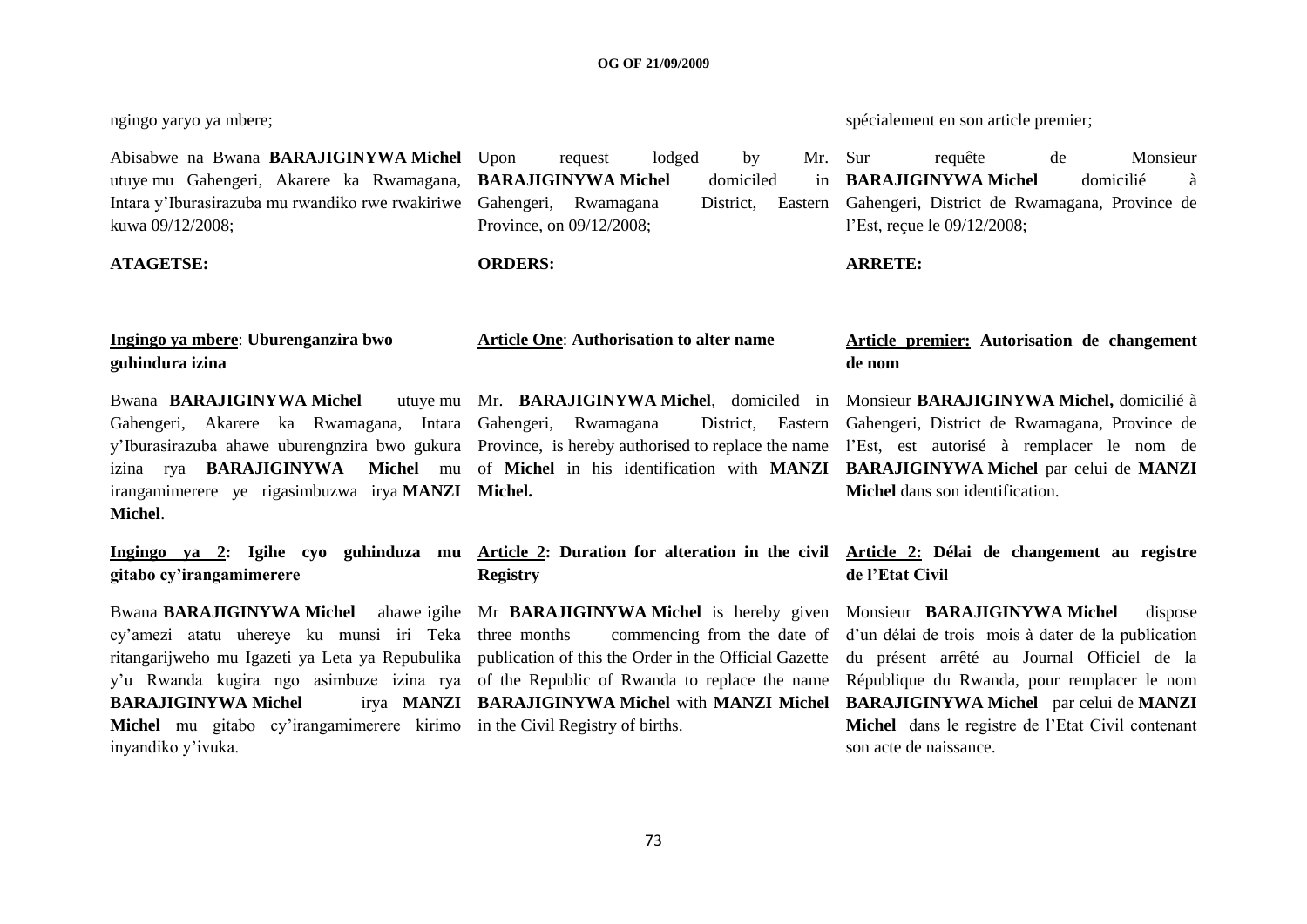| Ingingo ya 3: Igihe Iteka ritangira<br>gukurikizwa     | <b>Article 3: Commencement</b>                                                                                                                                                                                                   | Article 3: Entrée en vigueur                                   |
|--------------------------------------------------------|----------------------------------------------------------------------------------------------------------------------------------------------------------------------------------------------------------------------------------|----------------------------------------------------------------|
| Iri<br>gukurikizwa<br>ritangira<br>teka<br>y'u Rwanda. | umunsi This Order shall come into force on the date of its Le présent arrêté entre en vigueur le jour de sa<br>ritangarijwehà mu Igazeti ya Leta ya Repubulika publication in the Official Gazette of the Republic<br>of Rwanda. | publication au Journal Officiel de la République du<br>Rwanda. |
| Kigali, ku wa 16/08/2009                               | <b>Kigali, on 16/08/200</b>                                                                                                                                                                                                      | Kigali, le 16/08/2009                                          |
| Minisitiri w'Ubutabera/Intumwa Nkuru ya Leta           | The Minister of Justice/Attorney General                                                                                                                                                                                         | Le Ministre de la Justice/Garde des Sceaux                     |
| $(s\acute{e})$                                         | $(s\acute{e})$                                                                                                                                                                                                                   | $(s\acute{e})$                                                 |
| <b>KARUGARAMA Tharcisse</b>                            | <b>KARUGARAMA Tharcisse</b>                                                                                                                                                                                                      | <b>KARUGARAMA Tharcisse</b>                                    |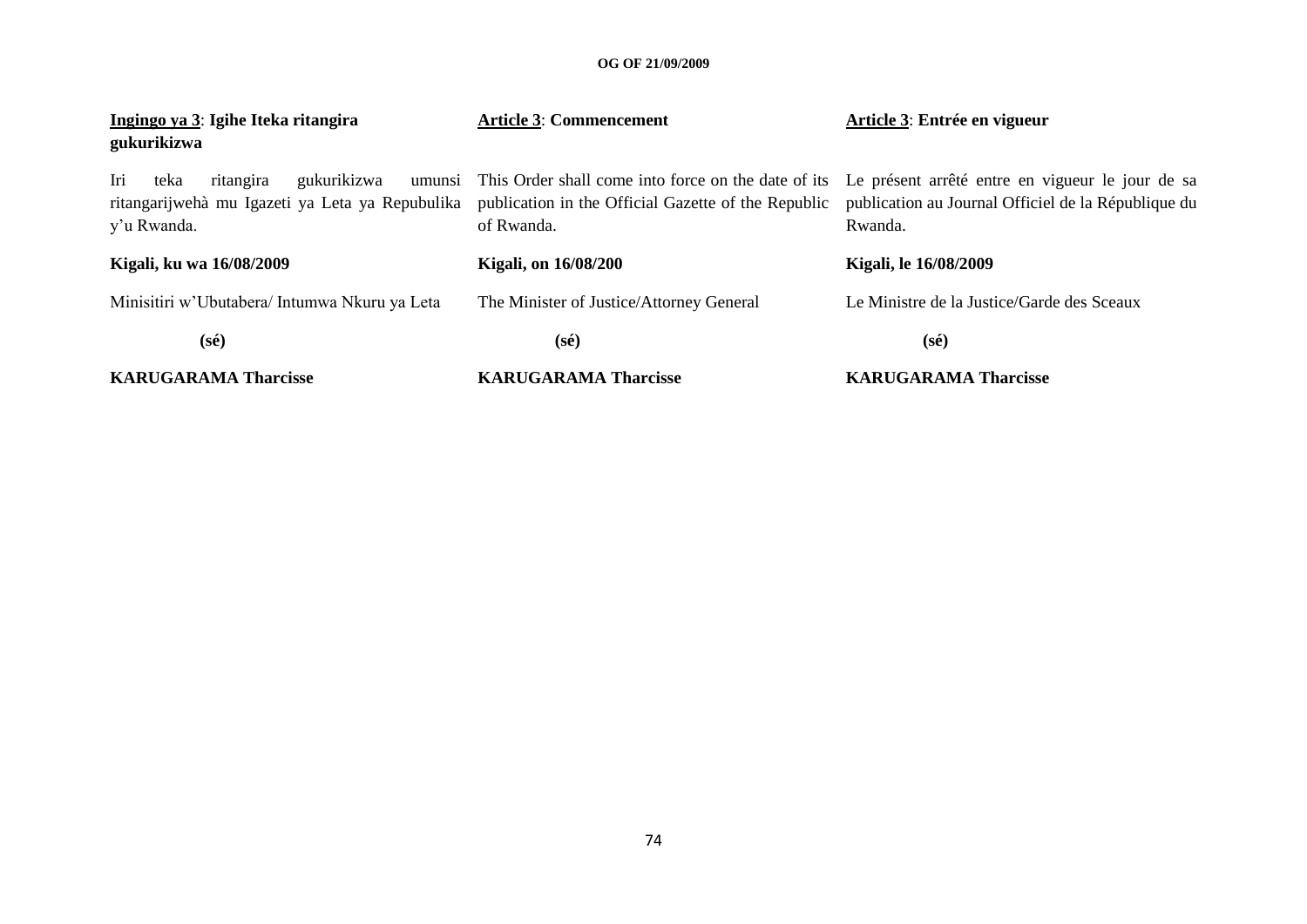# **DELTA TWO CONSTRUCTION L.T.D**

# **MEMORANDUM AND ARTICLES OF ASSOCIATION**

#### **The undersigned**:

Mr. KABEZA FULANI of Rwandan Nationality, resident in Kigali, in Gasabo District with the postal address of 5315, Kigali-Rwanda.

Mr. FURANI VENERAND of Rwandan Nationality, resident in Kigali, in Gasabo District with the postal address of 5315, Kigali – Rwanda.

Do hereby agree on the following:

#### **CHAPTER ONE Name, Objectives, Head-Office, Duration.**

# **Article One:**

A limited liability Company to be known as **DELTA TWO CONSTRUCTION L.T.D** is hereby established. It shall be governed by the laws in force in Rwanda and by the memorandum and articles of association of the Company.

# **Article 2:**

The objectives for which the Company is established are to profitably engage in various commercial undertakings among other things:

- (a) To engage in activities of Construction and Maintenance Services,
- (b) To engage in activities of Real Estate,
- (c) To engage in activities of Procurement and Supply of goods and Services,
- (d) To engage in activities of General Trading,
- (e) To carry out import and export of goods and services,
- (f) To serve as a corporate representatives of foreign investors
- (g) To do all or any kind of business projects as they may be incidental or Conducive to the attainment of the above objects or any of them

#### **Article 3:**

The head office of the Company shall be situated at Kigali, the capital city of the Republic of Rwanda. It may be transferred to any other place in the Republic of Rwanda after approval by the Board of **Directors** 

#### **Article 4:**

The Company may upon decision by the Directors, establish branches or subsidiaries in the Republic of Rwanda as elsewhere in the world.

# **Article 5:**

The registration of the Company shall be completed upon entering its name in the register of companies. The Company shall continue to exist for an unknown period of time. It may however be dissolved by the general meeting.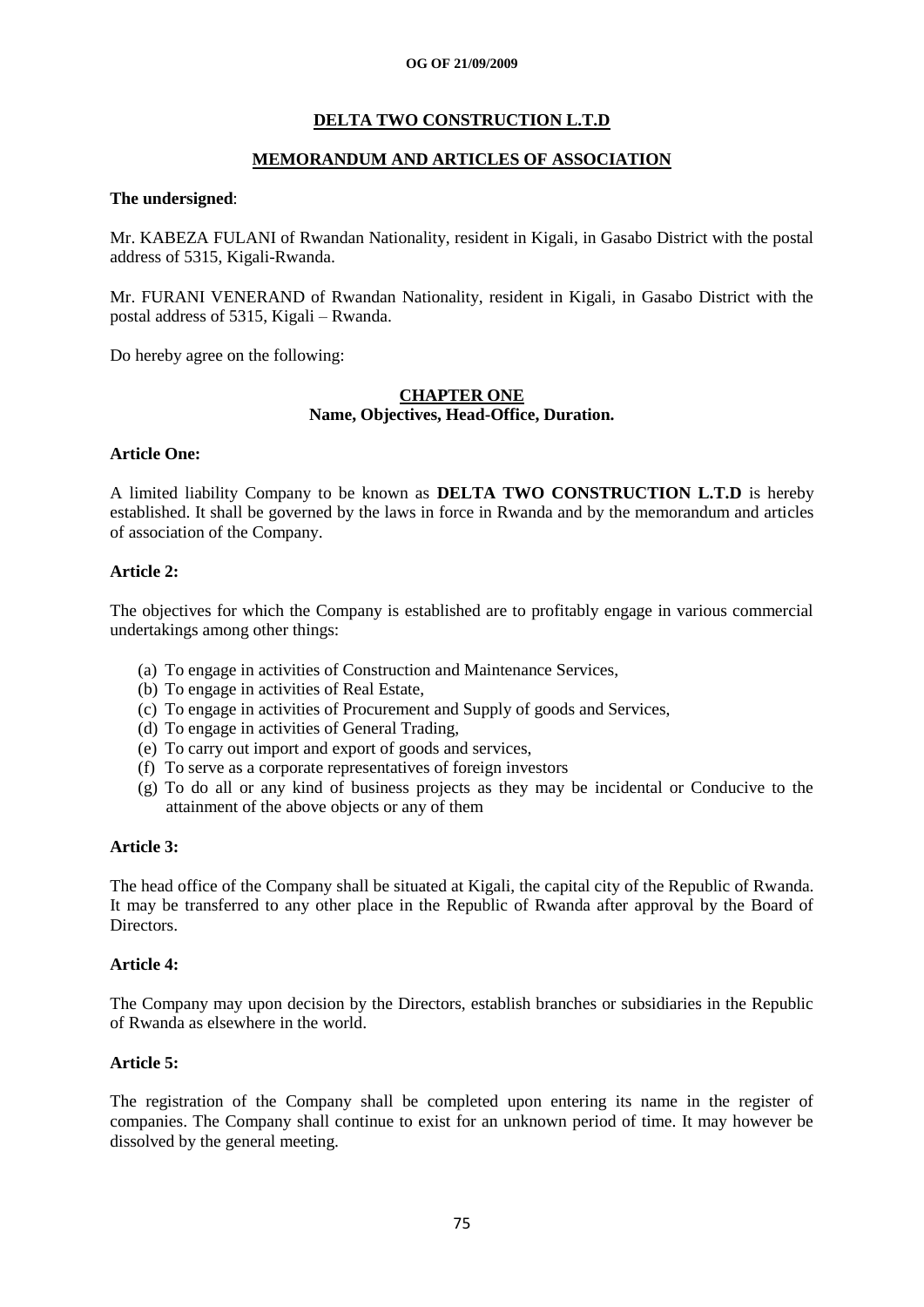# **CHAPTER TWO**

# **SHARE CAPITAL – SHARES**

# **Article 6:**

The initial authorized share capital of the company is Ten Million Rwandese Francs (10,000,000 frw) divided into ten thousand shares (10,000) of One Thousand (1,000) Rwandese Francs each.

The shares are fully paid in the following manner:

- 1. Mr. KABEZA FULANI, 9000 shares valued at 9,000,000 Rwandese Francs, equivalent to 90% of the authorized initial capital.
- 2. Mr. FURANI VENERAND 1000 shares valued at 1,000,000 Rwandese Francs, equivalent to 10% of the authorized initial capital.

Subject to the approval of the general meeting, shares may be issued or transferred to new shareholders in the Company provided that they undertake to abide by the terms and conditions determined by the existing shareholders as well as all provisions of these Memorandum and Articles of Association.

# **Article 7:**

The Company has the power from time to time to increase the authorized capital. The Company may not issue or offer to issue any shares without the unanimous approval of the Board and the Shareholders.

#### **Article 8:**

The liability of the shareholders is limited to the amount owing on their shares.

#### **Article 9:**

In accordance with legal provisions, a register of shareholders shall be kept at the head office. This register shall indicate the name, address, and number of shares of every shareholder. It shall show the amount of money invested into the Company or shares transferred to other persons. Any shareholder and any other interested party shall have access to the register without moving it.

#### **Article 10:**

Shares are indivisible. In case there are several claimants to one share, all rights arising from the share will be suspended until one person is decided upon as the rightful owner of the share.

#### **Article 11:**

The transfer of any share in the Company shall be in writing in any usual or common form or in any other form approved by the Directors and shall be signed by the transferor and the transferee. The transferor shall be deemed to remain the holder of the share until the name of the transferee is entered into the register of the members in respect thereof. The Company shall retain all instruments of transfer, when registered.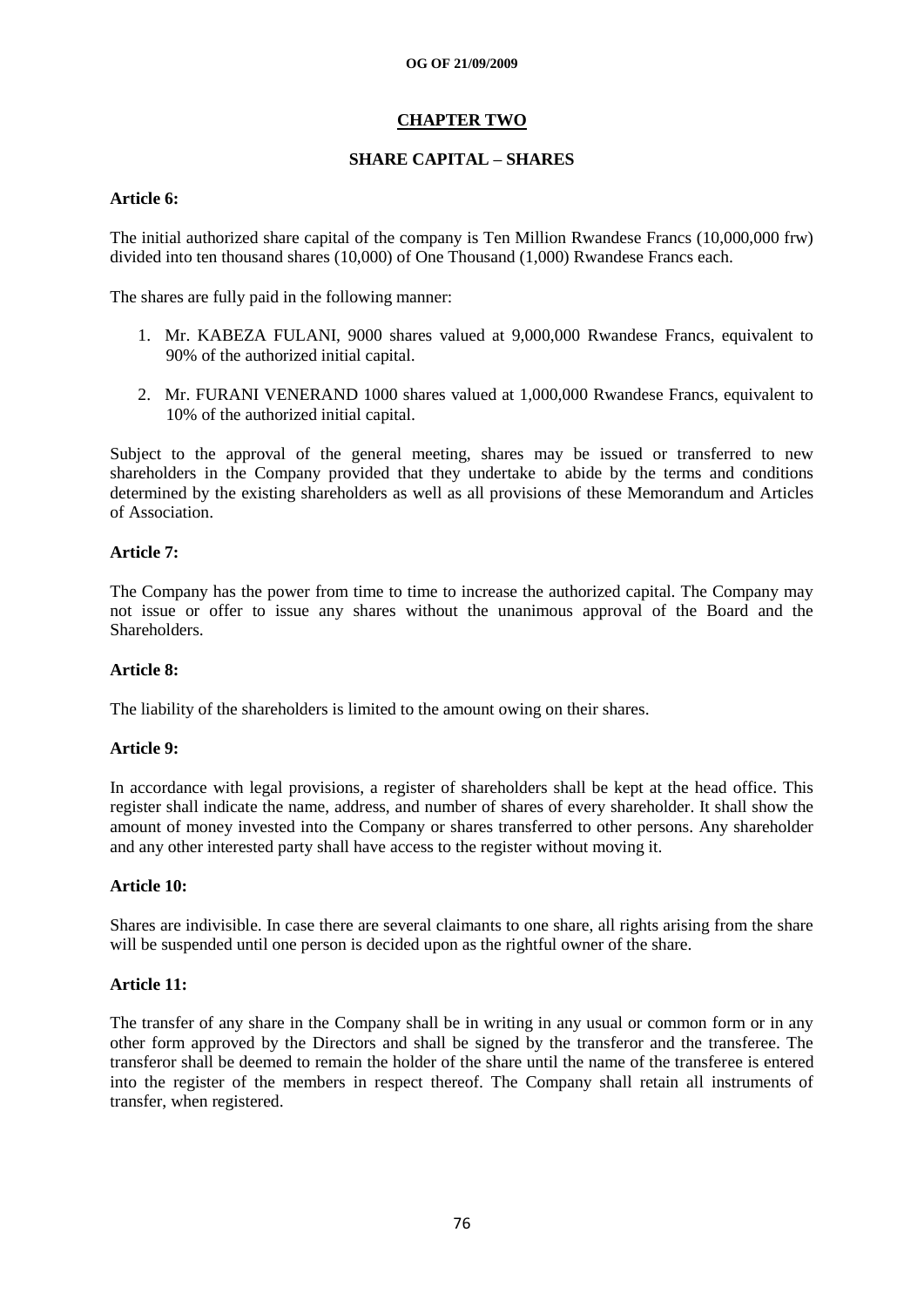# **Article 12:**

For a transfer of shares to e registered, the following documents must be lodged at the company"s registered office:

- (a) the share transfer form;
- (b) the share certificate (if there is one) or evidence satisfactory to the Directors of its loss or destruction;
- (c) Any other information the Directors require to establish the transferor"s right to transfer the ownership of the shares.

# **Article 13:**

In case of the death of a member, the executors or administrators of the deceased shall be the only person recognized by the Company as having title to his shares; provided that nothing herein contained shall release the estate of the deceased member from any liability in respect of any share held by him.

# **Article 14:**

Any person becoming entitled to a share as a consequence of a death of a member shall, upon such evidence being produced as may from time to time be required by the Company, have the right either to be registered as a member in respect of the share or instead of being registered himself, to make such transfer of the share as the deceased person could have made, and the Company shall in either case, have the right to refuse or suspend registration as it would have had in the case of a transfer of the share by the deceased before the death.

#### **Article 15:**

A person becoming entitled to a share by reason of the death of the holder shall be entitled to the same dividends and other advantages to which he would be entitled if he were the registered holder of the share except that he shall be entitled in respect of it to exercise any right conferred by membership in relation to general meetings of the Company, provided that the Company may at any time, give notice requiring any such person to elect either to be registered himself or transfer the share, and if notice is not complied with within a period stipulated in the Rwandan company law, the Company may, thereafter, withhold payment of dividends and other monies payable in respect of the share until compliance with the notice has been effected.

#### **CHAPTER THREE DIRECTORS**

#### **Article 16:**

The business of the Company shall be managed by the Board of Directors who may exercise all such powers of the Company as stipulated in the Companies Laws of Rwanda or these regulations, required to be exercised by the Company in general meeting.

#### **Article 17:**

The Board will consist of a minimum of three (3) Directors.

#### **Article 18:**

A Director may appoint any person to act in his or her place as an alternate director for any period the Director thinks fit. The appointment must be in writing and delivered to the Company at its head office.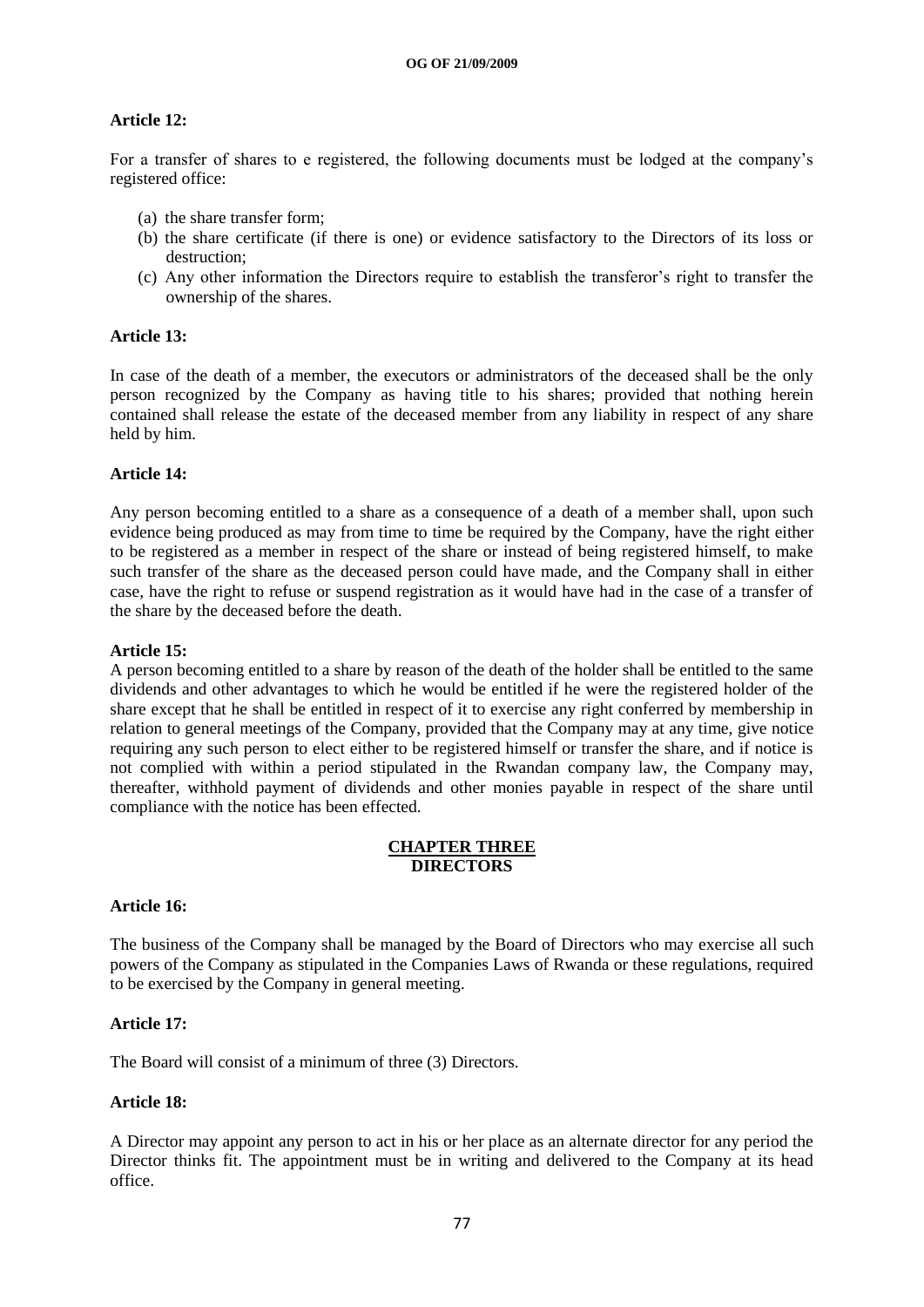An Alternate Director is entitled to notice of Directors' meetings and, if the appointing Director is not present at a meeting, the Alternate is entitled to attend, be counted in a quorum and vote as a Director.

An Alternate Director is not the appointing Director's agent and is personally responsible to the Company for his or her conduct.

An Alternate Director may resign by delivering a written notice to the Company at its head office. An appointing Director may terminate the appointment of his or her alternate, or suspend the appointment, by giving delivering a written notice to the Company at its head office. The appointment of an Alternate Director terminates automatically if the appointing Director ceases to be a Director.

# **CHAPTER FOUR REMUNERATION OF DIRECTORS**

#### **Article 19:**

Non-executive Directors" fees shall be paid for by shareholder who appointed them.

In addition to their fees the Directors are entitled to be paid or reimbursed for all travelling and other expenses they properly incur in relation to exercising their powers and performing their duties in relation to:

(i) A meeting of directors;

(ii) A meeting of a committee of directors; a

(iii) A general meeting of the Company

(iv)The business or affairs of the Company

# **Article 20:**

# **DIRECTORS' INTERESTS**

A Director who to his knowledge is in any way, whether directly or indirectly, interested in a contract or proposed contract with the Company shall declare his interest at a meeting of the Board.

# **MANAGING DIRECTOR**

#### **Article 21:**

The Directors may from time to time appoint a person to the office of the Managing Director for such period and on such terms as they think fit and, subject to the terms of any agreement entered into in any particular case, may revoke such appointment.

#### **Article 22:**

Until the Director decided otherwise, Mr; KABEZA FULANI is appointed as a managing Director. A Managing Director shall receive remuneration (whether by way of salary, commission or participation in profits partly in one way and partly in another) as the Directors in their meeting may determine.

The Directors may entrust to and confer upon a Managing Director any of the powers exercisable by them upon such terms and conditions and with such restrictions as they think fit, and either collaterally with or to the exclusion of their own powers, and may from time to time revoke, alter or vary all or any such powers.

# **Article 23:**

#### **SECRETARY**

The Directors shall appoint the Secretary. Any Secretary so appointed may be removed by the Directors.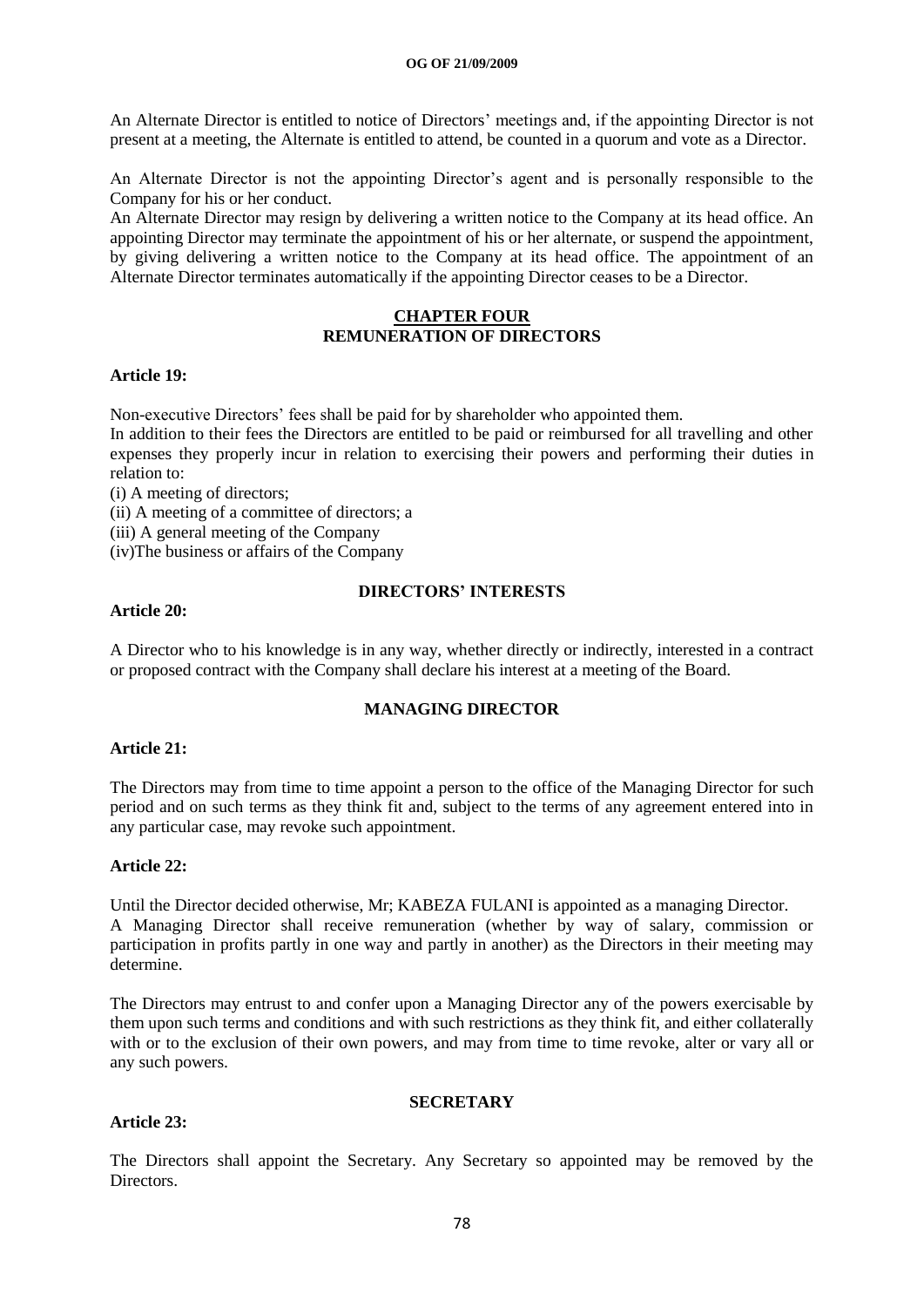# **MINUTES**

# **Article 24:**

The Directors shall cause minutes to be made in books provided for the purpose:

- (a) of all appointments of officers;
- (b) of the names of the Directors present at each meeting of the Directors and any committee of the Directors;
- (c) of all resolutions and proceedings at all meetings of the Company and of the Directors and of committees of Directors and of all resolutions determined without meetings; and
- (d) of all declarations and notices of interest made and given by Director

The chairman of the meeting or the next meeting must sign the minutes as a true and correct record of the meeting. That person"s signing of the minutes is sufficient evidence of the proceedings recorded and of what was done at the meeting.

# **CHAPTER FIVE**

# **GENERAL MEETING:**

# **Article 25:**

The general meeting shall once a year at the head office of the Company or at other place mentioned in the notice. The Board shall cause the general meeting to convene and such meeting shall be called ordinary general meeting.

# **Article 26:**

All general meetings other than annual general meetings shall be called extraordinary meetings.

#### **Article 27:**

The fully constituted general meeting shall be representative of all the shareholders' Memorandum  $\&$ Articles of Association shall be binding on all be binding on all shareholders. The quorum necessary for the general meeting shall be the presence of Directors appointed by the shareholders.

#### **Article 28:**

The general meeting shall appoint for three renewable years auditors to supervise the Company"s operations. The auditors shall have an unlimited right of supervision and control on all Company"s operations. They may peruse without movement, books, correspondences, minutes and generally any other Company"s documents.

#### **Article 29:**

The Board shall from time to time cause to be prepared and to be laid before the Company in a general meeting such profit loss accounts, balance sheets and such other reports that shall be required by the general meeting.

#### **Article 30:**

Decisions of the general meeting and extraordinary meetings are taken by majority vote.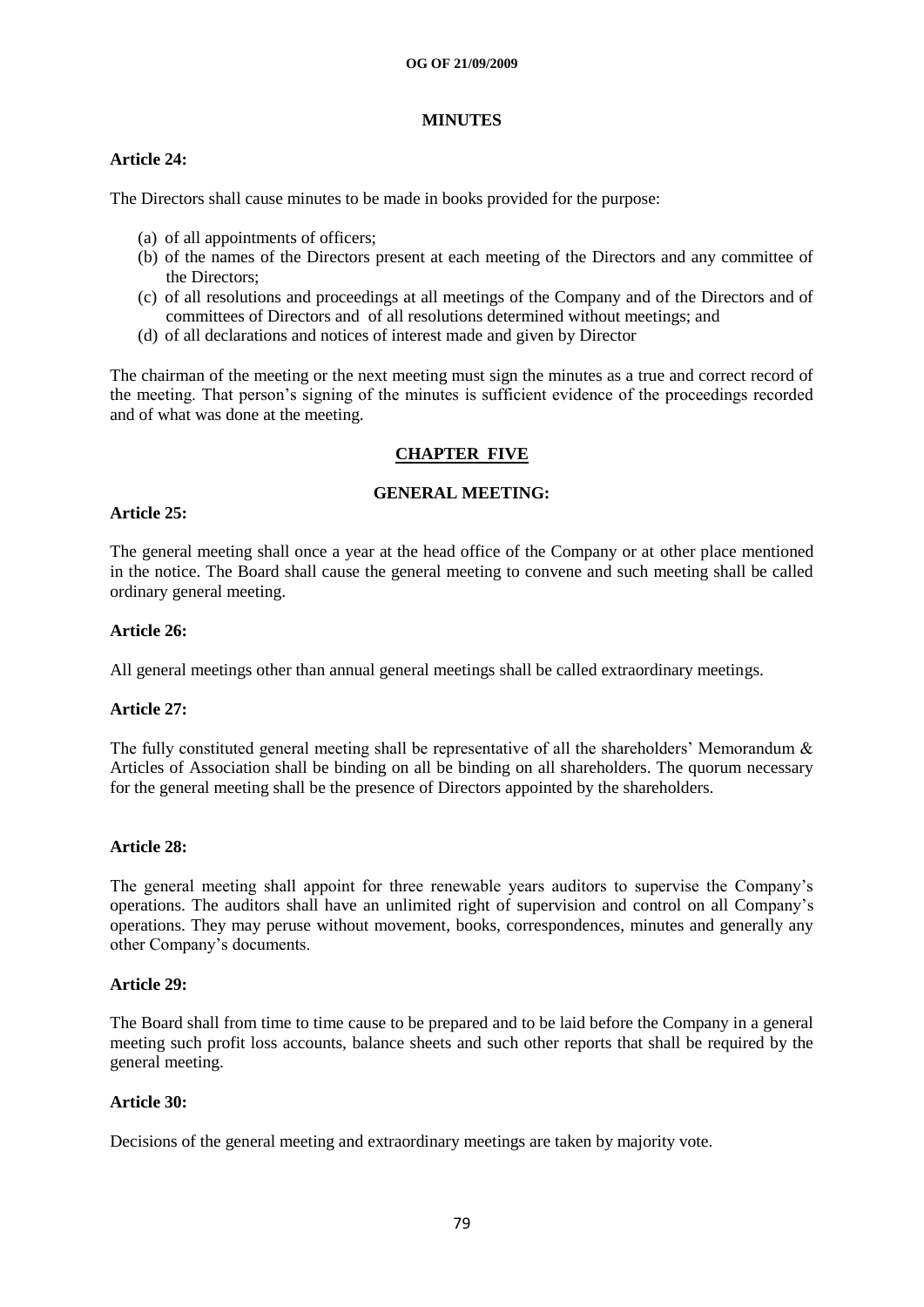Important changes to the Memorandum and Articles of Association shall require 4/5 majority vote and ¾ of the share capital being represented.

Such important changes include the following:

- The objects of the Company
- Transfer of head office abroad
- Changing the legal status of the Company
- Merger of the Company
- Splitting up of the Company
- Introduction of restrictions to the free negotiability of shares.
- Issue of debentures into shares
- Any other matter which has been designated so by the shareholders

#### **Article 31:**

The Dividends shall be declared and paid according to the par value of the paid up shares by the general meeting. The general meeting also determines the amount of profits to be retained by the Company as special reserves.

#### **CHAPTER SIX**

#### **BALANCE SHEET & DIVIDENDS**

#### **Article 32:**

The financial year starts on the  $1<sup>st</sup>$  January and ends on the  $31<sup>st</sup>$  of December of the same year. The first financial year starts on the day the Company is entered into the Register of Companies and ends 31<sup>st</sup> December of the same year.

The Board shall cause accounts to be kept according to generally accepted international accounting principles, policies, practices and procedures with respect to:

- (a) All sums of money received and expended by the Company and the matters in respect of which the receipt and expenditure took place,
- (b) All sales and purchase of goods by the Company, and
- (c) The assets and liabilities of the Company.

#### **Article 33:**

After approval by the general meeting, the balance sheet and the profits and loss accounts shall be sent to the Competent Court of Higher Instance for publication in the official gazette.

The declaration of dividends will be done at places and periods determined by the general meeting of shareholders. The general meeting may decide to pay an interim or final dividend on shares.

The profits of the Company available for dividends and resolved to be distributed shall be applied in the payment of dividends to members accordingly.

The Company in a general meeting may declare dividends accordingly.

No dividend shall be payable except out of profits of the Company, or in excess of the amount recommended by the general meeting.

Notice of any dividend that may have been declared shall be given to each shareholder and all dividends unclaimed for three years after having been declared may be forfeited by the Directors for the benefit of the Company.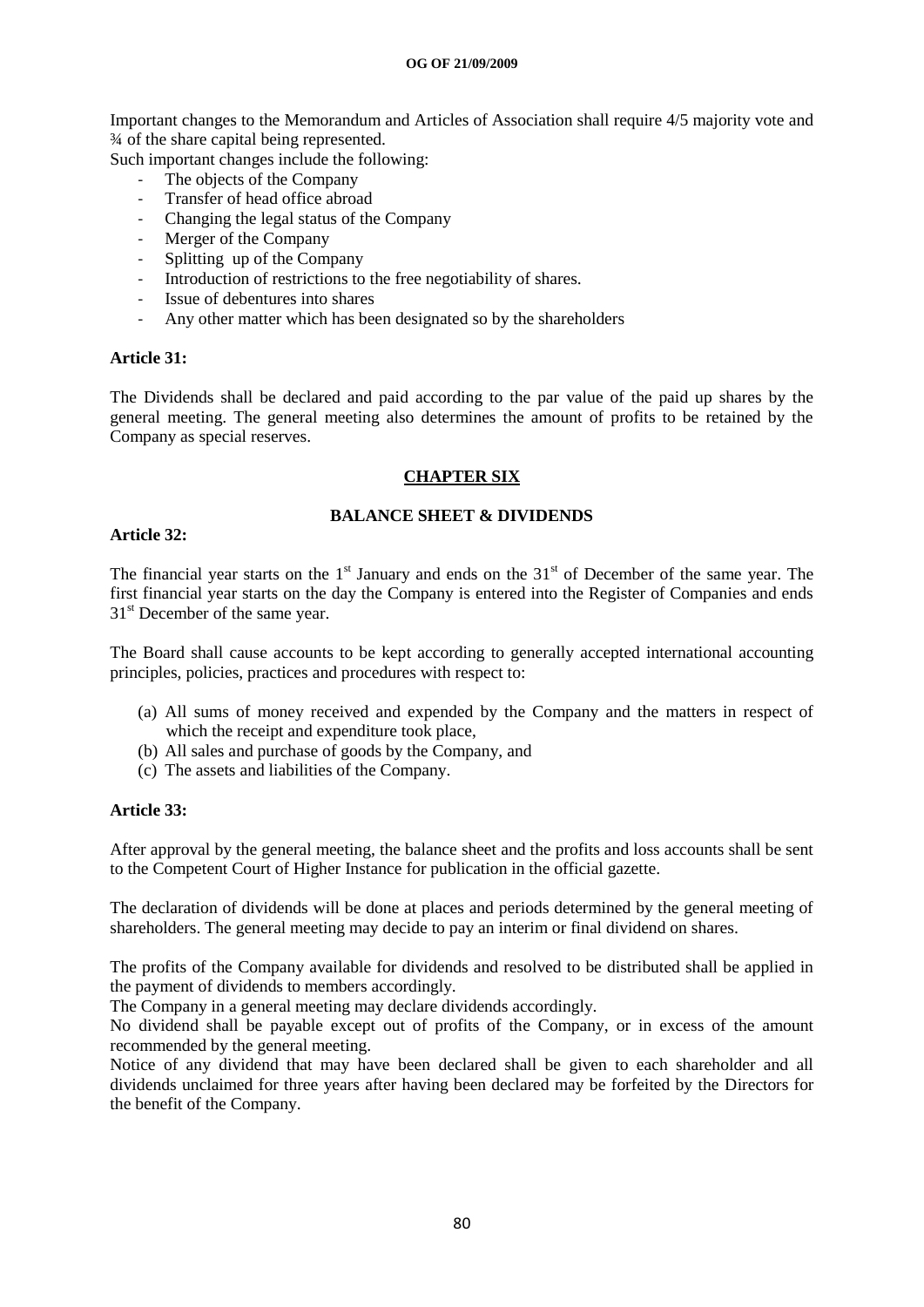#### **CHAPTER SEVEN**

#### **WINDING UP**

# **Article 34:**

If the Company"s capital shall for any reason be reduced by 1/2, then they shall cause the matter to be tabled before an extraordinary general meeting which will decide on the winding up of the Company. If the Company shall be wound up, the members shall appoint a liquidator who with the authority of an extraordinary resolution shall divide among the members in specie or in kind the whole or any part of the Company. The costs of liquidation shall be borne by the Company.

#### **Article 35:**

If the Company is wound up, the assets remaining after payment of debts and liabilities of the Company and the costs of the liquidation, will be applied first, in repaying to the members, the amounts paid or credited as paid up on shares held by them respectively and the balance

(if any) shall be distributed among the members in proportion to the number of shares held by them respectively. All shares shall have equal value.

# **CHAPTER EIGHT**

#### **MISCELLANEOUS PROVISIONS**

#### **Article 36:**

For any matter not taken care of by the Memorandum & Articles of Association, laws governing companies in the Republic of Rwanda shall bind the members.

#### **Article 37:**

All disputes involving the Company shall first be brought to the attention of the general meeting and when the general meeting fails to resolve the matter; it shall be referred to the arbitrator agreed upon by the parties. When the dispute remains unresolved it shall be taken to the Rwandan competent Court.

This is done Kigali on the  $1<sup>st</sup>$  October, 2008

#### **THE SHAHOLDERS OF TISCA HOLDINGS LTD**

**1. KABEZA FULANI (sé) 2. FULANI VENERAND (sé)**

# **AUTHENTIC DEED, THE NUMBER 244 VOLUME VI**

The year two thousand and eight, the  $1<sup>st</sup>$  day of October 2008, we, TUSHABE KARIM, the Rwandan state Notary being and living in KIGALI certify that the deed, the clauses of which are here before reproduced were presented to us by:

# **1- KABEZA FULANI 2- FULANI VENERANDA**

Present were MUDENGE Emmanuel living in Kigali and BAHATI BONAVANTURE living in Kigali as witnesses to the deed and who fulfilled the legal requirements.

Having read to the shareholders and witnesses the content of the deed, the shareholders have declared before us and in the presence of the aforesaid witnesses that the deed as it is written down includes well their will. In witness whereof, the hereby deed was signed by the shareholders and us. Authenticated and imprinted of the seal of the RIEPA Notary office.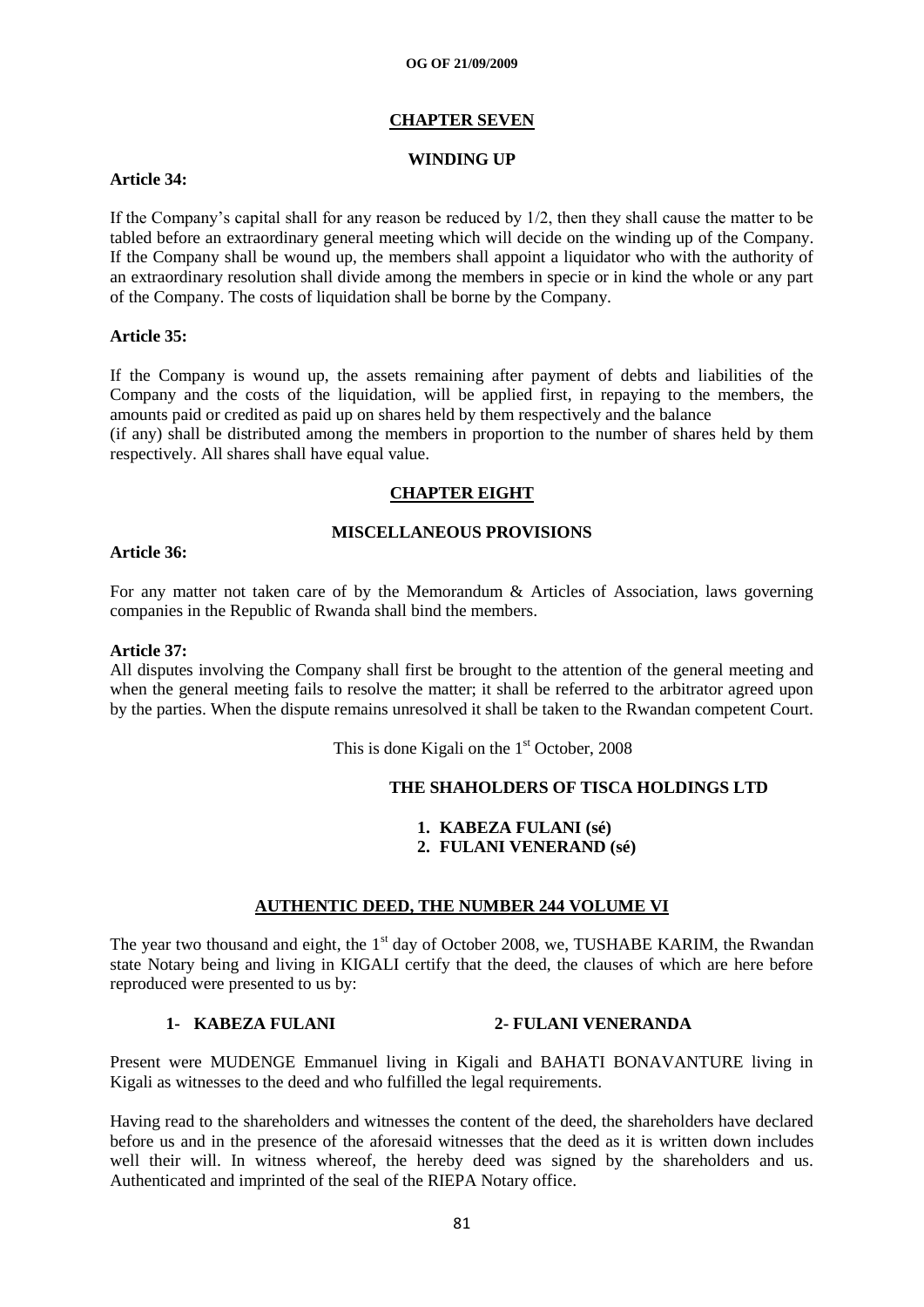#### **SHAREHOLDERS**

**1. KABEZA FULANI (sé) 2. FULANI BENERAND(sé)**

#### **WITNESSES**

#### **1. MUDENDE EMMANUEL (sé) 2. BAHATO BONAVANTURE(sé)**

#### **The Notary TUSHABE KARIM (sé)**

#### **Derived rights:**

The deed fees: Two thousand five hundred Rwandese francs Registered by Us. **TUSHABE KARIM**. The Rwanda State Notary being and living in Kigali, under number 244 volume VI the price of which amounts to 2500 frws francs derived under receipt  $N^{\circ}3171718$  as of 1<sup>st</sup> October 2008, and issued by the Revenue Authority.

#### **The Notary TUSHABE KARIM**

#### (sé) **EXECUTION FEES: FOR EXECUTION OF THIS DOCUMENT, THE PRICE AMOUNTS TO TWENTY THOUSAND RWANDESE FRANCS DERIVED UNDER RECIEPT NUMBER 3171718.**

#### **A.S. N°1001/ORG**

Reçu en dépôt au Bureau du Rwanda Development Board BP 6239 Kigali, le 07/07/2009 et inscrit au registre ad hoc des actes de sociétés sous le n°RCA 560/08/NYR, le dépôt des Statuts de la société **DELTA TWO CONSTRUCTION L.T.D** 

#### **Droits perçus**

- Droit de dépôt : 5000 frw.

- Suivant quittance N° 0745 du 24/06/2009

 **Le Rigistraire Général**

#### **Eraste KABERA**

**(sé)**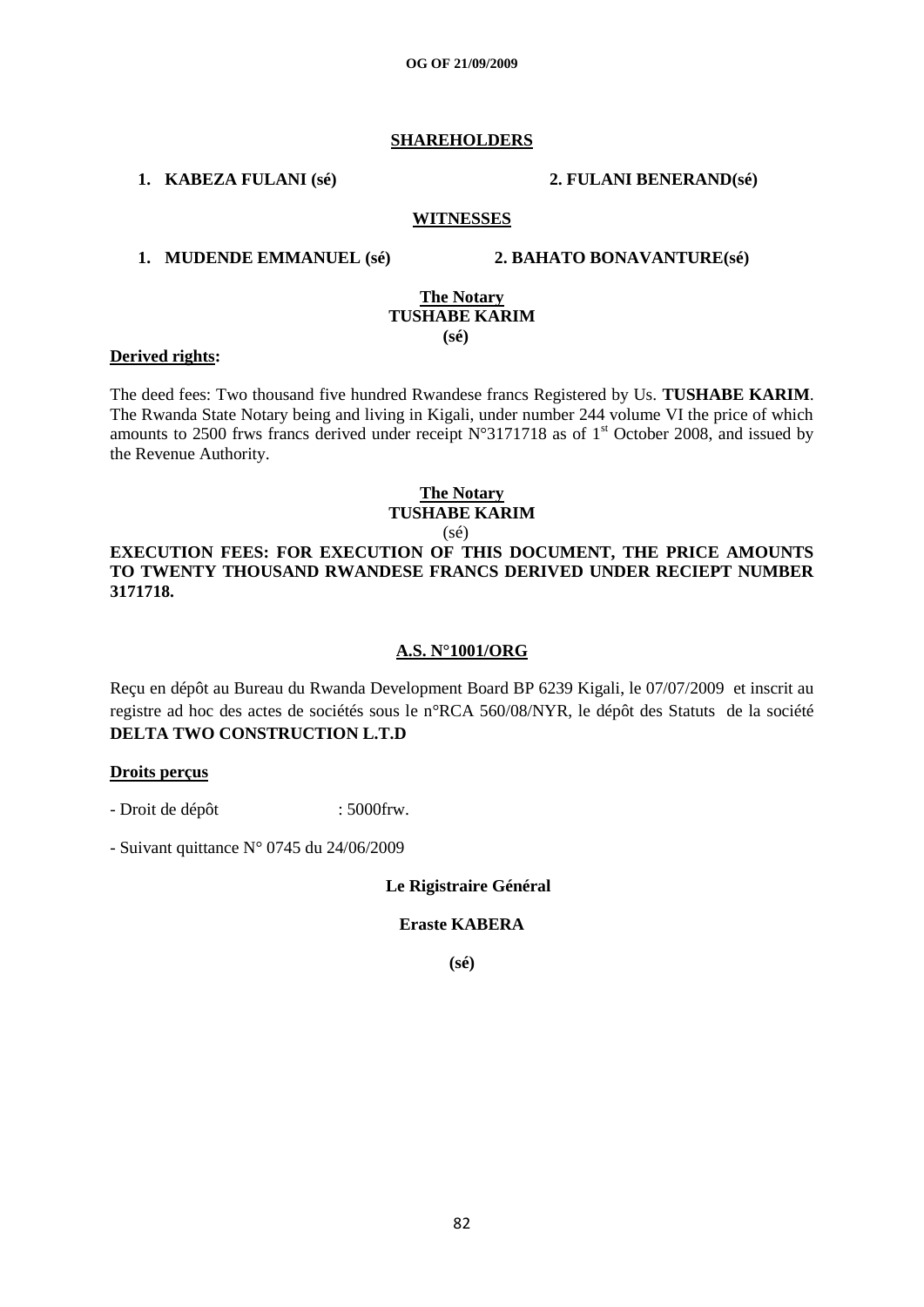# **STATUTS : ENTREPRISE D'ADDUCTION D'EAU ET DE CONSTRUCTION,**

# **SOCIETE A RESPONSABILITE LIMITE « E.AD.E.CO. SARL »**

 **================================================**

#### **Entre les Soussignés** :

- SADALA Modeste, Carte d'identité nº 6828/V3, dela Commune KIVUMU,

résidant en Commune KICUKIRO ;

- **GISAGARA** Alphonse, Carte d'Identité n<sup>°</sup> 12.981, de la Commune RUTOBWE,

résidant en Commune NYARUGENGE

Il a été convenu ce qui suit:

# **TITRE PREMIER**: **OBJET, DUREE ET SIEGE**

#### **Article premier :**

Il est constitué conformément à la legislation en vigueur en Républiqu Rwandaise, une société à responsabilité limitée (S.A.R.L) dénommée « E.AD.E.CO S.A.R.L. » (Entreprise d"Adduction d"Eau et de Construction).

# **Article 2 :**

Le siège social de l"E.AD.E.CO, SARL est établi en Commune Nyarugenge, Préfecture de la Ville de KIGALI, où tous les actes doivent être légalement notifiés.

Il peut être transféré à tout autre endroit de la République Rwandaise par decision simple de l"Assemblée Générale. Des succursales, des agences , des bureaux, peuvent être établis tant au RWANDA qu"à l"étranger par simple décision de l"Assemblée Générale.

#### **Article 3 :**

La Société a pour objet: les études, la conception et les réalisaation des travaux relevant des domaines ci-après:

- les travaux d'hydraulique: adductions d'eau potable ;
- Génie Civil : bâtiments civils et industriels;
- Génie Rural: aménagement hydro-agricole, et travaux connexes, et généralement toutes opérations mobilières et immobilières, financiers, commerciales et industrielles pouvant se rattacher directement ou indirectement à ces activités.

# **Article 4:**

La société est constituée pour une durée de trente ans, prenant cours à la date de l"Immatriculation au register de commerce.

Elle pourra être prorogue ou dissoute par decision des associés prise dans les formes requises pour les modifications des statuts.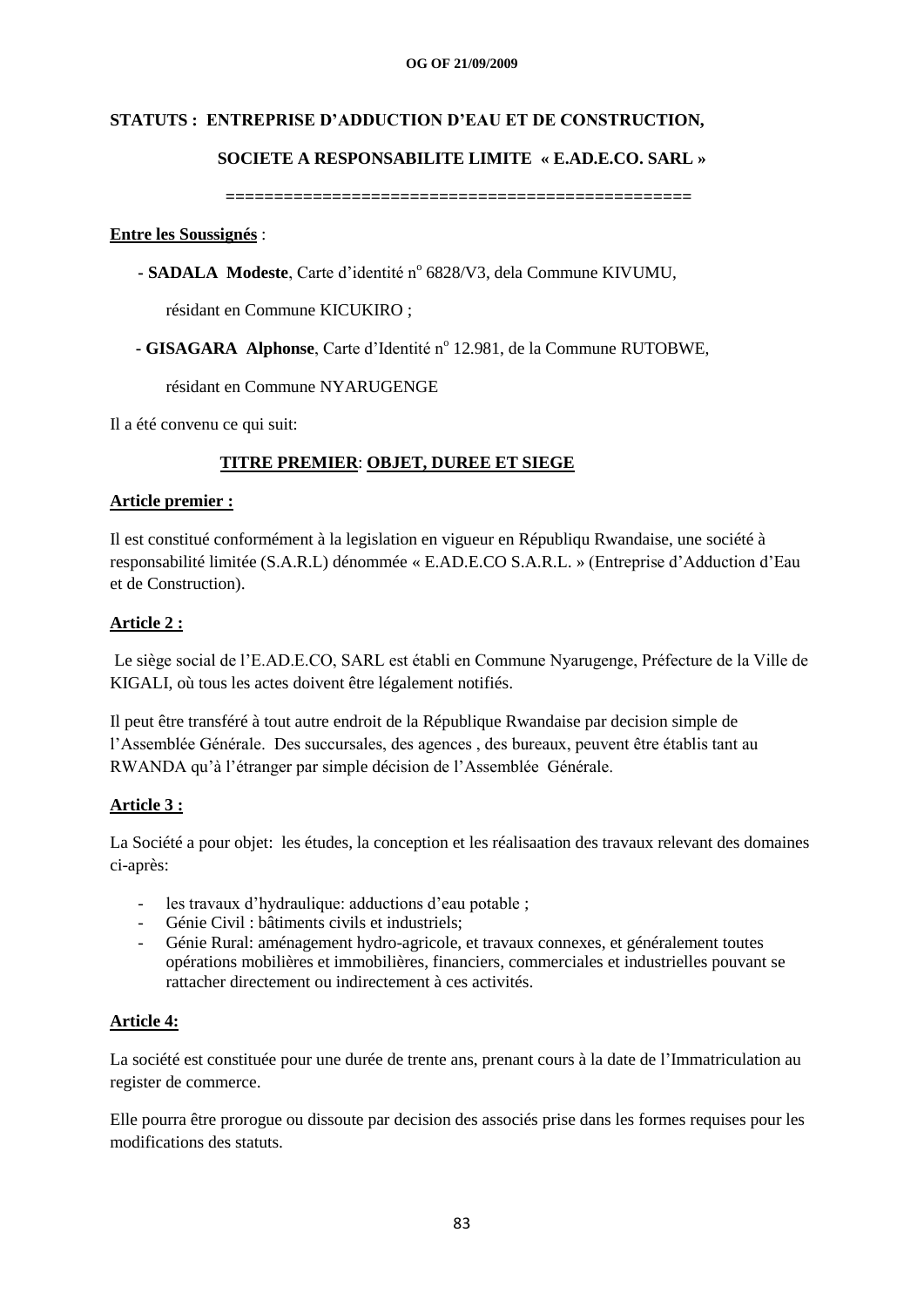# **TITRE II** : **CAPITAL SOCIAL**

# **Article 5 :**

Le Capital Social est fixé à la somme de Un million de francs rwandais divisé en 100 parts de 10 000 Frw chacune.

# **Article 6 :**

Les parts socials sont inscrites comme suit:

- SADALA Modeste 50 parts soit 500 000 Frw
- UWIMANA Marie Rosine 25 parts soi 250 000 Frw
- GISAGARA Alphonse 25 parts; soit 250 000 Frw

- Les parts socials de Mademoiselle UWIMANA Rosine resteront gérés par son père SADALA Modeste jusqu"à sa majorité.

Le capital se trouve intégralement souscrit et entièrement libéré.Les frais de constitution sont estimés à quatre vingt mille francs rwandais.

# **Article7 :**

Les parts socials sont nominatives et indivisibles.Elles sont inscrites dans le register des associés tenu au Siège sociale de la société qui peut être consulté par tout associé ou tiers intéressés. Ce register contient:

- La désignation précise de chaque associé.
- Le nombre de parts sociales appartenant à chaque associé.
- et l'indication des versements effectués.

# **Article 8** :

Les cessions des parts entre vifs ainsi que toute admission de nouveaux membres sont soumises à

l"approbation de l"Assemblée Générale.

En cas de décès d"un des associés, la Société continue entre les survivants et un ou plusieurs héritiers du défunt.

Ceux-ci sont désignés dans le testament ou, à défaut, par l"ensemble des héritiers.

#### **Article 9 :**

Les associés ne sont responsables des engagements de la Société qu"à concurrence du montant de leurs parts sociales.

#### **Article 10 :**

La société n'est pas nécessairement dissoute par le retrait, le décès ou toute défaillance de l'un des associés.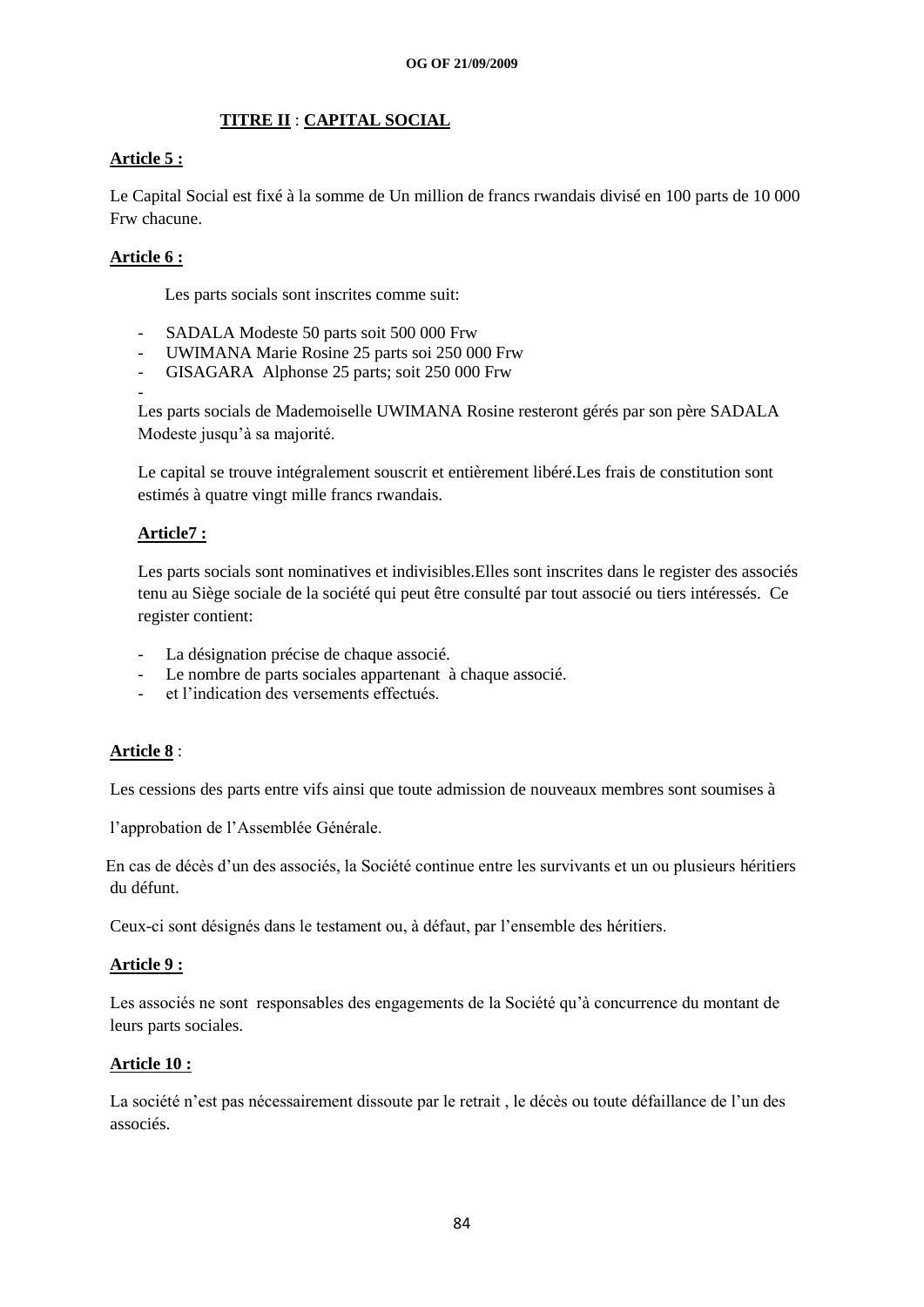# **TITRE III :ADMINISTRATION-GERANCE-CONTROLE**

# **Article11 :**

La gestion journalière de la Société est confiée à un Directeur-Gérant associé ou non, nommé pour trois ans par l"Assemblée Général. Son mandat est renouvelable.

Il peut être révoqué avant l"expiration du terme.

# **Article 12 :**

Le Directeur-Gérant ne doit pas exercer une activité similaire ou qui peut concurrencer les activités de la société, sauf accord écrit de l"Assemblée Générale.

Le Directeur-Gérant est revocable par décision des associés représentant plus de la moitié des parts sociales.

# **Article 13 :**

La remuneration et autres avantages du Directeur-Gérant de la Société sont determines par l"Assemblée Générale.

# **Article 14 :**

Le Directeur-Gérant est responsible devant l"Assemblée Générale.

Il doit faire un rapport détaillé à chaque Assemblée Générale ordinaire et répondre à toutes questions posées par les associés relatives à la bonne marche de la société.

# **Article 15 :**

Le contrôle financier de la société appartient à tout associé.

Les associés ont accès à toutes les archives de la Société et peuvent vérifier tous les comptes ainsi que tout document intéressant la Société.

#### **Article 16 :**

Le Directeur-Gérant dispose de tout pouvoir d"agir au nom de la Société pour les operations de gestion journalière de celle-ci, il peut vendre ou acheter des immeubles, aliéner, contracter des emprunts et constituer les hypothèques.

Il représente directement la société dans ses relations avec le pouvoir public, administrative et judiciaire. Il peut aussi exercer et intenter toutes actions en justice, tout comme demandeur que comme défendeur, comparaître à toute conciliation, executer toute decision judiciaire.

# **TITRE IV : ASSEMBLEE GENERALE**

#### **Article 17 :**

Les associés se réunissent en assemblée générale ordinaire une fois par an,sur convocation du Directeur-Gérant.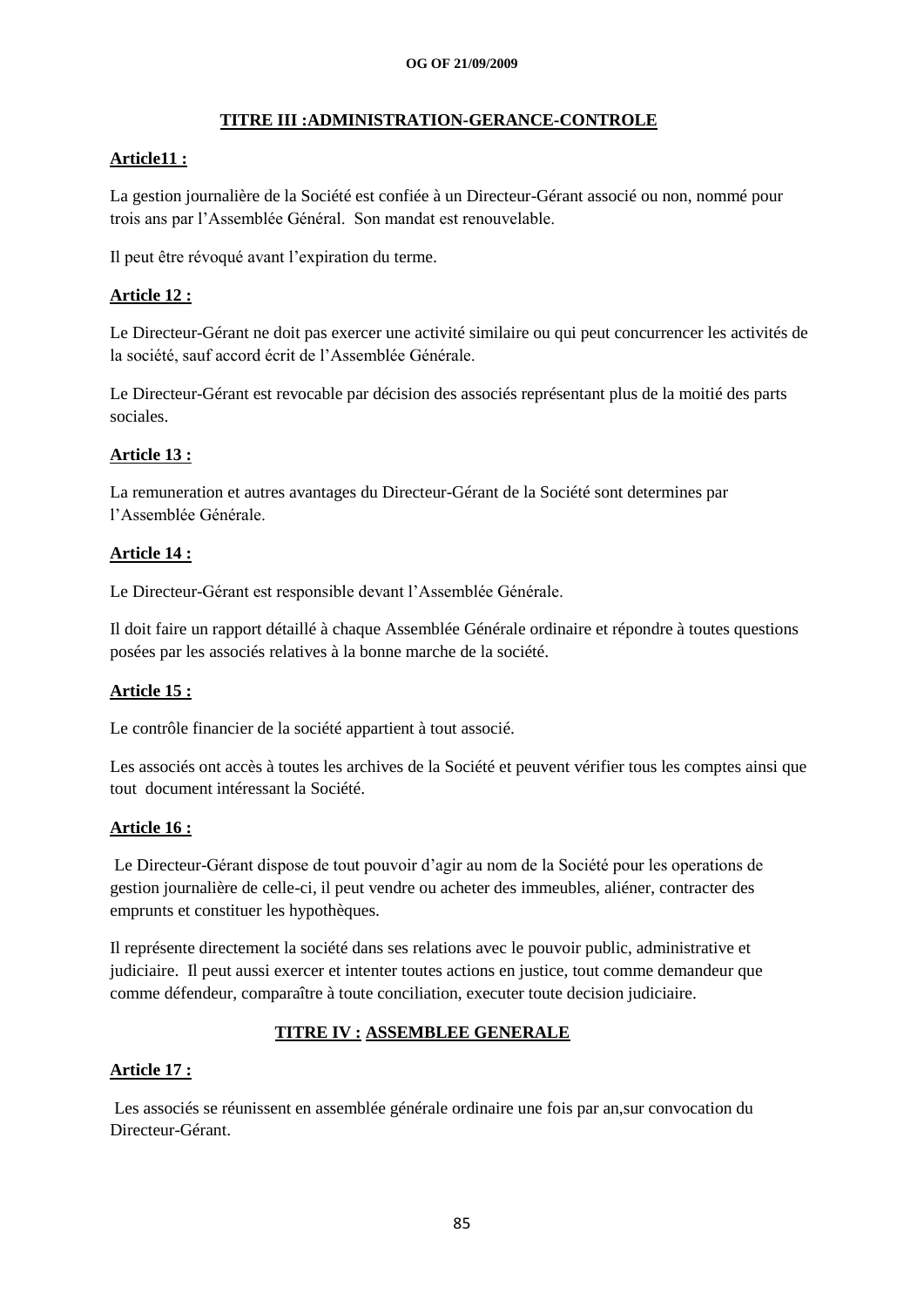L"Assemblée Générale extraordinaire se réunit chaque fois que l"intérêt l"exige, sur convocation soit du Directeur-Gérant, les commissaires au comptes,ou à la demande d"un associé disposant d"au moins un dixième du capital social.

# **Article 18:**

Les décisions de l"Assemblée Générale sont prises à la majorité des vois qui participant au vote pourvu aue ces vois atteignent trois quart (3/4) du capital social de la société.

# **Article 19 :**

L"Assemblée Générale a tous les pouvoirs:

1<sup>°</sup> Nomme eet révoaue le Directeur-Gérant de la société, determine sa remuneration et autres avantages, les emoluments des commissaries aux comptes eet leur donne décharge.

2<sup>°</sup> Prend connaissance des rapports du Directeur et des cmmissaires et délibère sur les questions posées.

3° Se pronounce sur toute question qui n'est pas dans les competences du Directeur-gérant ou à l"Assemblée extraordinaire.

# **Article 20:**

Pour toutes modifications qui portent sur les statuts, la transformation de la société sur l"objet de la société, sur la fusion, ainsi que sur l"augmentation ou la diminution du capital social,les decisions seront prises à lamajorité des trois quart des voix,à condition que les trois quart du capital social soient représentés. Si cette dernière condition n"est pas remplie, une seconde assemblée délibérera à la majorité simple.

# **Article 21 :**

Tout propriétaire de part sociale peut se faire représenter à l"Assemblée Générale par un mandataire special, agree par d"autres associés

# **Article 22 :**

 L"exercice social commence le premier janvier et se termine le 31 décembre de chaque année, sauf le premier exercice qui, lui commence à la date de son immaticulation au registre de commerce et se termine le 31 décembre suivant.

# **Article 23 :**

 Il est établi à la fin de chaque exercice social par les soins du Directeur-Gérant, un inventaire de l"acti et du passif, un compte des pertes et profits. La tenue de la comptabilité est journalière.

# **Article 24 :**

 A la fin de chaque exercice social l"Assemblée Général examine le bilan et donne décharge au Directeur. En cas de realization de benefices, elle determine la part devant constituer des reserves au moins 15 % et celle à répartir entre les associés au prorate de leurs parts sociales.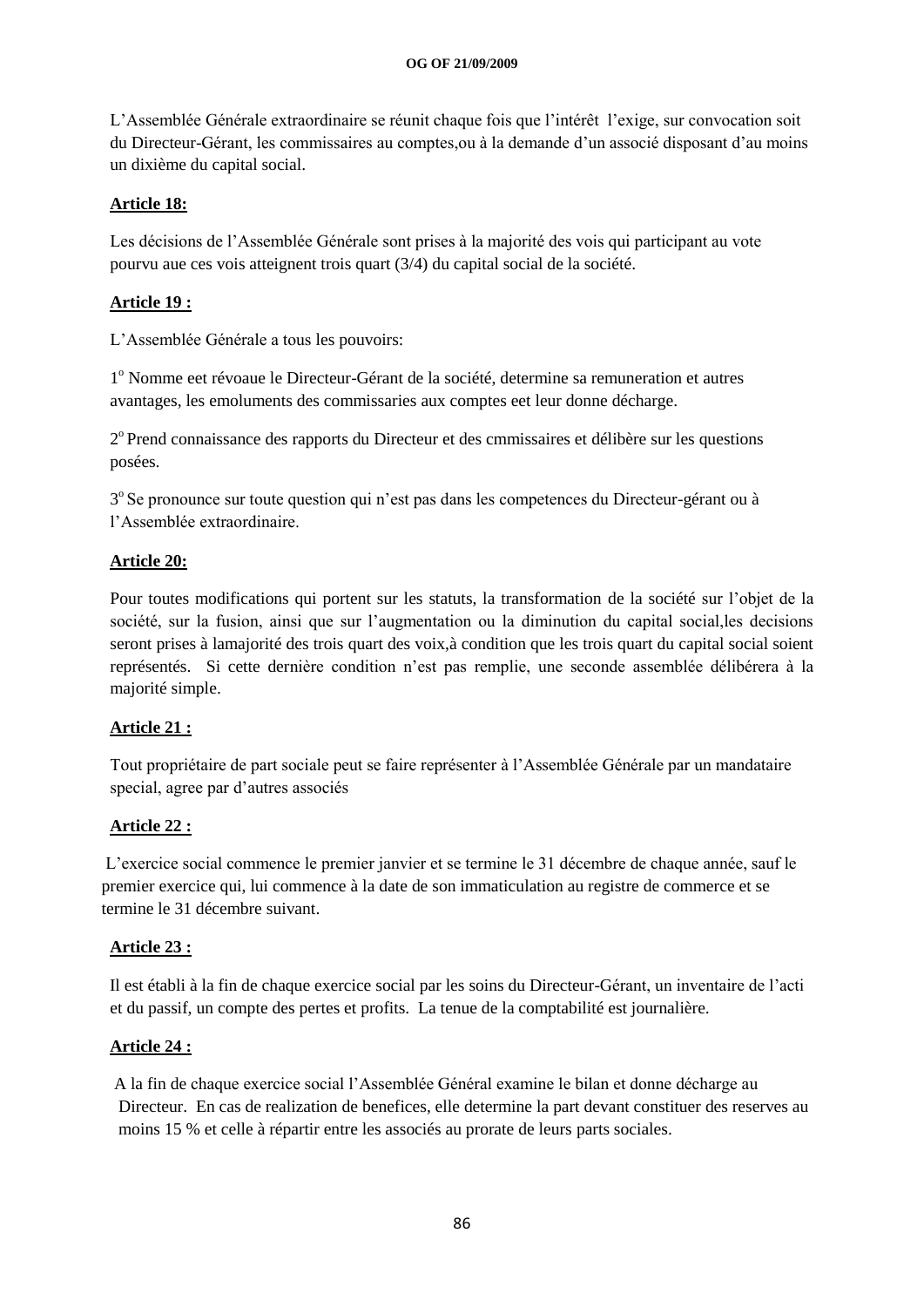# **Article 25**

 En cas de dissolution, le capital net de la liquidation est partagé entre les associés suivant le nombre de leurs parts respectives.

Les pertes éventuelles seront supportées dans la meme proportion

# **Article 26:**

 Tout litige pouvant survenir entre les associés à propos de l"application du present contrat sera soumis à un collège de trois arbitres , chaque partie désignant un arbiter de son choix ee les deux arbitres ainsi désignés precedent, de commun accord à la designation d"un tiers arbiter.

# **Article 27:**

 Pour tout ce qui n"est pa prévu aux presents statuts, les associés déclaren se referrer à la legislation en vigueur au RWANDA.

Kigali, le 30 juin 1992

# **LES ASSOCIES**

 **SADALA Modeste(sé) GISAGARA Alphonse (sé)**

# **ACTE NOTARIE NUMERO ONZE MILLE TROIS CENT SOIXANTE, VOLUME CCXXIII**

L" an mil neuf cent quatre vingt douze, le trentième jour du mois de juin, Nous, KABALISA Palatin, Notaire Officiel de l"Etat Rwandais, étant à KIGALI, certifions que l"acte dont les clauses sont reproduites ci-avant, nous a été présenté par :

- **SADALA Modeste**, carte d"identité no 6828/V3, de la commune KIVUMU, Agent des Transits, résidant dans la commune KICUKIRO ;
- **GISAGARA Alphonse**, carte d"identité no 12981, de la Commune RUTOBWE, Maçon qualifié, résidant dans la commune NYARUGENGE.

En présence de Monsieur NSENGIMANA Amiel et de MUKESHIMANA Libérata, Agents du Ministère de la Justice, résidant à KIGALI, témoins instrumentaires à ce requis et réunissant les conditions exigées par la loi.

Lecture du contenu de l"acte ayant été faite aux comparants et aux témoins, les comparants ont déclaré devant Nous et en présence desdits témoins que l"acte tel qu"il est rédigé renferme bien l"expression de leur volonté.

En foi de quoi, le présent acte a été signé par les comparants, les témoins et Nous, Notaire et revêtu du sceau de l"Office Notarial de KIGALI.

# **LES COMPARANTS**

**SADALA Modeste(sé) GISAGARA Alphonse(sé)**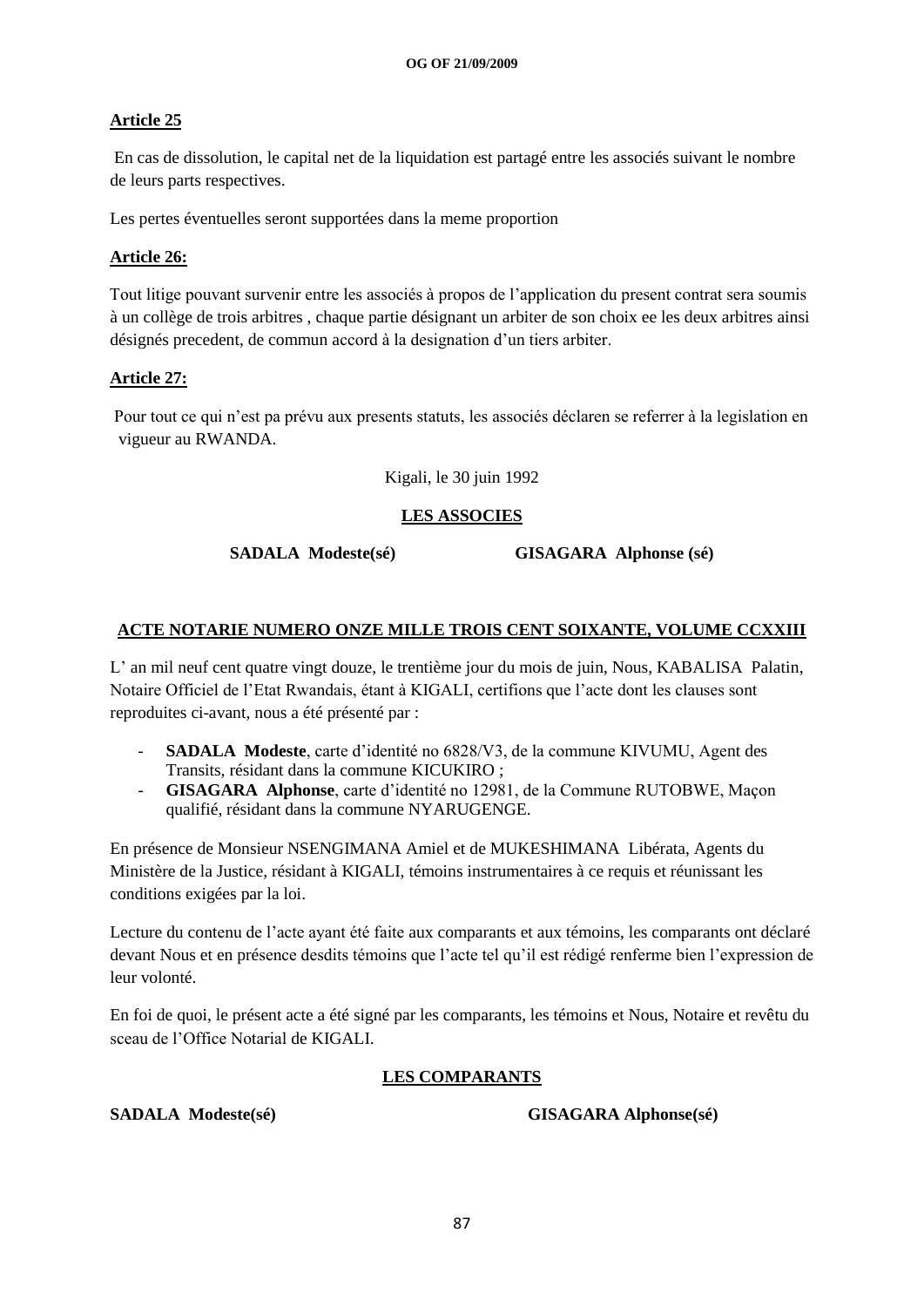#### **LES TEMOINS**

**NSENGIMANA Amiel (sé) MUKESHIMANA Libérata (sé)**

#### **LE NOTAIRE**

# **KABALISA Palatin**

 **(sé)**

#### **DROITS PERCUS :**

**Frais d'Acte :** Mille huit cents francs rwandais (1.800 Frw) enregistrés sous l"acte authentique no 11.360 Volume CCXXIII du 30 juin 1992, perçus suivant quittance nº 248157/B du 29 juin 1992, délivrée par le comptable de Préfecture de KIGALI

#### **LE NOTAIRE**

#### **KABALISA Palatin**

**(sé)**

#### **Frais d'expédition**

Deux mille Huit cent (2.800 Frw) perçus pour une expédition authentique suivant la même quittance.

#### **LE NOTAIRE**

#### **KABALISA Palatin**

**(sé)**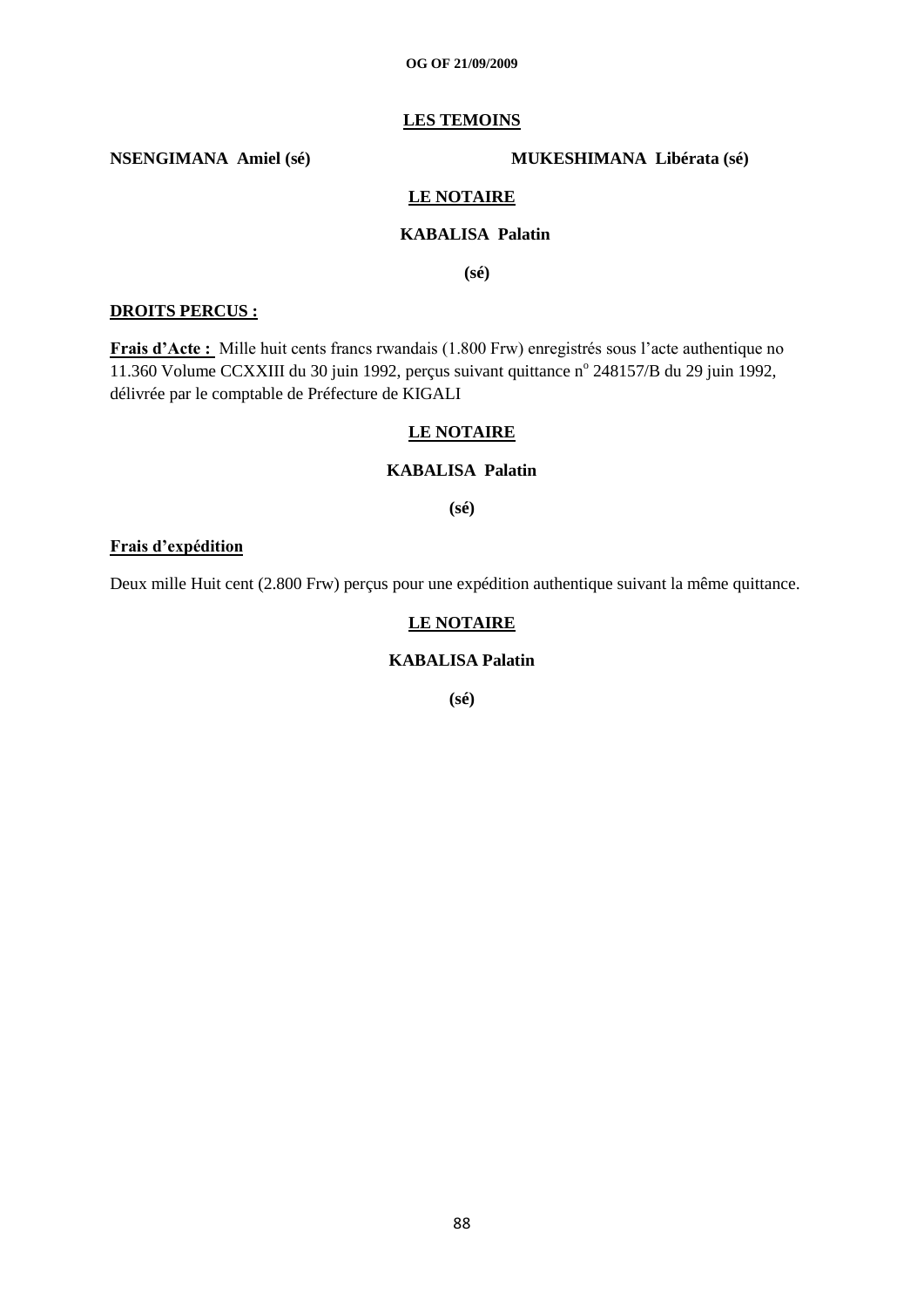# **ENTREPRISE D'ADDUCTION D'EAU ET DE CONSTRUCTION "E.AD.E.CO"**

\_\_\_\_\_\_\_\_\_\_\_\_\_\_\_\_\_\_\_\_\_\_\_\_\_\_\_\_\_\_\_\_\_\_\_\_\_\_\_\_\_\_\_\_\_\_\_\_\_\_\_\_\_\_\_\_\_\_\_\_\_\_\_\_\_\_\_\_\_\_\_\_

# **B.P. 3048 KIGALI**

#### **TEL.: 08304761/05301816**

#### **TIN: 100136936**

# **PROCES – VERBAL DE LA REUNION DE L'ASSEMBLEE GENERALE EXTRAORDINAIRE DE LA SOCIETE E.AD.E.CO Sarl du 31/01/2009**

L"an deux mil neuf, le trente unième jour du mois de janvier, sur convocation de Monsieur **SADALA Modeste**, Directeur Gérant de la société et associé, par lettre du 05/01/2009, l"**Assemblée Générale de E.AD.E.CO Sarl** s"est tenue à son siege à Remera, District de KICUKIRO.

#### **Etaient présents :**

- Monsieur **SADALA Modeste**, Associé et Directeur-Gérant
- Monsieur **GISAGARA Alphonse**, Associé;
- Mademoiselle **UWIMANA Rosine**, Associée ;
- Monsieur **ISHIMWE Jean de la Croix,** invité;
- Madame **DUSABEYEZU Jacqueline,** invitée.

# **Ordre du jour:**

- Gestion des parts de Mademoiselle UWIMANA Rosine
- Cession des parts de GISAGARA Alphonse
- Procuration de signature;
- Mandat du directeur gérant et nomination des commissaries aux comptes.
- Divers.

**Monsieur SADALA Modeste** ouvre la réunion en remerciant les invites d"avoir répondu positivement à son invitation et présente toutes les personnes invitees.

Il leur rappelle l"ordre du jour tel que repris dans la lettre d"invitatiion et déclare que le Corrum pour la tenue de l"Assemblée Générale est atteint.

#### **1)Gestion des parts de Mademoiselle UWIMANA Rosine**

Monsieur **SADALA Modeste** commence les débats en informant l"Assemblée Générale que **Mademoiselle UWIMANA Rosine** a atteint la majorité d"âge et qu"elle peut gérer ses parts en vertu de l"artcle 6 des statuts de la société.

A son tour, **Mademoiselle UWIMANA Rosine** a pris la parole pour remercier son père,d"avoir eu confiance en elle et bien géré ses parts en Bon Père de Famille et informe l"Assemblée Générale qu"elle prend en main la gestion des ses parts à compter de ce jour.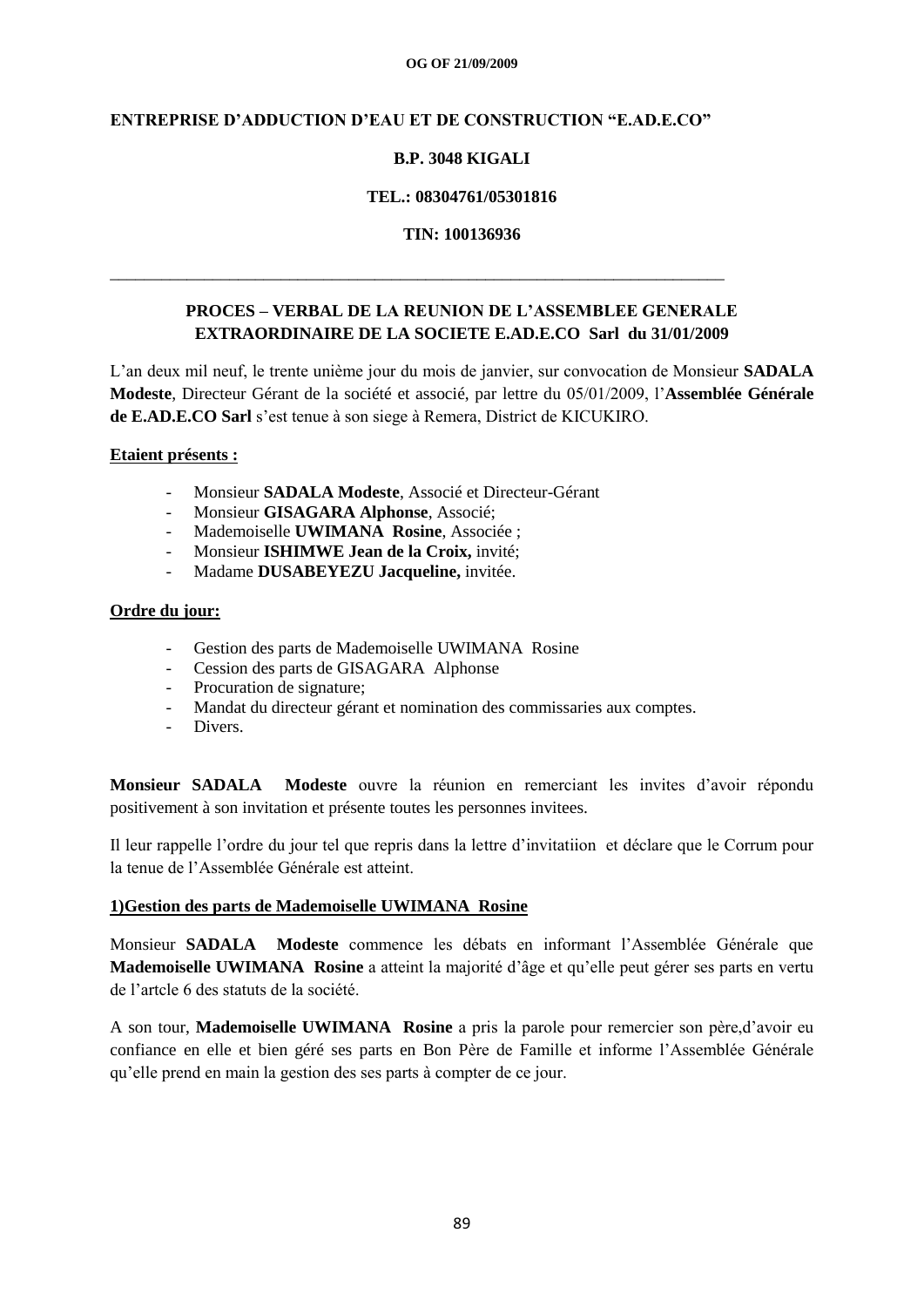# **2) De la Cession des parts de GISAGARA Alphonse**

Le Directeur gérant a lu la letter de **Monsieur GISAGARA Alphonse** par laquelle il exprime sa volonté de céder ses parts dans la société **E.AD.E.CO Sarl** parce qu"il lui est avantageux de vendre toutes ses parts pour le moment et propose de les céder à **KARUTA ISHIMWE Jean de la Croix.**

Sur ce point, l"Assemblée Générale n"a pas eu d"objection et a accepté d"accueillir le nouvel associé. Mais comme il est âgé de dix sept ans et que par conséquent n"a pas encore atteint la majorité de l"âge, sa mère, **Madame DUSABEYEZU Jacqueline,** demande à l"Assemblée générale de gérer ces parts jusqu"à la majorité d"âge de son fils. L"Assemblée Générale a enteriné cette proposition.

# **3) Procuration de signature**

**Monsieur SADALA Modeste** rappelle que dans la gestion journalière de la Société, lui seul a le droit de signature sur les comptes de l"Entreprise. Il déclare qu"en cas d"empêchement quelqu"un d"autre devrait pouvoir signer pour éviter la perturbation des activités de la société.

A l"unanimité, l"Assemblé Générale désigne **Mademoiselle UWIMANA Rosine et Madame DUSABEYEZU Jacqueline** pour signer conjointement sur tous les comptes de la société en l"absence de **SADALA Modeste.**

# **4) Mandat du Directeur Gérant et nomination des commissaires aux comptes**

En vertu de l"aarticle 11 des statuts de la société, l"Assemblée Générale reconduit **Monsieur SADALA Modeste** dans ses fonctions de Directeur Gérant de la société pour un mandat de 3 ans et nomme **Madame UWAMALIYA Julienne et MUTEMBEREZI Fidèle** comme Commissaires aux comptes.

# **5) Divers**

Eu égard à la conjuncture actuelle et compte tenu de la concurrence dans le secteur dans lequel la société opère, l"Assemblée générale demande au Directeur gérant d"essayer de diversifier les opérations de la société en vue d"une meilleure rentabilité.

Le Directeur gérant accepte et promet un rapport sur ce point lors de la prochaine tenue de la réunion de l"Assemblée Générale.

# **Le réunion clot ses travaux à 15 heures de l'après midi.**

Kigali, le 31/01/2009

**SADALA Modeste(sé)**

**GISAGARA Alphonse (sé)**

**UWIMANA Rosine (sé)**

# **KARUTA ISHIMWE Jean de la Croix représenté par DUSABEYEZU Jacqueline(sé)**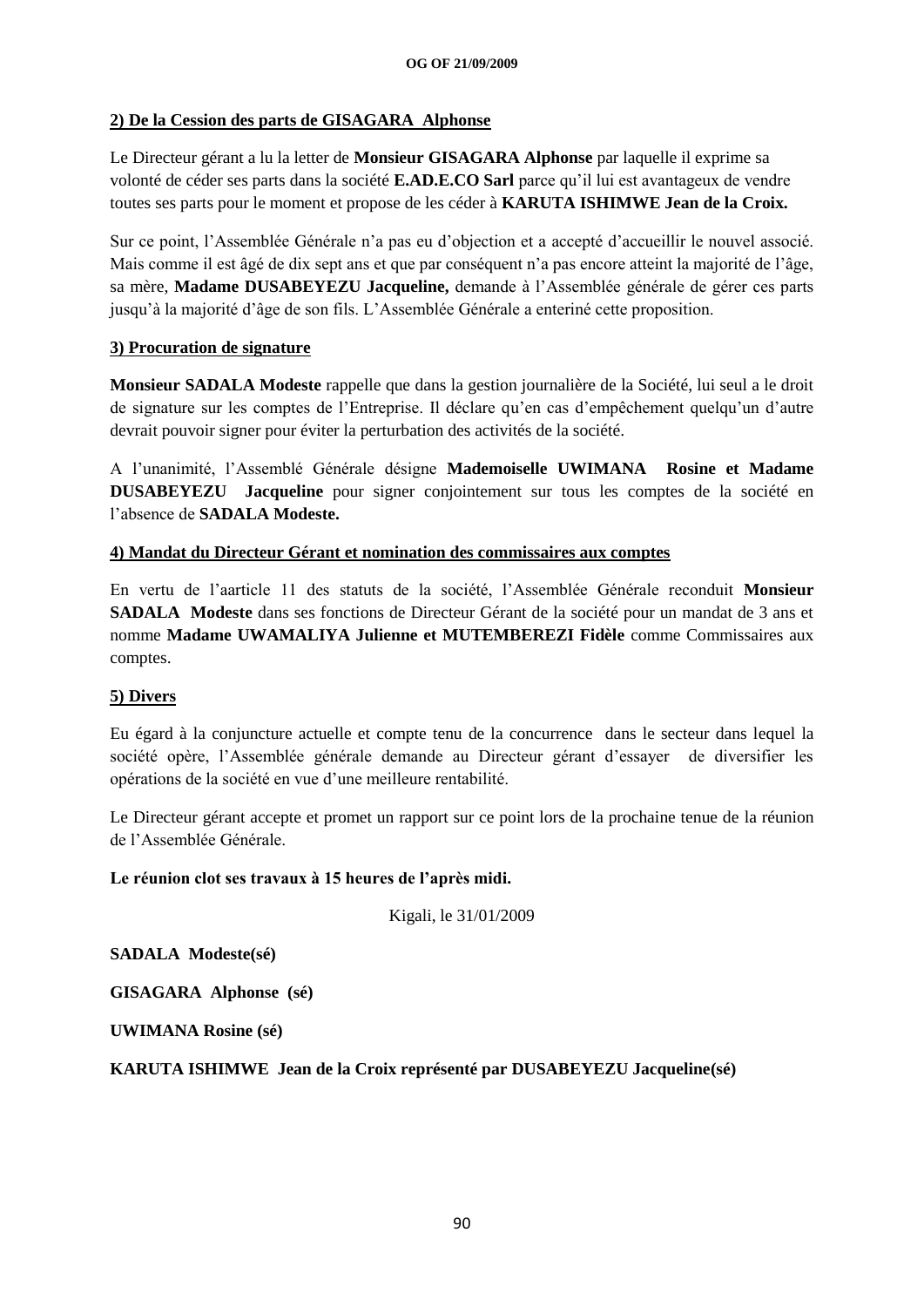# **ENTREPRISE D'ADDUCTION D'EAU ET DE CONSTRUCTION**

# **"E.AD.E.CO"**

# **B.P. 3048 KIGALI**

# -----------------------------------------------------------------------------------

# **PROCES-VERBAL DE LA REUNION DE L'ASSEMBLEE GENERALE ORDINNAIRE DE LA SOCIETE E.AD.E.CO SARL DU 15/07/2009**

L"an deux mil neuf , le quinzième jour du mois de juillet, sur convocation de Monsieur SADALA Modeste, Directeur-gérant de la société et associé par letter du 05/07/2009, l"Assemblée générale ordinnaire de E.AD.E.CO Sarl s"est tenue à son siege à Remera, Distrrict de Kicukiro.

#### **Etaient présents**:

- Monsieur SADALA Modeste, Associé et Directeur-gérant ;
- Mademoiselle UWIMANA Rosine, Associée ;
- Monsieur ISHIMWE KARUTA Jean de la Croix, Associé, représenté par DUSABEYEZU Jacqueline.

# **Ordre du jour:**

- Approbation du Bilan au 31/12/2008
- Augmentation du Capital Social
- **Approbation du Bilant au 31/12/2008**

Le Directeur –gérant commence par presenter le Compte d"Exploitation de l"exercice 2008 qui accuse un résultat positif avant impost de Quatre million huit cent neuf mille trois cent quatre vingt seize francs rwandais(4.809.396 Frw)

L"impôt y afférant est de un million quatre cent quarante deux mille huit cent dix huit francs (1.442.818 Frw).

Le résultat à affecter s"élève à Trois millions trois cent soixante six mille cinq cent soixante dix sept francs (3.366.577 Frw).

Il présente et explique le Tableau de Passage aux Soldes des Comptes Patrimoniaux de l"exercice 2008 et termine par le Bilan au 31/12/2008 avec un report à nouveau de Trois cent trois mille cent trois francs (303.103 Frw)

# **Augmentation du Capital social**

Le Directeur-gérant explique aux associés qu"en vue de la compétitivité et suite à la conjoncture actuelle, le Capital social devrait au moins être supérieur ou égal à dix millions de francs rwandais (10.000.000 Frw)

A l"unanimité l"Assemblée Générale décide que d"une part sans causer préjudice à l"article 25 des statuts de la société, le résultat de l"exercice 2008 sera affecté à l"augmentation du capital et que d"autre part 600 parts sociales (600) de 10000 francs rwandais chacune devraient être souscrites au capital et libérées dans la même proportion que lors de la constitution de la société.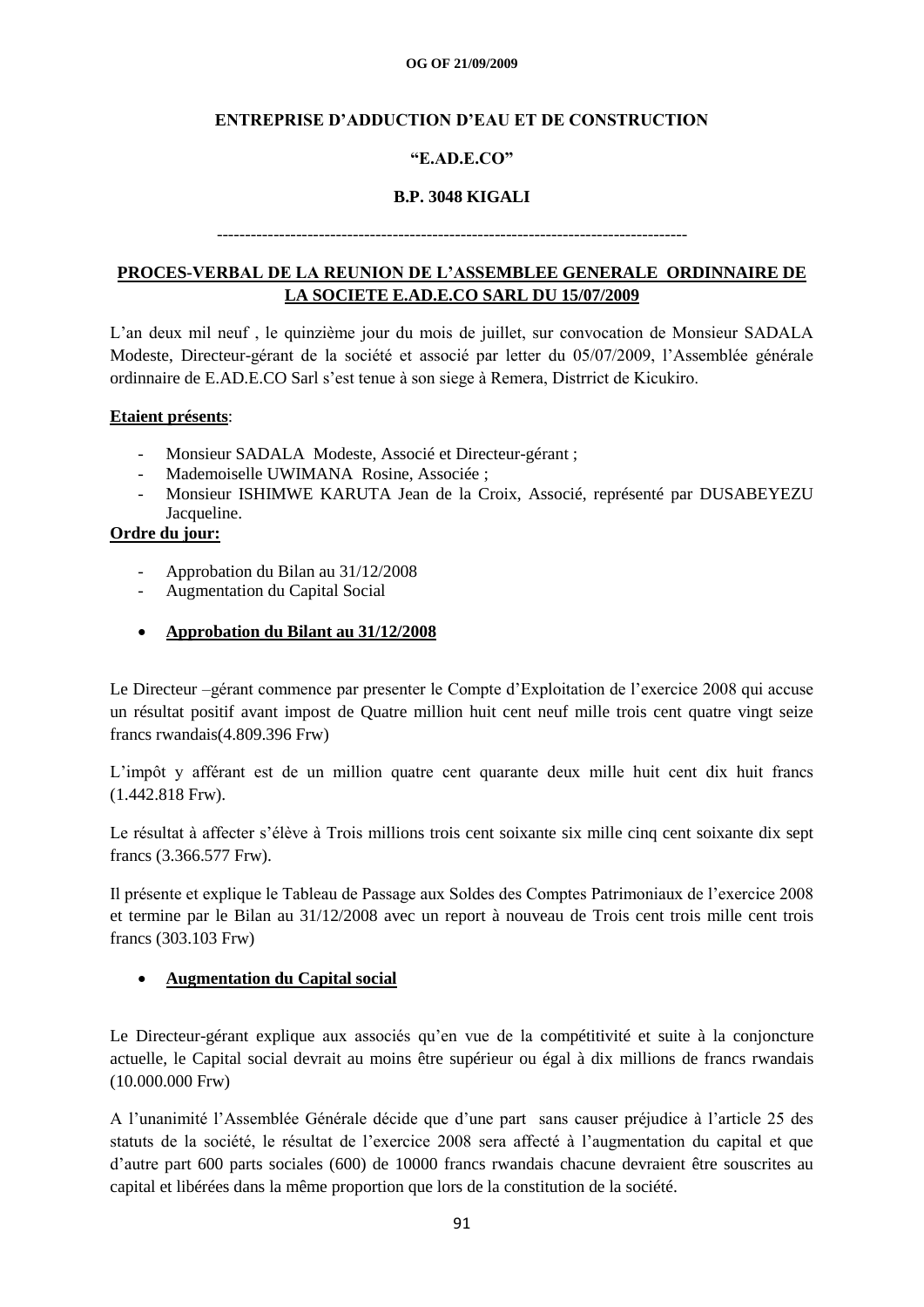Ainsi:

SADALA Modeste souscrit 300 parts sociales ;

UWIMANA Rosine souscrit 150 parts sociales ;

ISHIMWE KARUTA Jean de la Croix souscrit 150 parts sociales.

Ceci dit que le Capital social devient  $1.000.000$  Frw  $+ 3.669.680$  Frw  $+ 6.000.000$  Frw  $=$ 

**10.669.680 Frw ( Dix millions six cent soixante -neuf mille six cent quatre -vingt francs rwandais).**

Tous les associés conviennent que la liberation des parts socials souscrites dans cette séance se fera endéans quinze jours à partir du 15/07/2009 pour permettre au Directeur-gérant de mieux s'organiser.

Le Directeur-gérant clôt la réunion en remerciant les associés pour la bonne volonté qu'ils ont eu de participer à cette assemblée et leur réitère son engagement dans l"intérét de l"Entreprise.

# **La réunion clôt ses travaux à 17 heures**

**Kigali, le 15/07/2009**

#### **SADALA Modeste (sé)**

#### **UWIMANA Rosine (sé)**

**ISHIMWE KARUTA Jean de la Croix, représenté par DUSABEYEZU Jacqueline (sé)**

# **AS N° 269**

Reçu en dépôt au Bureau du Rwanda Development Board BP 6239 Kigali, le 21/05/2009 et inscrit au registre ad hoc des actes de sociétés sous le n°RCA 781/KIG, le dépôt des Statuts, des PV du 31/01/2009 et du 15/07/2009 de la société **« E.AD.E.CO S.A.R.L. »**

#### **Droits perçus**

- Droit de dépôt : 5000 frw.

- Suivant quittance N° 2616 du 06/05/2009

 **Le Rigistraire Général**

# **Eraste KABERA**

**(sé)**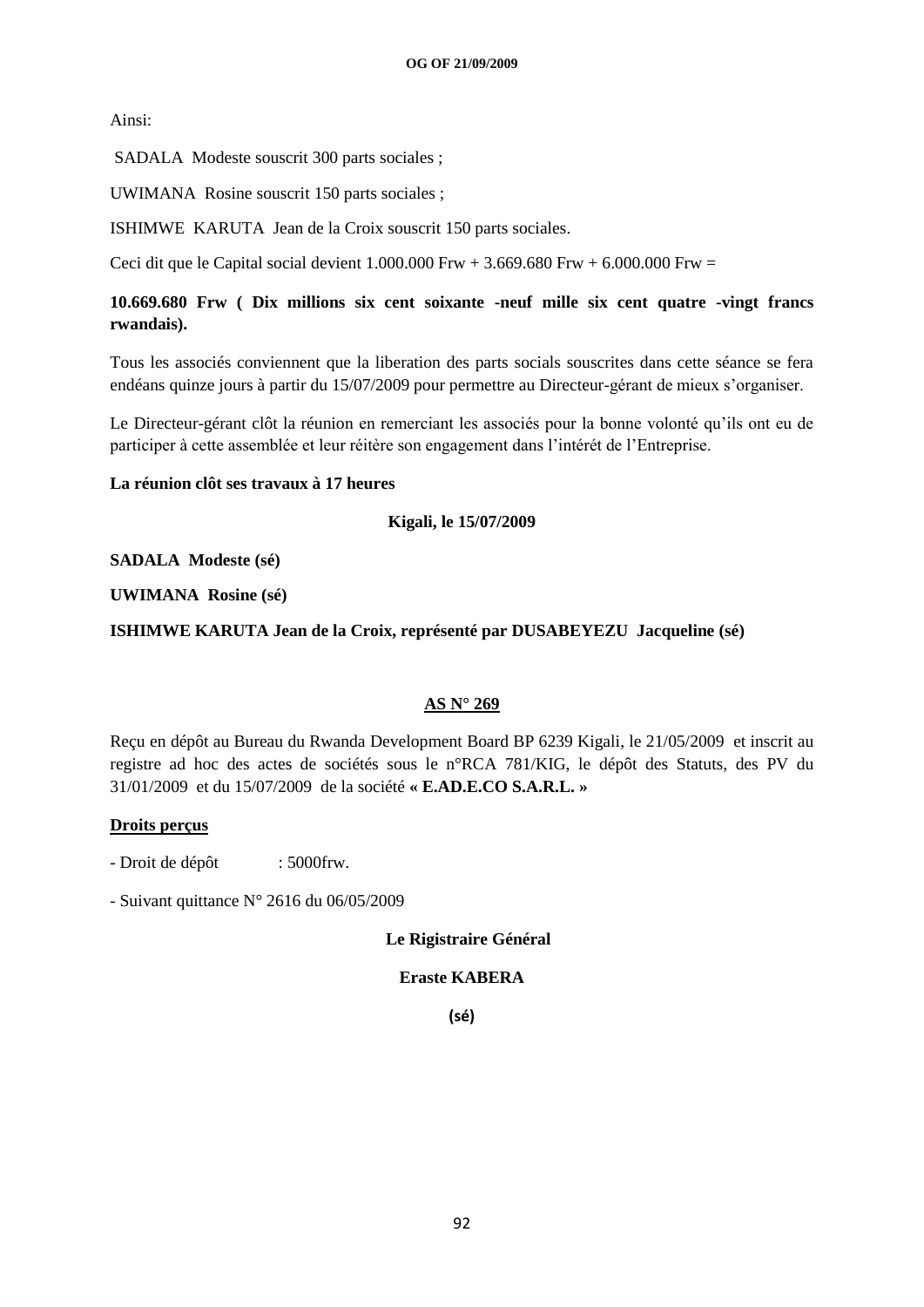# **ENTREPRISE DES SERVICES DE CONSULTANCE EN PASSATION DES MARCHES, D'ETUDES ET DES TRAVAUX (ESETRA S.A.R.L)**

# **STATUTS**

Entre les soussignés :

#### **-Monsieur MUSABYIMANA Viateur**

#### **-Monsieur SINDAYIGAYA Vincent**

#### **-Monsieur KWIZERA Clément**.

#### **CHAPITRE PREMIER : DENOMINATION, SIEGE SOCIAL, OBJET ET DUREE**

#### **Article premier**

Il est constitué entre les soussignés, une Société à responsabilité limitée régie par les lois en vigueur au Rwanda et par les présents statuts, dénommée « Entreprise des services de consultance en passation des marchés, d"études et des travaux » ESETRA S.A.R.L en sigle.

#### **Article 2**

Le siège social est fixé à Nyamirambo, District de Nyamirambo, Ville de Kigali où tous les actes doivent être notifiés. Le siège social pourra être transféré en toute autre localité de la République du Rwanda par la décision de l"assemblée générale.

La société peut avoir des succursales, agences ou représentations tant au Rwanda qu'à l'étranger.

#### **Article 3**

La société est créée pour une durée indéterminée prenant cours à la date d"immatriculation au Registre de commerce. Elle peut être dissoute à tout moment par la décision de l"assemble générale.

#### **Article 4**

L'entreprise a pour objet :

**1**. Consultance en passation des marchés : - Assistance à la mise en place d"un système de passation des marchés.

 - Assistance à l"élaboration des termes de références et des dossiers d"appels d"offres et à l"évaluation des offres.

- Formation sur les bonnes pratiques et procédures de

passation des marchés.

- Audit des procédures et pratiques de passation des

marchés.

**2**. Etudes, Expertise et surveillance des projets : - Etude technique des projets de génie civil

- Expertise pour déterminer la valeur nette comptable

des immeubles.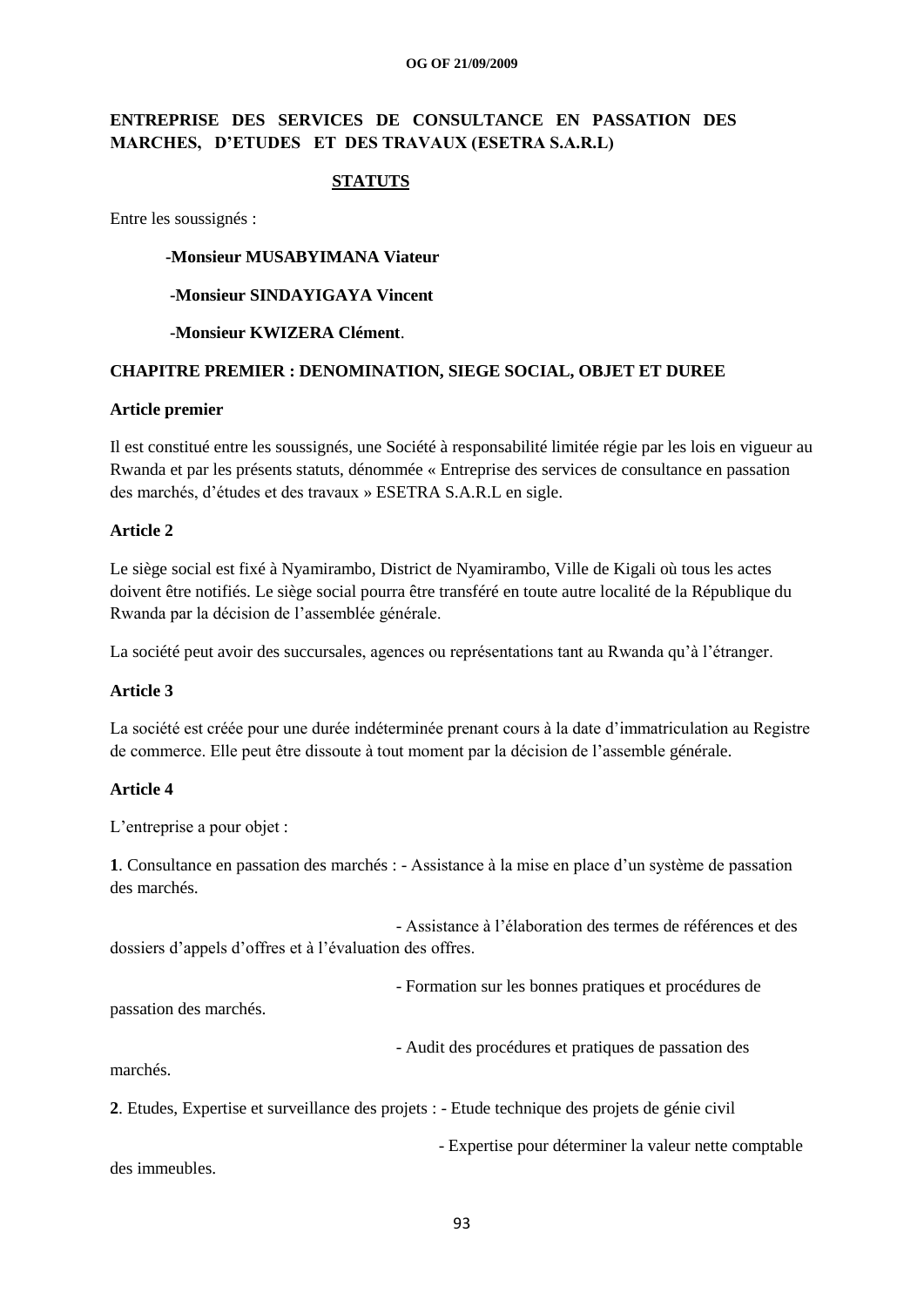- Surveillance, suivi et organisation des chantiers de constructions civiles, industrielles ainsi que des ouvrages d"art.

- **3**. Exécution des projets de génie civil : Construction des bâtiments
	- Adduction d"eau potable
	- Construction, réhabilitation et entretien des routes.
	- Construction des ponts.

**4**. Importation et commercialisation des matériaux de construction et autres fournitures diverses.

 Pour s"assurer de la qualité des constructions, l"Entreprise ESETRA S.A.R.L doit importer et commercialiser des matériaux de construction.

**5.** Elle peut exercer toute autre activité lucrative sur décision de l"assemblée générale.

# **CHAPITRE 2 : CAPITAL SOCIAL – PARTS SOCIALES**

#### **Article 5**

Le capital social est fixé à la somme de Cinq Millions (5.000.000) Francs Rwandais, réparti en 100 parts sociables de Cinquante Mille (50.000) Francs Rwandais chacune. Les parts sont intégralement souscrites et entièrement libérées comme suit :

- 1. Monsieur MUSABYIMANA Viateur : 80 parts sociales, soit 4.000.000 Francs Rwandais.
- 2. Monsieur SINDAYIGAYA Vincent : 10 parts sociales, soit 500.000 Francs Rwandais.
- 3. Monsieur KWIZERA Clément : 10 parts sociales, soit

500.000 Francs Rwandais.

L"associé KWIZERA Clément étant mineur, il est représenté par son père MUSABYIMANA Viateur jusqu"à son age majeur.

Toutefois, l"entreprise peut accueillir les nouveaux membres qui le veulent si l"assemblée générale confirme l"intégration de ces nouveaux membres.

# **Article 6**

Le capital social peut être augmenté ou réduit par décision de l"assemblée générale statuant dans les conditions requises pour la modification des statuts. En cas d"augmentation du capital, les associés disposent d"un droit de préférence pour la souscription, de tout ou partie de ladite augmentation.

Le cas échéant, l"assemblée générale décide de l"importance dudit droit de préférence ainsi que du délai dans lequel il devra être exercé et toutes autres modalités de son exercice.

# **Article 7**

Les parts sont nominatives. Il est tenu au siège social un registre des associés qui mentionne la désignation de chaque associé et le nombre de ses parts, les cessions des parts datées et signées par le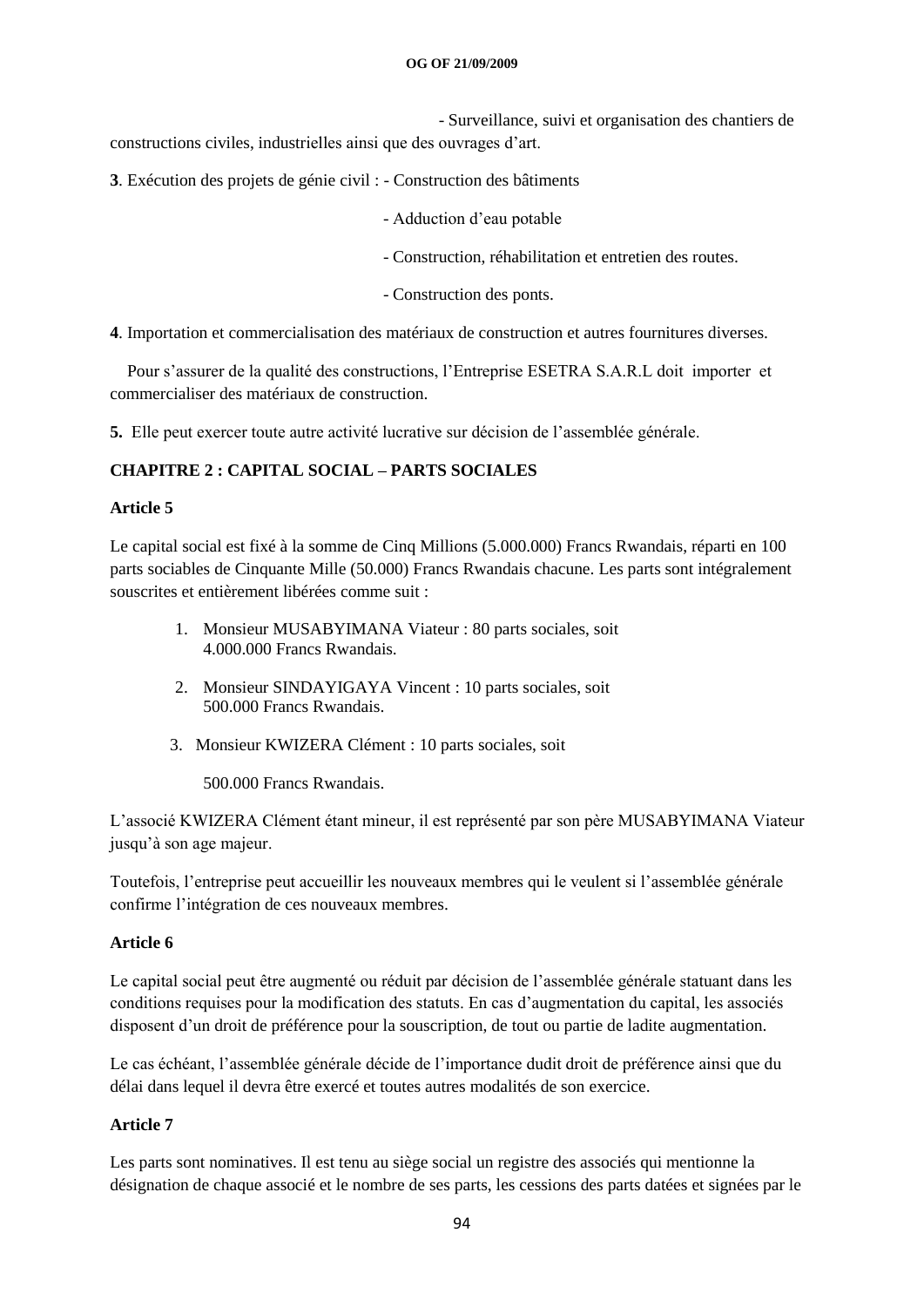cédant et le cessionnaire ou par leur fondés de pouvoir, les transmissions à cause de la mort et les attributions par suite de partage datées et signées par les bénéficiaires et le Directeur.

# **CHAPITRE III : ADMINISTRATION – SURVEILLANCE**

# **Article 8**

La société est gérée et administrée par un Directeur, associé, nommé par les membres pour une durée de 3 ans renouvelables. Il est révocable à tout moment par la décision des membres.

# **Article 9**

Les parts sociales sont librement cessibles entre les associés. Toutes cessions ou transformations des parts sociales à d"autres personnes est subordonnée à l"agrément de l"assemblée générale pour une durée de 5 ans renouvelable. Il est révocable à tout moment par la décision des membres.

# **Article 10**

Le Directeur a les pouvoirs les plus étendus pour gérer et administrer les besoins et affaires de la société dans les limites de l"objet social.

Les actions en justice tant en demandant qu"en défendant, de même que tous recours judiciaires ou administratifs, sont intentés, formés ou soutenus au nom de la société poursuites et diligences du Directeur pouvant se substituer un mandataire de son choix.

# **Article 11**

Est nommé pour la première fois Directeur, Monsieur SINDAYIGAYA Vincent pour une durée de 3 ans renouvelables.

# **Article 12**

Les opérations de la société sont contrôlées par les associés eux-mêmes. Ils jouissent du libre accès aux archives de la société et peuvent vérifier sans les déplacer, tous les documents comptables.

# **CHAPITRE IV : ASSEMBLEE GENERALE**

#### **Article 13**

L"assemblée générale régulièrement constituée représente l"universalité des associés. Les décisions et les délibérations, prises conformément à la loi et aux statuts obligent tous associés, mais les absents, les dissidents ou les incapables.

#### **Article 14**

L"assemblée générale ordinaire se tient une fois tous quatre mois soit 3 fois par an. Des assemblées extraordinaires se tiennent chaque fois que l"intérêt de la société l"exige ou à la demande de l"un des associés.

# **Article 15**

Les résolutions se prennent à la majorité des parts sociales. Pour délibérer valablement, l"assemblée générale doit réunir la majorité des parts sociales soit 2/3 des membres.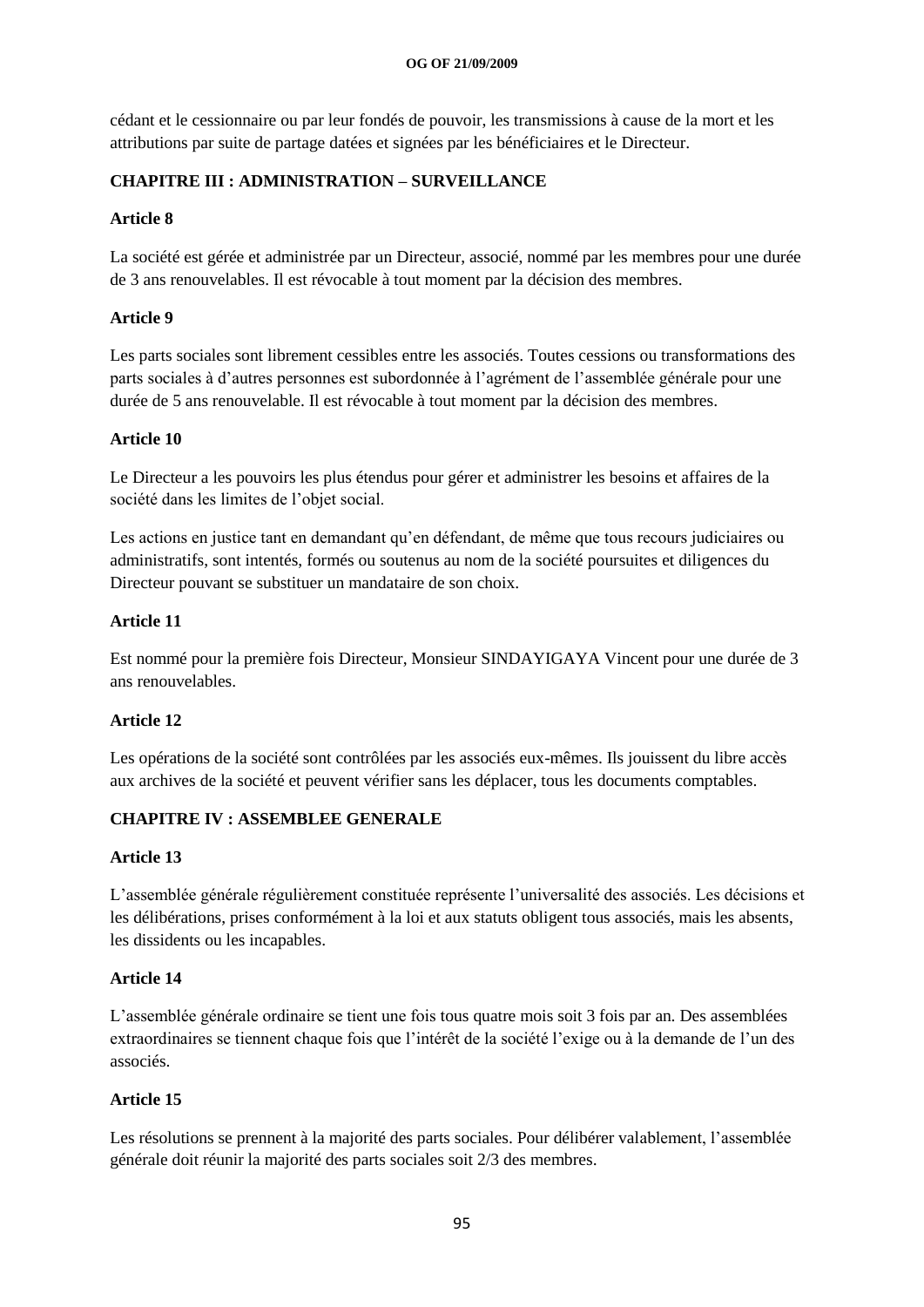# **CHAPITRE V : BILAN – INVENTAIRE – REPARTITION DES BENEFICES**

# **Article 16**

L"exercice social commence le premier Janvier pour se termine le 31 Décembre de l"année. Toutefois, le premier exercice commence le jour de l"immatriculation au Registre de commerce pour expirer le 31 Décembre suivant.

# **Article 17**

Il est établi à la fin de chaque exercice social, par les soins du Directeur un inventaire général de l"actif et du passif, un compte de pertes et profits. La tenue comptabilité est journalière et à la fin d"un an d"exercice, le Directeur présentera la situation comptable à l"assemblée générale ordinaire pour information, bonne marché de la société et l"approbation.

# **Article 18**

L"assemblée générale ordinaire statue sur l"adoption du bilan et les comptes des pertes et des profits, elle se prononce après l"adoption du bilan par vote spécial sur décharge du Directeur.

# **Article 19**

Les bénéfices sont répartis entre les associés au prorata de leur parts dans les limites selon les modalités à fixer par les membres (assemblée générale) qui peut affecter tout ou partie des bénéfices à telle réserve qu"elle estime nécessaire ou utile.

# **CHAPITRE IV : DISSOLUTION – LIQUIDATION**

#### **Article 20**

En cas de perte du quart du capital, le Directeur doit convoquer une assemblée extracomptable et lui soumettre les mesures de redressement de l"entreprise (société)

Au moment où la perte atteint la moitié du capital, le Directeur de l"Entreprise est tenu de convoquer l"assemblée générale des associés afin de décider s"il y a lieu de procéder à la dissolution de l"entreprise.

Cette dissolution peut être décidée par les associés portant la moitié des parts pour lesquelles il est pris part au vote.

#### **Article 21**

En cas de dissolution, le solde bénéficiaire de la liquidation est partagé entre les associés suivant le nombre de leurs parts respectives chaque part conférant un droit ou pertes éventuelles sont supportées entre les associés dans la même proportion toutefois qu"aucun associé puisse être tenu d"effectuer un versement.

# **CHAPITRE VII : DISPOSITIONS FINALES**

# **Article 22**

Pour l"exécution des présents statuts, les soussignés font élection de domicile social de l"Entreprise (société) avec attribution de juridictions aux tribunaux du Rwanda.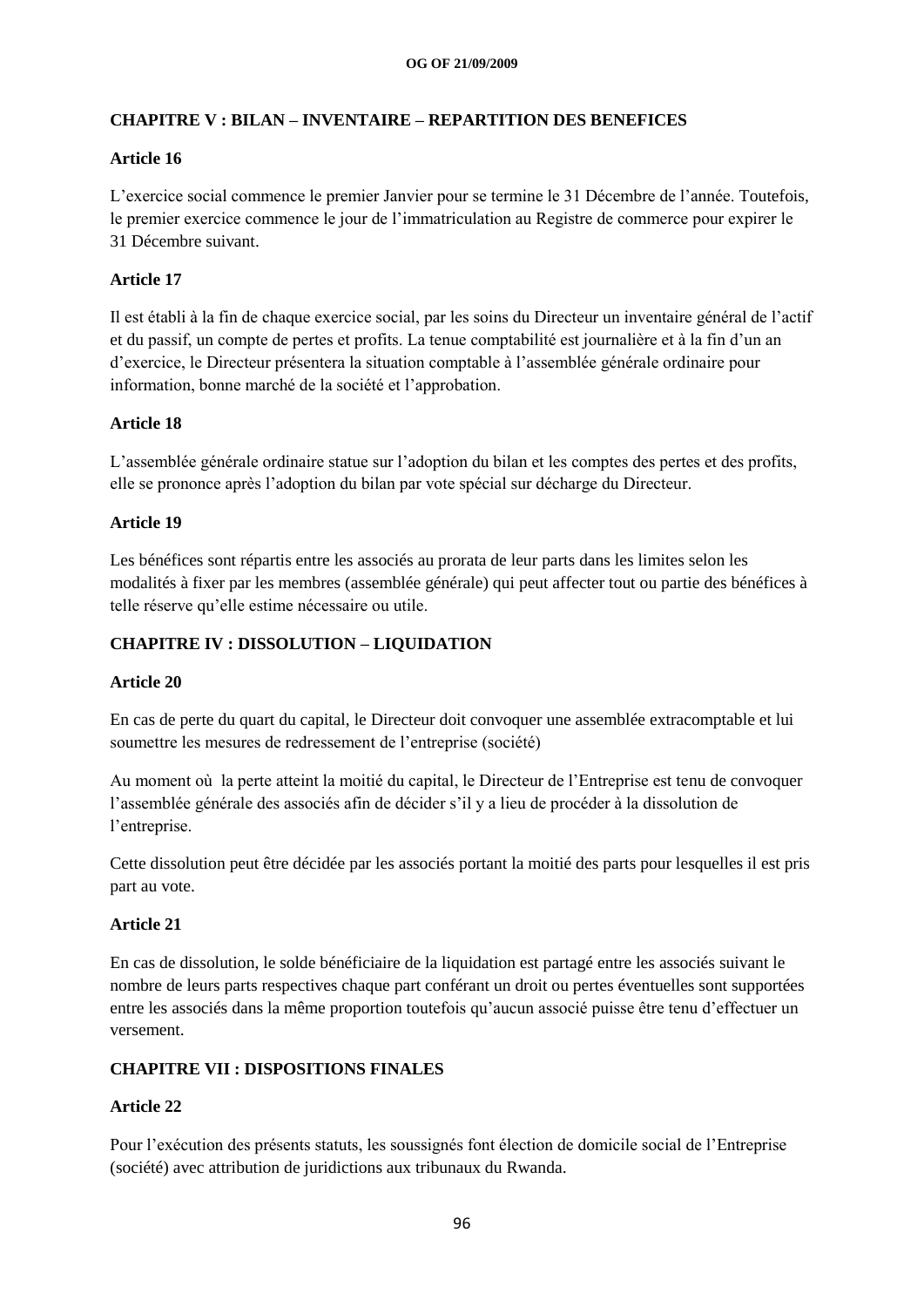### **LES COMPARANTS**

#### **- MUSABYIMANA Viateur (sé) - SINDAYIGAYA Vincent (sé)**

**- KWIZERA Clément (sé)**

# **ACTE NOTARIE NUMERO VINGT NEUF MILLE SEPT CENT QUARANTE CINQ VOLUME DXCII**

L"an deux mille cinq, le 6éme jour du mois d"Octobre, Nous NDIBWAMI Alain, Notaire Officiel de l"Etat Rwandais, étant et résidant à Kigali, certifions que l"acte dont les clauses sont reproduites ci avant Nous a été présenté par :

- 1. MUSABYIMANA Viateur
- 2. SINDAYIGAYA Vincent
- 3. KWIZERA Clément

En présence de MUJAWIMANA Marie Claire et de TWIZEYIMANA Jean Népomuscène, témoins instrumentaires à ce requis réunissant les conditions exigées par la loi.

Lecture de contenu de l"acte ayant été faite aux comparants et aux témoins, les comparants ont déclaré devant Nous et en présence desdits témoins que l"acte tel qu"il est rédigé renferme bien l"expression de leur volonté.

En foi de quoi, le présent acte a été signé par les comparants, les témoins et Nous, Notaire et revêtu du sceau de l"Office Notarial de Kigali.

#### **LES COMPARANTS**

1. MUSABYIMANA Viateur(sé)

2. SINDAYIGAYA Vincent(sé)

3.KWIZERA Clément(sé)

#### **LES TEMOINS**

 1.MUJAWIMANA Marie Claire(sé) 2.TWIZEYIMANA Jean Népomuscène(sé)

#### **LE NOTAIRE**

NDIBWAMI Alain

(sé)

- DROITS PERCUS : Frais d"acte : Deux mille cinq cents francs rwandais, enregistré par Nous, NDIBWAMI Alain, Notaire Officiel de l"Etat Rwandais étant et résidant à Kigali, sous le numéro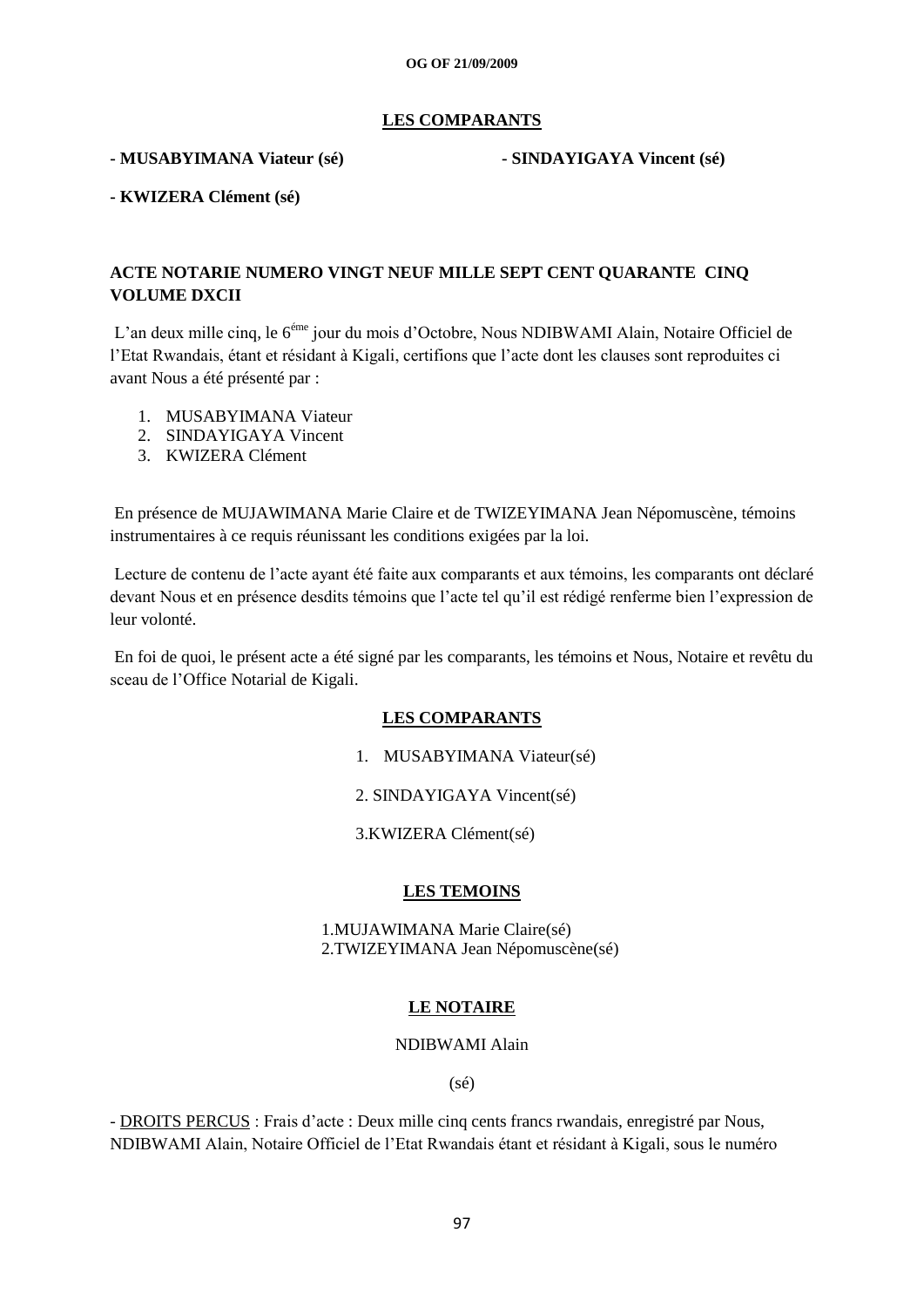29745, volume DXCII dont le coût deux mille cinq cent francs rwandais perçus suivant quittance numéro 1887445 du 3/10/ deux mille cinq, délivrée par le comptable Public de Kigali.

# **LE NOTAIRE**

#### NDIBWAMI Alain

(sé)

- FRAIS D"EXPEDITION : POUR EXPEDITION AUTHENTIQUE DONT COUT 6400 FRANCS RWANDAIS, PERCUS POUR UNE EXPEDITION AUTHENTIQUE SUR LA MEME QUITTANCE.

#### **LE NOTAIRE**

#### NDIBWAMI Alain

(sé)

# **A.S. n° 41179**

Reçu en dépôt au greffe du Tribunal de lq Ville de Kigali, le 20/10/2005 et inscrit au registre ad hoc des actes de sociétés sous le n° RCA 10032/Kig, le dépôt des Statuts de la société ESETRA SARL.

#### **Droits perçus :**

-Droits de dépôt : 5000 Frw

-Droit proportionnel(1,20% du capital) :60.000 FRW.

-Amande pour dépôt tardif : -Frw

-Suivant quittance n° 1908474 du 17/10/2005

#### **LE GREFFIER DU TRIBUNAL**

# **DE LA VILLE DE KIGALI**

#### **MUNYENTWALI Charles**

(sé)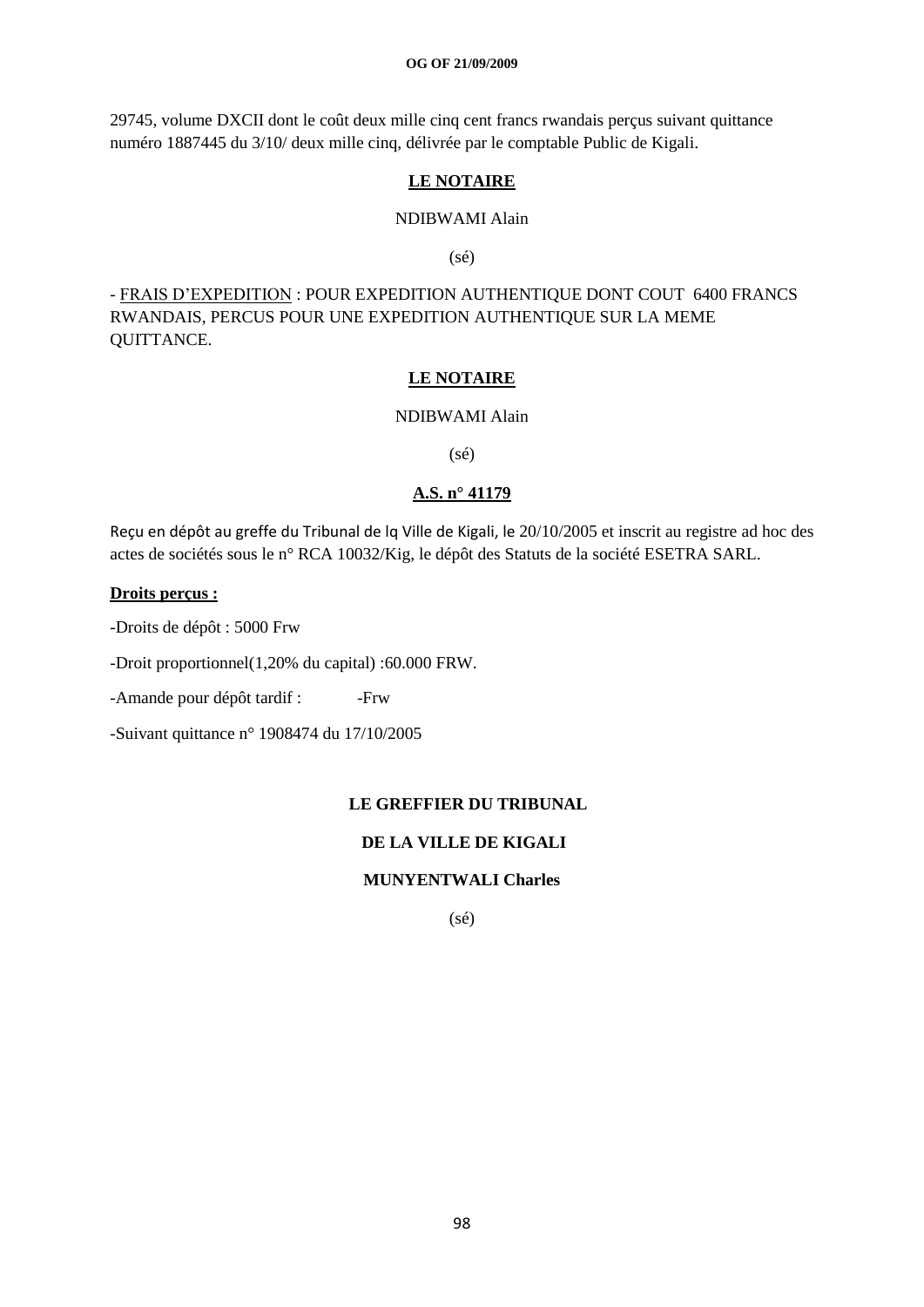# **GARAGE AUTO IMPERIAL S.A.R.L**

# **Statuts**

#### **Entre les soussignés:**

- 1. Juvanie Claire MUSABE, résident à Kigali
- 2. Edmond KAZUNGU, résident à Kigali
- 3. Théogene MUNYANGEYO, résident à Kigali
- 4. Marie MUKAKABERA, résident à Kigali

Il a été convenu ce qui suit :

# **CHAPITRE PREMIER : DENOMINATION- SIEGE SOCIAL-OBJET-DUREE**

#### **Article premier:**

Il est constitué entre les soussignés, une société à responsabilité limitée régie par les lois vigueur au Rwanda et par les présents statuts, dénommée **GARAGE AUTO IMPERIAL S.A.R.L.**

# **Article 2 :**

Le siège social est fixé à Kigali, dans la ville de Kigali ou tous les actes doivent être notifiés. Les associes reconnaissent que le déroulement approprie de ses opérations aux fins d"atteindre l"objet social mentionné dans l"article 3 des présents statuts, inclut aussi le louage des locaux se trouvant dans la parcelle Nº23429 dans la mairie de la ville de Kigali.Le siège social pourra être transféré en toute autre localité de la République du Rwanda par décision de l"assemblée Général. La société peut avoir des succursales, agences ou Représentations tant au Rwanda qu"à l"étranger.

# **Article 3 :**

La société a pour objet de s"engager dans les activités se rattachant à la mécanique automobile, par l"application de l"expertise approprie dans la matière, ainsi que la vente et l"achat de pièces de rechange.

La société pourra également effectuer des opérations financières, commerciales ou industrielles, soit mobiliers ou immobilières se rattachant directement ou indirectement à son objet social ou de nature à favoriser la réalisation et le développement de son objet.

# **Article 4 :**

La société est créée pour une durée indéterminée prenant cours à la date d"immatriculation au registre de commerce. Elle peut être dissoute à tout moment par la decision de l"assemblée Générale.

# **CHAPITRE II : CAPITAL COSIAL – PARTS SOCIALES**

#### **Article 5 :**

Le capital social est fixé a dix millions de francs rwandais 10.0000.0000 frw), représenté par 10.000 parts de mille francs rwandais (10.000frw) chacune, intégralement souscrites et entièrement libérées comme suit :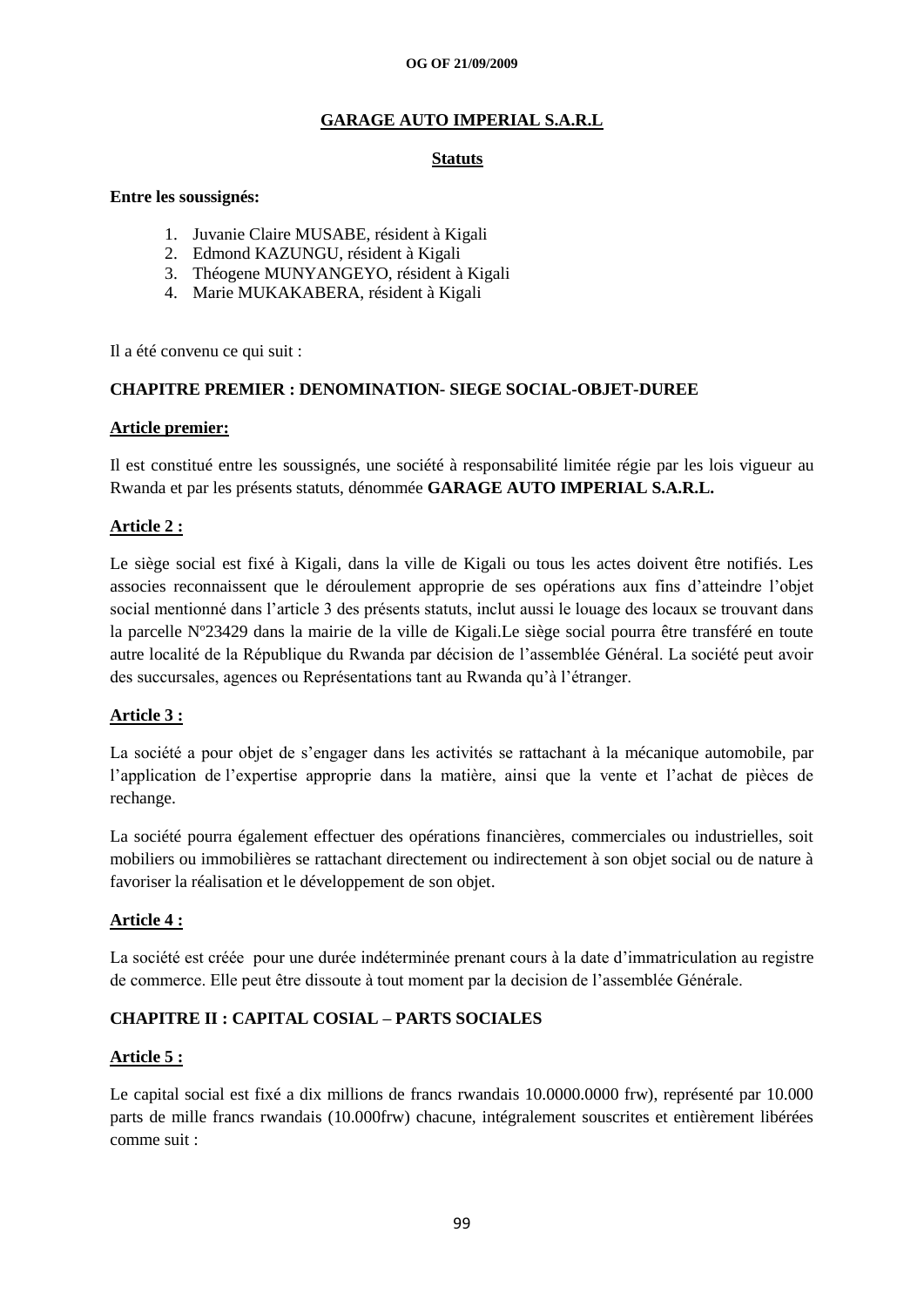| 1. Edmond KAZUNGU        | 2.000 parts sociales, soit 2.000.000 frw     |
|--------------------------|----------------------------------------------|
| 2. Théogene MUNYANGEYO   | $1.000$ parts sociales, soit $1.000.000$ frw |
| 3. Juvanie Claire MUSABE | 5.000 parts sociales, soit 5.000.000 frw     |
| 4. Marie MUKAKABERA      | 2.000 parts sociales, soit 2.000.000 frw     |

# **Article 6**

Le capital social peut être augmente ou réduit par décision de l"assemblée générale statuant dans les conditions requises pour la modification des statuts.En cas d"augmentation du capital,les associes disposent d'un droit de préférence pour la souscription de tout ou partie de la dite augmentation. Le cas échéant, l"assemblée générale décide de l"importance dudit droit de préférence ainsi que du délai dans lequel il devra être exerce et toutes autres modalités de son exercice.

# **Article 7**

Les associes ne sont responsables des engagements de la société que jusqu'à concurrence du montant de leurs parts souscrites.

# **Article 8**

Les parts sont nominatives. Il est tenu au siège social un registre des associes qui mentionne la désignation précise de chaque associe et le nombre de ses parts, les cessions des parts datées et signées par le cédant et cessionnaire ou par leurs fondes de pouvoir, les transmissions à cause de mort et les attributions par suite de partage datées et signées par les bénéficiaires et le Directeur général. Tout associe et tout tiers intéresse peut en prendre connaissance sans le déplacer.

# **Article 9**

Les parts sociales sont librement cessibles entre les associés. Toute cession ou transmission des parts sociales à d"autres personnes est subordonnée à l"agrément de l"assemblée générale, sauf si la cession ou transmission s"opère au profit du conjoint de l"associe cédant ou défunt ou de ses ascendants ou descendants en ligne directe.

# **CHAPITRE III : ADMINISTRATION-SURVEILLANCE**

# **Article 10 :**

La société est gérée et administrée par un Directeur Général, associé ou non, nommé par l"assemblée Générale pour une durée de 3 ans renouvelable. Il est révocable à tout moment par la décision de l"assemblée Générale.

# **Article 11**

Le Directeur Général a les pouvoirs les plus étendus pour gérer et administrer les biens et affaires de la société dans les limites de l"objet sociale. Tout ce qui n"est pas expressément reverse à l"assemblée Générale par la loi ou par les statuts est de sa compétence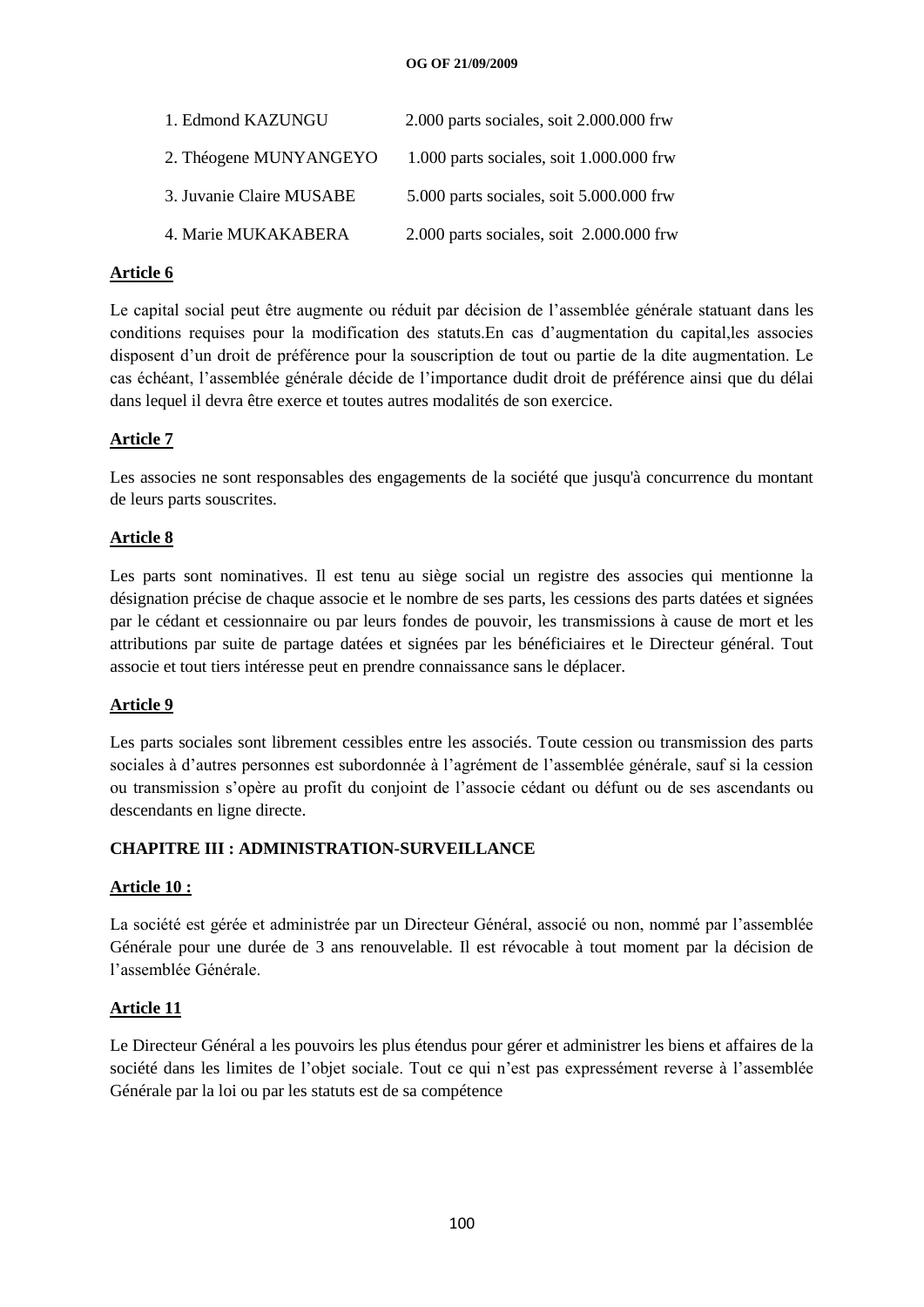Les actions en justice tant en demandant qu'en défendant, de même que tous recours judiciaires ou administratifs, sont intentes, formes ou soutenus au nom de la société poursuites et diligences du Directeur Général pouvant se substituer un mandataire de son choix.

# **Article 12**

Est nommé pour la première fois Directeur Général (présidente), Madame **MUSABE Claire Juvanie** pour une durée de 3 ans renouvelable.

Est nommé Directeur Général adjoint (vice-présidente), Madame **MUKAKABERA Marie** pour la même période.

# **Article 13**

Les opérations de la société sont contrôlées par les associés eux-mêmes. Ils jouissent du libre accès aux archives de la société et peuvent vérifier sans les déplacer, tous les documents comptables.

# **CHAPITRE IV : ASSEMBLEE GENERALE**

# **Article 14 :**

L"assemblée Générale régulièrement constituée représente l"universalité des associés.Les délibérations, prises conformément à la loi et aux statuts obligent tous les associes, même les absents, les dissidents ou les incapables.

# **Article 15 :**

L"assemblée Générale ordinaire se tient deux fois par an, dans la première quinzaine du mois de mars et dans la première quinzaine du mois de septembre .Des assemblées extraordinaires se tiennent chaque fois que l"intérêt de la société l"exige ou à la demande de l"un des associés.

# **Article 16**

Les résolutions se prennent à la mojorité des parts sociales. Pour délibérer valablement l'assemblée Générale doit réunir la majorité des parts sociales.

# **CHAPITRE V : BILAN – INVENTAIRE –REPARTITION DES BENEFICES**

# **Article17 :**

L"exercice social commence le premier janvier pour se terminer le 31 Décembre de chaque année. Toutefois le premier exercice commence le jour de l"immatriculation au registre de commerce pour expirer le 31 Décembre suivant.

# **Article 18 :**

Il est établi à la fin de chaque exercice social, par les soins du Directeur General, un inventaire général de l"actif et du passif, un compte de pertes et profits. La tenue de la comptabilité est journalière et à la fin d"un an d"exercice, Le Directeur Général ordinaire pour information de la bonne marche de la société et l'approbation.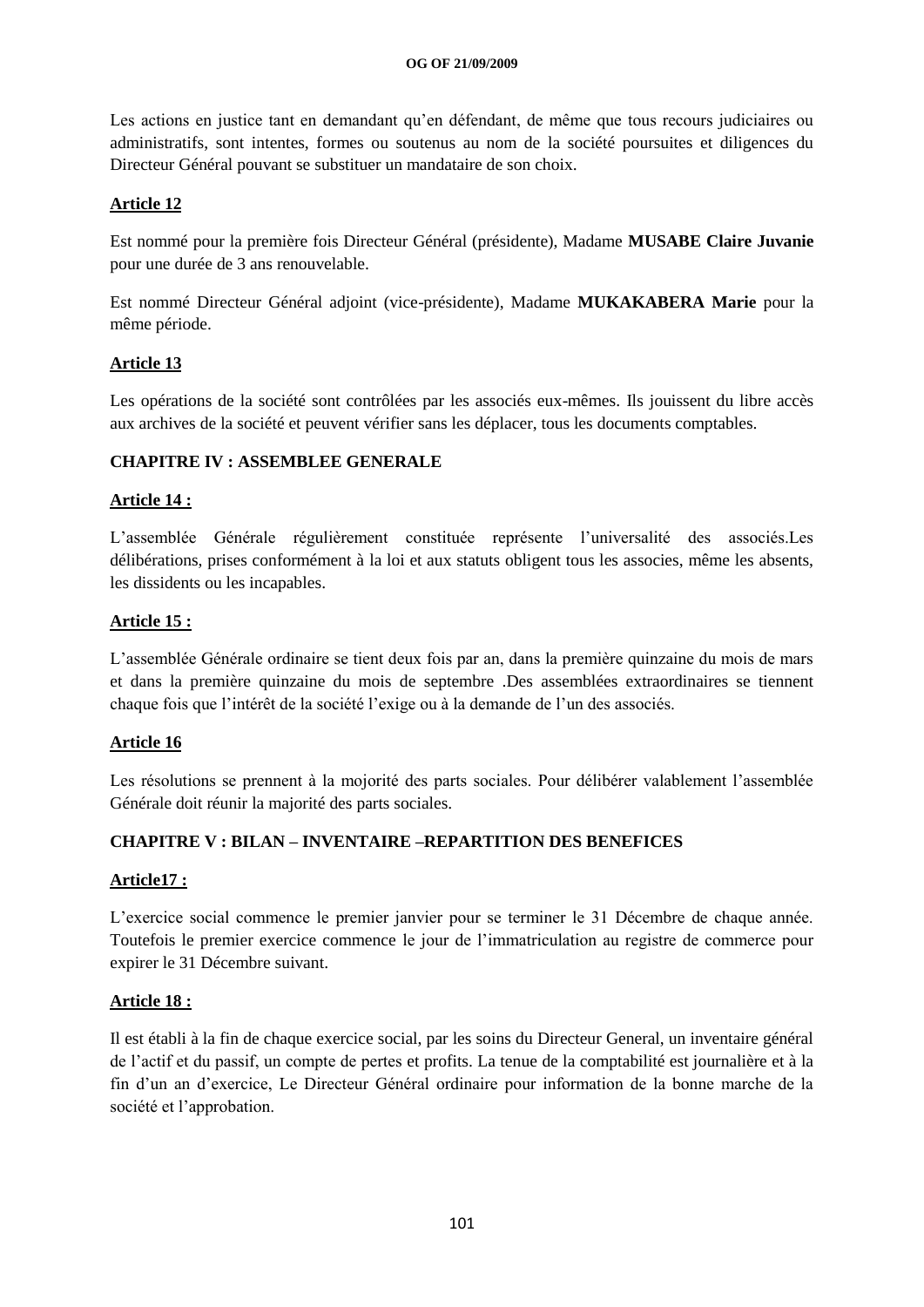# **Article19 :**

L"assemblée Générale ordinaire statue sur l"adoption du bilan et les comptes des pertes et profits, elle se prononce après l"adoption du bilan par un vote spécial, sur décharge du Directeur Général.

# **Article 20 :**

Les bénéfices sont repartis entre les associes au prorata de leurs parts dans les limites et selon les modalités à fixer par l"assemblée Générale qui peut affecter tout ou partie des bénéfices à telle réserve qu"elle estime nécessaire ou utile.

# **CHAPITRE VI DISSOLUTION-LIQUIDATION**

# **Article 21 :**

En cas de perte du quart du capital, le directeur général doit convoquer l"assemblée Général extraordinaire et lui soumettre les mesures de redressement de la société.

Si la perte atteint la moitie du capital, le Directeur Général est tenu de convoquer l"assemblée Générale des associes à la l"effet de décider s"il y a lieu de prononcer la dissolution de la société.

La dissolution peut être décidé par les associes possédant la moitie des parts pour lesquelles il est pris part au vote.

# **Article 22**

En cas de dissolution, le solde bénéficiaire de la liquidation est partagé entre les associés suivant le nombre de leurs parts respectives, chaque part conférant un droit égal. Les pertes éventuelles sont supportées entre les associés dans la même proportion. Sans toutefois qu"un associe puisse être tenu d"effectuer un versement au – de la de son apport en société.

# **CHAPITRE VII : DISPOSITIONS FINALES**

# **Article 23**

Pour l"exécution des présents statuts, les soussignés font élection de domicile au siège social de la société avec attribution de juridiction aux tribunaux du Rwanda.

# **Article 24 :**

Toute disposition légale à laquelle il n"est pas licitement déroge par les présents statuts y est réputée inscrite, et toute clause des présents statuts qui serait contraire à une disposition impérative de la loi est réputée non écrite.

# **Article 25 :**

Les associes déclarent que les frais de constitution de la société s'élèvent à environ DEUX CENTS MILLE FRANCS RWANDAIS.

Fait à Kigali, 21/04/2006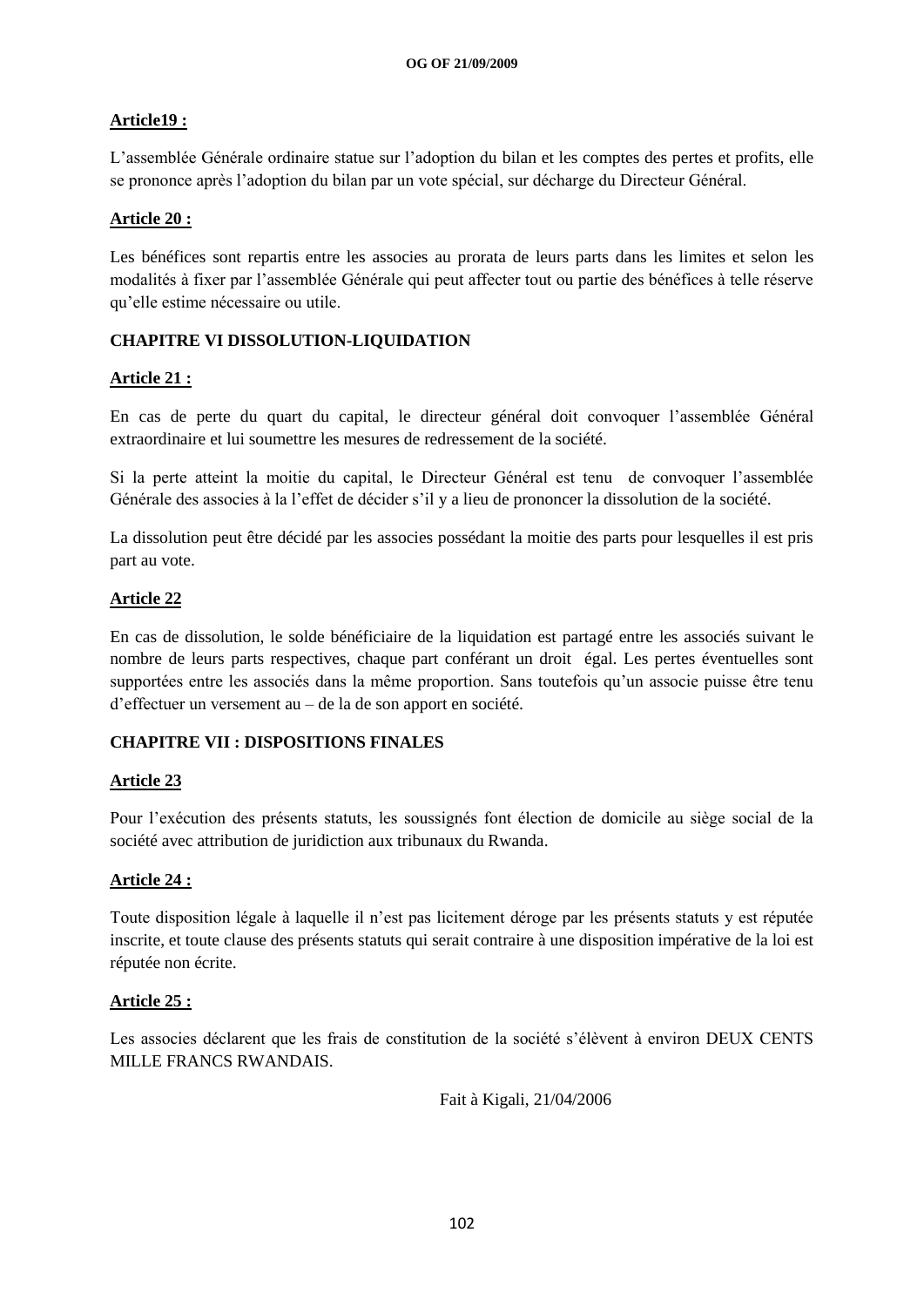1. Mr. Edmond KAZUNGU (sé) 2. Mr. Théogéne MUNYANGEYO (sé)

3. Mme. .MUSABE Juvanie Claire(sé) 4.Mme MUKAKABERA Marie (sé)

# **A.S. n° 320**

Reçu en dépôt au Bureau de l"Agence Nationale d"Enregistrement Commercial, le 21/08/2008 et inscrit au registre ad hoc des actes de sociétés sous le n° RCA 228/KIG, le dépôt des Statuts de la société **GARAGE AUTO IMPERIAL S.A.R.L.**

# **Droits perçus :**

-Droit de dépôt : 5000 Frw

-Amande pour dépôt tardif :10 000 Frw

-Suivant quittance n° 533 du 12/08/2008 et n°1890 du 14/08/2008

# **Le Registraire Général**

# **KABERA Eraste**

(sé)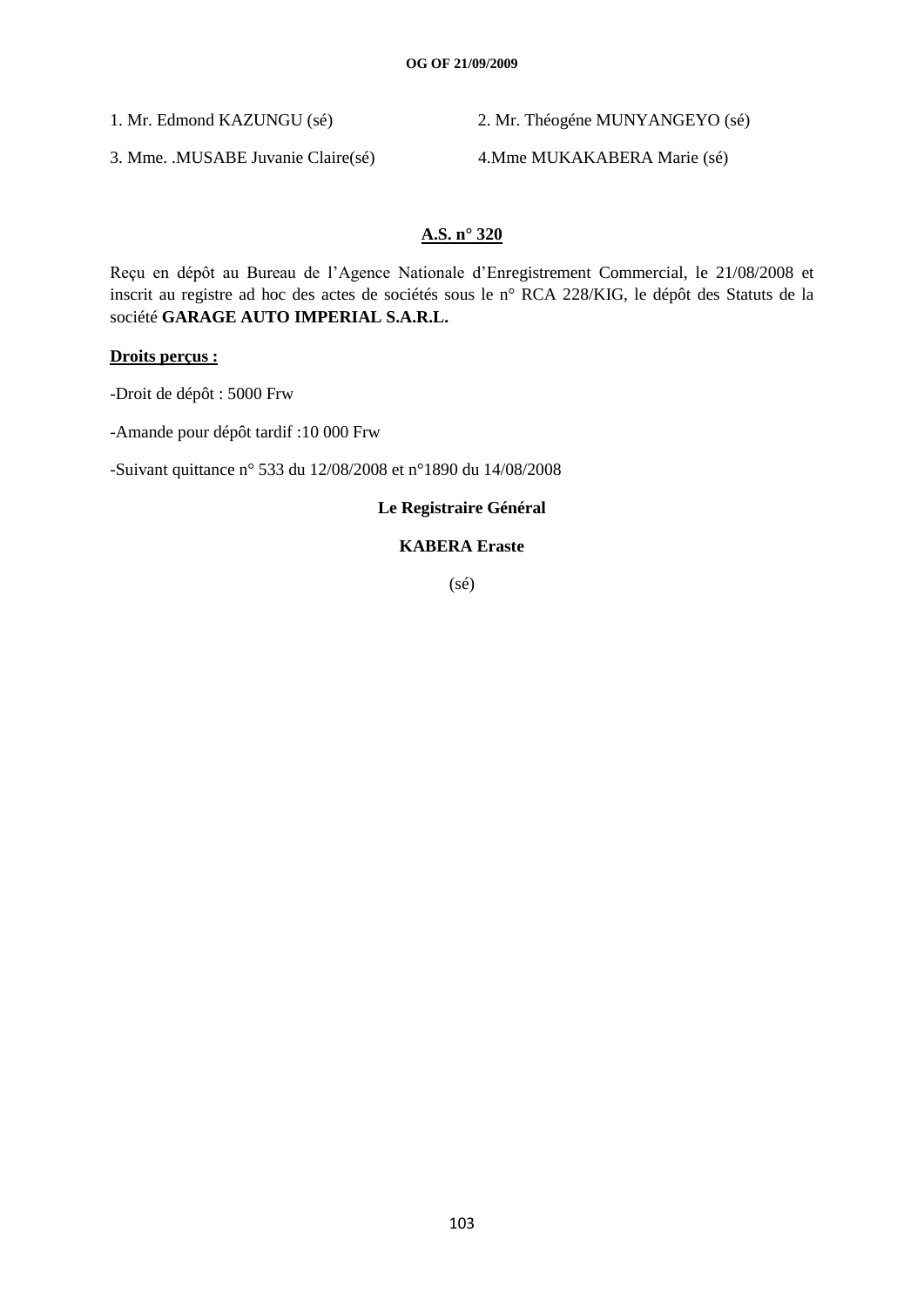# **The Republic of Rwanda**

**Company limited by shares**

**Memorandum and Articles of Association**

**of**

**Kiboko Enterprises** *S.A.R.L*

**Incorporated on the 17th day of December, 2008**

**Prepared by:**

**Equity Juris Chambers**

**Corcord Building, Blvd de I'Umuganda, Kacyiru**

**P.O Box 6381, Kigali.**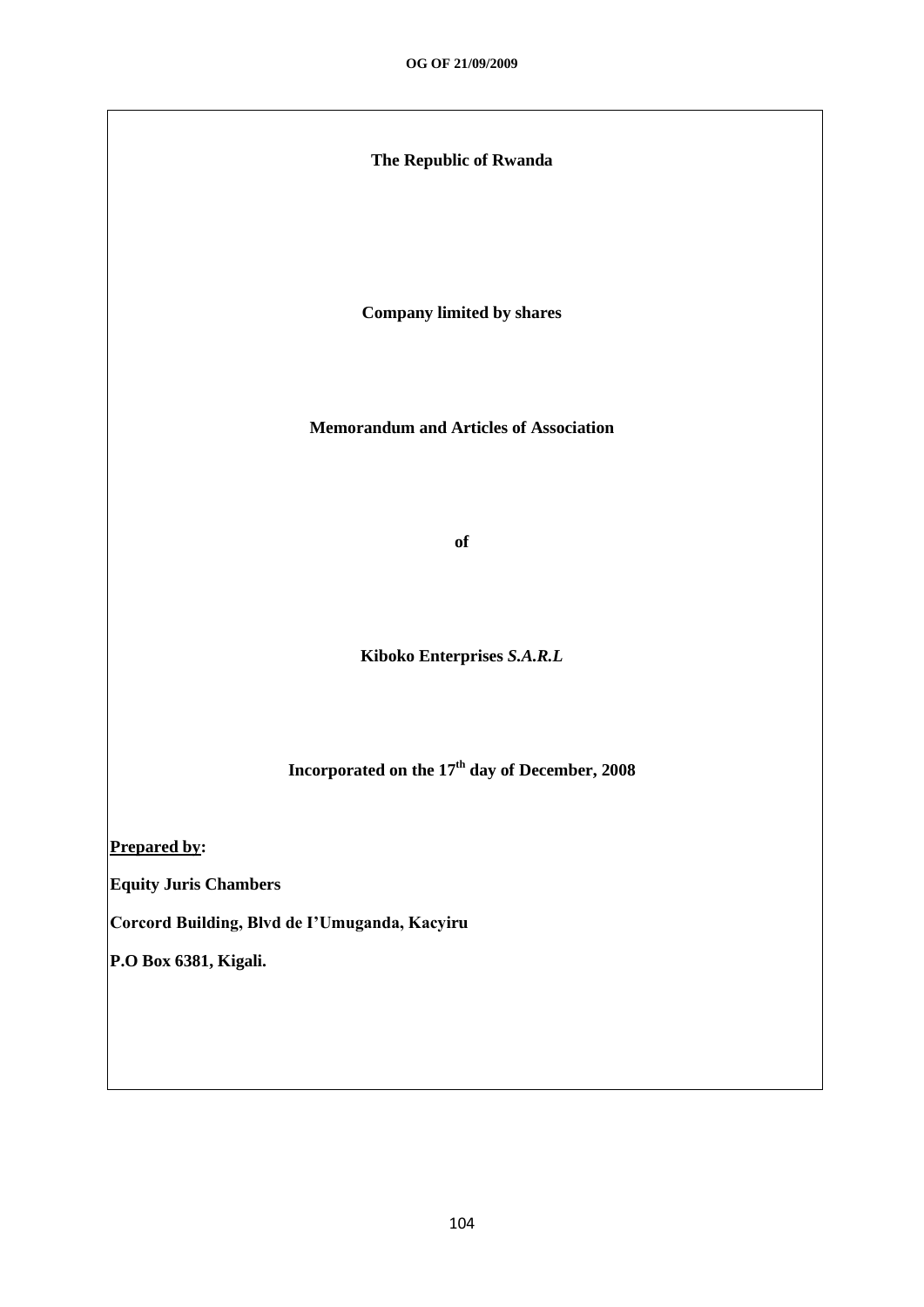# **KIBOKO ENTERPRISES** *S.A.R.L.*

# **Memorandum and Articles of Association**

# **The undersigned**:

- 1. Mr. SHAH CHUNILAL RUPSHI, of Kenyan Nationality resident in Uganda, holding passport number A 1097884 issued in Kenya;
- 2. Mr. PRAFUL N. SHAH, of British Nationality resident in Uganda, holding passport number 099095718 issued in the United Kingdom;
- 3. Mr. RASIK H. HARIA SHAH, of Indian Nationality resident in Uganda, holding passport number G 9128326 issued in India;
- 4. Mr. B.S.RAMESH BABU, of Indian Nationality resident in Uganda, holding passport number Z1875539 issued in India.

Do hereby agree on the following:

# **CHAPTER ONE**

# **Name, Objectives, Head-Office, Duration.**

#### **Article One:**

A limited liability company to be known as Kiboko Enterprises *S.A.R.L* is hereby established. It shall be governed by the laws in force in Rwanda and by the Memorandum and Articles of Association of the company.

#### **Article 2:**

The objects for which the company is established is: -

- (1) To establish or otherwise acquire and carry on the business as manufacturers, importers, distributors, exporters, wholesalers and general dealers in all kinds of drugs, chemicals, veterinary drugs alcoholic and non alcoholic beverages and other goods;
- (2) To establish branches in Rwanda and to act as wholesale and retail traders in all merchandise;
- (3) To subscribe, take purchases or otherwise acquire and hold shares or other interests in or securities in any other company having an objective altogether or in part similar to those of this company or carrying on any business capable of being conducted so as directly or indirectly to benefit the company;
- (4) To act as agents or brokers and as trustees for any person, firm or company and to undertake and perform sub-contracts and also to act in any of the businesses of the company or by means of agents, brokers, sub-contractors or otherwise;
- (5) To carry on the business of dealers and fitters of wireless and electrical goods of all description and carry on any business which may be conveniently carried on in connection there with;
- (6) To deal in all kinds of machinery, implements, appliances, apparatus, lubricants, solution enamels and other things capable of being used therewith;
- (7) To do all other things as may be deemed incidental or conducive to the attainment of the above objects or any of them

# **Article 3:**

The head-office of the company will be situated in Kigali, the capital city of the Republic of Rwanda. It may be transferred to any other place in the Republic of Rwanda when the Board meeting so decides.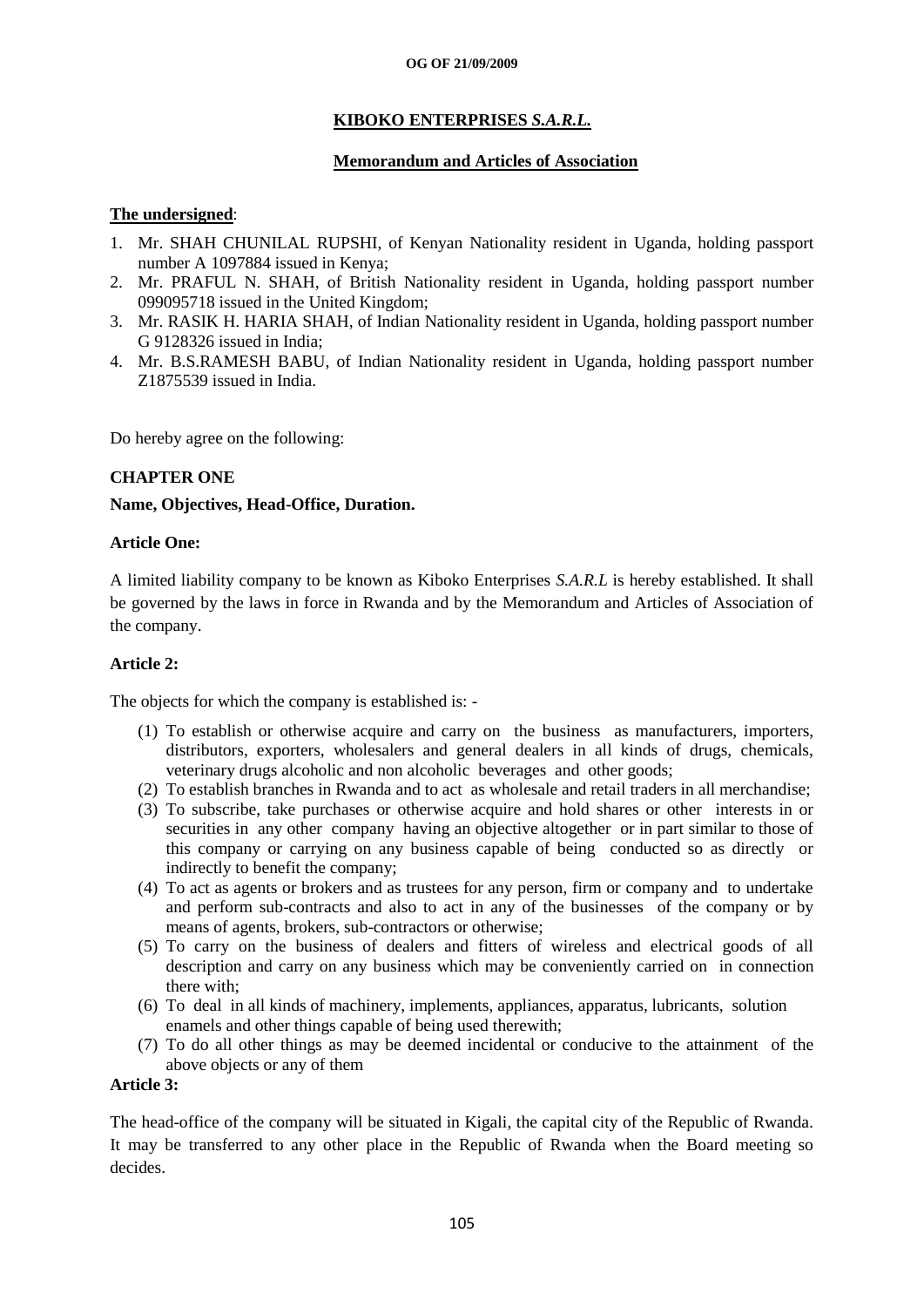# **Article 4:**

The company may upon decision by the Board, establish branches or subsidiaries in the Republic of Rwanda as well as elsewhere in the world.

# **Article 5:**

The registration of the Company shall be completed upon entering its name in the register of companies. The Company shall continue to exist for an unknown period of time. It may however be dissolved by the Board Meeting upon shareholders instructions.

# **CHAPTER TWO**

# **SHARE CAPITAL- SHARES**

# **Articles 6:**

The authorised share capital of the company is Twenty five million Rwandan francs (Rwf 25,000,000) divided into one thousand (1,000) shares of twenty five thousand Rwandan Francs (Rwf 25,000) each.

The shares are fully paid for in the following manner:

- 1. Mr. SHAH CHUNILAL RUPSHI with two hundred and fifty shares (250) valued at six million two hundred and fifty thousand francs (Rwf 6,250,000) equivalent to 25% of the initial capital;
- 2. Mr. PRAFUL N. SHAH with two hundred and fifty shares (250) valued at six million two hundred and fifty thousand francs (Rwf 6,250,000) equivalent to 25% of the initial capital;
- 3. Mr. RASIK H. HARIA SHAH with two hundred and fifty shares (250) valued at six million two hundred and fifty thousand francs (Rwf 6,250,000) equivalent to 25% of the initial capital.
- 4. Mr. B.S.RAMESH BABU with two hundred and fifty shares (250) valued at six million two hundred and fifty thousand francs (Rwf 6,250,000) equivalent to 25% of the initial capital.

# **Article 7:**

Subject to the approval of the general meeting, shares may be issued or transferred to new shareholders in the company provided that they abide by the terms and conditions determined by the existing shareholders as well as provisions of these Memorandum and Articles of Association.

# **Article 8:**

The company has power from time to time to increase the authorised capital. The company may not issue or offer to issue any shares without the approval of the Board and the Shareholders.

If the authorized capital is increased and new shares are issued by the company, the shareholders shall approve the terms and conditions of subscription for the new shares and the allocation of the new shares.

# **Article 9:**

The liability of the shareholders is limited by their shares.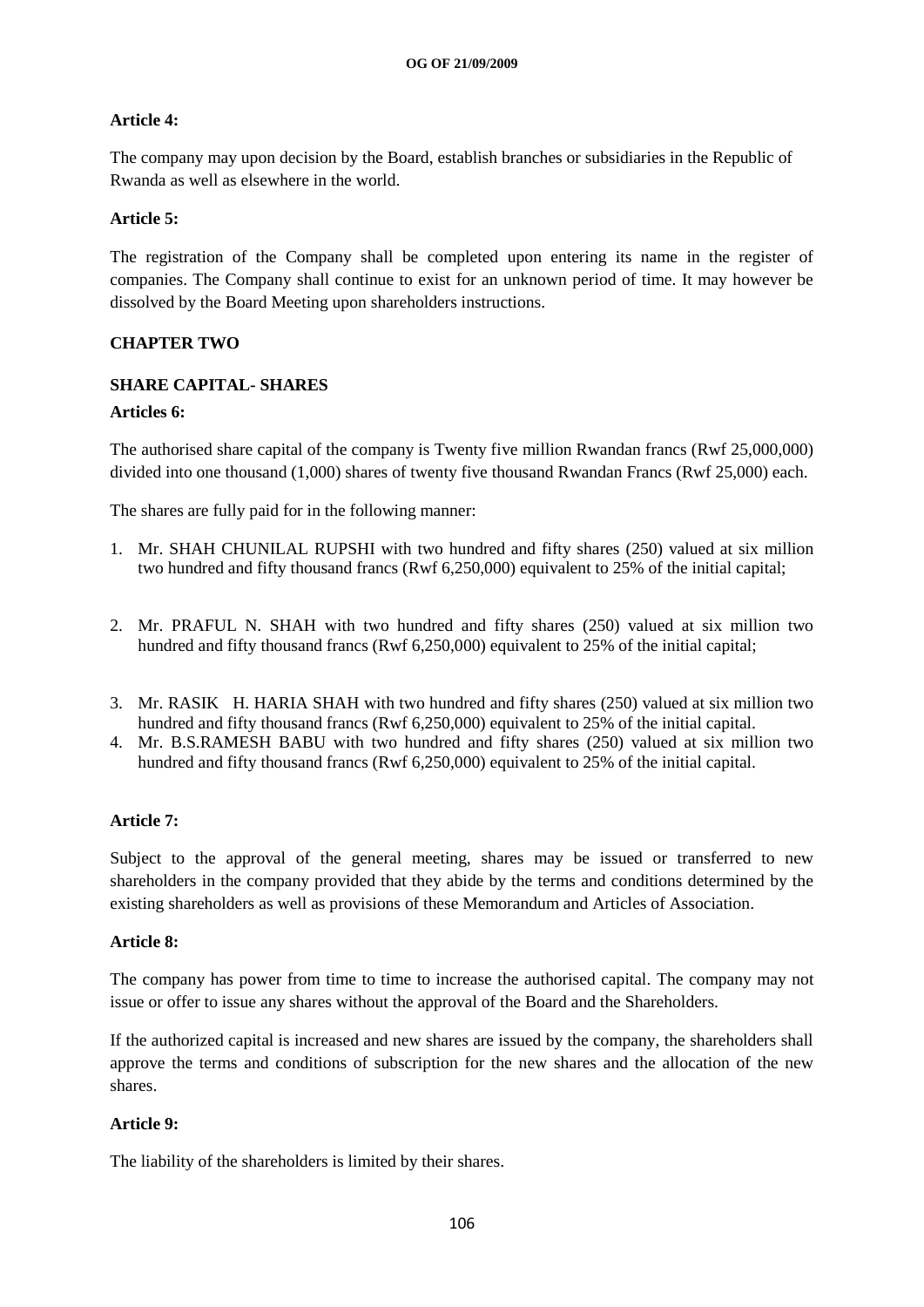# **Article 10:**

In accordance with legal provisions, a register of shareholders shall be kept at the head –office. This register shall indicate the name, address, and number of shares of every shareholder. It shall show the amount of money invested into the company or shares transferred to other persons. Any shareholder and any other interested party shall have access to the register without moving it.

# **Article 11:**

Any shares may be transferred at any time by a company to any other company or individual.

Shares of a deceased member may be transferred by his successor or to any of the said relations of the deceased member to whom the deceased may have specifically bequeathed the same.

For a transfer of shares to be registered, the following documents must be produced at the company"s registered office:

- (a) The share transfer form;
- (b) The share certificate (if there is one) or evidence satisfactory to the Directors of its loss or destruction;
- (c) Any other information the directors require to establish the transferor"s right to transfer the ownership of the shares.

# **Article 12: Pre-emptive rights**

Each time a shareholder proposes to transfer any or all of the shares standing in his or her name or owned by him or her, such a holder shall first offer such shares to the other shareholders in the company before they are made available to anyone else.

# **Article 13:**

The successor of the deceased shareholder shall be the only person recognised by the company as having title to the share of the deceased.

# **CHAPTER THREE**

#### **DIRECTORS**

# **Article 14:**

The business of the company shall be managed by the Board of Directors who may exercise such powers in line with the Companies" Act and these regulations.

A Director may appoint any person to act on his behalf as an alternate director for any period the Director deems fit. The appointment must be in writing and copied to the Company.

An Alternate Director is entitled to notice of Directors" meetings and, if the appointing Director is not present at a meeting, the Alternate is entitled to attend, be counted in a quorum and vote as a Director.

An Alternate Director is personally responsible to the Company for his or her conduct.

An Alternate Director may resign by delivering a written notice to the company at its head office. An appointing Director may terminate the appointment of his or her alternate, or suspend the appointment,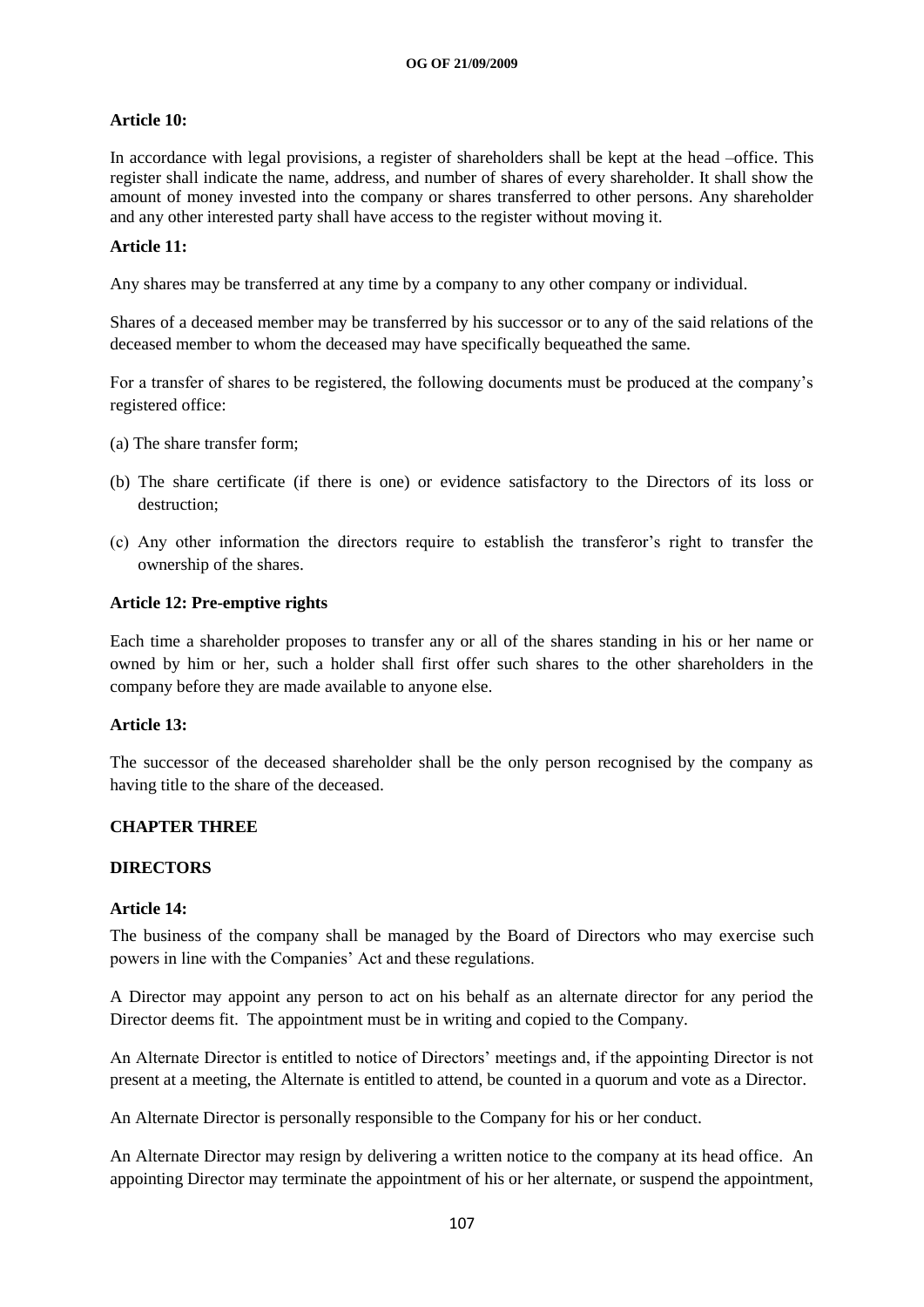by a written notice to the company at its head office. The appointment of an Alternate Director terminates automatically if the appointing Director ceases to be a Director.

# **Article 15:**

The Board of Directors shall not be less than three and not more than twelve.

The Board shall be comprised of four Directors, namely:

- (1) Mr. SHAH CHUNILAL RUPSHI
- (2) Mr. PRAFUL N. SHAH
- (3) Mr. RASIK H.HARIA SHAH
- (4) Mr. B.S.RAMESH BABU.

Duration of the Board of Directors shall be four years renewable.

# **CHAPTER FOUR**

# **Article 16: REMUNERATION OF BOARD OF DIRECTORS.**

The General Assembly shall from time to time determine the remuneration of the Board of Directors.

# **Article 17: DIRECTORS' INTERESTS.**

- (a) A director who to his knowledge is in any way, whether directly or indirectly, interested in contract or proposed contract with the company shall declare his interest at a meeting of the Board.
- (b) A director shall not vote in respect of any contract or arrangement in which to his knowledge is materially interested, and if he shall do so, his vote shall not be counted nor shall he be counted in the quorum present at the meeting.

# **Article 18: PROCEEDINGS OF THE BOARD.**

Subject to the provisions of these Articles, the board may meet for the despatch of business, adjourn and otherwise regulate its meetings as it deems fit. Matters arising at any meeting shall be decided by majority vote. In the case of an equality of votes, the chairman shall have a casting vote. A Director may, and the Secretary upon the request of a Director shall at any time convene a meeting of the Board.

The quorum necessary for the transaction of the Board shall be fixed by the Board and, unless so fixed, shall be the presence in person of three Directors appointed by these Articles.

The Board may elect a chairman of its meetings and determine the period for which he is to hold office; but if no such Chairman is elected, or if at any meeting the Chairman is not present within fifteen minutes after convening, the Directors present may choose one among themselves.

The Board may delegate any of its powers to committees consisting of such members as it deems fit. Any committee so formed shall, in the exercise of the powers so delegated, conform to any regulations that may be imposed on it by the Board.

The meetings and proceedings of any committee shall be governed by the provisions of these Articles.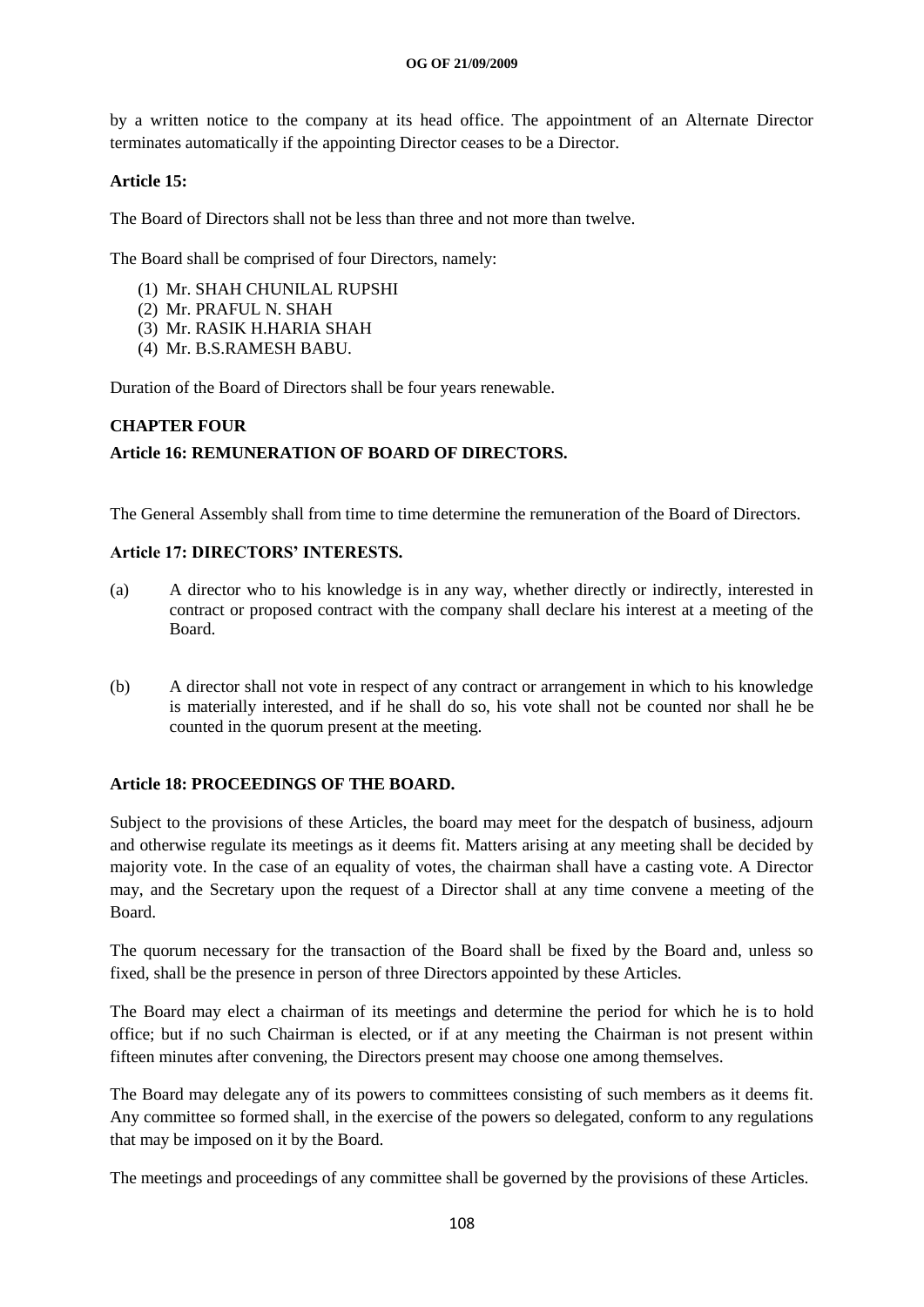# **Article: 19: MANAGING DIRECTOR**

Mr. Mr. B.S.RAMESH BABU is hereby appointed the first Managing Director of the company.

The Board shall from time to time appoint a Managing Director for such period and on such terms as it deems fit.

A managing Director shall receive remuneration in terms of salary, commission or participation in profits as the Board may determine.

The Board may entrust the Managing Director with powers exercisable by it.

#### **Article 20: SIGNATORY TO FINANCIALS TRANSANCTIONS**

Mr. Somishetty Venkateshwarlu is hereby appointed the first signatory to the bank accounts of the company.

#### **Article: 21: SECRETARY.**

The Board shall appoint a Secretary to the Board.

#### **Art. 22: MINUTES.**

The Board shall cause minutes to be written of:

- (a) All appointments of the officers appointed by the Board;
- (b) The names of the Directors present at each meeting of the Board;
- (c) All resolutions and proceedings of the Board.

# **CHAPTER FIVE**

#### **Article 23: GENERAL ASSEMBLY:**

The General Assembly shall convene once a year at the head-office or at any other place deemed fit.

#### **Article 24:**

All General Assemblies other than the annual General Assembly shall be called extraordinary General Assemblies.

#### **Article 25:**

A fully constituted General Assembly shall represent the shareholders" interests.

#### **Article 26:**

The General Assembly shall appoint Auditors to audit the Company"s books of accounts for a three year term renewable.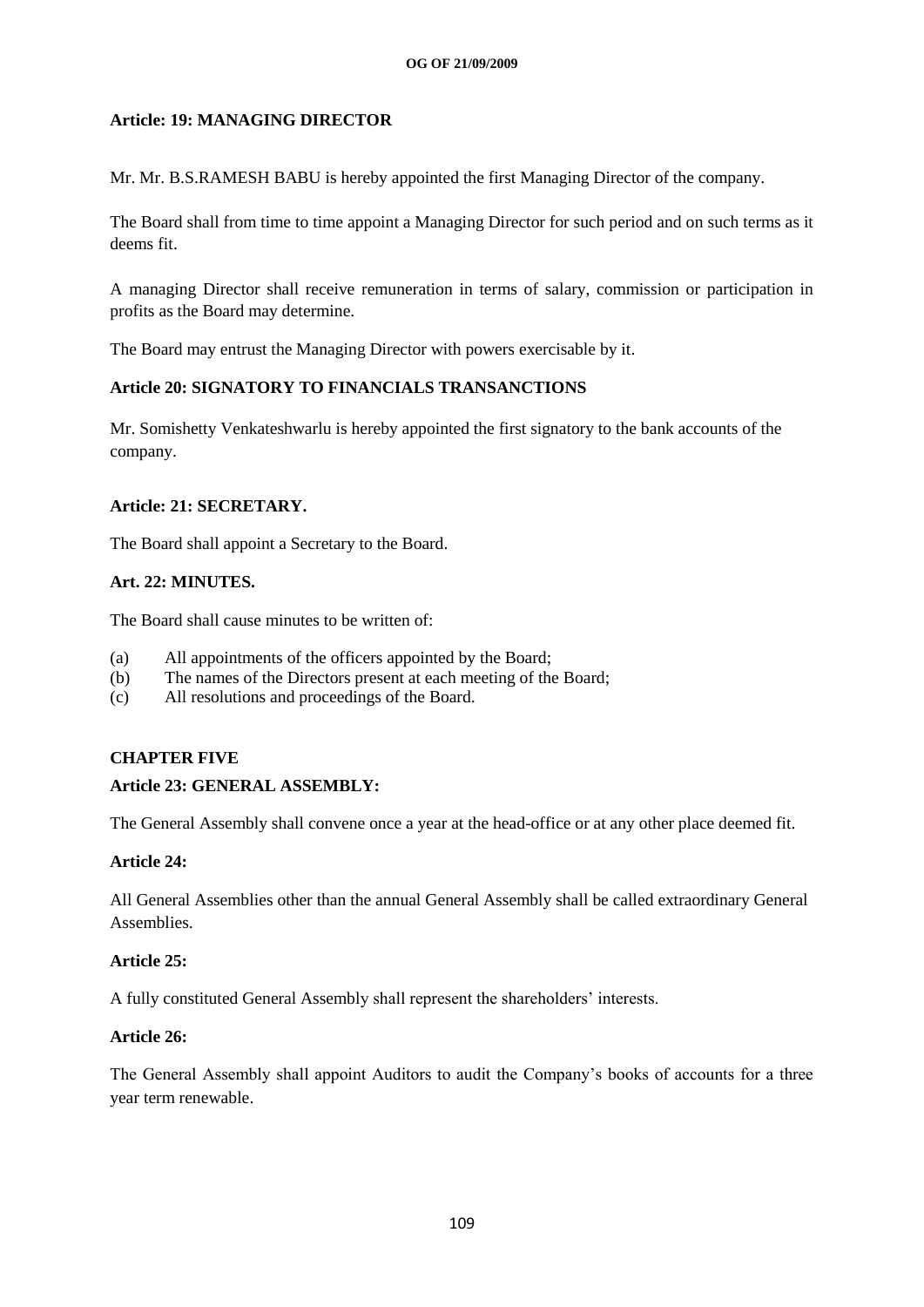# **Article 27:**

Resolutions of the General Assembly shall be signed by the Chairman and the Secretary. In absence of the Chairman, the Vice-Chairman of the Board shall sign on his behalf. The resolutions shall be kept in a special register at the Company"s head-office.

# **CHAPTER SIX**

#### **Article 28: FINANCIALS**

The financial year starts on the  $1<sup>st</sup>$  January and ends on the  $31<sup>st</sup>$  of December of the same year. The first financial year starts on the day the Company is incorporated into the Register of Companies and ends 31<sup>st</sup> December of the same year.

The Board shall cause proper accounts to be kept with respect to:

- (a) All sums of money received and spent by the Company;
- (b) All sales and purchase of goods by the Company, and
- (c) The assets and liabilities of the Company.

#### **Article 29: DIVIDENDS**

The company in a General Assembly shall declare dividends payable to share holders.

# **Article 30: PUBLICATION OF THE BALANCE SHEET AND THE PROFIT AND**

#### **LOSS ACCOUNT**

After approval by the General Assembly, the balance sheet and the profits and loss account shall be sent to the Registrar of companies for publication in the Official Gazette.

# **CHAPTER SEVEN**

#### **WINDING UP**

#### **Article 31:**

If it is resolved that the company shall be wound up, the members shall appoint a liquidator to carry out the liquidation of the company. The costs of liquidation shall be borne by the company.

#### **Article 32:**

Debts of the Company and the costs of the liquidation shall be paid first before distributing the income in proportion to their shares.

# **CHAPTER EIGHT**

#### **MISCELLANEOUS PROVISIONS**

#### **Article 33:**

For any matter not taken care of by the Articles of Association, Laws governing companies in the Republic of Rwanda shall bind the Shareholders.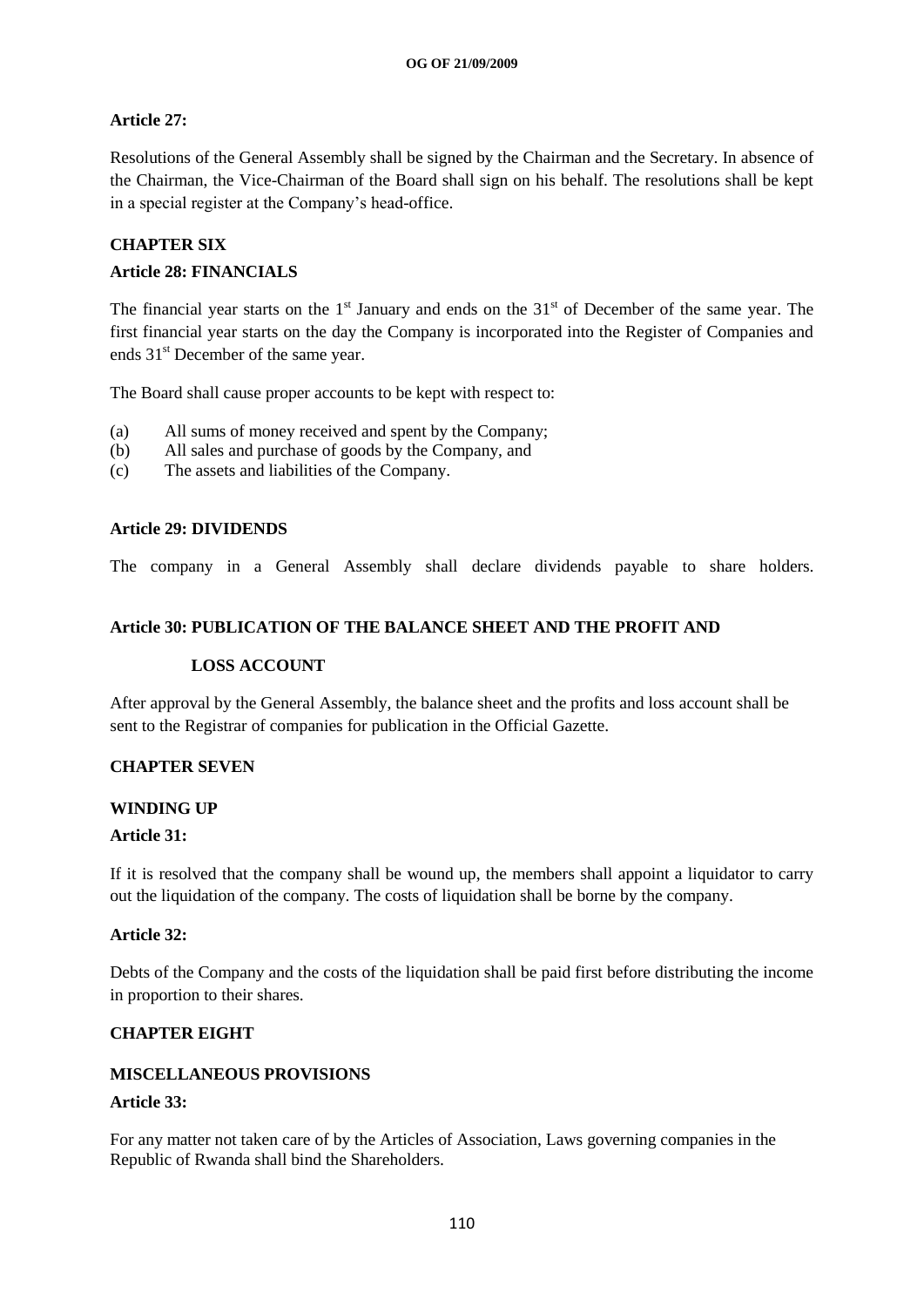# **Article 34:**

The shareholders declare that the company"s incorporation charges are Seven hundred and thirty nine thousand Rwandan Francs (Rwf 739,000)

#### **Article 35:**

All disputes involving the company shall first be brought to the attention of the General Assembly and when it fails to resolve the matter shall be referred to Arbitration.

This is done in Kigali on the  $17<sup>th</sup> / 12/2008$ .

#### **AUTHENTIC DEED, THE NUMBER 254 VOLUME VII.**

The year two thousand and eight, the 17<sup>th</sup> day of December, We, David Karima, the Rwandan state Notary being and living in Kigali certify that the deed, the clauses of which are here before reproduced were presented to us by:

#### **(1) Mr. SHAH CHUNILAL RUPSHI (2) Mr. PRAFUL N. SHAH**

#### **(3) Mr. RASIK H.HARIA SHAH (4) Mr. B.S.RAMESH BABU**

Present were Mr. Mr. Calvin Mitali living in Kigali and Mr. Rakesh Kumar living in Kigali as witnesses to the deed and fulfill the legal requirements.

Having read to the shareholders and witnesses the content of the deed, the shareholders have declared before us and in the presence of the aforesaid witnesses that the deed as it is written down represent their will. In witness whereof, the hereby deed was signed by the shareholders and us. Authenticated and stamped with the stamp of RIEPA.

#### **SHAREHOLDERS**

# **(1) Mr. SHAH CHUNILAL RUPSHI (sé) (2) Mr. PRAFUL N. SHAH (sé)**

**(3) Mr. RASIK H.HARIA SHAH (sé) (4) Mr. B.S.RAMESH BABU (sé)**

#### **WITNESSES**

**1.** Mr. Calvin Mitali (sé) **2**. Mr. Rakesh Kumar (sé)

# **The Notary**

#### **David Karima** (sé)

#### **Derived rights:**

The deed fees: Two thousand five hundred Rwandese francs registered by us, David Karima, the Rwanda State Notary being and living in Kigali, under number 254 volume VII the price of which amounts to 2500 francs derived under receipt  $n^{\circ}$  0033959 as of the  $28<sup>th</sup>/11/08$  and issued by the Rwanda Revenue Authority.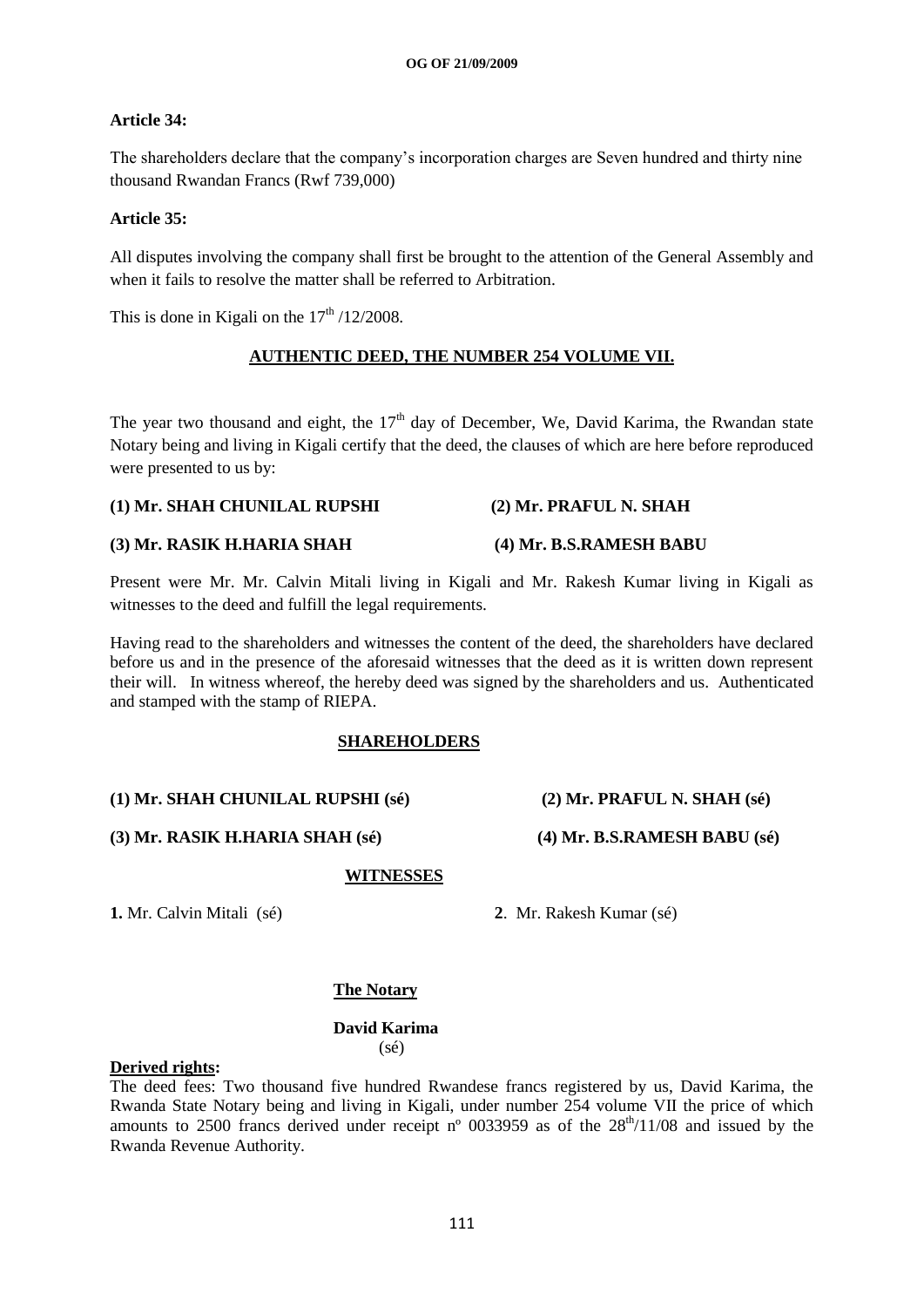#### **The Notary**

#### **David Karima (sé)**

# **EXECUTION FEES: FOR EXECUTION OF THIS DOCUMENT, THE PRICE AMOUNTS TO FIFTY FOUR THOUSAND FIVE HUNDRED RWANDESE FRANCS DERIVED UNDER RECIEPT NUMBER 0033959.**

### **A.S. n° 693**

Reçu en dépôt au Bureau de l"Agence Nationale d"Enregistrement Commercial, le 17/12/2008 et inscrit au registre ad hoc des actes de sociétés sous le n° RC 669/08/NYR, le dépôt des Statuts de la société **KIBOKO ENTERPRISES S.A.R.L.**

#### **Droits perçus :**

-Droit de dépôt : 5000 Frw

-Amande pour dépôt tardif :---Frw

-Suivant quittance n° 10812 du 17/12/2008

**Le Registraire Général**

**KABERA Eraste**

(sé)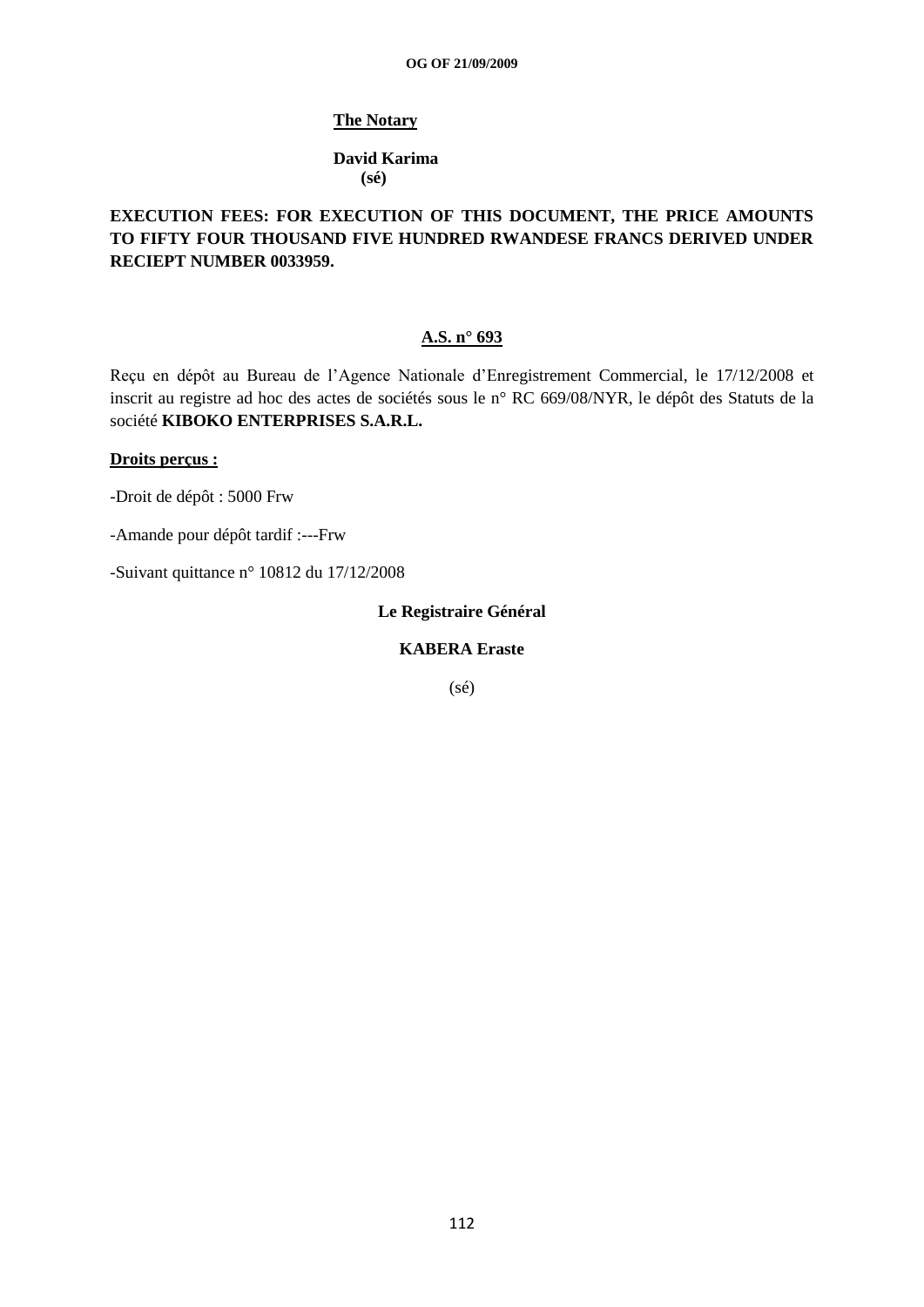# **PINE INTERNATIONAL CO.Ltd**

## **STATUTES**

#### **Between the undersigned:**

- KAYITARE Fred, a Rwandan, domiciled in Kicukiro District P.O Box 4258 Kigali;
- KAZAYIRE Mary Gorretti, a Rwandan, domiciled in Kicukiro District P.O Box 4258 Kigali.

#### **CHAPTER ONE**:

#### **Names, Head Office, Objectives and Duration of the Company:**

**ArticleOne:** A company to be **PINE INTERNATIONAL CO.LTD** is hereby established. It shall

be governed by the Laws of Rwanda in force and by these articles of Association.

**Article 2:** The Head Office of the Company shall be situated in Kigali the

Capital City of the Republic of Rwanda,precisely in Nyarugenge District. It can have other Branches elsewhere in the Country.

#### **Article 3: The objectives for which the company is established are:**

- a) To carry out business of supplying office furniture including desks, chairs filing etc.
- b) To carry out the business of supplying building materials and parts, including corrugated iron sheets, timber, nails, paint, screws, plus an extensive range of hand and electrical tools.
- c) To deal in stationery including papers, pens, staples, files, labels and office machinery such as computers, typewriters, calculators, Dictaphones, photocopiers, spare parts and consumables.
- d) To carry out the business of domestic electrical equipment including vacuum cleaners, air conditioners, refrigerators, hi-fi system, Televisions and electrical equipments like generators, batteries, voltage stabilizers, adaptors and buttery chargers.
- e) To carry out the business of accommodation such as mobile accommodation units/Medical clinic and camping including tents, camp beds, sleeping bags, blankets, pillows, mosquito nets, tap plain paper etc.
- f) To deal in General Hardware, foodstuffs, agricultural equipments, Water drilling equipments, Medical supplies.
- g) To enter into any arrangements with any government or authorities (municipal, local or otherwise) or any corporation, companies or persons that my seem conducive to the company"s objectives or any of them and to obtain from any Government authority, Corporation or persons any charters, contracts, decrees, rights, privileges and concessions which the company may think desirable and carry out , exercise and comply with any such charter, contracts, decrees, rights, privileges and concessions and to present and advocate the view and policies of the company and other authorities.
- h) To amalgamate with any other company having objectives altogether or any part similar to those of this company.
- i) To procure the company to be registered or recognized in any other territory, colony, place and any foreign country or place.
- j) To do all such other things as may be deemed incidental or conducive to the attainment of the above objectives or any of them including export and import services.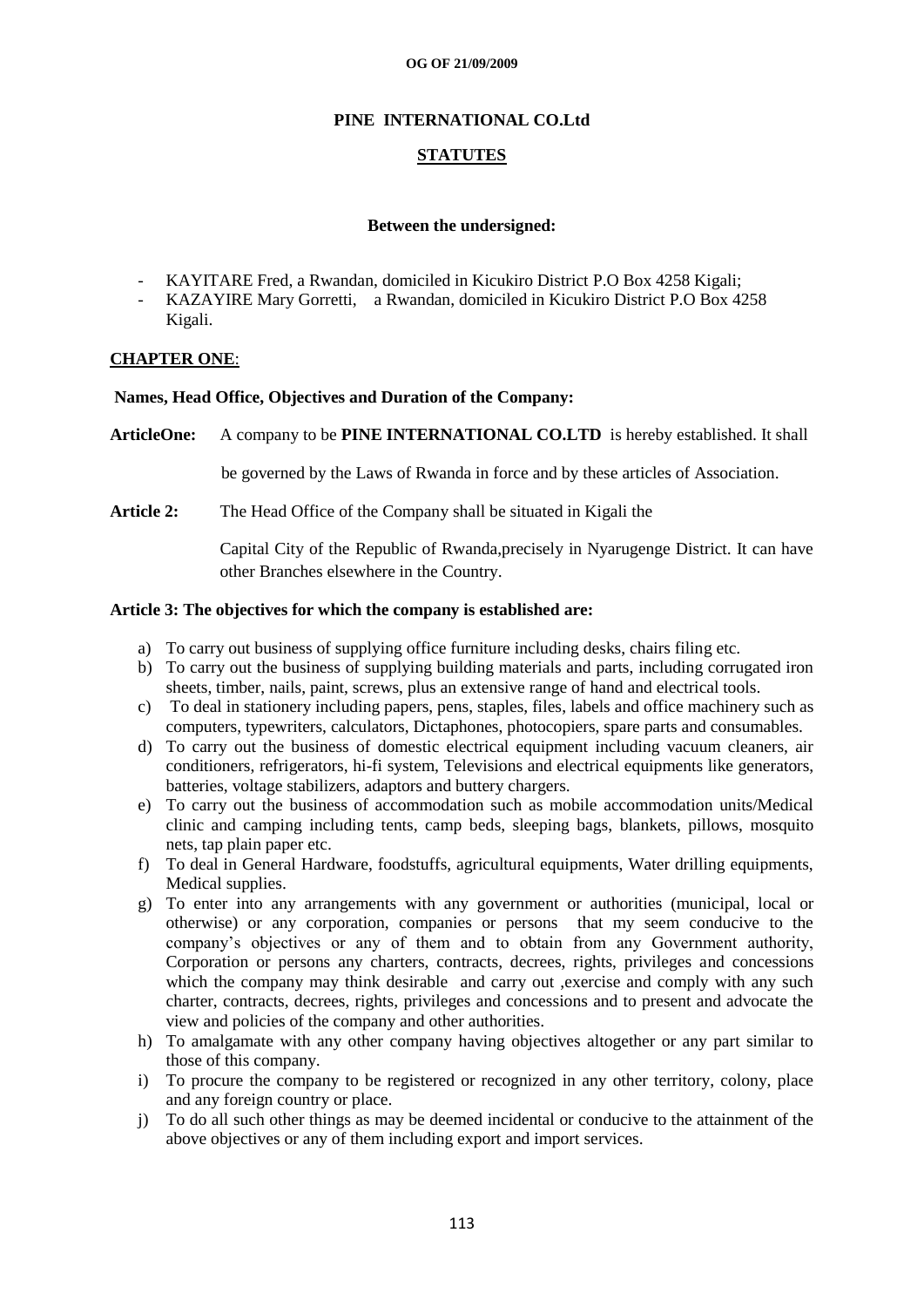**Article 4**: The duration of the company is not determined. The company will start

operating from the date it will be registered in the commercial register.

# **CHAPTER TWO:**

#### **The share capital of the company:**

**Article 5:** The share capital of the company is 500.000 (Five hundred thousand Rwandese francs) divided into 500 shares of 1000 Frw each with the power by the company to increase or reduce the said capital and to issue any of its said capital with or without postponement of any preference, priority or special privileges or subject to any of the rights, conditions or restrictions and so that, unless the conditions of issue of shares, whether declared to be preference or otherwise shall be subject to be the power herein contained. We the several persons whose names, postal addresses and descriptions are here unto subscribed are desirous of being formed into a company in pursuance of this Memorandum of Association respectively agree to take the number of shares in the capital set opposite our respective names.The share capital has been guaranteed and contributed in the following manner:

KAYITARE Fred: 300 shares equivalent to 300.000 Frw

KAZAYIRE Mary Gorretti: 200 shares equivalent to 200.000 Frw

**Article 6**: A register for the shareholders shall be kept at the Head Office of the Company, and includes the followings:

- 1. The description of each shareholder,
- 2. The number of shares owned by each shareholder,
- 3. The contributed capital,
- 4. The issuance of shares, showing the signatures of the issues and that of the receiver of the shares, or the General Manager"s signature or that of their representative,
- 5. The issuance of shares as a result of the death or distribution of the share (s) amongst the survivors, including the date, signature of the General Manager, those of the new shareholders or the signatures of their representatives.

**Article 7**: Each shareholder"s liability does not exceed the amount contributed by him to the company. Each share gives equal rights in the management of the company and in sharing of profits and outcomes from liquidation.

**Article 8**: The shares in the company can be given to one of the shareholders in the following manner; concerning issuance of shares or inheritance of the deceased"s shares, the owner has to first obtain permission from his/her shareholders. The issuance or inheritance were done, and to be signed by the issuer and the receiver. The issuance and succession of shares obtains value in the company and its members starting on the date on which they were written in the company register.

**Article 9**: When one of the company members dies, his/her relatives mentioned in the will continue with the company, failure of which, his/her successors nominates the ones to inherit the deceased's shares in the company. In that case, the successors also have to obtain permission as stipulated in article 8 of this Statute, failing of which the deceased"s shares are bought by the company.

**Article 10**: Any party to this agreement proposing to transfer any shares shall give a six months notice in writing to the parties, or get other party to buy his shares. The transfer notice shall specify the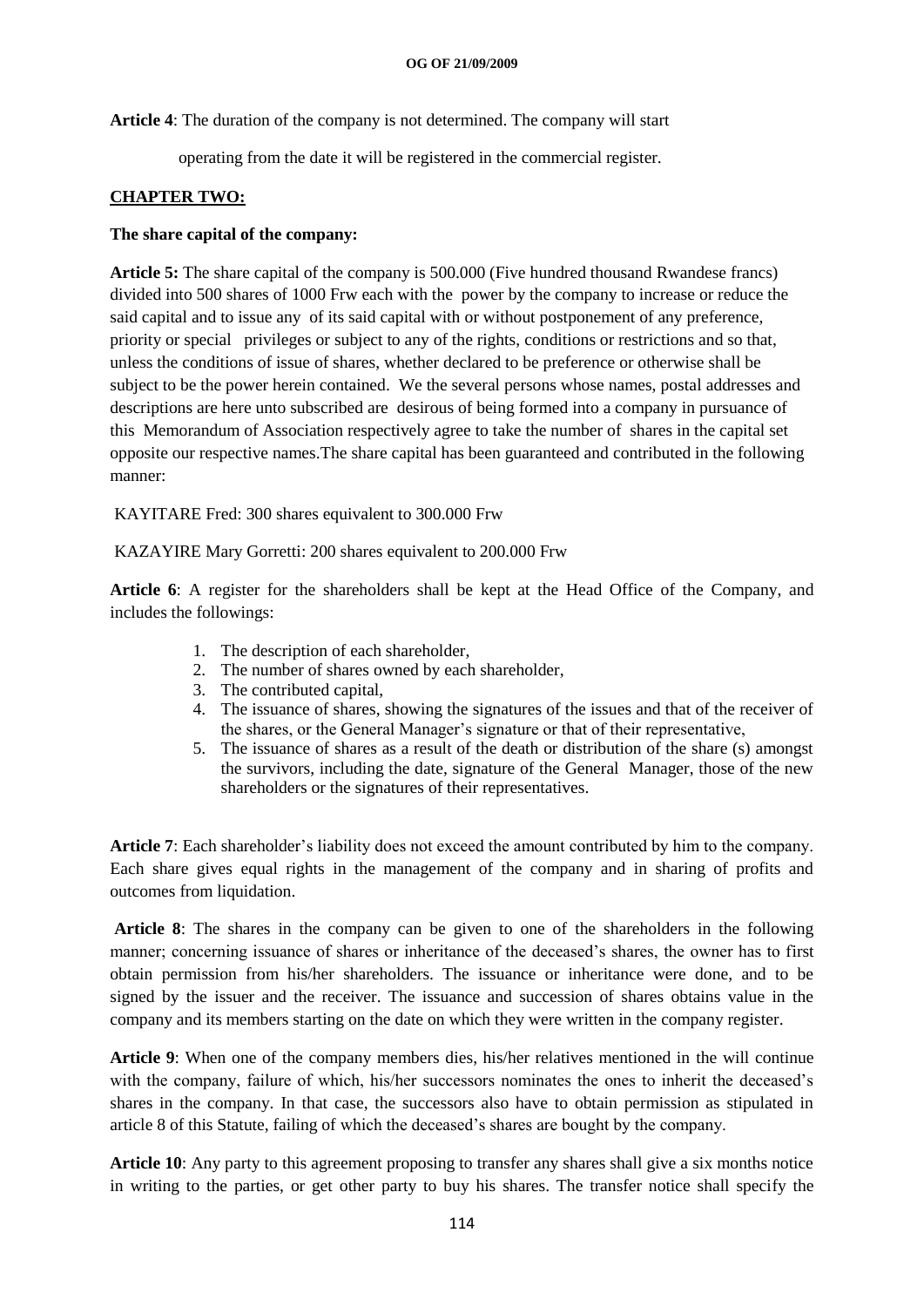number of shares the transferor proposes to transfer. The initial parties to this agreement shall have priority over any other party to purchase such shares.

**Article 11**: Each shareholder has to obtain a Share Certificate issued by the management of the company as proof of share contribution.

# **CHAPTER THREE**

#### **Administration, Control, & Management:**

**Article 12**: The first Managing Director of the company shall be:

#### KAYITARE Fred.

**Article 13**: The administration of the company will be run by the Managing Director elected by the shareholders for a term of three years. That term is renewable. He/ she can be removed from office any time the shareholders deem it necessary without having to wait for the three years to elapse.

**Article 14**: The Managing Director of the company shall be removed from office upon the decision of the general meeting. The decision shall be reached by the majority votes of shareholders who have more than ½ without a genuine reason, he/she can sue for damages.

**Article 15**: The Managing Director of the company is charged with the duty to do all that is possible to see to it that the objectives of the company are realized.

**Article 16**: Each shareholder has the duty to control the company"s asset.Each of them has the right to visit the documents of the company, can also control the auditing and other documents of the company, he/she finds necessary to do.

# **CHAPTER FOUR: General Meetings:**

**Article 17**: The general meeting convenes once each year in the month of December, and takes place at the Head Office of the company on the invitation of the Managing Director. An Extra Ordinary general meeting convenes any time deemed necessary.

**Article 18**:Decisions in the general meetings are taken on majority basis without considering the number of shares of the shareholders present or represented. In case of amending the Memorandum of Association, the company members or their representatives must have at least  $\frac{1}{2}$  of the shares of the company to make a quorum.

**Article 19**:Nothing must be amended in the Memorandum of Association in the absence of quorum of ¾ of vote. In case of changing objectives of the company or its nationality, there must be a quorum of 4/5 of the company shares.

**Article 20**:The General Meeting convenes in the month of December and verifies the report of Managing Director of the company and makes recommendations on the assets of the company and on the profits to be used in the smooth running of the business.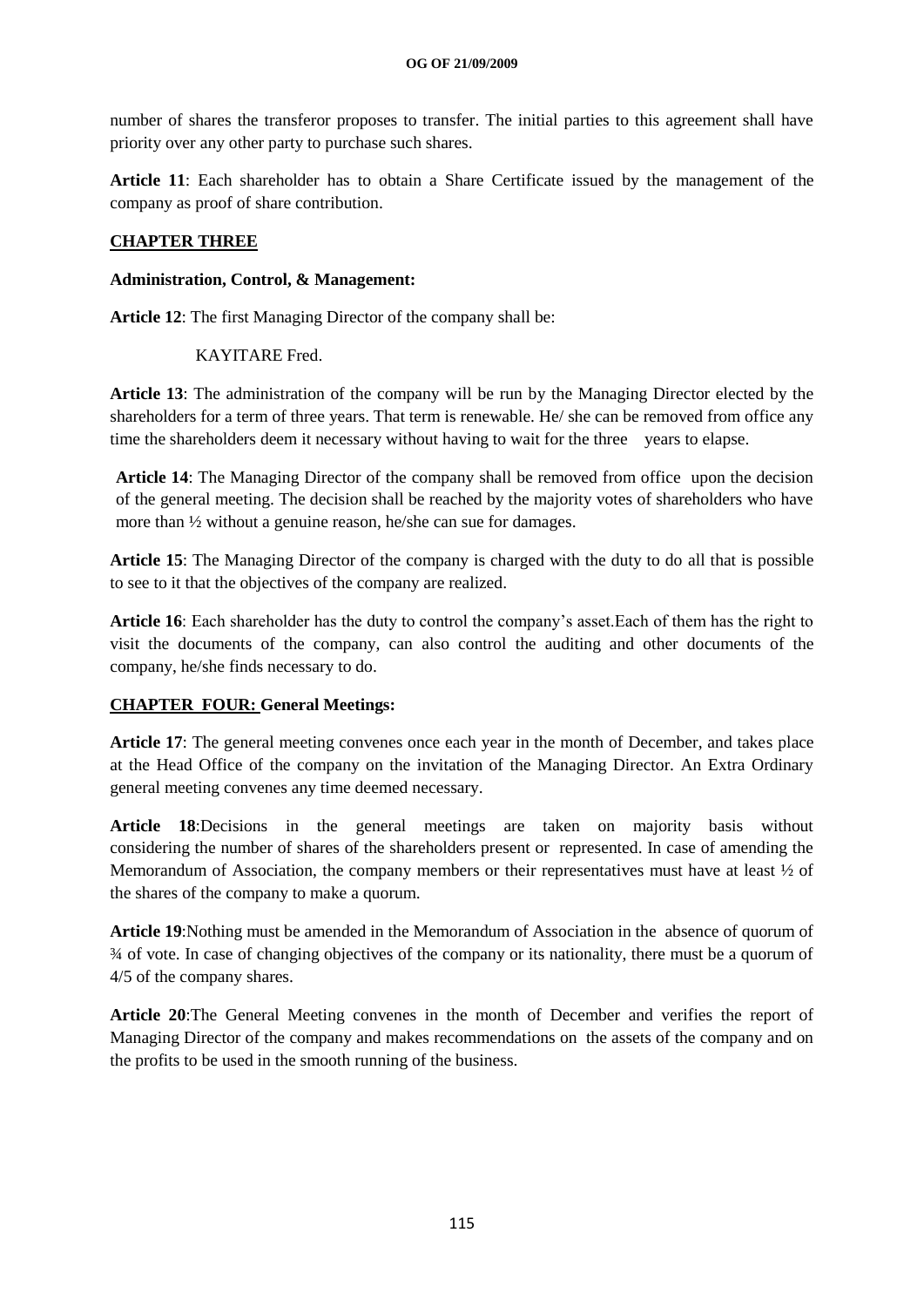# **CHAPTER FIVE :Audit, Assets, Determining profits, Commercial Year**

**Article 21**:Each commercial year starts on first January and ends on the last day of December of each year. The first commercial year starts on the day when the company is registered in the commercial register, and ends on 31 December of the same year.

**Article 22**: At the end of each year, the Managing Director makes a general Declaration of the assets of the company, the profits and loss made in the year.The work of the Manager Director is always done after six months. The Managing Director makes the balance sheet of capital, which he or she presents before the general meeting. That report clearly shows the situation of the assets, profits and losses.

**Article 23**: Profits are realized from all the business transactions in the commercial year, after subtracting all the company"s expenses and money set aside to cater for worn out assets, profits from shares are shared amongst the company members in a manner determined by the general meeting, which can alone decide on the part of the profits to be saved.

# **CHAPTER SIX :Dissolution and Liquidation**

**Article 24** : When the capital decreases to  $\frac{1}{2}$  of it, the Managing Director must consult the company members about its dissolution. In dissolving the company, its members convened in a general meeting appoints the curator or curators, their payments and way of distributing the capital of the company.

**Article 25** : After payment of all the debts of the company and the cost for liquidation, minus the transfer of shares, the remaining capital is distributed amongst the company members in the manner hereunder prescribed:

- It is the shares of the share capital that are paid first, in the order of the money that was paid first.
- The remaining money is distributed in the same way and in consideration of the contributed money. The shares of all the company members are equal, there are no inequalities.

#### **CHAPITER SEVEN: Final Provisions**

**Article 26** :In case there are no necessary provisions provided for in this Memorandum of Association, the company members have agreed to invoke the law governing the companies in Rwanda.

**Article 27** :Any conflict or misunderstandings amongst the company members shall be dealt with by general meetings before they are taken to the courts of law. When the general meeting fails to solve that problem, it shall be taken to an arbitration, which will be made of arbitrator appointed by both the one against the company and the company itself.

**Article 28** : The shareholders declare that the company"s incorporation charges are 150.000 Frw.

# **Done in Kigali, on the 4th April 2008**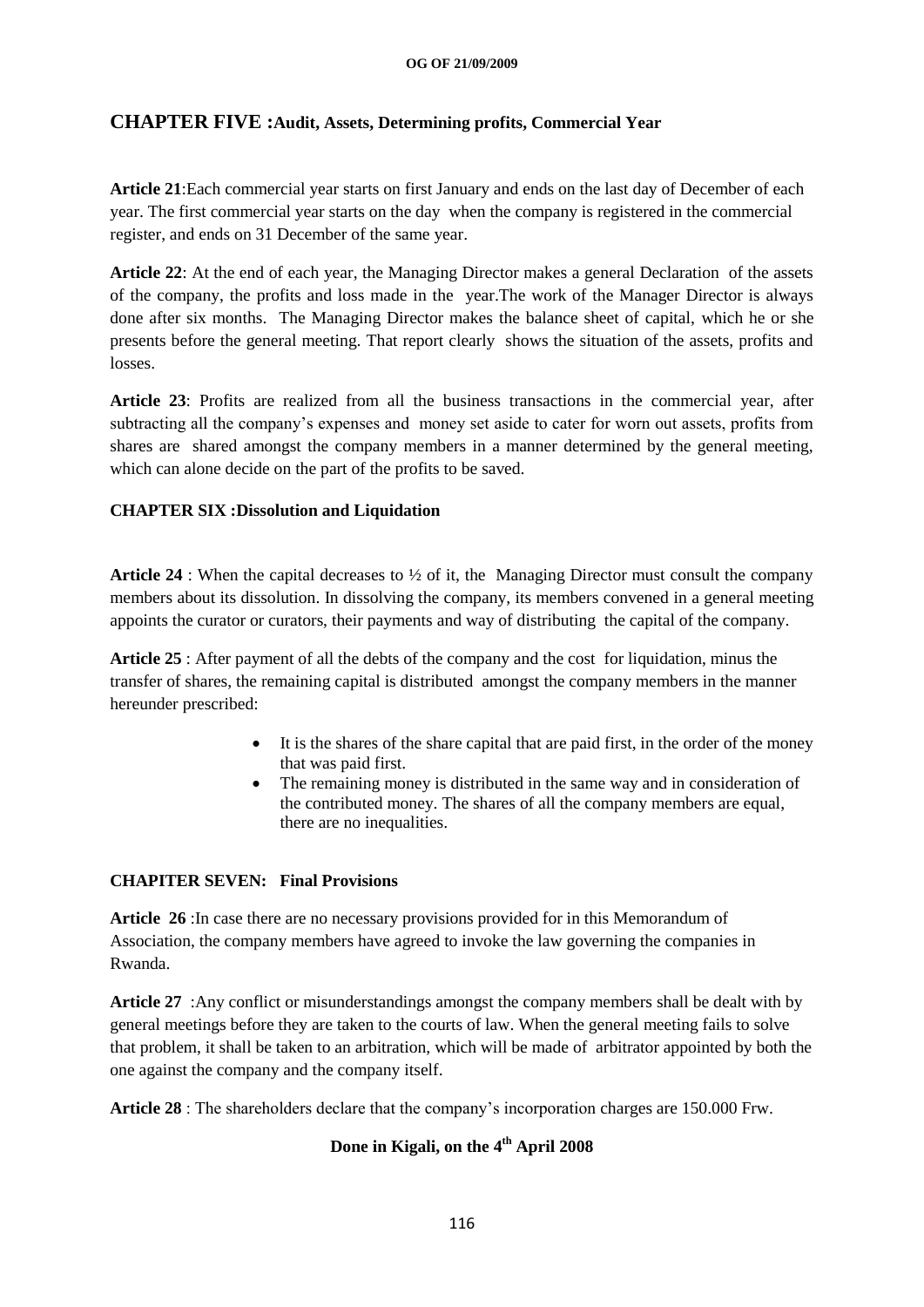#### **THE SHAREHOLDERS AND OWNERS OF THE COMPANY**

#### **1. KAYITARE Fred**

#### **2 . KAZAYIRE Mary Gorretti**

#### **AUTHENTIC DEED N0.4030 VOLUME LXII**

The year two thousand and eight We, **UWITONZE Nasira**, the Rwandan state Notary being and living in kigali, certify that the deed, the clauses of which are here before reproduced were presented to us by :

**1. KAYITARE Fred**

# **2. KAZAYIRE Mary Gorretti**

Were present **Mr. KAMANZI Amani** living in Kigali and **Mr.RUZINDANA Alex** living in Kigali as witnesses to the deed and who fulfilled the legal requirement.

Having read to the share of the shareholders and witness the content of the deed, the shareholders have declared before us and in the presence of the aforesaid witness that the deed as it is written down inludes well their will.

In witness whereof, the here by deed was signed by the shareholders and us.

Authenticated and imprinted of the seal of the state Notary of Nyarugenge District.

#### **THE SHAREHOLDERS**

#### **1. KAYITARE Fred (sé)**

#### **2. KAZAIRE Mary Gorretti (sé)**

#### **THE WITNESSES**

1.KAMANZI Amani (sé) 2. RUZINDANA Alex(sé)

#### **THE NOTARY**

#### **UWITONZE Nasira**

**(sé)**

**Derived rights :**The deed fees : Thirty four thousand five hundred Rwandese Francs. Registered by us.**UWITONZE Nasira** The Rwanda State Notary being and living in Kigali, under number **4030** Volume **LXII**.The price of which **amounts to 34.500 Frw derived under receipt no. 253826 as of the 16/06/2008** and issued by the Accountant of Nyarugenge District.

#### **THE NOTARY**

# **UWITONZE Nasira**

**(sé)**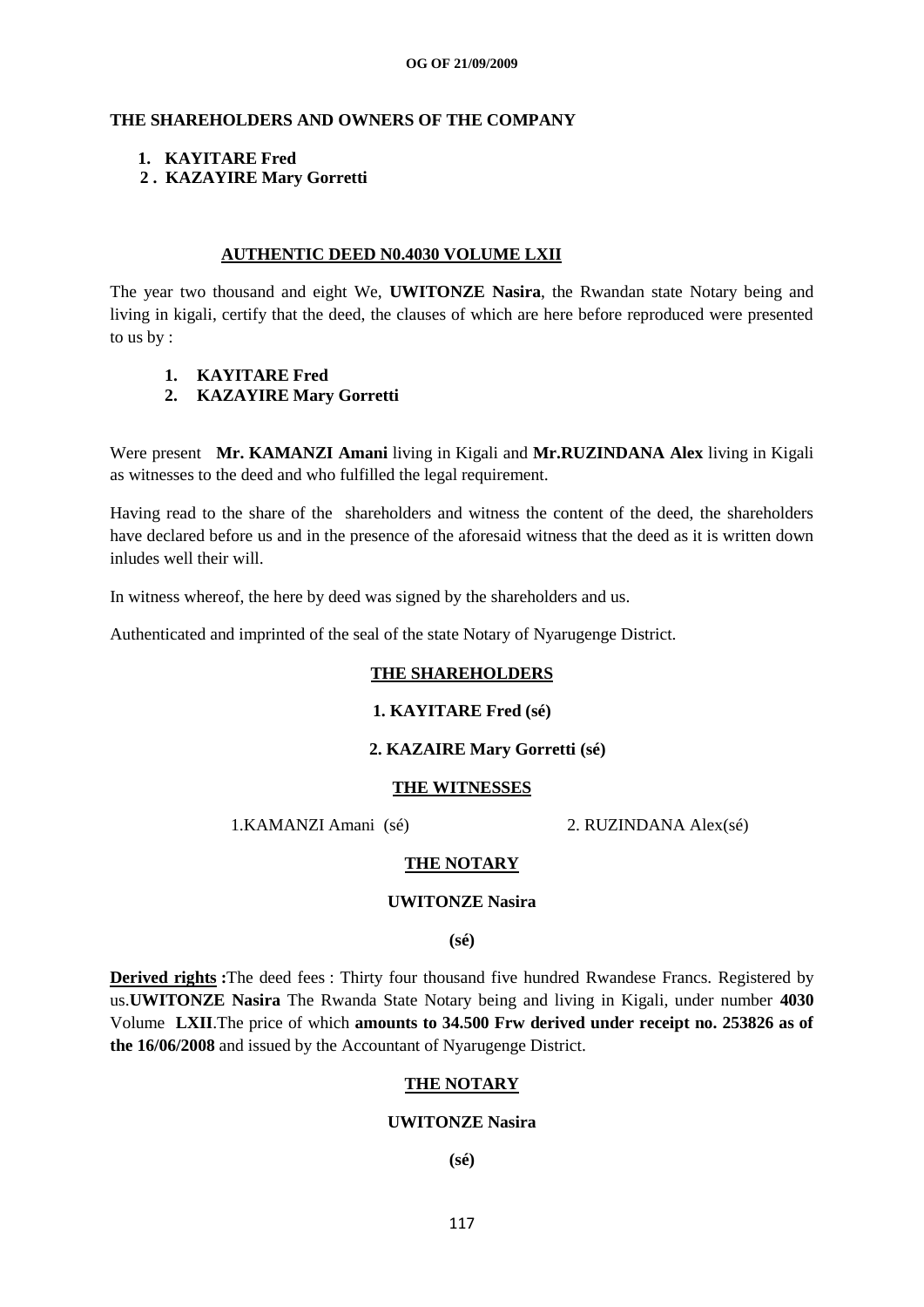**The drawings up fees :** For authentic drawing up the price of which amounts to Thirty four thousand five hundred RWANDESE FRANCS.

DERIVERED FOR AN AUTHENTIC DRAWING UP UNDER THE SAME RECEIPT.KIGALI, THE 20 DAY OF JUNE TWO THOUSAND AND EIGHT.

#### **THE NOTARY**

#### **UWITONZE Nasira (sé)**

# **A.S. n° 203**

Reçu en dépôt au Bureau de l"Agence Nationale d"Enregistrement Commercial, le 17/07/2008 et inscrit au registre ad hoc des actes de sociétés sous le n° RC 0167/08/NYR, le dépôt des Statuts de la société **PINE INTERNATIONAL CO.LTD.**

#### **Droits perçus :**

-Droit de dépôt : 5000 Frw

-Amande pour dépôt tardif :---Frw

-Suivant quittance n° 1404 du 08/07/2008

**Le Registraire Général**

## **KABERA Eraste**

(sé)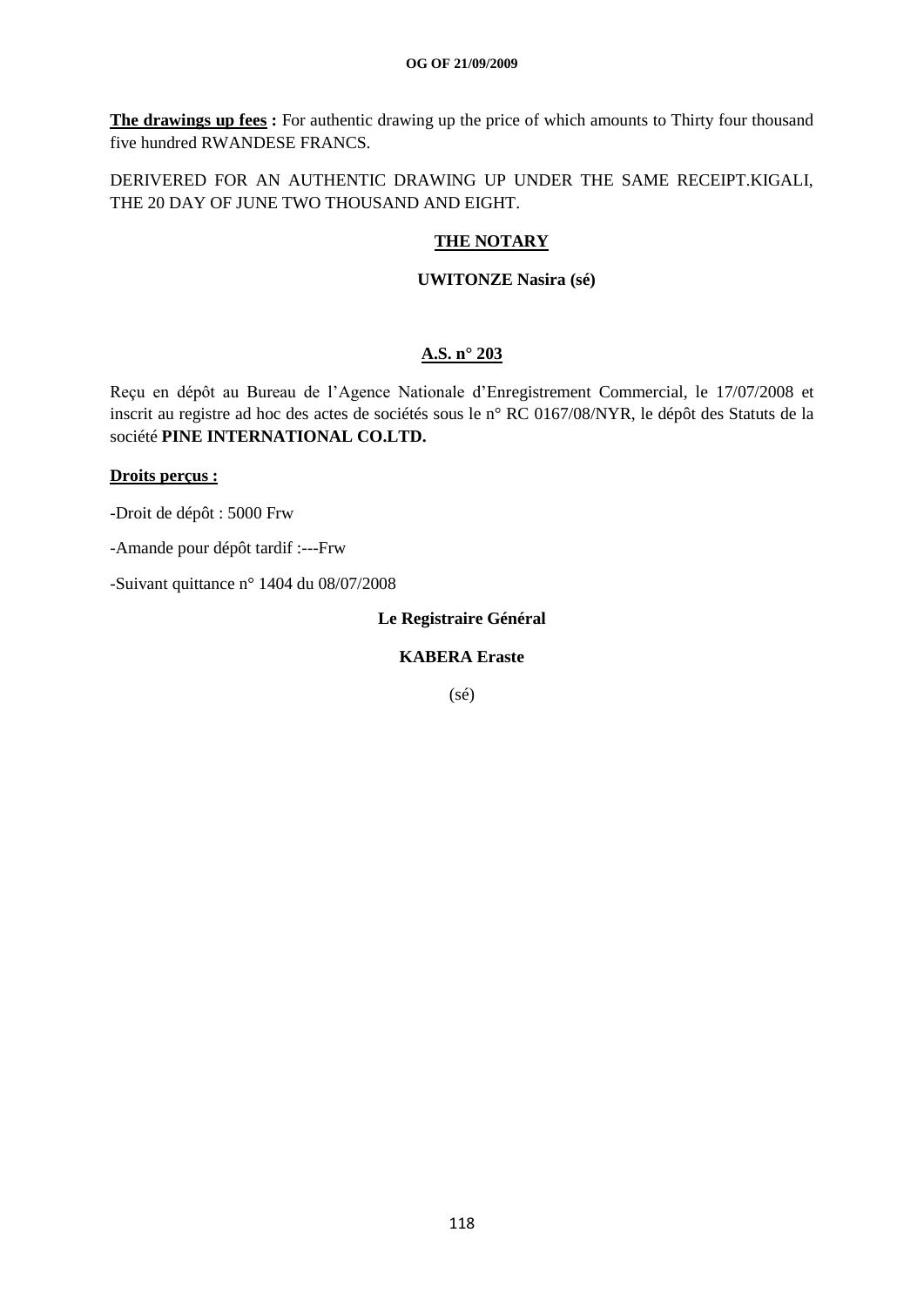# **INGINGO Z'INGENZI Z'URWANDIKO RWA MUKANTURANYENABO ALPHONSINE RUSABA GUHINDURA IZINA**

Uwitwa **MUKANTURANYENABO Alphonsine** utuye mu Mudugudu wa Cyimana, Akagari ka Kamatamu, Umurenge wa Kacyiru, Akarere ka Gasabo, Umujyi wa Kigali, yasabye gukura izina rya **MUKANTURANYENABO** mu irangamimerere ye.

Impamvu atanga ngo ni uko iryo zina rya **MUKANTURANYENABO** ari irigenurano, rikaba rimutera ipfunwe n"isoni mu bandi;

Arifuza rero ko izina rya **MUKANTURANYENABO** ryasimbuzwa irya **INEZA** mu irangamimerere ye, akitwa **INEZA ALPHONSINE**.

# **INGINGO Z'INGENZI Z'URWANDIKO RWA ASHA KARIM RUSABA GUHINDURA IZINA**

Uwitwa **ASHA Karim** utuye mu Murenge wa Nyarugenge, Akarere ka Nyarugenge, Umujyi wa Kigali, yasabye gukura izina rya **Karim** mu irangamimerere ye, akarisimbuza irya **Ali Suleiman.**

Impamvu atanga ngo ni uko iryo zina rya **Karim** ari izina ry"umugabo we akaba yararifashe bamaze gushyingirwa, nyuma ngo baje gutana ndetse ngo aza no gupfa.

Arifuza rero ko izina rya **Karim** ryasimburwa n"irya **Ali Suleiman**, akitwa **ASHA Ali Suleiman.**

.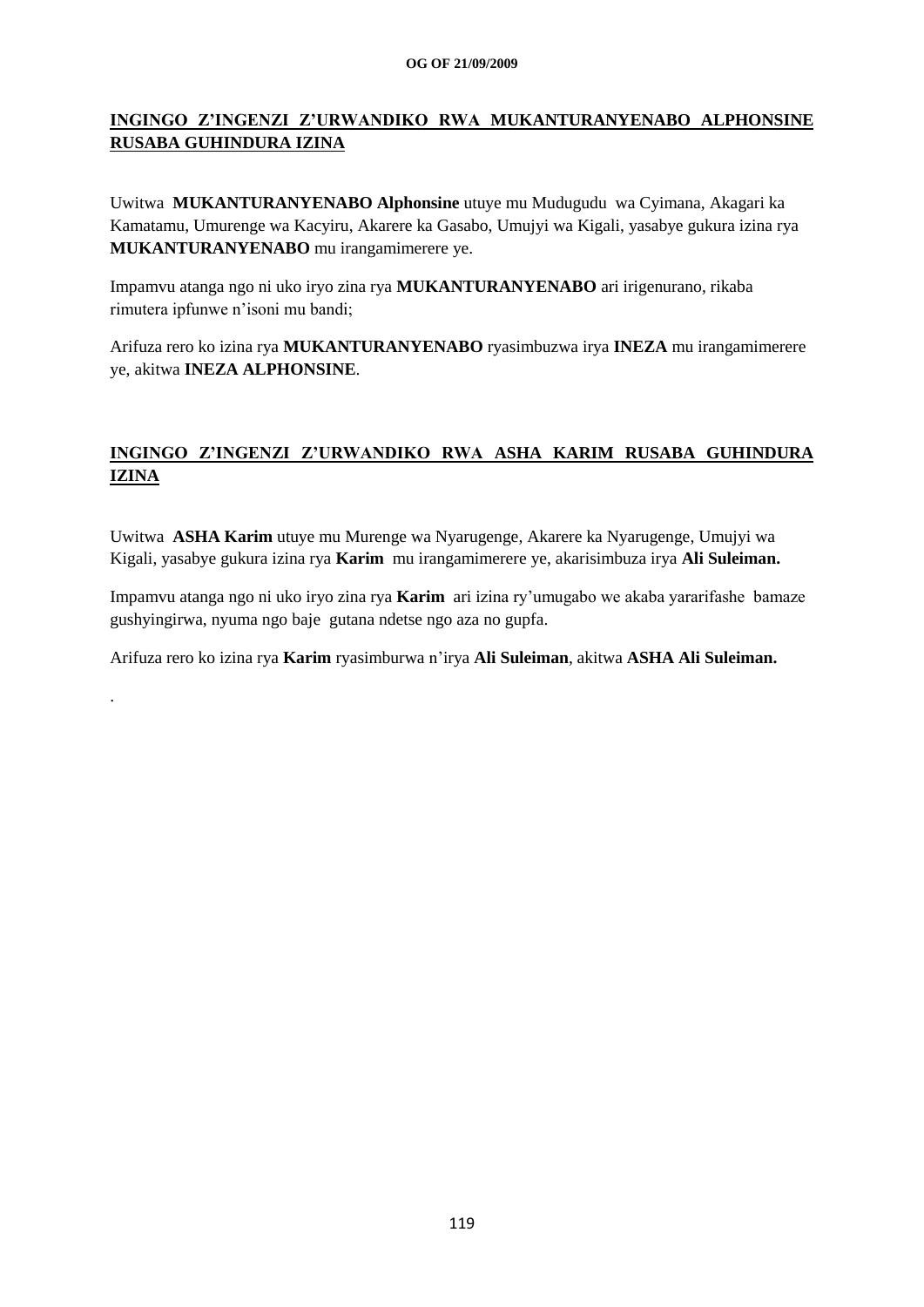# **IKIGUZI CY'IGAZETI YA LETA YA REPUBULIKA Y'U RWANDA N'ICY'INYANDIKO ZIYITANGARIZWAMO**

Hakurikijwe Iteka rya Perezida n° 62/01 ryo kuwa 05/12/2008 n"Iteka rya Minisitiri n° 01/03.04 ryo kuwa 01/01/2009 ashyiraho ikiguzi cy"Igazeti ya Leta ya Repubulika y"u Rwanda n"icy"inyandiko ziyitangarizwamo ;

Ikiguzi cy"Igazeti ya Leta ya Repubulika y"u Rwanda n"icy"inyandiko ziyitangarizwamo gishyizweho ku buryo bukurikira :

**A. Ikiguzi cy'umwaka wose**

| B. Ikiguzi cya buri numero: 1000 FRW |            |  |
|--------------------------------------|------------|--|
| -Muri Oseyaniya                      | 72 000 Frs |  |
| -Muri Amerika na Aziya               | 68 000 Frs |  |
| -Mu Burayi                           | 65 000 Frs |  |
| -Mu bindi bihugu by'Afurika          | 61 000 Frs |  |
| -Mu bihugu bidukikije                | 60 000 Frs |  |
| -Mu Rwanda                           | 50 000 Frs |  |

# **SUBSCRIPTION AND ADVERTISING RATES TARIF DES ABONNEMENTS ET DES INSERTIONS**

By Presidential Order n° 62/01 of 05/12/2008 and Ministerial Order n° 01/03.04 of 01/01/2009 concerning subscription and advertising rates for the Official Gazette of the Republic of Rwanda;

The Subscription and advertising rates for the Official Gazette of the Republic of Rwanda shall be fixed as follows:

**A. Annual subscription:**

- Rwanda 50, 000 Frw - Bordering Countries 60, 000 Frw - Other Countries in Africa 61, 000 Frw - European Countries 65, 000 Frw - American and Asian Countries 68, 000 Frw - Oceania 72, 000 Frw **B. Retail price per copy : 1000 FRW**

# Référence faite à l"Arrêté Présidentiel n° 62/01 du 05/12/2008 et à l"Arrêté Ministériel n° 01/03.04 du 01/01/2009 portant fixation du tarif des abonnements et d"insertions au Journal Officiel de la République du Rwanda ;

Le tarif des abonnements et insertions au Journal Officiel de la République du Rwanda est fixé comme suit :

#### **A.Abonnement annuel :**

| -Rwanda                | 50 000 Frw |
|------------------------|------------|
| -Pays limitrophes      | 60 000 Frw |
| -Autres pays d'Afrique | 61 000 Frw |
| -Europe                | 65 000 Frw |
| -Amérique et Asie      | 68 000 Frw |
| -Océanie               | 72 000 Frw |
|                        |            |

#### **B. Prix de détail au numéro : 1000 FRW**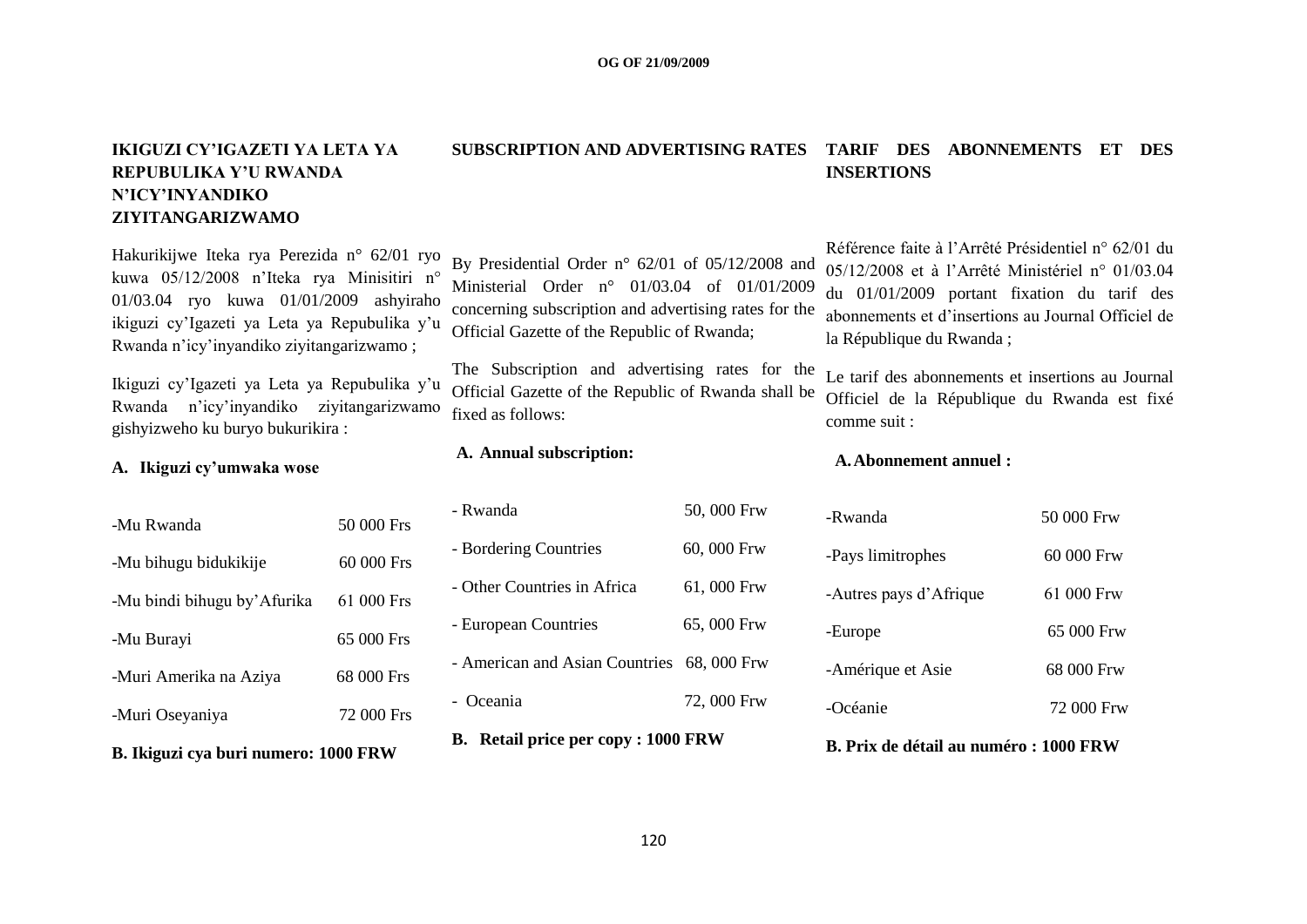#### **C.Ikiguzi cy'inyandiko ziyitangarizwamo C. Advertising rates:**

Amafaranga ibihumbi cumi na bine (14.000 Fourteen Thousand (14,000) Rwandan Francs per texte dactylographié ou écrit à l'ordinateur. Frw) kuri buri rupapuro rwandikishije imashini page typed, whether by computer or typewriter. cyangwa orudinateri.

Ku nyandiko ituzuye urupapuro rumwe, hakoreshwa uburyo bwo kubara imirongo: umurongo umwe ni amafaranga y'u Rwanda magana atanu na makumyabiri n"atanu (525). one line.

#### **Igihe Igazeti ya Leta ya Repubulika y'u Rwanda isohokera Issue periodicity of the Official Gazette**

Igazeti ya Leta ya Repubulika y"u Rwanda isohoka buri wa mbere w"icyumweru. The Official Gazette shall be issued every Monday.

#### **Ifatabuguzi**

Amafaranga y"ifatabuguzi ry"umwaka wose, ayo kugura inomero imwe n"ayo kwandikishamo inyandiko arihirwa mu Kigo cy"Igihugu cy"Imisoro n"Amahoro (RRA); uwishyuye yerekana urupapuro yishyuriyeho kugira ngo serivisi ishinzwe Igazeti ya Leta imukorere icyo yishyuriye.

#### **Subscription**

All sums due for paying the annual subscription fees Les sommes dues pour les abonnements annuels, for one issue and advertisement shall be paid to les numéros séparés, ou pour les insertions sont à Rwanda Revenue Authority (RRA); and the payer verser à l"Office Rwandais des Recettes ; la shall present the receipt to the Official Gazette personne qui effectue le paiement doit présenter le Service which shall render him/her the service paid bordereau de paiement au Service du Journal for.

#### **C. Prix des insertions :**

Quatorze mille (14 000) Francs chaque page de

For inserts of less than one page, the price shall be prix est de cinq cent vingt-cinq (525) francs five hundred twenty five (525) Rwanda Francs for rwandais par ligne. Pour l"insertion d"un texte de moins d"une page, le

#### **Périodicité de parution du Journal Officiel**

Le Journal Officiel de la République du Rwanda paraît chaque lundi de la semaine.

#### **Abonnement**

Officiel qui lui rend le service demandé.

Ifatabuguzi ry'umwaka wose n'umwaka wishyuriwe kandi The annual subscription shall end with the year of L'abonnement annuel expire à la fin de l'année payment and payment for the new annual pour laquelle il a été payé et le paiement pour tout